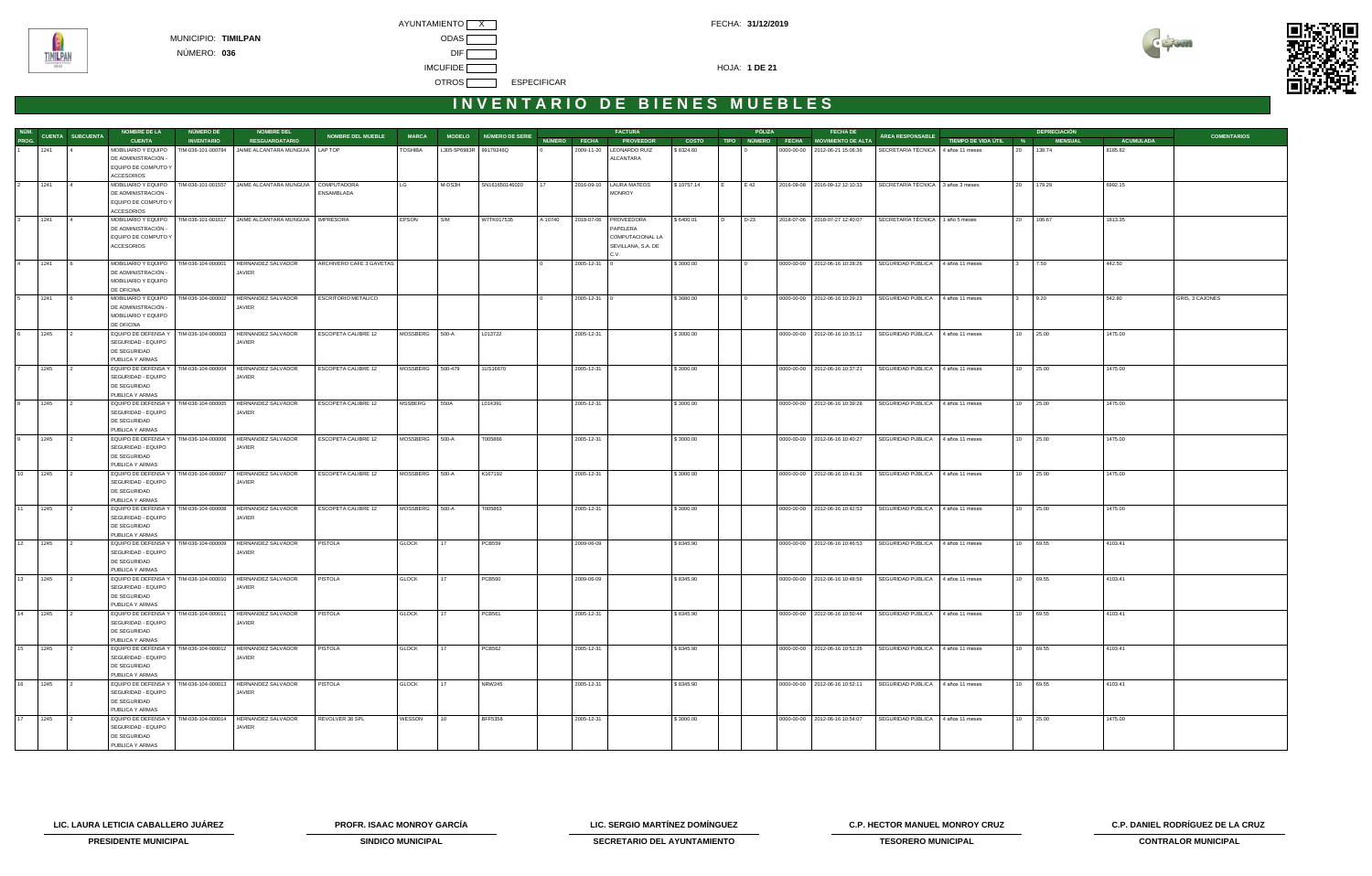



| NÚM.      |      |                         | <b>NOMBRE DE LA</b>                      | <b>NÚMERO DE</b>   | <b>NOMBRE DEL</b>                                             |                              |              |                      |                        |              | <b>FACTURA</b>                               |              | PÓLIZA | <b>FECHA DE</b>                      |                                   |                       |              | <b>DEPRECIACIÓN</b> |                  |                          |
|-----------|------|-------------------------|------------------------------------------|--------------------|---------------------------------------------------------------|------------------------------|--------------|----------------------|------------------------|--------------|----------------------------------------------|--------------|--------|--------------------------------------|-----------------------------------|-----------------------|--------------|---------------------|------------------|--------------------------|
| PROG      |      | <b>CUENTA SUBCUENTA</b> | <b>CUENTA</b>                            | <b>INVENTARIO</b>  | <b>RESGUARDATARIO</b>                                         | <b>NOMBRE DEL MUEBLE</b>     | <b>MARCA</b> |                      | MODELO NÚMERO DE SERIE | NÚMERO FECHA | <b>PROVEEDOR</b>                             | <b>COSTO</b> |        | TIPO NÚMERO FECHA MOVIMIENTO DE ALTA | ÁREA RESPONSABLE                  | TIEMPO DE VIDA ÚTIL % |              | <b>MENSUAL</b>      | <b>ACUMULADA</b> | <b>COMENTARIOS</b>       |
| $18$ 1245 |      |                         | EQUIPO DE DEFENSA Y                      | TIM-036-104-000015 | HERNANDEZ SALVADOR                                            | REVOLVER 38 SPL              | WESSON       |                      | <b>BFM7714</b>         | 2005-12-31   |                                              | \$3000.00    |        | 0000-00-00 2012-06-16 10:54:58       | SEGURIDAD PÚBLICA 4 años 11 meses |                       | 10           | 25.00               | 1475.00          |                          |
|           |      |                         | SEGURIDAD - EQUIPO                       |                    | JAVIER                                                        |                              |              |                      |                        |              |                                              |              |        |                                      |                                   |                       |              |                     |                  |                          |
|           |      |                         | DE SEGURIDAD                             |                    |                                                               |                              |              |                      |                        |              |                                              |              |        |                                      |                                   |                       |              |                     |                  |                          |
|           |      |                         | PUBLICA Y ARMAS                          |                    |                                                               |                              |              |                      |                        |              |                                              |              |        |                                      |                                   |                       |              |                     |                  |                          |
| 19 1245   |      |                         |                                          |                    | EQUIPO DE DEFENSA Y   TIM-036-104-000016   HERNANDEZ SALVADOR | REVOLVER 38 SPL              | WESSON       | 110                  | <b>BFM7947</b>         | 2005-12-31   |                                              | \$3000.00    |        | 0000-00-00   2012-06-16 10:56:24     | SEGURIDAD PÚBLICA 4 años 11 meses |                       |              | 10 25.00            | 1475.00          |                          |
|           |      |                         | SEGURIDAD - EQUIPO                       |                    | <b>JAVIER</b>                                                 |                              |              |                      |                        |              |                                              |              |        |                                      |                                   |                       |              |                     |                  |                          |
|           |      |                         | DE SEGURIDAD                             |                    |                                                               |                              |              |                      |                        |              |                                              |              |        |                                      |                                   |                       |              |                     |                  |                          |
|           |      |                         | PUBLICA Y ARMAS                          |                    |                                                               |                              |              |                      |                        |              |                                              |              |        |                                      |                                   |                       |              |                     |                  |                          |
| 20 1245   |      |                         | EQUIPO DE DEFENSA Y                      | TIM-036-104-000017 | <b>HERNANDEZ SALVADOR</b>                                     | CARABINA                     |              | BUSHMASTE XM15-E2S   | BFI658606              | 2009-06-09   |                                              | \$19607.80   |        | 0000-00-00   2012-06-16 10:59:06     | SEGURIDAD PÚBLICA 4 años 11 meses |                       |              | 10 163.40           | 9640.52          |                          |
|           |      |                         | SEGURIDAD - EQUIPO                       |                    | JAVIER                                                        |                              |              |                      |                        |              |                                              |              |        |                                      |                                   |                       |              |                     |                  |                          |
|           |      |                         | DE SEGURIDAD                             |                    |                                                               |                              |              |                      |                        |              |                                              |              |        |                                      |                                   |                       |              |                     |                  |                          |
|           |      |                         | PUBLICA Y ARMAS                          |                    |                                                               |                              |              |                      |                        |              |                                              |              |        |                                      |                                   |                       |              |                     |                  |                          |
| 21 1245   |      |                         | EQUIPO DE DEFENSA Y                      | TIM-036-104-000018 | HERNANDEZ SALVADOR                                            | CARABINA                     |              | BUSHMASTE   XM15-E2S | BFI643609              | 2009-06-09   |                                              | \$19607.80   |        | 0000-00-00   2012-06-16 11:00:20     | SEGURIDAD PÚBLICA                 | 4 años 11 meses       |              | 10 163.40           | 9640.52          |                          |
|           |      |                         | SEGURIDAD - EQUIPO                       |                    | JAVIER                                                        |                              |              |                      |                        |              |                                              |              |        |                                      |                                   |                       |              |                     |                  |                          |
|           |      |                         | DE SEGURIDAD                             |                    |                                                               |                              |              |                      |                        |              |                                              |              |        |                                      |                                   |                       |              |                     |                  |                          |
|           |      |                         | PUBLICA Y ARMAS                          |                    |                                                               |                              |              |                      |                        |              |                                              |              |        |                                      |                                   |                       |              |                     |                  |                          |
| 22 1245   |      |                         |                                          |                    | EQUIPO DE DEFENSA Y   TIM-036-104-000019   HERNANDEZ SALVADOR | CARABINA                     |              | BUSHMASTE XM15-E2S   | BF1643610              | 2005-12-31   |                                              | \$19607.80   |        | 0000-00-00   2012-06-16 11:01:52     | SEGURIDAD PÚBLICA 4 años 11 meses |                       |              | 10 163.40           | 9640.52          |                          |
|           |      |                         | SEGURIDAD - EQUIPO                       |                    | <b>JAVIER</b>                                                 |                              |              |                      |                        |              |                                              |              |        |                                      |                                   |                       |              |                     |                  |                          |
|           |      |                         | DE SEGURIDAD                             |                    |                                                               |                              |              |                      |                        |              |                                              |              |        |                                      |                                   |                       |              |                     |                  |                          |
|           |      |                         | PUBLICA Y ARMAS                          |                    |                                                               |                              |              |                      |                        |              |                                              |              |        |                                      |                                   |                       |              |                     |                  |                          |
| 23 1245   |      |                         | EQUIPO DE DEFENSA Y                      | TIM-036-104-000020 | HERNANDEZ SALVADOR                                            | CARABINA                     |              | BUSHMASTE   XM15-E2S | BFI658607              | 2005-12-31   |                                              | \$19607.80   |        | 0000-00-00 2012-06-16 11:03:14       | SEGURIDAD PÚBLICA 4 años 11 meses |                       |              | 10 163.40           | 9640.52          |                          |
|           |      |                         | SEGURIDAD - EQUIPO                       |                    | JAVIER                                                        |                              |              |                      |                        |              |                                              |              |        |                                      |                                   |                       |              |                     |                  |                          |
|           |      |                         | DE SEGURIDAD                             |                    |                                                               |                              |              |                      |                        |              |                                              |              |        |                                      |                                   |                       |              |                     |                  |                          |
|           |      |                         | PUBLICA Y ARMAS                          |                    |                                                               |                              |              |                      |                        |              |                                              |              |        |                                      |                                   |                       |              |                     |                  |                          |
| 24 1245   |      |                         | EQUIPO DE DEFENSA Y                      | TIM-036-104-000021 | HERNANDEZ SALVADOR                                            | CARABINA                     |              | BUSHMASTE XM15-E2S   | BFI658605              | 2005-12-31   |                                              | \$19607.80   |        | 0000-00-00 2012-06-16 11:04:12       | SEGURIDAD PÚBLICA                 | 4 años 11 meses       |              | 10 163.40           | 9640.52          |                          |
|           |      |                         | SEGURIDAD - EQUIPO                       |                    | JAVIER                                                        |                              |              |                      |                        |              |                                              |              |        |                                      |                                   |                       |              |                     |                  |                          |
|           |      |                         | DE SEGURIDAD                             |                    |                                                               |                              |              |                      |                        |              |                                              |              |        |                                      |                                   |                       |              |                     |                  |                          |
|           |      |                         | PUBLICA Y ARMAS                          |                    |                                                               |                              |              |                      |                        |              |                                              |              |        |                                      |                                   |                       |              |                     |                  |                          |
| 25 1245   |      |                         |                                          |                    | EQUIPO DE DEFENSA Y   TIM-036-104-000022   HERNANDEZ SALVADOR | PISTOLA                      | <b>GLOCK</b> | 117                  | <b>NRW246</b>          | 2005-12-31   |                                              | \$8345.90    |        | 0000-00-00   2012-06-16 11:06:07     | SEGURIDAD PÚBLICA 4 años 11 meses |                       |              | 10 69.55            | 4103.41          |                          |
|           |      |                         | SEGURIDAD - EQUIPO                       |                    | JAVIER                                                        |                              |              |                      |                        |              |                                              |              |        |                                      |                                   |                       |              |                     |                  |                          |
|           |      |                         | DE SEGURIDAD                             |                    |                                                               |                              |              |                      |                        |              |                                              |              |        |                                      |                                   |                       |              |                     |                  |                          |
|           |      |                         | PUBLICA Y ARMAS                          |                    |                                                               |                              |              |                      |                        |              |                                              |              |        |                                      |                                   |                       |              |                     |                  |                          |
| 26 1246   |      |                         | MAQUINARIA, OTROS                        |                    | TIM-036-104-000025 HERNANDEZ SALVADOR                         | TANQUE ESATCIONARIO          |              |                      |                        | 2005-12-31   |                                              | \$5000.00    |        | 0000-00-00 2012-06-16 11:18:36       | SEGURIDAD PÚBLICA 4 años 11 meses |                       |              | 10 41.67            | 2458.37          |                          |
|           |      |                         | EQUIPOS Y                                |                    | JAVIER                                                        |                              |              |                      |                        |              |                                              |              |        |                                      |                                   |                       |              |                     |                  |                          |
|           |      |                         | <b>HERRAMIENTAS -</b>                    |                    |                                                               |                              |              |                      |                        |              |                                              |              |        |                                      |                                   |                       |              |                     |                  |                          |
|           |      |                         | MAQUINARIA Y EQUIPO                      |                    |                                                               |                              |              |                      |                        |              |                                              |              |        |                                      |                                   |                       |              |                     |                  |                          |
|           |      |                         | <b>DIVERSO</b>                           |                    |                                                               |                              |              |                      |                        |              |                                              |              |        |                                      |                                   |                       |              |                     |                  |                          |
| 27 1241   |      |                         | MOBILIARIO Y EQUIPO                      | TIM-036-104-000026 | HERNANDEZ SALVADOR                                            | LOOKER METALICO              |              |                      |                        | 2005-12-31   |                                              | \$1800.00    |        | 0000-00-00 2012-06-16 11:21:19       | SEGURIDAD PÚBLICA                 | 4 años 11 meses       |              | 4.50                | 265.50           | <b>GRIS 4 DIVISIONES</b> |
|           |      |                         | DE ADMINISTRACIÓN -                      |                    | JAVIER                                                        |                              |              |                      |                        |              |                                              |              |        |                                      |                                   |                       |              |                     |                  |                          |
|           |      |                         | MOBILIARIO Y EQUIPO                      |                    |                                                               |                              |              |                      |                        |              |                                              |              |        |                                      |                                   |                       |              |                     |                  |                          |
|           |      |                         | DE OFICINA                               |                    |                                                               |                              |              |                      |                        |              |                                              |              |        |                                      |                                   |                       |              |                     |                  |                          |
| 28 1241   |      |                         | MOBILIARIO Y EQUIPO                      | TIM-036-104-000028 | HERNANDEZ SALVADOR                                            | <b>ESCRITORIO METALICO 2</b> |              |                      |                        | 2005-12-31 0 |                                              | \$3680.00    |        | 0000-00-00   2012-06-16 11:23:26     | SEGURIDAD PÚBLICA 4 años 11 meses |                       | $\mathbf{3}$ | 9.20                | 542.80           | <b>NEGRO</b>             |
|           |      |                         | DE ADMINISTRACIÓN -                      |                    | JAVIER                                                        | GAVETAS                      |              |                      |                        |              |                                              |              |        |                                      |                                   |                       |              |                     |                  |                          |
|           |      |                         | MOBILIARIO Y EQUIPO                      |                    |                                                               |                              |              |                      |                        |              |                                              |              |        |                                      |                                   |                       |              |                     |                  |                          |
|           |      |                         | DE OFICINA                               |                    |                                                               |                              |              |                      |                        |              |                                              |              |        |                                      |                                   |                       |              |                     |                  |                          |
| 29 1241   |      |                         | MOBILIARIO Y EQUIPO                      |                    | TIM-036-104-000029   HERNANDEZ SALVADOR                       | ARCHIVERO DE MADERA 4        |              |                      |                        | 2005-12-31   |                                              | \$2569.10    |        | 0000-00-00 2012-06-16 11:26:51       | SEGURIDAD PÚBLICA 4 años 11 meses |                       |              | 6.42                | 378.91           | CAFE                     |
|           |      |                         | DE ADMINISTRACIÓN -                      |                    | JAVIER                                                        | GAVETAS                      |              |                      |                        |              |                                              |              |        |                                      |                                   |                       |              |                     |                  |                          |
|           |      |                         | MOBILIARIO Y EQUIPO                      |                    |                                                               |                              |              |                      |                        |              |                                              |              |        |                                      |                                   |                       |              |                     |                  |                          |
|           |      |                         | DE OFICINA                               |                    |                                                               |                              |              |                      |                        |              |                                              |              |        |                                      |                                   |                       |              |                     |                  |                          |
| 30 1246   |      |                         |                                          |                    | MAQUINARIA, OTROS   TIM-036-104-000030   HERNANDEZ SALVADOR   | ARMERO 4 REPISAS             |              |                      |                        | 2001-01-18   |                                              | \$4945.00    |        | 0000-00-00 2012-06-16 11:28:59       | SEGURIDAD PÚBLICA 4 años 11 meses |                       | 10           | 41.21               | 2431.31          | MADERA, CAFE             |
|           |      |                         | EQUIPOS Y                                |                    | JAVIER                                                        |                              |              |                      |                        |              |                                              |              |        |                                      |                                   |                       |              |                     |                  |                          |
|           |      |                         | HERRAMIENTAS -                           |                    |                                                               |                              |              |                      |                        |              |                                              |              |        |                                      |                                   |                       |              |                     |                  |                          |
|           |      |                         | MAQUINARIA Y EQUIPO                      |                    |                                                               |                              |              |                      |                        |              |                                              |              |        |                                      |                                   |                       |              |                     |                  |                          |
|           |      |                         | DE CONSTRUCCION                          |                    |                                                               |                              |              |                      |                        |              |                                              |              |        |                                      |                                   |                       |              |                     |                  |                          |
| 31        | 1246 |                         | MAQUINARIA, OTROS                        |                    | TIM-036-104-000033 HERNANDEZ SALVADOR                         | TORRE ESTRUCTURAL 25 M       |              | $T - 30$             |                        | 2005-12-31   |                                              | \$14770.60   |        | 0000-00-00   2012-06-16 11:54:07     | SEGURIDAD PÚBLICA 4 años 11 meses |                       |              | 10 123.09           | 7262.23          |                          |
|           |      |                         | <b>EQUIPOS Y</b>                         |                    | JAVIER                                                        |                              |              |                      |                        |              |                                              |              |        |                                      |                                   |                       |              |                     |                  |                          |
|           |      |                         | HERRAMIENTAS -                           |                    |                                                               |                              |              |                      |                        |              |                                              |              |        |                                      |                                   |                       |              |                     |                  |                          |
|           |      |                         | MAQUINARIA Y EQUIPO                      |                    |                                                               |                              |              |                      |                        |              |                                              |              |        |                                      |                                   |                       |              |                     |                  |                          |
|           |      |                         | DE CONSTRUCCION                          |                    |                                                               |                              |              |                      |                        |              |                                              |              |        |                                      |                                   |                       |              |                     |                  |                          |
| 32 1245   |      |                         |                                          |                    | EQUIPO DE DEFENSA Y   TIM-036-104-000034   HERNANDEZ SALVADOR | SISTEMA DE                   |              |                      | 8241                   |              | 2010-08-03   ELECTROMOVIL PLUS   \$ 29999.92 |              |        | 0000-00-00 2012-06-16 11:57:38       | SEGURIDAD PÚBLICA 4 años 11 meses |                       |              | 10 250.00           | 14749.97         |                          |
|           |      |                         | SEGURIDAD - EQUIPO                       |                    | JAVIER                                                        | VIDEOVIGILANCIA(1 DVR, 4     |              |                      |                        |              | S.A. DE C.V.                                 |              |        |                                      |                                   |                       |              |                     |                  |                          |
|           |      |                         | DE SEGURIDAD                             |                    |                                                               | CAMARAS)                     |              |                      |                        |              |                                              |              |        |                                      |                                   |                       |              |                     |                  |                          |
|           |      |                         | PUBLICA Y ARMAS                          |                    |                                                               |                              |              |                      |                        |              |                                              |              |        |                                      |                                   |                       |              |                     |                  |                          |
| 33 1245   |      |                         |                                          |                    | EQUIPO DE DEFENSA Y   TIM-036-104-000036   HERNANDEZ SALVADOR | DETECTOR DE METALES          | RANGER       | 1000                 | 8238                   |              | 2010-08-03   ELECTROMOVIL PLUS   \$4798.92   |              |        | 0000-00-00   2012-06-16 12:09:36     | SEGURIDAD PÚBLICA 4 años 11 meses |                       |              | 10 39.99            | 2359.46          |                          |
|           |      |                         | SEGURIDAD - EQUIPO                       |                    | JAVIER                                                        | PORTATIL                     |              |                      |                        |              | S.A. DE C.V.                                 |              |        |                                      |                                   |                       |              |                     |                  |                          |
|           |      |                         | DE SEGURIDAD                             |                    |                                                               |                              |              |                      |                        |              |                                              |              |        |                                      |                                   |                       |              |                     |                  |                          |
|           |      |                         | PUBLICA Y ARMAS                          |                    |                                                               |                              |              |                      |                        |              |                                              |              |        |                                      |                                   |                       |              |                     |                  |                          |
| 34        | 1245 |                         | EQUIPO DE DEFENSA Y   TIM-036-104-000037 |                    | HERNANDEZ SALVADOR                                            | DETECTOR DE METALES          | RANGER       | 1001                 | 8238                   | 2010-08-03   |                                              | \$4798.92    |        | 0000-00-00   2012-06-16 12:11:21     | SEGURIDAD PÚBLICA 4 años 11 meses |                       |              | 10 39.99            | 2359.46          |                          |
|           |      |                         | SEGURIDAD - EQUIPO<br>DE SEGURIDAD       |                    | JAVIER                                                        | PORTATIL                     |              |                      |                        |              |                                              |              |        |                                      |                                   |                       |              |                     |                  |                          |
|           |      |                         | PUBLICA Y ARMAS                          |                    |                                                               |                              |              |                      |                        |              |                                              |              |        |                                      |                                   |                       |              |                     |                  |                          |
|           |      |                         |                                          |                    |                                                               |                              |              |                      |                        |              |                                              |              |        |                                      |                                   |                       |              |                     |                  |                          |

**LIC. LAURA LETICIA CABALLERO JUÁREZ PROFR. ISAAC MONROY GARCÍA LIC. SERGIO MARTÍNEZ DOMÍNGUEZ C.P. HECTOR MANUEL MONROY CRUZ C.P. DANIEL RODRÍGUEZ DE LA CRUZ** 



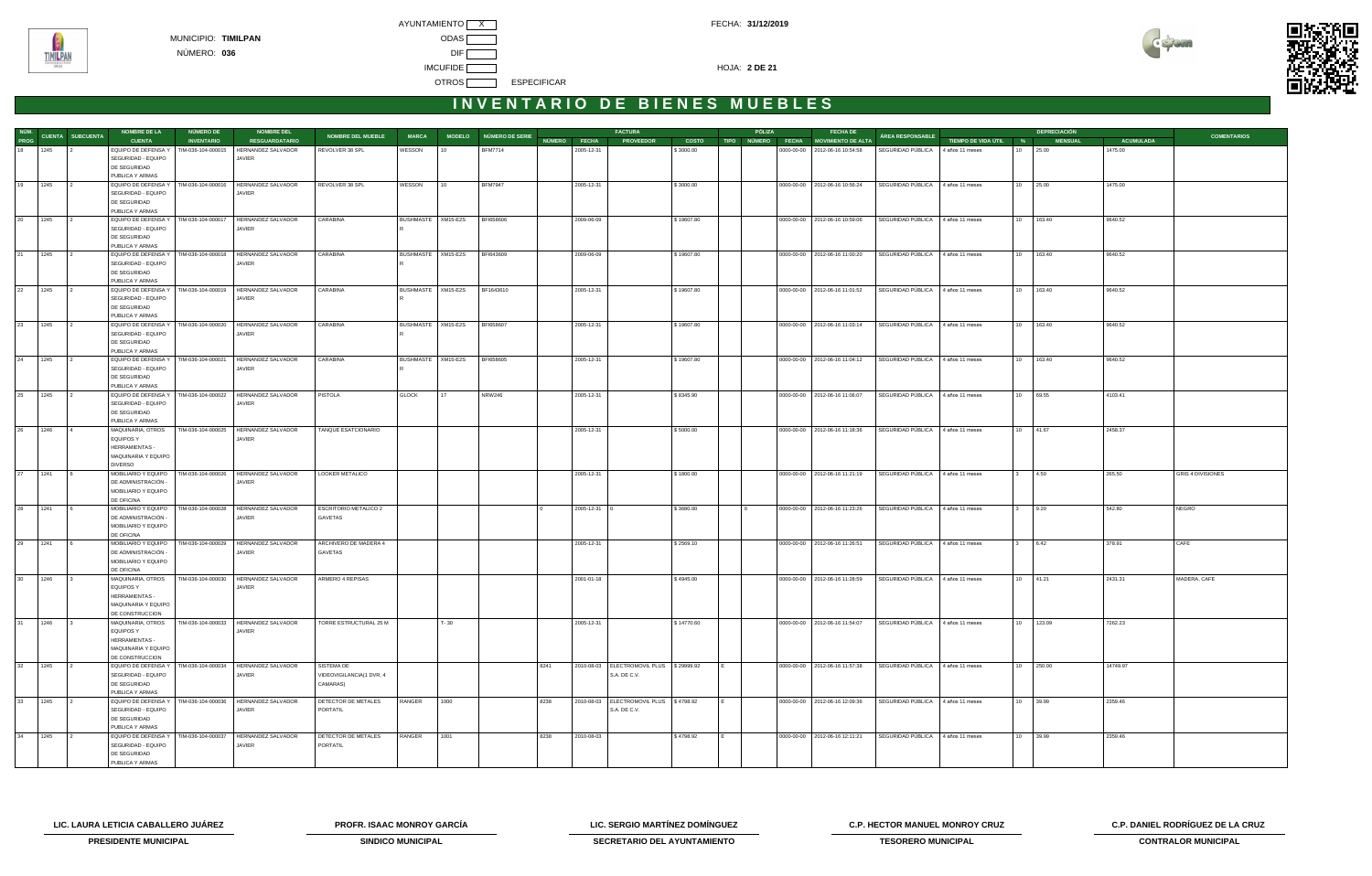



|         |      |                               | <b>NOMBRE DE LA</b>                       | NÚMERO DE          | <b>NOMBRE DEL</b>                       |                              |                 |                  |                                          |       |                    | <b>FACTURA</b>                |              |     | PÓLIZA       | <b>FECHA DE</b>                      |                                   |                       |              | <b>DEPRECIACIÓN</b> |                  |                    |
|---------|------|-------------------------------|-------------------------------------------|--------------------|-----------------------------------------|------------------------------|-----------------|------------------|------------------------------------------|-------|--------------------|-------------------------------|--------------|-----|--------------|--------------------------------------|-----------------------------------|-----------------------|--------------|---------------------|------------------|--------------------|
|         |      | NÚM.<br>PROG CUENTA SUBCUENTA | <b>CUENTA</b>                             | <b>INVENTARIO</b>  | <b>RESGUARDATARIO</b>                   | <b>NOMBRE DEL MUEBLE</b>     | <b>MARCA</b>    |                  | MODELO NÚMERO DE SERIE                   |       | NÚMERO FECHA       | <b>PROVEEDOR</b>              | <b>COSTO</b> |     |              | TIPO NÚMERO FECHA MOVIMIENTO DE ALTA | <b>ÁREA RESPONSABLE</b>           | TIEMPO DE VIDA ÚTIL % |              | <b>MENSUAL</b>      | <b>ACUMULADA</b> | <b>COMENTARIOS</b> |
| 35 1245 |      |                               | EQUIPO DE DEFENSA Y                       | TIM-036-104-000044 | HERNANDEZ SALVADOR                      | CHALECO ANTIBALAS            |                 |                  |                                          |       | 2005-12-31         |                               | \$1500.00    |     |              | 0000-00-00   2012-06-16 13:49:17     | SEGURIDAD PÚBLICA                 | 4 años 11 meses       | 10 12.50     |                     | 737.50           |                    |
|         |      |                               | SEGURIDAD - EQUIPO                        |                    | <b>JAVIER</b>                           |                              |                 |                  |                                          |       |                    |                               |              |     |              |                                      |                                   |                       |              |                     |                  |                    |
|         |      |                               | DE SEGURIDAD                              |                    |                                         |                              |                 |                  |                                          |       |                    |                               |              |     |              |                                      |                                   |                       |              |                     |                  |                    |
|         |      |                               | PUBLICA Y ARMAS                           |                    |                                         |                              |                 |                  |                                          |       |                    |                               |              |     |              |                                      |                                   |                       |              |                     |                  |                    |
| 36      | 1245 |                               | EQUIPO DE DEFENSA Y                       |                    | TIM-036-104-000049 HERNANDEZ SALVADOR   | <b>PISTOLA</b>               | <b>GLOCK</b>    | 17               | <b>PSH898</b>                            |       | 2005-12-31         |                               | \$8345.90    |     |              | 0000-00-00   2012-06-16 14:03:52     | SEGURIDAD PÚBLICA 4 años 11 meses |                       | 10 69.55     |                     | 4103.41          |                    |
|         |      |                               | SEGURIDAD - EQUIPO                        |                    | <b>JAVIER</b>                           |                              |                 |                  |                                          |       |                    |                               |              |     |              |                                      |                                   |                       |              |                     |                  |                    |
|         |      |                               | DE SEGURIDAD                              |                    |                                         |                              |                 |                  |                                          |       |                    |                               |              |     |              |                                      |                                   |                       |              |                     |                  |                    |
|         |      |                               | PUBLICA Y ARMAS                           | TIM-036-104-000050 |                                         |                              |                 |                  |                                          |       |                    |                               |              |     |              |                                      |                                   |                       |              |                     |                  |                    |
| 37      | 1245 |                               | EQUIPO DE DEFENSA Y<br>SEGURIDAD - EQUIPO |                    | HERNANDEZ SALVADOR<br>JAVIER            | PISTOLA                      | <b>GLOCK</b>    | 17               | <b>PSH899</b>                            |       | 2005-12-31         |                               | \$8345.90    |     |              | 0000-00-00 2012-06-16 14:04:57       | SEGURIDAD PÚBLICA 4 años 11 meses |                       | 10 69.55     |                     | 4103.41          |                    |
|         |      |                               | DE SEGURIDAD                              |                    |                                         |                              |                 |                  |                                          |       |                    |                               |              |     |              |                                      |                                   |                       |              |                     |                  |                    |
|         |      |                               | PUBLICA Y ARMAS                           |                    |                                         |                              |                 |                  |                                          |       |                    |                               |              |     |              |                                      |                                   |                       |              |                     |                  |                    |
| 38 1241 |      |                               | MOBILIARIO Y EQUIPO                       | TIM-036-104-000051 | HERNANDEZ SALVADOR                      | COMPUTADORA(CPU,MONITO ACER  |                 | <b>VERITON X</b> | VX275-SDA500L                            | A1520 |                    | 2011-11-07   LEONARDO RUIZ    | \$2990.00    | IE. | $ 25\rangle$ | 2011-10-03 2012-06-16 14:10:47       | SEGURIDAD PÚBLICA 4 años 11 meses |                       | 20 49.83     |                     | 2940.13          |                    |
|         |      |                               | DE ADMINISTRACIÓN -                       |                    | <b>JAVIER</b>                           | R, TECLADO, MOUSE)           |                 | 275              |                                          |       |                    | ALCANTARA                     |              |     |              |                                      |                                   |                       |              |                     |                  |                    |
|         |      |                               | EQUIPO DE COMPUTO Y                       |                    |                                         |                              |                 |                  |                                          |       |                    |                               |              |     |              |                                      |                                   |                       |              |                     |                  |                    |
|         |      |                               | <b>ACCESORIOS</b>                         |                    |                                         |                              |                 |                  |                                          |       |                    |                               |              |     |              |                                      |                                   |                       |              |                     |                  |                    |
| 39      | 1245 |                               | EQUIPO DE DEFENSA Y                       |                    | TIM-036-104-000052 HERNANDEZ SALVADOR   | VISOR NOCTURNO               | ATM             |                  |                                          |       | 2005-12-31         |                               | \$9006.83    |     |              | 0000-00-00   2012-06-16 14:17:29     | SEGURIDAD PÚBLICA 4 años 11 meses |                       | 10 75.06     |                     | 4428.39          |                    |
|         |      |                               | SEGURIDAD - EQUIPO                        |                    | JAVIER                                  |                              |                 |                  |                                          |       |                    |                               |              |     |              |                                      |                                   |                       |              |                     |                  |                    |
|         |      |                               | DE SEGURIDAD                              |                    |                                         |                              |                 |                  |                                          |       |                    |                               |              |     |              |                                      |                                   |                       |              |                     |                  |                    |
|         |      |                               | PUBLICA Y ARMAS                           |                    |                                         |                              |                 |                  |                                          |       |                    |                               |              |     |              |                                      |                                   |                       |              |                     |                  |                    |
| 40      | 1242 |                               | MOBILIARIO Y EQUIPO                       | TIM-036-104-000053 | HERNANDEZ SALVADOR                      | <b>VIDEOPROYECTOR</b>        | VIEMSONIC       | PJD5112          | RLP094806911                             | 122   | $2005 - 12 - 31$ 0 |                               | \$9430.00    |     | 117          | 2010-02-24 2012-06-16 14:22:54       | SEGURIDAD PÚBLICA 4 años 11 meses |                       | $\mathbf{3}$ | 23.58               | 1390.98          |                    |
|         |      |                               | EDUCACIONAL Y<br>RECREATIVO -             |                    | JAVIER                                  |                              |                 |                  |                                          |       |                    |                               |              |     |              |                                      |                                   |                       |              |                     |                  |                    |
|         |      |                               | MOBILIARIO Y EQUIPO                       |                    |                                         |                              |                 |                  |                                          |       |                    |                               |              |     |              |                                      |                                   |                       |              |                     |                  |                    |
|         |      |                               | DE OFICINA                                |                    |                                         |                              |                 |                  |                                          |       |                    |                               |              |     |              |                                      |                                   |                       |              |                     |                  |                    |
| 41      | 1241 |                               | MOBILIARIO Y EQUIPO                       | TIM-036-104-000055 | HERNANDEZ SALVADOR                      | COMPUTADORA(CPU, MONITO   HP |                 | <b>PAVILION</b>  | MXX1300FSW                               | 508   |                    | 2011-12-06   MARIA DE LOURDES | \$12232.11   |     | 140          | 2011-12-05 2012-06-16 14:31:47       | SEGURIDAD PÚBLICA 4 años 11 meses |                       | 20 203.87    |                     | 12028.26         |                    |
|         |      |                               | DE ADMINISTRACIÓN -                       |                    | <b>JAVIER</b>                           | R,TECLADO,MOUSE)             |                 | <b>SLIMLINE</b>  |                                          |       |                    | CAMPOS SANCHEZ                |              |     |              |                                      |                                   |                       |              |                     |                  |                    |
|         |      |                               | EQUIPO DE COMPUTO Y                       |                    |                                         |                              |                 |                  |                                          |       |                    |                               |              |     |              |                                      |                                   |                       |              |                     |                  |                    |
|         |      |                               | <b>ACCESORIOS</b>                         |                    |                                         |                              |                 |                  |                                          |       |                    |                               |              |     |              |                                      |                                   |                       |              |                     |                  |                    |
| 42      | 1245 |                               | EQUIPO DE DEFENSA Y                       |                    | TIM-036-104-000056   HERNANDEZ SALVADOR | <b>EXTINTOR DE 6 KG</b>      | CARLO-ACUA      |                  |                                          |       | 2005-12-31         |                               | \$1200.00    |     |              | 0000-00-00 2012-06-16 14:42:15       | SEGURIDAD PÚBLICA 4 años 11 meses |                       | 10 10.00     |                     | 590.00           |                    |
|         |      |                               | SEGURIDAD - EQUIPO                        |                    | JAVIER                                  |                              | <b>RIO</b>      |                  |                                          |       |                    |                               |              |     |              |                                      |                                   |                       |              |                     |                  |                    |
|         |      |                               | DE SEGURIDAD                              |                    |                                         |                              |                 |                  |                                          |       |                    |                               |              |     |              |                                      |                                   |                       |              |                     |                  |                    |
|         |      |                               | PUBLICA Y ARMAS                           |                    |                                         |                              |                 |                  |                                          |       |                    |                               |              |     |              |                                      |                                   |                       |              |                     |                  |                    |
| 43      | 1245 |                               | EQUIPO DE DEFENSA Y                       |                    | TIM-036-104-000057 HERNANDEZ SALVADOR   | EXTINTOR DE 6 KG             | CARLO-ACUA      |                  |                                          |       | 2005-12-31         |                               | \$1200.00    |     |              | 0000-00-00   2012-06-16 14:43:32     | SEGURIDAD PÚBLICA 4 años 11 meses |                       | 10 10.00     |                     | 590.00           |                    |
|         |      |                               | SEGURIDAD - EQUIPO                        |                    | <b>JAVIER</b>                           |                              | <b>RIO</b>      |                  |                                          |       |                    |                               |              |     |              |                                      |                                   |                       |              |                     |                  |                    |
|         |      |                               | DE SEGURIDAD<br>PUBLICA Y ARMAS           |                    |                                         |                              |                 |                  |                                          |       |                    |                               |              |     |              |                                      |                                   |                       |              |                     |                  |                    |
| 44      | 1245 |                               | EQUIPO DE DEFENSA Y                       | TIM-036-104-000058 | HERNANDEZ SALVADOR                      | <b>EXTINTOR</b>              | <b>BADGER</b>   | <b>B15V</b>      | X-648325                                 |       | 2005-12-31         |                               | \$1200.00    |     |              | 0000-00-00 2012-06-16 14:45:17       | SEGURIDAD PÚBLICA                 | 4 años 11 meses       | 10 10.00     |                     | 590.00           |                    |
|         |      |                               | SEGURIDAD - EQUIPO                        |                    | <b>JAVIER</b>                           |                              |                 |                  |                                          |       |                    |                               |              |     |              |                                      |                                   |                       |              |                     |                  |                    |
|         |      |                               | DE SEGURIDAD                              |                    |                                         |                              |                 |                  |                                          |       |                    |                               |              |     |              |                                      |                                   |                       |              |                     |                  |                    |
|         |      |                               | PUBLICA Y ARMAS                           |                    |                                         |                              |                 |                  |                                          |       |                    |                               |              |     |              |                                      |                                   |                       |              |                     |                  |                    |
| 45      | 1246 |                               | MAQUINARIA, OTROS                         |                    | TIM-036-104-000076 HERNANDEZ SALVADOR   | RADIO MOVIL                  | MOTOROLA EM-200 |                  | 019-TJAO-117                             |       | 2005-12-31         |                               | \$2500.00    |     |              | 0000-00-00   2012-06-20 10:06:43     | SEGURIDAD PÚBLICA 4 años 11 meses |                       | 10 20.83     |                     | 1229.13          |                    |
|         |      |                               | <b>EQUIPOS Y</b>                          |                    | <b>JAVIER</b>                           |                              |                 |                  |                                          |       |                    |                               |              |     |              |                                      |                                   |                       |              |                     |                  |                    |
|         |      |                               | HERRAMIENTAS -                            |                    |                                         |                              |                 |                  |                                          |       |                    |                               |              |     |              |                                      |                                   |                       |              |                     |                  |                    |
|         |      |                               | EQUIPO DE RADIO Y                         |                    |                                         |                              |                 |                  |                                          |       |                    |                               |              |     |              |                                      |                                   |                       |              |                     |                  |                    |
|         |      |                               | COMUNICACIÓN                              |                    |                                         |                              |                 |                  |                                          |       |                    |                               |              |     |              |                                      |                                   |                       |              |                     |                  |                    |
| 46      | 1246 |                               | MAQUINARIA, OTROS                         |                    | TIM-036-104-000077 HERNANDEZ SALVADOR   | RADIO MOVIL                  | MOTOROLA        | EM-400           | 019-THU-9286                             |       | 2005-12-31         |                               | \$2500.00    |     |              | 0000-00-00   2012-06-20 10:08:04     | SEGURIDAD PÚBLICA 4 años 11 meses |                       | 10 20.83     |                     | 1229.13          |                    |
|         |      |                               | EQUIPOS Y                                 |                    | <b>JAVIER</b>                           |                              |                 |                  |                                          |       |                    |                               |              |     |              |                                      |                                   |                       |              |                     |                  |                    |
|         |      |                               | HERRAMIENTAS -                            |                    |                                         |                              |                 |                  |                                          |       |                    |                               |              |     |              |                                      |                                   |                       |              |                     |                  |                    |
|         |      |                               | EQUIPO DE RADIO Y                         |                    |                                         |                              |                 |                  |                                          |       |                    |                               |              |     |              |                                      |                                   |                       |              |                     |                  |                    |
| 47      |      |                               | COMUNICACIÓN<br>MAQUINARIA, OTROS         | TIM-036-104-000079 | HERNANDEZ SALVADOR                      | RADIO MOVIL                  |                 |                  |                                          |       |                    |                               |              |     |              |                                      |                                   |                       | 10 20.83     |                     |                  |                    |
|         | 1246 |                               | <b>EQUIPOS Y</b>                          |                    | JAVIER                                  |                              | MOTOROLA        | EM-200           | 019TKN3026                               |       | 2005-12-31         |                               | \$2500.00    |     |              | 0000-00-00 2012-06-20 10:13:23       | SEGURIDAD PÚBLICA 4 años 11 meses |                       |              |                     | 1229.13          |                    |
|         |      |                               | <b>HERRAMIENTAS -</b>                     |                    |                                         |                              |                 |                  |                                          |       |                    |                               |              |     |              |                                      |                                   |                       |              |                     |                  |                    |
|         |      |                               | EQUIPO DE RADIO Y                         |                    |                                         |                              |                 |                  |                                          |       |                    |                               |              |     |              |                                      |                                   |                       |              |                     |                  |                    |
|         |      |                               | COMUNICACIÓN                              |                    |                                         |                              |                 |                  |                                          |       |                    |                               |              |     |              |                                      |                                   |                       |              |                     |                  |                    |
| 48      | 1246 |                               | MAQUINARIA, OTROS                         |                    | TIM-036-104-000081 HERNANDEZ SALVADOR   | RADIO MOVIL                  |                 |                  | TIPO MATRA VER-B RADIO RA1635BBC03074303 |       | 2005-12-31         |                               | \$2500.00    |     |              | 0000-00-00   2012-06-20 10:17:00     | SEGURIDAD PÚBLICA 4 años 11 meses |                       | 10 20.83     |                     | 1229.13          |                    |
|         |      |                               | <b>EQUIPOS Y</b>                          |                    | JAVIER                                  |                              |                 | LBDP4_2          |                                          |       |                    |                               |              |     |              |                                      |                                   |                       |              |                     |                  |                    |
|         |      |                               | HERRAMIENTAS -                            |                    |                                         |                              |                 |                  |                                          |       |                    |                               |              |     |              |                                      |                                   |                       |              |                     |                  |                    |
|         |      |                               | EQUIPO DE RADIO Y                         |                    |                                         |                              |                 |                  |                                          |       |                    |                               |              |     |              |                                      |                                   |                       |              |                     |                  |                    |
|         |      |                               | COMUNICACIÓN                              |                    |                                         |                              |                 |                  |                                          |       |                    |                               |              |     |              |                                      |                                   |                       |              |                     |                  |                    |
| 49      | 1246 |                               | MAQUINARIA, OTROS                         | TIM-036-104-000082 | HERNANDEZ SALVADOR                      | RADIO MOVIL                  | TIPO MATRA      |                  | VER-B RADIO RA1635BBC03074303            |       | 2005-12-31         |                               | \$2500.00    |     |              | 0000-00-00   2012-06-20 10:19:01     | SEGURIDAD PÚBLICA 4 años 11 meses |                       | 10 20.83     |                     | 1229.13          |                    |
|         |      |                               | <b>EQUIPOS Y</b>                          |                    | <b>JAVIER</b>                           |                              |                 | LBDP4_2          | 050                                      |       |                    |                               |              |     |              |                                      |                                   |                       |              |                     |                  |                    |
|         |      |                               | HERRAMIENTAS -                            |                    |                                         |                              |                 |                  |                                          |       |                    |                               |              |     |              |                                      |                                   |                       |              |                     |                  |                    |
|         |      |                               | EQUIPO DE RADIO Y<br>COMUNICACIÓN         |                    |                                         |                              |                 |                  |                                          |       |                    |                               |              |     |              |                                      |                                   |                       |              |                     |                  |                    |
| 50      | 1246 |                               | MAQUINARIA, OTROS                         |                    | TIM-036-104-000083 HERNANDEZ SALVADOR   | RADIO BASE FIJO              |                 |                  | TIPO MATRA SMART-EADS RA1635BBC03064001  |       | 2005-12-31         |                               | \$2500.00    |     |              | 0000-00-00 2012-06-20 10:21:01       | SEGURIDAD PÚBLICA 4 años 11 meses |                       | 10 20.83     |                     | 1229.13          |                    |
|         |      |                               | EQUIPOS Y                                 |                    | JAVIER                                  |                              |                 | -TELECOM         | 685                                      |       |                    |                               |              |     |              |                                      |                                   |                       |              |                     |                  |                    |
|         |      |                               | <b>HERRAMIENTAS -</b>                     |                    |                                         |                              |                 |                  |                                          |       |                    |                               |              |     |              |                                      |                                   |                       |              |                     |                  |                    |
|         |      |                               | EQUIPO DE RADIO Y                         |                    |                                         |                              |                 |                  |                                          |       |                    |                               |              |     |              |                                      |                                   |                       |              |                     |                  |                    |
|         |      |                               | COMUNICACIÓN                              |                    |                                         |                              |                 |                  |                                          |       |                    |                               |              |     |              |                                      |                                   |                       |              |                     |                  |                    |

**LIC. LAURA LETICIA CABALLERO JUÁREZ PROFR. ISAAC MONROY GARCÍA LIC. SERGIO MARTÍNEZ DOMÍNGUEZ C.P. HECTOR MANUEL MONROY CRUZ C.P. DANIEL RODRÍGUEZ DE LA CRUZ** 



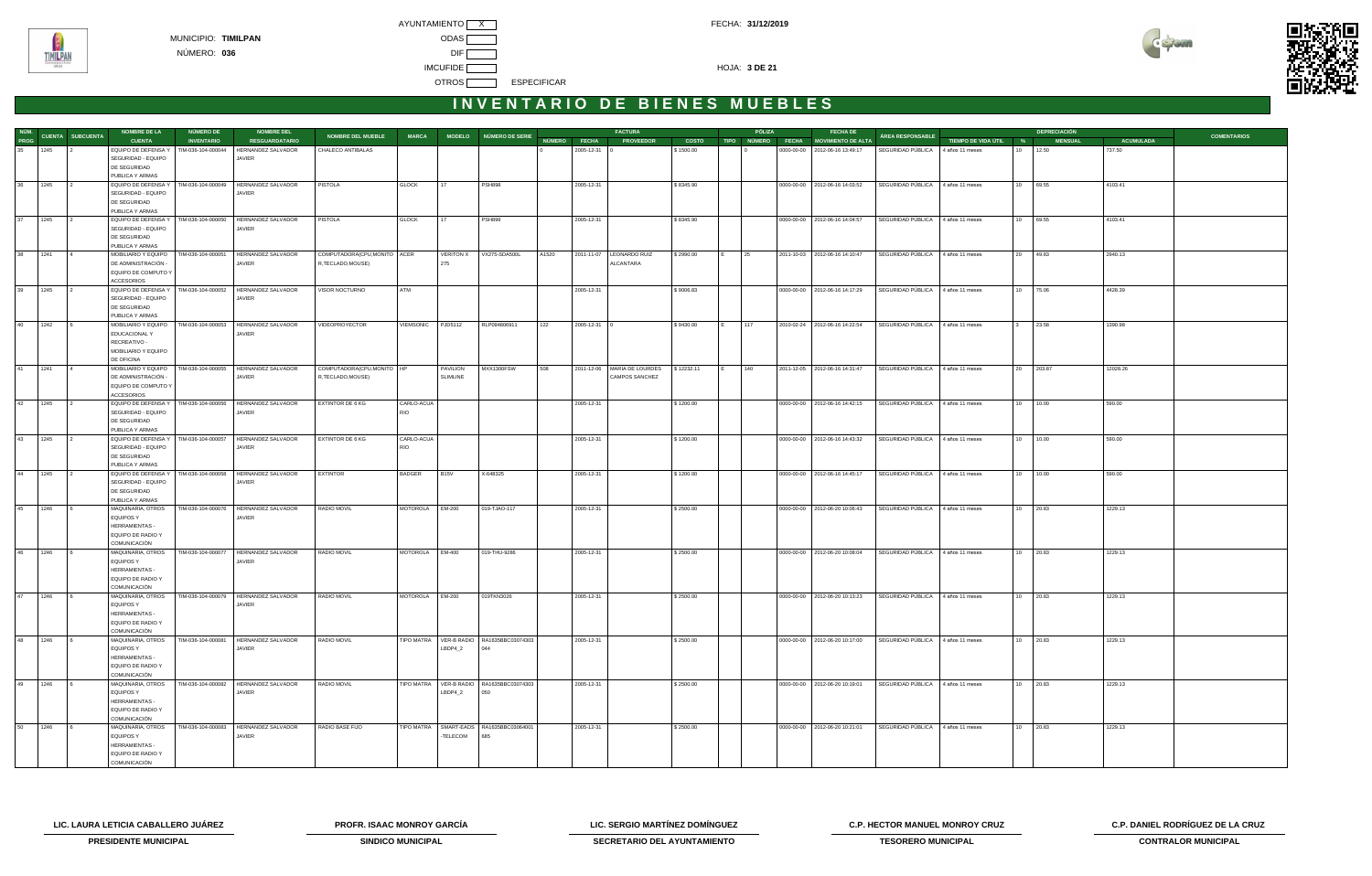



|         |      | NÚM.<br>PROG CUENTA SUBCUENTA<br>51 1246 6<br><b>NOMBRE DE LA</b> | <b>NÚMERO DE</b>   | <b>NOMBRE DEL</b>                       | NOMBRE DEL MUEBLE      | <b>MARCA</b>  | MODELO NÚMERO DE SERIE |              | <b>FACTURA</b>   |              | PÓLIZA            | <b>FECHA DE</b>                  | <b>ÁREA RESPONSABLE</b>           |                       |    | <b>DEPRECIACIÓN</b> |                  | <b>COMENTARIOS</b> |  |
|---------|------|-------------------------------------------------------------------|--------------------|-----------------------------------------|------------------------|---------------|------------------------|--------------|------------------|--------------|-------------------|----------------------------------|-----------------------------------|-----------------------|----|---------------------|------------------|--------------------|--|
|         |      | <b>CUENTA</b>                                                     | <b>INVENTARIO</b>  | <b>RESGUARDATARIO</b>                   |                        |               |                        | NÚMERO FECHA | <b>PROVEEDOR</b> | <b>COSTO</b> | TIPO NÚMERO FECHA | MOVIMIENTO DE ALTA               |                                   | TIEMPO DE VIDA ÚTIL % |    | <b>MENSUAL</b>      | <b>ACUMULADA</b> |                    |  |
|         |      | MAQUINARIA, OTROS                                                 | TIM-036-104-000086 | HERNANDEZ SALVADOR                      | RADIO BASE FIJO        | MOTOROLA M200 | S/S                    | 2005-12-31 0 | \$2500.00        |              |                   | 0000-00-00   2012-06-20 10:26:29 | SEGURIDAD PÚBLICA 4 años 11 meses |                       | 10 | 20.83               | 1229.13          |                    |  |
|         |      | <b>EQUIPOS Y</b>                                                  |                    | JAVIER                                  |                        |               |                        |              |                  |              |                   |                                  |                                   |                       |    |                     |                  |                    |  |
|         |      | HERRAMIENTAS -                                                    |                    |                                         |                        |               |                        |              |                  |              |                   |                                  |                                   |                       |    |                     |                  |                    |  |
|         |      | EQUIPO DE RADIO Y                                                 |                    |                                         |                        |               |                        |              |                  |              |                   |                                  |                                   |                       |    |                     |                  |                    |  |
|         |      | COMUNICACIÓN                                                      |                    |                                         |                        |               |                        |              |                  |              |                   |                                  |                                   |                       |    |                     |                  |                    |  |
| 52 1243 |      | <b>EQUIPO E</b>                                                   | TIM-036-104-000088 | HERNANDEZ SALVADOR                      | TANQUE DE OXIGENO 3 KG |               |                        | 2005-12-31   | \$2000.00        |              |                   | 0000-00-00 2012-06-20 10:58:22   | SEGURIDAD PÚBLICA 4 años 11 meses |                       |    | 10 16.67            | 983.37           |                    |  |
|         |      | <b>INSTRUMENTAL</b>                                               |                    | JAVIER                                  |                        |               |                        |              |                  |              |                   |                                  |                                   |                       |    |                     |                  |                    |  |
|         |      | MÉDICO Y DE                                                       |                    |                                         |                        |               |                        |              |                  |              |                   |                                  |                                   |                       |    |                     |                  |                    |  |
|         |      | LABORATORIO -                                                     |                    |                                         |                        |               |                        |              |                  |              |                   |                                  |                                   |                       |    |                     |                  |                    |  |
|         |      | MOBILIARIO Y EQUIPO                                               |                    |                                         |                        |               |                        |              |                  |              |                   |                                  |                                   |                       |    |                     |                  |                    |  |
|         |      | DE CLINICAS Y                                                     |                    |                                         |                        |               |                        |              |                  |              |                   |                                  |                                   |                       |    |                     |                  |                    |  |
|         |      | <b>HOSPITALES</b>                                                 |                    |                                         |                        |               |                        |              |                  |              |                   |                                  |                                   |                       |    |                     |                  |                    |  |
| 53 1243 |      | <b>EQUIPO E</b>                                                   |                    | TIM-036-104-000089   HERNANDEZ SALVADOR | TANQUE DE OXIGENO 3 KG |               |                        | 2005-12-31   | \$2000.00        |              |                   | 0000-00-00 2012-06-20 11:00:17   | SEGURIDAD PÚBLICA 4 años 11 meses |                       |    | 10 16.67            | 983.37           |                    |  |
|         |      | <b>INSTRUMENTAL</b>                                               |                    | JAVIER                                  |                        |               |                        |              |                  |              |                   |                                  |                                   |                       |    |                     |                  |                    |  |
|         |      | MÉDICO Y DE                                                       |                    |                                         |                        |               |                        |              |                  |              |                   |                                  |                                   |                       |    |                     |                  |                    |  |
|         |      | LABORATORIO -                                                     |                    |                                         |                        |               |                        |              |                  |              |                   |                                  |                                   |                       |    |                     |                  |                    |  |
|         |      | MOBILIARIO Y EQUIPO                                               |                    |                                         |                        |               |                        |              |                  |              |                   |                                  |                                   |                       |    |                     |                  |                    |  |
|         |      | DE CLINICAS Y                                                     |                    |                                         |                        |               |                        |              |                  |              |                   |                                  |                                   |                       |    |                     |                  |                    |  |
|         |      | <b>HOSPITALES</b>                                                 |                    |                                         |                        |               |                        |              |                  |              |                   |                                  |                                   |                       |    |                     |                  |                    |  |
| 54 1243 |      | <b>EQUIPO E</b>                                                   |                    | TIM-036-104-000090 HERNANDEZ SALVADOR   | TANQUE DE OXIGENO 1 KG |               |                        | 2005-12-31   | \$1300.00        |              |                   | 0000-00-00   2012-06-20 11:01:22 | SEGURIDAD PÚBLICA 4 años 11 meses |                       |    | $\boxed{10}$ 10.83  | 639.13           |                    |  |
|         |      | <b>INSTRUMENTAL</b>                                               |                    | JAVIER                                  |                        |               |                        |              |                  |              |                   |                                  |                                   |                       |    |                     |                  |                    |  |
|         |      | MÉDICO Y DE                                                       |                    |                                         |                        |               |                        |              |                  |              |                   |                                  |                                   |                       |    |                     |                  |                    |  |
|         |      | LABORATORIO -                                                     |                    |                                         |                        |               |                        |              |                  |              |                   |                                  |                                   |                       |    |                     |                  |                    |  |
|         |      | MOBILIARIO Y EQUIPO                                               |                    |                                         |                        |               |                        |              |                  |              |                   |                                  |                                   |                       |    |                     |                  |                    |  |
|         |      | DE CLINICAS Y                                                     |                    |                                         |                        |               |                        |              |                  |              |                   |                                  |                                   |                       |    |                     |                  |                    |  |
|         |      | <b>HOSPITALES</b>                                                 |                    |                                         |                        |               |                        |              |                  |              |                   |                                  |                                   |                       |    |                     |                  |                    |  |
| 55 1243 |      | <b>EQUIPO E</b>                                                   |                    | TIM-036-104-000092 HERNANDEZ SALVADOR   | CAMILLA MARINERA       |               |                        | 2005-12-31 0 | \$1200.00        |              |                   | 0000-00-00 2012-06-20 11:12:19   | SEGURIDAD PÚBLICA 4 años 11 meses |                       |    | 10 10.00            | 590.00           |                    |  |
|         |      | <b>INSTRUMENTAL</b>                                               |                    | JAVIER                                  | PLASTICO               |               |                        |              |                  |              |                   |                                  |                                   |                       |    |                     |                  |                    |  |
|         |      | MÉDICO Y DE                                                       |                    |                                         |                        |               |                        |              |                  |              |                   |                                  |                                   |                       |    |                     |                  |                    |  |
|         |      | LABORATORIO -                                                     |                    |                                         |                        |               |                        |              |                  |              |                   |                                  |                                   |                       |    |                     |                  |                    |  |
|         |      | MOBILIARIO Y EQUIPO                                               |                    |                                         |                        |               |                        |              |                  |              |                   |                                  |                                   |                       |    |                     |                  |                    |  |
|         |      | DE CLINICAS Y                                                     |                    |                                         |                        |               |                        |              |                  |              |                   |                                  |                                   |                       |    |                     |                  |                    |  |
|         |      | <b>HOSPITALES</b>                                                 |                    |                                         |                        |               |                        |              |                  |              |                   |                                  |                                   |                       |    |                     |                  |                    |  |
| 56 1243 |      | <b>EQUIPO E</b>                                                   |                    | TIM-036-104-000093 HERNANDEZ SALVADOR   | CAMILLA RIGIDA         |               |                        | 2005-12-31   | \$1500.00        |              |                   | 0000-00-00 2012-06-20 11:14:32   | SEGURIDAD PÚBLICA 4 años 11 meses |                       |    | 10 12.50            | 737.50           |                    |  |
|         |      | <b>INSTRUMENTAL</b>                                               |                    | JAVIER                                  |                        |               |                        |              |                  |              |                   |                                  |                                   |                       |    |                     |                  |                    |  |
|         |      | MÉDICO Y DE                                                       |                    |                                         |                        |               |                        |              |                  |              |                   |                                  |                                   |                       |    |                     |                  |                    |  |
|         |      | LABORATORIO -                                                     |                    |                                         |                        |               |                        |              |                  |              |                   |                                  |                                   |                       |    |                     |                  |                    |  |
|         |      | MOBILIARIO Y EQUIPO                                               |                    |                                         |                        |               |                        |              |                  |              |                   |                                  |                                   |                       |    |                     |                  |                    |  |
|         |      | DE CLINICAS Y                                                     |                    |                                         |                        |               |                        |              |                  |              |                   |                                  |                                   |                       |    |                     |                  |                    |  |
|         |      | <b>HOSPITALES</b>                                                 |                    |                                         |                        |               |                        |              |                  |              |                   |                                  |                                   |                       |    |                     |                  |                    |  |
| 57 1243 |      | EQUIPO E                                                          |                    | TIM-036-104-000094 HERNANDEZ SALVADOR   | CAMILLA RIGIDA MADERA  |               |                        | 2005-12-31   | \$1200.00        |              |                   | 0000-00-00 2012-06-20 11:16:31   | SEGURIDAD PÚBLICA 4 años 11 meses |                       |    | 10 10.00            | 590.00           |                    |  |
|         |      | <b>INSTRUMENTAL</b>                                               |                    | JAVIER                                  |                        |               |                        |              |                  |              |                   |                                  |                                   |                       |    |                     |                  |                    |  |
|         |      | MÉDICO Y DE                                                       |                    |                                         |                        |               |                        |              |                  |              |                   |                                  |                                   |                       |    |                     |                  |                    |  |
|         |      | LABORATORIO -                                                     |                    |                                         |                        |               |                        |              |                  |              |                   |                                  |                                   |                       |    |                     |                  |                    |  |
|         |      | MOBILIARIO Y EQUIPO                                               |                    |                                         |                        |               |                        |              |                  |              |                   |                                  |                                   |                       |    |                     |                  |                    |  |
|         |      | DE CLINICAS Y                                                     |                    |                                         |                        |               |                        |              |                  |              |                   |                                  |                                   |                       |    |                     |                  |                    |  |
|         |      | <b>HOSPITALES</b>                                                 |                    |                                         |                        |               |                        |              |                  |              |                   |                                  |                                   |                       |    |                     |                  |                    |  |
| 58 1243 |      | EQUIPO E                                                          | TIM-036-104-000095 | HERNANDEZ SALVADOR                      | CAMILLA RIGIDA         |               |                        | 2005-12-31   | \$1500.00        |              |                   | 0000-00-00   2012-06-20 11:17:44 | SEGURIDAD PÚBLICA 4 años 11 meses |                       |    | 10 12.50            | 737.50           |                    |  |
|         |      | <b>INSTRUMENTAL</b>                                               |                    | JAVIER                                  |                        |               |                        |              |                  |              |                   |                                  |                                   |                       |    |                     |                  |                    |  |
|         |      | MÉDICO Y DE                                                       |                    |                                         |                        |               |                        |              |                  |              |                   |                                  |                                   |                       |    |                     |                  |                    |  |
|         |      | LABORATORIO -                                                     |                    |                                         |                        |               |                        |              |                  |              |                   |                                  |                                   |                       |    |                     |                  |                    |  |
|         |      | MOBILIARIO Y EQUIPO                                               |                    |                                         |                        |               |                        |              |                  |              |                   |                                  |                                   |                       |    |                     |                  |                    |  |
|         |      | DE CLINICAS Y                                                     |                    |                                         |                        |               |                        |              |                  |              |                   |                                  |                                   |                       |    |                     |                  |                    |  |
|         |      | <b>HOSPITALES</b>                                                 |                    |                                         |                        |               |                        |              |                  |              |                   |                                  |                                   |                       |    |                     |                  |                    |  |
| 59      | 1243 | <b>EQUIPO E</b>                                                   |                    | TIM-036-104-000096   HERNANDEZ SALVADOR | CAMILLA DE PATIN       |               |                        | 2005-12-31   | \$1800.00        |              |                   | 0000-00-00   2012-06-20 11:19:38 | SEGURIDAD PÚBLICA 4 años 11 meses |                       |    | 10 15.00            | 885.00           |                    |  |
|         |      | <b>INSTRUMENTAL</b>                                               |                    | <b>JAVIER</b>                           |                        |               |                        |              |                  |              |                   |                                  |                                   |                       |    |                     |                  |                    |  |
|         |      | MÉDICO Y DE                                                       |                    |                                         |                        |               |                        |              |                  |              |                   |                                  |                                   |                       |    |                     |                  |                    |  |
|         |      | LABORATORIO -                                                     |                    |                                         |                        |               |                        |              |                  |              |                   |                                  |                                   |                       |    |                     |                  |                    |  |
|         |      | MOBILIARIO Y EQUIPO                                               |                    |                                         |                        |               |                        |              |                  |              |                   |                                  |                                   |                       |    |                     |                  |                    |  |
|         |      | DE CLINICAS Y                                                     |                    |                                         |                        |               |                        |              |                  |              |                   |                                  |                                   |                       |    |                     |                  |                    |  |
|         |      | <b>HOSPITALES</b>                                                 |                    |                                         |                        |               |                        |              |                  |              |                   |                                  |                                   |                       |    |                     |                  |                    |  |
| 60      | 1243 | EQUIPO E                                                          |                    | TIM-036-104-000097 HERNANDEZ SALVADOR   | CAMILLA DE PATIN       |               |                        | 2005-12-31   | \$1800.00        |              |                   | 0000-00-00   2012-06-20 11:20:33 | SEGURIDAD PÚBLICA 4 años 11 meses |                       | 10 | 15.00               | 885.00           |                    |  |
|         |      | <b>INSTRUMENTAL</b>                                               |                    | <b>JAVIER</b>                           |                        |               |                        |              |                  |              |                   |                                  |                                   |                       |    |                     |                  |                    |  |
|         |      | MÉDICO Y DE                                                       |                    |                                         |                        |               |                        |              |                  |              |                   |                                  |                                   |                       |    |                     |                  |                    |  |
|         |      | LABORATORIO -                                                     |                    |                                         |                        |               |                        |              |                  |              |                   |                                  |                                   |                       |    |                     |                  |                    |  |
|         |      | MOBILIARIO Y EQUIPO                                               |                    |                                         |                        |               |                        |              |                  |              |                   |                                  |                                   |                       |    |                     |                  |                    |  |
|         |      | DE CLINICAS Y                                                     |                    |                                         |                        |               |                        |              |                  |              |                   |                                  |                                   |                       |    |                     |                  |                    |  |
|         |      | <b>HOSPITALES</b>                                                 |                    |                                         |                        |               |                        |              |                  |              |                   |                                  |                                   |                       |    |                     |                  |                    |  |

**PRESIDENTE MUNICIPAL CONTRALOR MUNICIPAL SINDICO MUNICIPAL SECRETARIO DEL AYUNTAMIENTO TESORERO MUNICIPAL CONTRALOR MUNICIPAL** 





**LIC. LAURA LETICIA CABALLERO JUÁREZ PROFR. ISAAC MONROY GARCÍA LIC. SERGIO MARTÍNEZ DOMÍNGUEZ C.P. HECTOR MANUEL MONROY CRUZ C.P. DANIEL RODRÍGUEZ DE LA CRUZ**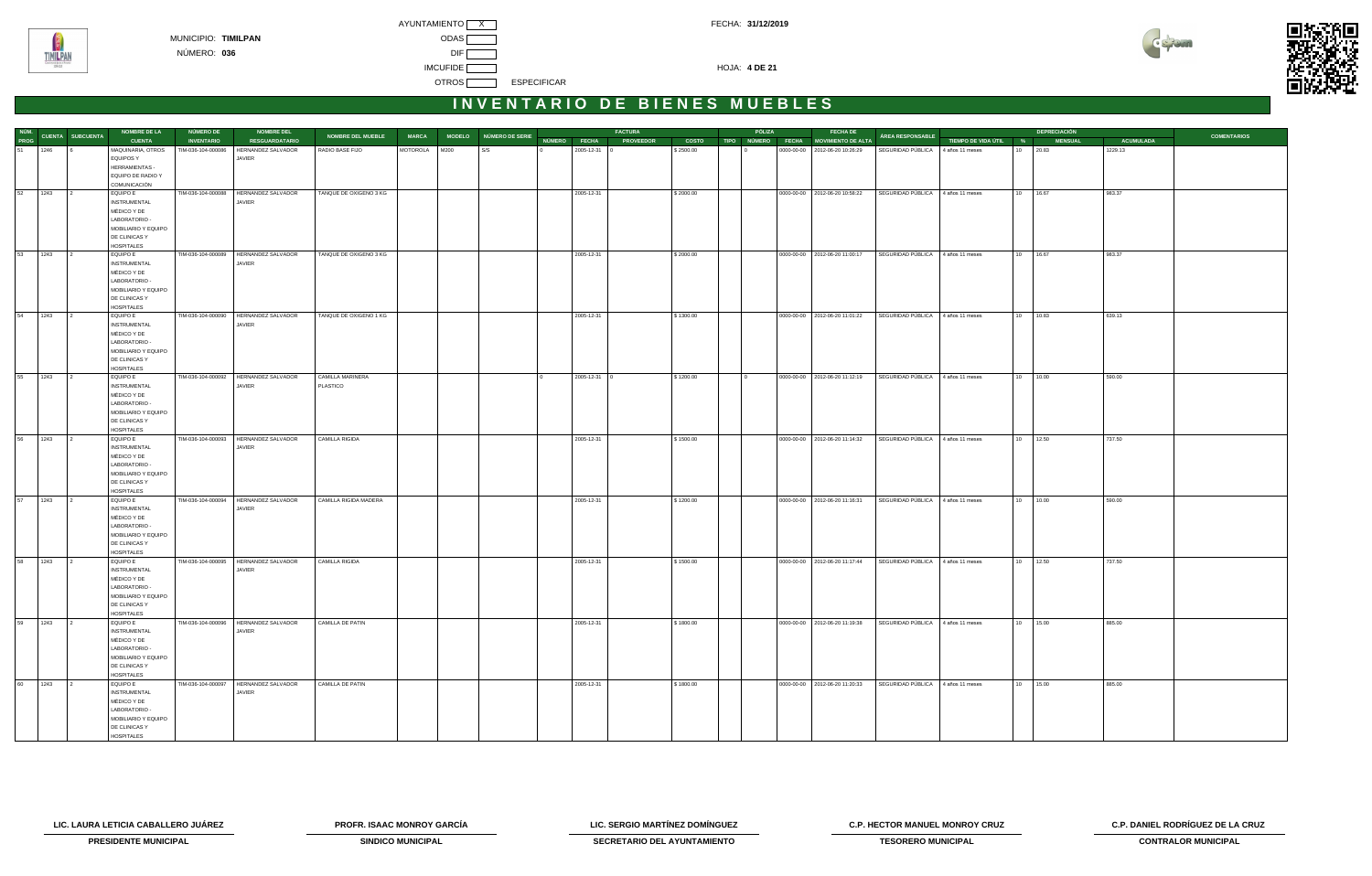

| NÚM. |         |                         | <b>NOMBRE DE LA</b>                        | NÚMERO DE          | <b>NOMBRE DEL</b>                                             |                                 |                |                |                                                   |              |                | <b>FACTURA</b>                                 |              | PÓLIZA                   | <b>FECHA DE</b>                  |                                   |                       |          | <b>DEPRECIACIÓN</b> |                  |                                                              |
|------|---------|-------------------------|--------------------------------------------|--------------------|---------------------------------------------------------------|---------------------------------|----------------|----------------|---------------------------------------------------|--------------|----------------|------------------------------------------------|--------------|--------------------------|----------------------------------|-----------------------------------|-----------------------|----------|---------------------|------------------|--------------------------------------------------------------|
| PROG |         | <b>CUENTA SUBCUENTA</b> | <b>CUENTA</b>                              | <b>INVENTARIO</b>  | <b>RESGUARDATARIO</b>                                         | <b>NOMBRE DEL MUEBLE</b>        | <b>MARCA</b>   |                | MODELO NÚMERO DE SERIE                            | NÚMERO FECHA |                | <b>PROVEEDOR</b>                               | <b>COSTO</b> | TIPO NÚMERO <u>FECHA</u> | <b>MOVIMIENTO DE ALTA</b>        | ÁREA RESPONSABLE                  | TIEMPO DE VIDA ÚTIL % |          | <b>MENSUAL</b>      | <b>ACUMULADA</b> | <b>COMENTARIOS</b>                                           |
|      | 61 1246 |                         | MAQUINARIA, OTROS                          | TIM-036-104-000098 | HERNANDEZ SALVADOR                                            | RADIO MOVIL                     | MOTOROLA       | PRO 5100       | 103TELN232                                        |              | 2005-12-31     |                                                | \$2500.00    |                          | 0000-00-00 2012-06-20 11:22:14   | SEGURIDAD PÚBLICA                 | 4 años 11 meses       | 10 20.83 |                     | 1229.13          |                                                              |
|      |         |                         | <b>EQUIPOS Y</b>                           |                    | JAVIER                                                        |                                 |                |                |                                                   |              |                |                                                |              |                          |                                  |                                   |                       |          |                     |                  |                                                              |
|      |         |                         | <b>HERRAMIENTAS -</b>                      |                    |                                                               |                                 |                |                |                                                   |              |                |                                                |              |                          |                                  |                                   |                       |          |                     |                  |                                                              |
|      |         |                         | EQUIPO DE RADIO Y                          |                    |                                                               |                                 |                |                |                                                   |              |                |                                                |              |                          |                                  |                                   |                       |          |                     |                  |                                                              |
|      |         |                         | COMUNICACIÓN                               |                    |                                                               |                                 |                |                |                                                   |              |                |                                                |              |                          |                                  |                                   |                       |          |                     |                  |                                                              |
|      | 62 1241 |                         | MOBILIARIO Y EQUIPO                        | TIM-036-104-000101 | HERNANDEZ SALVADOR                                            | <b>MESA ESCRITORIO</b>          |                |                |                                                   |              | 2005-12-31     |                                                | \$2200.00    |                          | 0000-00-00   2012-06-20 11:29:38 | SEGURIDAD PÚBLICA 4 años 11 meses |                       | 3 5.50   |                     | 324.50           | GRIS                                                         |
|      |         |                         | DE ADMINISTRACIÓN -                        |                    | JAVIER                                                        |                                 |                |                |                                                   |              |                |                                                |              |                          |                                  |                                   |                       |          |                     |                  |                                                              |
|      |         |                         | MOBILIARIO Y EQUIPO<br>DE OFICINA          |                    |                                                               |                                 |                |                |                                                   |              |                |                                                |              |                          |                                  |                                   |                       |          |                     |                  |                                                              |
| 63   | 1244    |                         | EQUIPO DE                                  | TIM-036-104-000105 | HERNANDEZ SALVADOR                                            | <b>AMBULANCIA</b>               | FORD           | 2004           | 1FTRE14253HA00088                                 |              | 2006-05-13     |                                                | \$400000.00  |                          | 0000-00-00   2012-06-21 10:07:04 | SEGURIDAD PÚBLICA                 | 4 años 11 meses       |          | 10 3333.33          | 196666.63        |                                                              |
|      |         |                         | TRANSPORTE -                               |                    | JAVIER                                                        |                                 |                |                |                                                   |              |                |                                                |              |                          |                                  |                                   |                       |          |                     |                  |                                                              |
|      |         |                         | <b>VEHICULOS</b>                           |                    |                                                               |                                 |                |                |                                                   |              |                |                                                |              |                          |                                  |                                   |                       |          |                     |                  |                                                              |
| 64   | 1244    |                         | EQUIPO DE                                  |                    | TIM-036-104-000110   HERNANDEZ SALVADOR                       | CAMIONETA PATRULLA PICK NISSAN  |                | 2010           | 3N6DD23T9AK01793                                  |              | 2011-02-23     |                                                | \$300000.00  |                          | 0000-00-00 2012-06-21 10:46:12   | SEGURIDAD PÚBLICA                 | 4 años 11 meses       | 10       | 2500.00             | 147500.00        | CABINA Y MEDIA                                               |
|      |         |                         | TRANSPORTE -                               |                    | <b>JAVIER</b>                                                 |                                 |                |                |                                                   |              |                |                                                |              |                          |                                  |                                   |                       |          |                     |                  |                                                              |
|      |         |                         | VEHICULOS                                  |                    |                                                               |                                 |                |                |                                                   |              |                |                                                |              |                          |                                  |                                   |                       |          |                     |                  |                                                              |
|      | 65 1244 |                         | EQUIPO DE                                  | TIM-036-104-000112 | HERNANDEZ SALVADOR                                            | AMBULANCIA                      | FORD           | 2010           | 1FTNE1EW7ADA7088 0                                |              | 2010-11-29 0   |                                                | \$400000.00  |                          | 0000-00-00   2012-06-21 11:28:07 | SEGURIDAD PÚBLICA                 | 4 años 11 meses       |          | 10 3333.33          | 196666.63        |                                                              |
|      |         |                         | TRANSPORTE -                               |                    | JAVIER                                                        |                                 | <b>ECOLINE</b> |                |                                                   |              |                |                                                |              |                          |                                  |                                   |                       |          |                     |                  |                                                              |
|      |         |                         | <b>VEHICULOS</b>                           |                    |                                                               |                                 |                |                |                                                   |              |                |                                                |              |                          |                                  |                                   |                       |          |                     |                  |                                                              |
|      | 66 1244 |                         | EQUIPO DE                                  | TIM-036-104-000115 | HERNANDEZ SALVADOR                                            | CAMIONETA FORD LOBO             | FORD LOBO 2001 |                | 3FTDF17241MA00188 X                               |              | $2000-12-14$ 0 |                                                | \$148000.00  | $\mathsf{I} \times$      | 0000-00-00 2012-06-21 12:00:41   | SEGURIDAD PÚBLICA                 | 4 años 11 meses       |          | 10 1233.33          | 72766.63         | COMODATO DIF                                                 |
|      |         |                         | TRANSPORTE -                               |                    | JAVIER                                                        |                                 |                |                |                                                   |              |                |                                                |              |                          |                                  |                                   |                       |          |                     |                  |                                                              |
|      |         |                         | VEHICULOS                                  |                    |                                                               |                                 |                |                |                                                   |              |                |                                                |              |                          |                                  |                                   |                       |          |                     |                  |                                                              |
| 67   | 1244    |                         | EQUIPO DE<br>TRANSPORTE -                  |                    | TIM-036-104-000118   HERNANDEZ SALVADOR<br>JAVIER             | CAMIONETA PATRULLA              | NISSAN         | 2014           | 3N6DD23T7EK02827 1080                             |              | 2013-09-11 0   |                                                | \$295500.00  |                          | 2013-09-11 2013-09-14 09:37:13   | SEGURIDAD PÚBLICA 4 años 11 meses |                       |          | 10 2462.50          | 145287.50        | CHEQUE 003                                                   |
|      |         |                         | <b>VEHICULOS</b>                           |                    |                                                               |                                 |                |                |                                                   |              |                |                                                |              |                          |                                  |                                   |                       |          |                     |                  |                                                              |
| 68   | 1241    |                         | MOBILIARIO Y EQUIPO                        | TIM-036-104-000808 | <b>HERNANDEZ SALVADOR</b>                                     | MESA ESCRITORIO .90 X .60       |                |                |                                                   |              | 2005-12-31     |                                                | \$2482.00    |                          | 0000-00-00 2012-06-26 10:25:12   | SEGURIDAD PÚBLICA 4 años 11 meses |                       |          | 6.21                | 366.15           |                                                              |
|      |         |                         | DE ADMINISTRACIÓN ·                        |                    | JAVIER                                                        |                                 |                |                |                                                   |              |                |                                                |              |                          |                                  |                                   |                       |          |                     |                  |                                                              |
|      |         |                         | MOBILIARIO Y EQUIPO                        |                    |                                                               |                                 |                |                |                                                   |              |                |                                                |              |                          |                                  |                                   |                       |          |                     |                  |                                                              |
|      |         |                         | DE OFICINA                                 |                    |                                                               |                                 |                |                |                                                   |              |                |                                                |              |                          |                                  |                                   |                       |          |                     |                  |                                                              |
| 69   | 1244    |                         | EQUIPO DE                                  | TIM-036-104-001251 | HERNANDEZ SALVADOR                                            | AUTOMOVIL PATRULLA              |                |                | CHEVROLET   AVEO 2014   3G1TA5AF9EL214210   A2467 |              |                | 2014-08-04 JILOTEPEC MOTORS                    | \$168000.00  | 33                       | 2014-08-05 2014-08-31 10:15:57   | SEGURIDAD PÚBLICA                 | 4 años 11 meses       |          | 10 1400.00          | 82600.00         | CHEQUE 001                                                   |
|      |         |                         | TRANSPORTE -                               |                    | <b>JAVIER</b>                                                 |                                 | AVEO           |                |                                                   |              |                | S.A. DE C.V.                                   |              |                          |                                  |                                   |                       |          |                     |                  |                                                              |
|      |         |                         | <b>VEHICULOS</b>                           |                    |                                                               |                                 |                |                |                                                   |              |                |                                                |              |                          |                                  |                                   |                       |          |                     |                  |                                                              |
|      | 70 1244 |                         | EQUIPO DE                                  |                    | TIM-036-104-001252   HERNANDEZ SALVADOR                       | AUTOMOVIL PATRULLA              |                |                | CHEVROLET AVEO 2014 3G1TA5AF8EL179952 A2468       |              |                | 2014-08-04 JILOTEPEC MOTORS \$168000.00        |              | 34                       | 2014-08-05 2014-08-31 10:21:08   | SEGURIDAD PÚBLICA 4 años 11 meses |                       |          | 10 1400.00          | 82600.00         | CHEQUE 002                                                   |
|      |         |                         | TRANSPORTE -                               |                    | JAVIER                                                        |                                 | AVEO           |                |                                                   |              |                | S.A. DE C.V.                                   |              |                          |                                  |                                   |                       |          |                     |                  |                                                              |
|      |         |                         | <b>VEHICULOS</b>                           |                    |                                                               |                                 |                |                |                                                   |              |                |                                                |              | 68                       |                                  |                                   |                       |          |                     |                  |                                                              |
| 71   | 1241    |                         | MOBILIARIO Y EQUIPO                        | TIM-036-104-001316 | HERNANDEZ SALVADOR                                            | MULTIFUNCIONAL LASER            |                | 1132           | S/S                                               | 153          | 2014-11-05     | JUSTINO DOMINGUEZ \\$2700.00<br><b>MIRANDA</b> |              |                          | 2014-11-04 2014-11-30 12:11:01   | SEGURIDAD PÚBLICA                 | 4 años 11 meses       | 20       | 45.00               | 2655.00          | CHEQUE 086                                                   |
|      |         |                         | DE ADMINISTRACIÓN -<br>EQUIPO DE COMPUTO Y |                    | JAVIER                                                        |                                 |                |                |                                                   |              |                |                                                |              |                          |                                  |                                   |                       |          |                     |                  |                                                              |
|      |         |                         | <b>ACCESORIOS</b>                          |                    |                                                               |                                 |                |                |                                                   |              |                |                                                |              |                          |                                  |                                   |                       |          |                     |                  |                                                              |
|      | 72 1243 |                         | <b>EQUIPO E</b>                            |                    | TIM-036-104-001507   HERNANDEZ SALVADOR                       | CAMILLA AUTOMATICA PARA XONIT   |                | XIE-YXH-3B S/S |                                                   | A212         |                | 2015-04-07   ARCAMEX SA DE CV                  | \$18000.00   | 32                       | 2015-04-07 2015-06-18 10:13:09   | SEGURIDAD PÚBLICA 4 años 8 meses  |                       |          | 10 150.00           | 8400.00          | CHEQUE 012                                                   |
|      |         |                         | <b>INSTRUMENTAL</b>                        |                    | JAVIER                                                        | AMBULANCIA                      |                |                |                                                   |              |                |                                                |              |                          |                                  |                                   |                       |          |                     |                  |                                                              |
|      |         |                         | MÉDICO Y DE                                |                    |                                                               |                                 |                |                |                                                   |              |                |                                                |              |                          |                                  |                                   |                       |          |                     |                  |                                                              |
|      |         |                         | LABORATORIO -                              |                    |                                                               |                                 |                |                |                                                   |              |                |                                                |              |                          |                                  |                                   |                       |          |                     |                  |                                                              |
|      |         |                         | MOBILIARIO Y EQUIPO                        |                    |                                                               |                                 |                |                |                                                   |              |                |                                                |              |                          |                                  |                                   |                       |          |                     |                  |                                                              |
|      |         |                         | DE CLINICAS Y                              |                    |                                                               |                                 |                |                |                                                   |              |                |                                                |              |                          |                                  |                                   |                       |          |                     |                  |                                                              |
|      |         |                         | <b>HOSPITALES</b>                          |                    |                                                               |                                 |                |                |                                                   |              |                |                                                |              |                          |                                  |                                   |                       |          |                     |                  |                                                              |
|      | 73 1245 |                         |                                            |                    | EQUIPO DE DEFENSA Y   TIM-036-104-001509   HERNANDEZ SALVADOR | CHALECO BALISTICO NIVEL 3   S/M |                | I S/M          | 186035                                            | JR 200       |                | 2015-09-25 JUAN RAMON POLO                     | \$24128.00   | 33                       | 2015-09-26 2015-09-30 12:07:13   | SEGURIDAD PÚBLICA 4 años 3 meses  |                       |          | 10 201.07           | 10254.41         | CHEQUE 002, PLACA DELANTERA 162388 Y                         |
|      |         |                         | SEGURIDAD - EQUIPO                         |                    | JAVIER                                                        |                                 |                |                |                                                   |              |                | <b>JURADO</b>                                  |              |                          |                                  |                                   |                       |          |                     |                  | PLACA TRASERA 162387                                         |
|      |         |                         | DE SEGURIDAD                               |                    |                                                               |                                 |                |                |                                                   |              |                |                                                |              |                          |                                  |                                   |                       |          |                     |                  |                                                              |
|      | 74 1245 |                         | PUBLICA Y ARMAS                            |                    | EQUIPO DE DEFENSA Y   TIM-036-104-001510   HERNANDEZ SALVADOR | CHALECO BALISTICO NIVEL 3 S/M   |                | S/M            | 186034                                            | JR 200       |                | 2015-09-25 JUAN RAMON POLO                     | \$24128.00   | 33                       | 2015-09-26 2015-09-30 12:13:06   | SEGURIDAD PÚBLICA                 | 4 años 3 meses        |          | 10 201.07           | 10254.41         | CHEQUE 002, PLACA DELANTERA 162386 Y                         |
|      |         |                         | SEGURIDAD - EQUIPO                         |                    | JAVIER                                                        |                                 |                |                |                                                   |              |                | JURADO                                         |              |                          |                                  |                                   |                       |          |                     |                  | PLACA TRASERA 162389                                         |
|      |         |                         | DE SEGURIDAD                               |                    |                                                               |                                 |                |                |                                                   |              |                |                                                |              |                          |                                  |                                   |                       |          |                     |                  |                                                              |
|      |         |                         | PUBLICA Y ARMAS                            |                    |                                                               |                                 |                |                |                                                   |              |                |                                                |              |                          |                                  |                                   |                       |          |                     |                  |                                                              |
|      | 75 1245 |                         |                                            |                    | EQUIPO DE DEFENSA Y   TIM-036-104-001511   HERNANDEZ SALVADOR | CHALECO BALISTICO NIVEL 3   S/M |                | S/M            | 186020                                            | JR 200       |                | 2015-09-25 JUAN RAMON POLO                     | \$24128.00   | 33                       | 2015-09-26 2015-09-30 12:14:50   | SEGURIDAD PÚBLICA 4 años 3 meses  |                       |          | 10 201.07           | 10254.41         | CHEQUE 002, PLACA DELANTERA 162390 Y                         |
|      |         |                         | SEGURIDAD - EQUIPO                         |                    | JAVIER                                                        |                                 |                |                |                                                   |              |                | JURADO                                         |              |                          |                                  |                                   |                       |          |                     |                  | PLACA TRASERA 162393                                         |
|      |         |                         | DE SEGURIDAD                               |                    |                                                               |                                 |                |                |                                                   |              |                |                                                |              |                          |                                  |                                   |                       |          |                     |                  |                                                              |
|      |         |                         | PUBLICA Y ARMAS                            |                    |                                                               |                                 |                |                |                                                   |              |                |                                                |              |                          |                                  |                                   |                       |          |                     |                  |                                                              |
|      | 76 1245 |                         |                                            |                    | EQUIPO DE DEFENSA Y   TIM-036-104-001512   HERNANDEZ SALVADOR | CHALECO BALISTICO NIVEL 3   S/M |                | S/M            | 186031                                            | JR 200       |                | 2015-09-25 JUAN RAMON POLO                     | \$24128.00   | 33                       | 2015-09-26 2015-09-30 12:16:42   | SEGURIDAD PÚBLICA 4 años 3 meses  |                       |          | 10 201.07           | 10254.41         | CHEQUE 002, PLACA DELANTERA 162394 Y                         |
|      |         |                         | SEGURIDAD - EQUIPO                         |                    | JAVIER                                                        |                                 |                |                |                                                   |              |                | JURADO                                         |              |                          |                                  |                                   |                       |          |                     |                  | PLACA TRASERA 162395                                         |
|      |         |                         | DE SEGURIDAD                               |                    |                                                               |                                 |                |                |                                                   |              |                |                                                |              |                          |                                  |                                   |                       |          |                     |                  |                                                              |
|      |         |                         | PUBLICA Y ARMAS                            |                    |                                                               |                                 |                |                |                                                   |              |                |                                                |              |                          |                                  |                                   |                       |          |                     |                  |                                                              |
|      | 77 1245 |                         | EQUIPO DE DEFENSA Y<br>SEGURIDAD - EQUIPO  |                    | TIM-036-104-001513 HERNANDEZ SALVADOR<br>JAVIER               | CHALECO BALISTICO NIVEL 3 S/M   |                | S/M            | 186032                                            | JR 200       |                | 2015-09-25 JUAN RAMON POLO<br>JURADO           | \$24128.00   | 33                       | 2015-09-26 2015-09-30 12:18:30   | SEGURIDAD PÚBLICA 4 años 3 meses  |                       |          | 10 201.07           | 10254.41         | CHEQUE 002, PLACA DELANTERA 162391 Y<br>PLACA TRASERA 162392 |
|      |         |                         | DE SEGURIDAD                               |                    |                                                               |                                 |                |                |                                                   |              |                |                                                |              |                          |                                  |                                   |                       |          |                     |                  |                                                              |
|      |         |                         | PUBLICA Y ARMAS                            |                    |                                                               |                                 |                |                |                                                   |              |                |                                                |              |                          |                                  |                                   |                       |          |                     |                  |                                                              |
|      | 78 1245 |                         | EQUIPO DE DEFENSA Y                        | TIM-036-104-001514 | HERNANDEZ SALVADOR                                            | CHALECO BALISTICO NIVEL 3   S/M |                | S/M            | 186033                                            | JR 200       |                | 2015-09-25 JUAN RAMON POLO                     | \$24128.00   | 33                       | 2015-09-26 2015-09-30 12:21:56   | SEGURIDAD PÚBLICA 4 años 3 meses  |                       |          | 10 201.07           | 10254.41         | CHEQUE 002, PLACA DELANTERA 162382 Y                         |
|      |         |                         | SEGURIDAD - EQUIPO                         |                    | JAVIER                                                        |                                 |                |                |                                                   |              |                | JURADO                                         |              |                          |                                  |                                   |                       |          |                     |                  | PLACA TRASERA 162381                                         |
|      |         |                         | DE SEGURIDAD                               |                    |                                                               |                                 |                |                |                                                   |              |                |                                                |              |                          |                                  |                                   |                       |          |                     |                  |                                                              |
|      |         |                         | PUBLICA Y ARMAS                            |                    |                                                               |                                 |                |                |                                                   |              |                |                                                |              |                          |                                  |                                   |                       |          |                     |                  |                                                              |

**LIC. LAURA LETICIA CABALLERO JUÁREZ PROFR. ISAAC MONROY GARCÍA LIC. SERGIO MARTÍNEZ DOMÍNGUEZ C.P. HECTOR MANUEL MONROY CRUZ C.P. DANIEL RODRÍGUEZ DE LA CRUZ** 



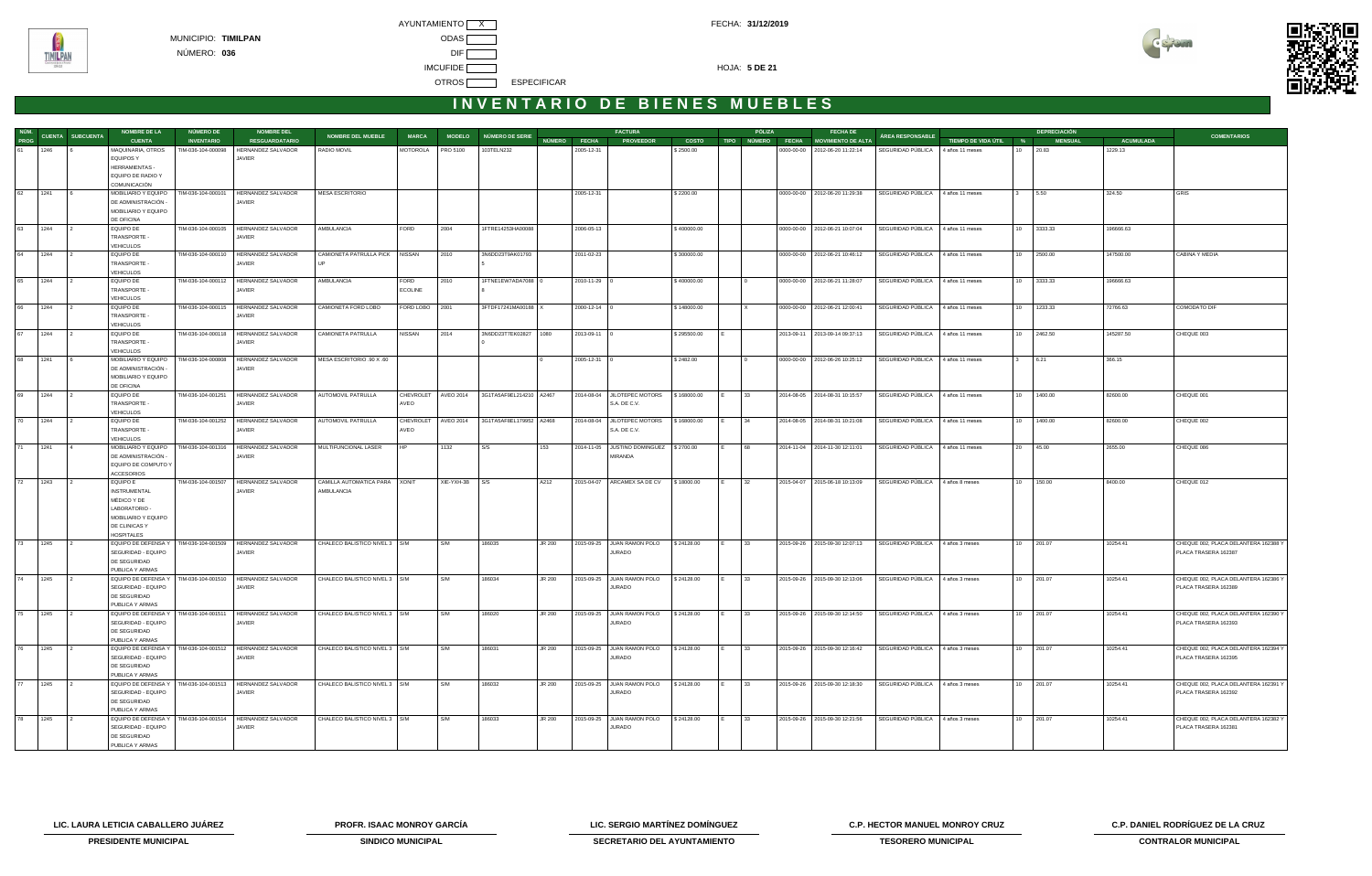



| NÚM. |      |                  | <b>NOMBRE DE LA</b>                    | NÚMERO DE          | <b>NOMBRE DEL</b>                                             |                                 |                   |                      |                                              |               |                        | <b>FACTURA</b>                                 |              |             | <b>PÓLIZA</b> | <b>FECHA DE</b>                 |                                   |                       |                  | <b>DEPRECIACIÓN</b> |                  |                                                              |
|------|------|------------------|----------------------------------------|--------------------|---------------------------------------------------------------|---------------------------------|-------------------|----------------------|----------------------------------------------|---------------|------------------------|------------------------------------------------|--------------|-------------|---------------|---------------------------------|-----------------------------------|-----------------------|------------------|---------------------|------------------|--------------------------------------------------------------|
| PROG |      | CUENTA SUBCUENTA | <b>CUENTA</b>                          | <b>INVENTARIO</b>  | <b>RESGUARDATARIO</b>                                         | <b>NOMBRE DEL MUEBLE</b>        | <b>MARCA</b>      |                      | MODELO NÚMERO DE SERIE                       | <b>NÚMERO</b> | <b>FECHA</b>           | <b>PROVEEDOR</b>                               | <b>COSTO</b> | <b>TIPO</b> |               | NÚMERO FECHA MOVIMIENTO DE ALTA | <b>ÁREA RESPONSABLE</b>           | TIEMPO DE VIDA ÚTIL % |                  | <b>MENSUAL</b>      | <b>ACUMULADA</b> | <b>COMENTARIOS</b>                                           |
| 79   | 1245 |                  | EQUIPO DE DEFENSA Y                    | TIM-036-104-001515 | HERNANDEZ SALVADOR                                            | CHALECO BALISTICO NIVEL 3   S/M |                   | S/M                  | 186022                                       | JR 200        | 2015-09-25             | JUAN RAMON POLO                                | \$24128.00   |             | 33            | 2015-09-26 2015-09-30 12:26:44  | SEGURIDAD PÚBLICA                 | 4 años 3 meses        | 10               | 201.07              | 10254.41         | CHEQUE 002, PLACA DELANTERA 162385 Y                         |
|      |      |                  | SEGURIDAD - EQUIPO                     |                    | JAVIER                                                        |                                 |                   |                      |                                              |               |                        | <b>JURADO</b>                                  |              |             |               |                                 |                                   |                       |                  |                     |                  | PLACA TRASERA 162384                                         |
|      |      |                  | DE SEGURIDAD                           |                    |                                                               |                                 |                   |                      |                                              |               |                        |                                                |              |             |               |                                 |                                   |                       |                  |                     |                  |                                                              |
|      |      |                  | PUBLICA Y ARMAS                        |                    |                                                               |                                 |                   |                      |                                              |               |                        |                                                |              |             |               |                                 |                                   |                       |                  |                     |                  |                                                              |
| 80   | 1245 |                  | EQUIPO DE DEFENSA Y                    | TIM-036-104-001516 | HERNANDEZ SALVADOR                                            | CHALECO BALISTICO NIVEL 3   S/M |                   | S/M                  | 186021                                       | JR 200        |                        | 2015-09-25 JUAN RAMON POLO                     | \$24128.00   |             | 33            | 2015-09-26 2015-09-30 12:27:59  | SEGURIDAD PÚBLICA 4 años 3 meses  |                       | 10               | 201.07              | 10254.41         | CHEQUE 002, PLACA DELANTERA 162383 Y                         |
|      |      |                  | SEGURIDAD - EQUIPO                     |                    | JAVIER                                                        |                                 |                   |                      |                                              |               |                        | JURADO                                         |              |             |               |                                 |                                   |                       |                  |                     |                  | PLACA TRASERA 162376                                         |
|      |      |                  | DE SEGURIDAD                           |                    |                                                               |                                 |                   |                      |                                              |               |                        |                                                |              |             |               |                                 |                                   |                       |                  |                     |                  |                                                              |
| 81   |      |                  | PUBLICA Y ARMAS<br>EQUIPO DE DEFENSA Y | TIM-036-104-001517 | HERNANDEZ SALVADOR                                            |                                 |                   | S/M                  |                                              |               |                        | 2015-09-25 JUAN RAMON POLO                     |              |             | 33            | 2015-09-26 2015-09-30 12:29:24  |                                   |                       | 10               | 201.07              |                  |                                                              |
|      | 1245 |                  | SEGURIDAD - EQUIPO                     |                    | JAVIER                                                        | CHALECO BALISTICO NIVEL 3   S/M |                   |                      | 186019                                       | JR 200        |                        | JURADO                                         | \$24128.00   |             |               |                                 | SEGURIDAD PÚBLICA                 | 4 años 3 meses        |                  |                     | 10254.41         | CHEQUE 002, PLACA DELANTERA 162377 Y<br>PLACA TRASERA 162380 |
|      |      |                  | DE SEGURIDAD                           |                    |                                                               |                                 |                   |                      |                                              |               |                        |                                                |              |             |               |                                 |                                   |                       |                  |                     |                  |                                                              |
|      |      |                  | PUBLICA Y ARMAS                        |                    |                                                               |                                 |                   |                      |                                              |               |                        |                                                |              |             |               |                                 |                                   |                       |                  |                     |                  |                                                              |
| 82   | 1245 |                  | EQUIPO DE DEFENSA Y                    | TIM-036-104-001518 | HERNANDEZ SALVADOR                                            | CHALECO BALISTICO NIVEL 3   S/M |                   | S/M                  | 186018                                       | JR 200        |                        | 2015-09-25 JUAN RAMON POLO                     | \$24128.00   |             | 33            | 2015-09-26 2015-09-30 12:31:43  | SEGURIDAD PÚBLICA                 | 4 años 3 meses        | 10               | 201.07              | 10254.41         | CHEQUE 002, PLACA DELANTERA 162379 Y                         |
|      |      |                  | SEGURIDAD - EQUIPO                     |                    | JAVIER                                                        |                                 |                   |                      |                                              |               |                        | <b>JURADO</b>                                  |              |             |               |                                 |                                   |                       |                  |                     |                  | PLACA TRASERA 162378                                         |
|      |      |                  | DE SEGURIDAD                           |                    |                                                               |                                 |                   |                      |                                              |               |                        |                                                |              |             |               |                                 |                                   |                       |                  |                     |                  |                                                              |
|      |      |                  | PUBLICA Y ARMAS                        |                    |                                                               |                                 |                   |                      |                                              |               |                        |                                                |              |             |               |                                 |                                   |                       |                  |                     |                  |                                                              |
| 83   | 1244 |                  | EQUIPO DE                              | TIM-036-104-001525 | <b>HERNANDEZ SALVADOR</b>                                     | CAMIONETA PATRULLA PICK FORD    |                   |                      | RANGER 2015   8AFBR5AA7F6299620              |               | AN0000070 2015-10-15 0 |                                                | \$392600.00  |             |               | 2015-11-11 2015-11-11 12:38:58  | SEGURIDAD PÚBLICA                 | 4 años 2 meses        | 10 <sup>1</sup>  | 3271.67             | 163583.34        | DONADO POR GEM                                               |
|      |      |                  | TRANSPORTE                             |                    | JAVIER                                                        |                                 |                   |                      |                                              |               |                        |                                                |              |             |               |                                 |                                   |                       |                  |                     |                  |                                                              |
|      |      |                  | <b>VEHICULOS</b>                       |                    |                                                               |                                 |                   |                      |                                              |               |                        |                                                |              |             |               |                                 |                                   |                       |                  |                     |                  |                                                              |
| 84   | 1244 |                  | <b>EQUIPO DE</b>                       | TIM-036-104-001526 | HERNANDEZ SALVADOR                                            | CAMIONETA DOBLE CABINA          | <b>MITSUBISHI</b> | 2015                 | MMBMG46H3FD0625   FAUTM2027   2015-03-17   0 |               |                        |                                                | \$399930.00  |             |               | 2015-11-11 2015-11-11 12:51:45  | SEGURIDAD PÚBLICA                 | 4 años 9 meses        | 10               | 3332.75             | 189966.75        | DONADO POR GEM                                               |
|      |      |                  | TRANSPORTE -                           |                    | JAVIER                                                        |                                 |                   |                      |                                              |               |                        |                                                |              |             |               |                                 |                                   |                       |                  |                     |                  |                                                              |
|      |      |                  | <b>VEHICULOS</b>                       |                    |                                                               |                                 |                   |                      |                                              |               |                        |                                                |              |             |               |                                 |                                   |                       |                  |                     |                  |                                                              |
| 85   | 1244 |                  | EQUIPO DE                              | TIM-036-104-001527 | HERNANDEZ SALVADOR                                            | CAMIONETA DOBLE CABINA          | MITSUBISHI 2015   |                      | MMBMG46H3FD0619   FAUTM2030   2015-03-17   0 |               |                        |                                                | \$399930.00  |             |               | 2015-11-11 2015-11-11 12:59:29  | SEGURIDAD PÚBLICA                 | 4 años 9 meses        | 10 <sup>10</sup> | 3332.75             | 189966.75        | DONADO POR EL GEM                                            |
|      |      |                  | TRANSPORTE                             |                    | JAVIER                                                        |                                 |                   |                      |                                              |               |                        |                                                |              |             |               |                                 |                                   |                       |                  |                     |                  |                                                              |
| 86   | 1244 |                  | <b>VEHICULOS</b><br><b>EQUIPO DE</b>   | TIM-036-104-001528 | <b>HERNANDEZ SALVADOR</b>                                     | CAMIONETA DOBLE CABINA          | MITSUBISHI 2015   |                      | MMBMG46H1FD0615   FAUTM2028   2015-03-17   0 |               |                        |                                                | \$399930.00  |             |               |                                 | SEGURIDAD PÚBLICA                 |                       | 10 3332.75       |                     | 189966.75        | DONADO POR EL GEM                                            |
|      |      |                  | <b>TRANSPORTE</b>                      |                    | JAVIER                                                        |                                 |                   |                      |                                              |               |                        |                                                |              |             |               | 2015-11-11 2015-11-11 14:49:04  |                                   | 4 años 9 meses        |                  |                     |                  |                                                              |
|      |      |                  | <b>VEHICULOS</b>                       |                    |                                                               |                                 |                   |                      |                                              |               |                        |                                                |              |             |               |                                 |                                   |                       |                  |                     |                  |                                                              |
| 87   | 1244 |                  | EQUIPO DE                              | TIM-036-104-001529 | <b>HERNANDEZ SALVADOR</b>                                     | CAMIONETA DOBLE CABINA          | <b>MITSUBISHI</b> | 2015                 | MMBMG46H0FD0622   FAUTM2029   2015-03-17   0 |               |                        |                                                | \$399930.00  |             |               | 2015-11-11 2015-11-11 14:53:21  | SEGURIDAD PÚBLICA 4 años 9 meses  |                       | 10 <sup>10</sup> | 3332.75             | 189966.75        | DONADA POR EL GEM                                            |
|      |      |                  | TRANSPORTE                             |                    | JAVIER                                                        |                                 |                   |                      |                                              |               |                        |                                                |              |             |               |                                 |                                   |                       |                  |                     |                  |                                                              |
|      |      |                  | <b>VEHICULOS</b>                       |                    |                                                               |                                 |                   |                      |                                              |               |                        |                                                |              |             |               |                                 |                                   |                       |                  |                     |                  |                                                              |
| 88   | 1245 |                  | EQUIPO DE DEFENSA Y                    | TIM-036-104-001609 | HERNANDEZ SALVADOR                                            | PISTOLA CAL 9X19 MM             | <b>GLOCK</b>      | 17                   |                                              | 603           |                        | 2017-12-27   SECRETARIAQ DE                    | \$12927.83   |             | D-118         | 2017-12-27 2018-07-19 22:05:15  | SEGURIDAD PÚBLICA   2 años        |                       | 10               | 107.73              | 2585.57          |                                                              |
|      |      |                  | SEGURIDAD - EQUIPO                     |                    | JAVIER                                                        |                                 |                   |                      |                                              |               |                        | <b>DEFENSA NACIONAL</b>                        |              |             |               |                                 |                                   |                       |                  |                     |                  |                                                              |
|      |      |                  | DE SEGURIDAD                           |                    |                                                               |                                 |                   |                      |                                              |               |                        |                                                |              |             |               |                                 |                                   |                       |                  |                     |                  |                                                              |
|      |      |                  | PUBLICA Y ARMAS                        |                    |                                                               |                                 |                   |                      |                                              |               |                        |                                                |              |             |               |                                 |                                   |                       |                  |                     |                  |                                                              |
| 89   | 1245 |                  | EQUIPO DE DEFENSA Y                    | TIM-036-104-001610 | <b>HERNANDEZ SALVADOR</b>                                     | PISTOLA CAL 9X19 MM             | <b>GLOCK</b>      | 17                   |                                              | 603           |                        | 2017-12-27 SECRETARIAQ DE                      | \$12927.84   |             | D-118         | 2017-12-27 2018-07-19 22:07:22  | SEGURIDAD PÚBLICA   2 años        |                       | 10 107.73        |                     | 2585.57          |                                                              |
|      |      |                  | SEGURIDAD - EQUIPO                     |                    | JAVIER                                                        |                                 |                   |                      |                                              |               |                        | DEFENSA NACIONAL                               |              |             |               |                                 |                                   |                       |                  |                     |                  |                                                              |
|      |      |                  | DE SEGURIDAD                           |                    |                                                               |                                 |                   |                      |                                              |               |                        |                                                |              |             |               |                                 |                                   |                       |                  |                     |                  |                                                              |
|      |      |                  | PUBLICA Y ARMAS                        |                    |                                                               |                                 |                   |                      |                                              |               |                        |                                                |              |             |               |                                 |                                   |                       |                  |                     |                  |                                                              |
| 90   | 1245 |                  | EQUIPO DE DEFENSA Y                    | TIM-036-104-001611 | HERNANDEZ SALVADOR                                            | PISTOLA CAL 9X19 MM             | <b>GLOCK</b>      | 17                   |                                              | 603           |                        | 2017-07-31   SECRETARIAQ DE                    | \$12927.84   |             | D-118         | 2017-12-27 2018-07-19 22:09:00  | SEGURIDAD PÚBLICA                 | 2 años 5 meses        | 10               | 107.73              | 3124.22          |                                                              |
|      |      |                  | SEGURIDAD - EQUIPO                     |                    | JAVIER                                                        |                                 |                   |                      |                                              |               |                        | DEFENSA NACIONAL                               |              |             |               |                                 |                                   |                       |                  |                     |                  |                                                              |
|      |      |                  | DE SEGURIDAD<br>PUBLICA Y ARMAS        |                    |                                                               |                                 |                   |                      |                                              |               |                        |                                                |              |             |               |                                 |                                   |                       |                  |                     |                  |                                                              |
| 91   | 1245 |                  | EQUIPO DE DEFENSA Y                    |                    | TIM-036-104-001612 HERNANDEZ SALVADOR                         | PISTOLA CAL 9X19 MM             | <b>GLOCK</b>      | 17                   |                                              | 603           |                        | 2017-12-27   SECRETARIAQ DE                    | \$12927.84   | I D.        | E-118         | 2017-12-27 2018-07-19 22:11:56  | SEGURIDAD PÚBLICA 2 años          |                       | 10               | 107.73              | 2585.57          |                                                              |
|      |      |                  | SEGURIDAD - EQUIPO                     |                    | JAVIER                                                        |                                 |                   |                      |                                              |               |                        | <b>DEFENSA NACIONAL</b>                        |              |             |               |                                 |                                   |                       |                  |                     |                  |                                                              |
|      |      |                  | DE SEGURIDAD                           |                    |                                                               |                                 |                   |                      |                                              |               |                        |                                                |              |             |               |                                 |                                   |                       |                  |                     |                  |                                                              |
|      |      |                  | PUBLICA Y ARMAS                        |                    |                                                               |                                 |                   |                      |                                              |               |                        |                                                |              |             |               |                                 |                                   |                       |                  |                     |                  |                                                              |
| 92   | 1245 |                  | EQUIPO DE DEFENSA Y                    | TIM-036-104-001614 | <b>HERNANDEZ SALVADOR</b>                                     | CARABINA CAL. 5.56 MM           | COLT              | M4 LAW               |                                              | 603           |                        | 2017-12-27   SECRETARIAQ DE                    | \$40552.58   |             | D-118         | 2017-12-27 2018-07-19 22:16:30  | SEGURIDAD PÚBLICA   2 años        |                       | 10 337.94        |                     | 8110.52          |                                                              |
|      |      |                  | SEGURIDAD - EQUIPO                     |                    | JAVIER                                                        |                                 |                   |                      |                                              |               |                        | DEFENSA NACIONAL                               |              |             |               |                                 |                                   |                       |                  |                     |                  |                                                              |
|      |      |                  | DE SEGURIDAD                           |                    |                                                               |                                 |                   |                      |                                              |               |                        |                                                |              |             |               |                                 |                                   |                       |                  |                     |                  |                                                              |
|      |      |                  | PUBLICA Y ARMAS                        |                    |                                                               |                                 |                   |                      |                                              |               |                        |                                                |              |             |               |                                 |                                   |                       |                  |                     |                  |                                                              |
| 93   | 1245 |                  | EQUIPO DE DEFENSA Y                    | TIM-036-104-001615 | <b>HERNANDEZ SALVADOR</b>                                     | CARABINA CAL. 5.56 MM           | COLT              | M4 LAW               |                                              | 603           | 2017-07-31             | SECRETARIAQ DE                                 | \$40552.59   |             | D-118         | 2017-12-27 2018-07-19 22:17:44  | SEGURIDAD PÚBLICA 2 años 5 meses  |                       | 10               | 337.94              | 9800.22          |                                                              |
|      |      |                  | SEGURIDAD - EQUIPO                     |                    | JAVIER                                                        |                                 |                   |                      |                                              |               |                        | DEFENSA NACIONAL                               |              |             |               |                                 |                                   |                       |                  |                     |                  |                                                              |
|      |      |                  | DE SEGURIDAD                           |                    |                                                               |                                 |                   |                      |                                              |               |                        |                                                |              |             |               |                                 |                                   |                       |                  |                     |                  |                                                              |
|      |      |                  | PUBLICA Y ARMAS                        |                    |                                                               |                                 |                   |                      |                                              |               |                        |                                                |              |             |               |                                 |                                   |                       |                  |                     |                  |                                                              |
| 94   | 1244 |                  | EQUIPO DE                              |                    | TIM-036-104-001619   HERNANDEZ SALVADOR                       | CARRO PATRULLA                  |                   | WOLKSWAGE JETTA TIPO | 3VW1K1AJ4JM26247 31                          |               |                        | 2018-07-11 CEBENSSIS.A DE C.V \$363407.00      |              |             | E-66          | 2018-07-13 2018-07-27 15:07:28  | SEGURIDAD PÚBLICA   1 año 5 meses |                       |                  | 20 6056.78          | 102965.30        |                                                              |
|      |      |                  | TRANSPORTE -<br><b>VEHICULOS</b>       |                    | JAVIER                                                        |                                 |                   | 2.0 STD 2018         |                                              |               |                        |                                                |              |             |               |                                 |                                   |                       |                  |                     |                  |                                                              |
| 95   | 1242 |                  |                                        | TIM-036-104-001620 | HERNANDEZ SALVADOR                                            | CAMARAS DE                      | VIOS              | S/M                  | S/S                                          | A 133         |                        | 2018-12-21   LEPAD DE MEXICO S.A   \$848747.06 |              |             | 48            |                                 | SEGURIDAD PÚBLICA 1 año           |                       | 10               | 7072.89             | 84874.71         |                                                              |
|      |      |                  | MOBILIARIO Y EQUIPO<br>EDUCACIONAL Y   |                    | JAVIER                                                        | VIDEOVIGILANCIA Y               |                   |                      |                                              |               |                        | DE C.V                                         |              |             |               | 2018-12-21 2018-12-27 12:15:59  |                                   |                       |                  |                     |                  |                                                              |
|      |      |                  | RECREATIVO - EQUIPO                    |                    |                                                               | MONITOREO RADILA C2 EN          |                   |                      |                                              |               |                        |                                                |              |             |               |                                 |                                   |                       |                  |                     |                  |                                                              |
|      |      |                  | DE INGENIERIA                          |                    |                                                               | PUNTOS ESTRATEGICOS             |                   |                      |                                              |               |                        |                                                |              |             |               |                                 |                                   |                       |                  |                     |                  |                                                              |
| 96   | 1241 |                  |                                        |                    | MOBILIARIO Y EQUIPO   TIM-036-104-001658   HERNANDEZ SALVADOR | PANTALLA LED DE                 | S/M               | <b>NINGUNO</b>       | S/S                                          | A 168         |                        | 2019-11-27   LEPAD DE MEXICO S.A   \$12389.60  |              |             | 113           | 2019-11-27 2019-11-30 13:22:03  | SEGURIDAD PÚBLICA   1 mes         |                       | 20 206.49        |                     | 206.49           |                                                              |
|      |      |                  | DE ADMINISTRACIÓN -                    |                    | JAVIER                                                        | TELEVISIÓN 48                   |                   |                      |                                              |               |                        | DE C.V                                         |              |             |               |                                 |                                   |                       |                  |                     |                  |                                                              |
|      |      |                  | EQUIPO DE COMPUTO Y                    |                    |                                                               |                                 |                   |                      |                                              |               |                        |                                                |              |             |               |                                 |                                   |                       |                  |                     |                  |                                                              |
|      |      |                  | <b>ACCESORIOS</b>                      |                    |                                                               |                                 |                   |                      |                                              |               |                        |                                                |              |             |               |                                 |                                   |                       |                  |                     |                  |                                                              |
| 97   | 1241 |                  | MOBILIARIO Y EQUIPO                    | TIM-036-104-001659 | HERNANDEZ SALVADOR                                            | ANTENA DE ENLACE                | S/M               | <b>NINGUNO</b>       | S/S                                          | A 168         |                        | 2019-11-27   LEPAD DE MEXICO S.A   \$11518.80  |              |             | 113           | 2019-11-27 2019-11-30 13:24:43  | SEGURIDAD PÚBLICA   1 mes         |                       | 20 191.98        |                     | 191.98           |                                                              |
|      |      |                  | DE ADMINISTRACIÓN -                    |                    | JAVIER                                                        | INALAMBRICO                     |                   |                      |                                              |               |                        | DE C.V                                         |              |             |               |                                 |                                   |                       |                  |                     |                  |                                                              |
|      |      |                  | EQUIPO DE COMPUTO Y                    |                    |                                                               |                                 |                   |                      |                                              |               |                        |                                                |              |             |               |                                 |                                   |                       |                  |                     |                  |                                                              |
|      |      |                  | <b>ACCESORIOS</b>                      |                    |                                                               |                                 |                   |                      |                                              |               |                        |                                                |              |             |               |                                 |                                   |                       |                  |                     |                  |                                                              |

**LIC. LAURA LETICIA CABALLERO JUÁREZ PROFR. ISAAC MONROY GARCÍA LIC. SERGIO MARTÍNEZ DOMÍNGUEZ C.P. HECTOR MANUEL MONROY CRUZ C.P. DANIEL RODRÍGUEZ DE LA CRUZ** 



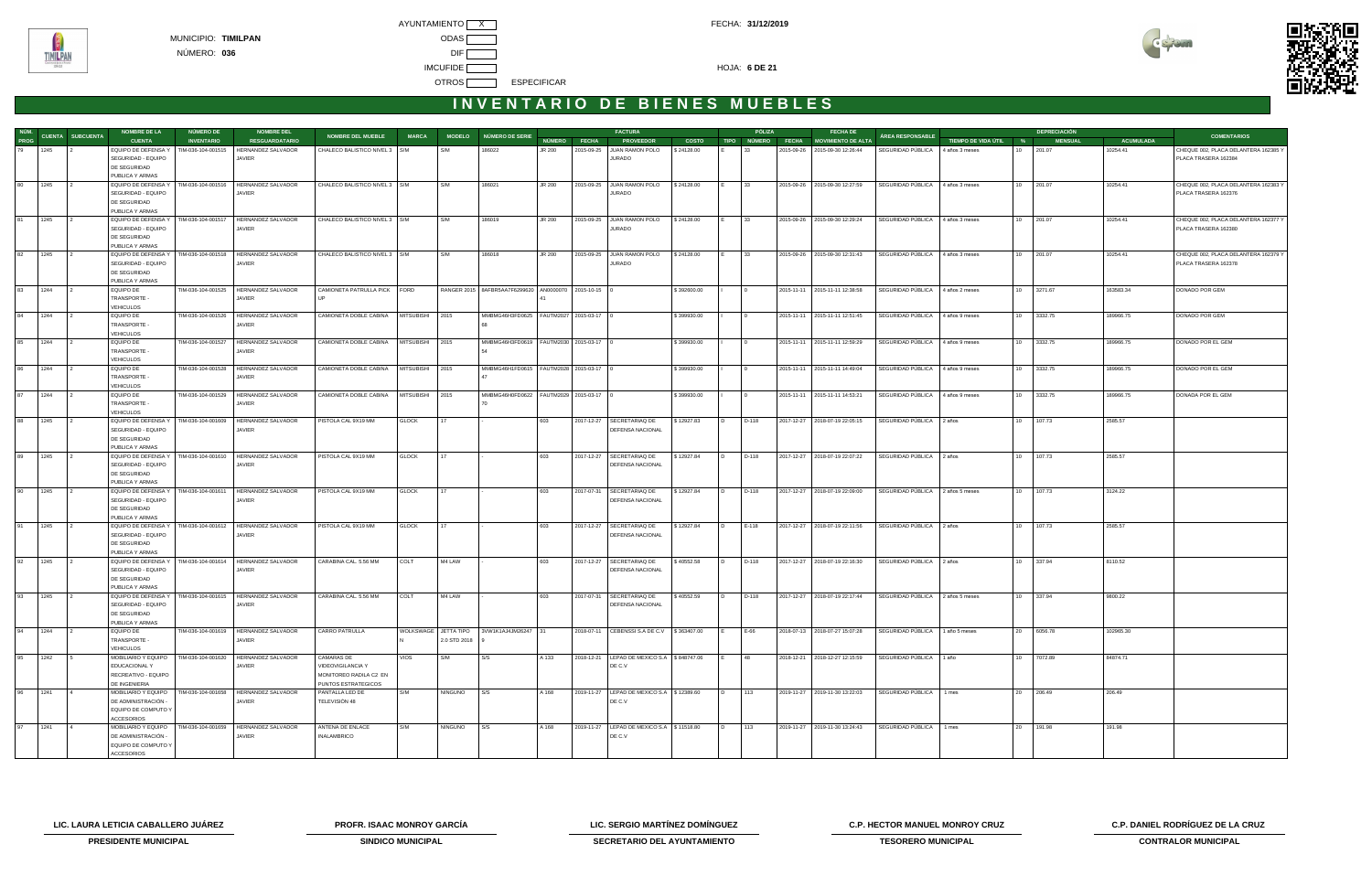



|          |          |                       | <b>NOMBRE DE LA</b>                                                                                                      | NÚMERO DE          | <b>NOMBRE DEL</b>                                                                |                                                                                                                    |                |                |                             |                                    |              | <b>FACTURA</b>                                                                        |              |                | PÓLIZA | <b>FECHA DE</b>                      |                           |                       |     | <b>DEPRECIACIÓN</b> |                  |                          |
|----------|----------|-----------------------|--------------------------------------------------------------------------------------------------------------------------|--------------------|----------------------------------------------------------------------------------|--------------------------------------------------------------------------------------------------------------------|----------------|----------------|-----------------------------|------------------------------------|--------------|---------------------------------------------------------------------------------------|--------------|----------------|--------|--------------------------------------|---------------------------|-----------------------|-----|---------------------|------------------|--------------------------|
| PROG     |          | NÚM. CUENTA SUBCUENTA | <b>CUENTA</b>                                                                                                            | <b>INVENTARIO</b>  | <b>RESGUARDATARIO</b>                                                            | <b>NOMBRE DEL MUEBLE</b>                                                                                           | <b>MARCA</b>   |                | MODELO NÚMERO DE SERIE      |                                    | NÚMERO FECHA | <b>PROVEEDOR</b>                                                                      | <b>COSTO</b> |                |        | TIPO NÚMERO FECHA MOVIMIENTO DE ALTA | ÁREA RESPONSABLE          | TIEMPO DE VIDA ÚTIL % |     | <b>MENSUAL</b>      | <b>ACUMULADA</b> | <b>COMENTARIOS</b>       |
| 98 1241  |          |                       | MOBILIARIO Y EQUIPO<br>DE ADMINISTRACIÓN -<br>EQUIPO DE COMPUTO Y<br><b>ACCESORIOS</b>                                   | TIM-036-104-001660 | HERNANDEZ SALVADOR<br>JAVIER                                                     | CAMARA DE<br>VIDEOVIGILANCIA TIPO PTZ                                                                              | S/M            | <b>NINGUNO</b> | S/S                         | A 168                              |              | 2019-11-27   LEPAD DE MEXICO S.A   \$ 21900.80<br>DE C.V                              |              | I D.           | 113    | 2019-11-27 2019-11-30 13:26:48       | SEGURIDAD PÚBLICA         | 1 mes                 | 20  | 365.01              | 365.01           |                          |
| 99       | 1242     |                       | MOBILIARIO Y EQUIPO<br>EDUCACIONAL Y<br>RECREATIVO - EQUIPO<br>DE COMPUTO Y<br><b>ACCESORIOS</b>                         | TIM-036-104-001661 | HERNANDEZ SALVADOR<br>JAVIER                                                     | CAMARA DE SEGURIDAD<br>TIPO PTZ PARA SISTEMA DE<br>CCTV CON 15 X DE ZOOM Y<br>100 MTS DE IR PRA<br><b>EXTERIOR</b> | S/M            | <b>NINGUNO</b> | S/S                         | 92AC-469E<br>9813-05088<br>12DF14F |              | 95A7BF6D- 2019-10-31 DAVID SILVA ARTEAGA \$12059.94                                   |              | $\overline{D}$ | 46     | 2019-10-31 2019-10-27 12:25:23       | SEGURIDAD PÚBLICA         | 2 meses               |     | 20 201.00           | 402.00           |                          |
| 100      | 1244     |                       | <b>EQUIPO DE</b><br>TRANSPORTE -<br><b>VEHICULOS</b>                                                                     |                    | TIM-036-104-001662 HERNANDEZ SALVADOR<br>JAVIER                                  | CHEVROLET AVEO 2020                                                                                                | CHEVROLET AVEO |                | LSGHD52H2LD10174   AA 44967 |                                    |              | 2019-12-05 CHEVY SAN CARLOS<br>S.A. DE C.V.                                           | \$185180.00  |                | 149    | 2019-12-05 2019-12-05 12:42:17       | SEGURIDAD PÚBLICA         |                       | 20  | 3086.33             | 0.00             |                          |
| 101 1241 |          |                       | MOBILIARIO Y EQUIPO<br>DE ADMINISTRACIÓN<br>MOBILIARIO Y EQUIPO<br>DE OFICINA                                            | TIM-036-108-000002 | ANTONIA TAPIA MIRANDA                                                            | ESCRITORIO EJECUTIVO                                                                                               |                |                |                             |                                    | 2005-12-31   |                                                                                       | \$3680.00    |                |        | 0000-00-00   2012-06-16 09:56:06     | OFICIALÍA<br>CONCILIADORA | 4 años 11 meses       |     | 9.20                | 542.80           | 2 CAJONES                |
| 102 1241 |          |                       | MOBILIARIO Y EQUIPO<br>DE ADMINISTRACIÓN<br>MOBILIARIO Y EQUIPO<br>DE OFICINA                                            |                    | TIM-036-108-000004 ANTONIA TAPIA MIRANDA                                         | ARCHIVERO                                                                                                          |                |                |                             |                                    | 2005-12-31   |                                                                                       | \$3000.00    |                |        | 0000-00-00   2012-06-16 10:07:47     | OFICIALÍA<br>CONCILIADORA | 4 años 11 meses       |     | 7.50                | 442.50           | MADERA Y METAL           |
| 103      | 1241     |                       | MOBILIARIO Y EQUIPO<br>DE ADMINISTRACIÓN -<br>MOBILIARIO Y EQUIPO<br>DE OFICINA                                          |                    | TIM-036-108-000005 ANTONIA TAPIA MIRANDA                                         | <b>ESCRITORIO 2 CAJONES</b>                                                                                        |                |                |                             |                                    | 2005-12-31   |                                                                                       | \$3200.00    |                |        | 0000-00-00 2012-06-16 10:09:17       | OFICIALÍA<br>CONCILIADORA | 4 años 11 meses       |     | 8.00                | 472.00           | MADERA, NEGRO            |
| 104      | 1241     |                       | MOBILIARIO Y EQUIPO<br>DE ADMINISTRACIÓN -<br>EQUIPO DE COMPUTO Y<br><b>ACCESORIOS</b>                                   |                    | TIM-036-108-000008 ANTONIA TAPIA MIRANDA                                         | <b>IMPRESORA</b>                                                                                                   | <b>HP</b>      | 1005           | VND3116061                  |                                    | 2005-12-31   |                                                                                       | \$2550.00    |                |        | 0000-00-00 2012-06-16 10:20:34       | OFICIALÍA<br>CONCILIADORA | 4 años 11 meses       | 20  | 42.50               | 2507.50          |                          |
| 105      | 1241     |                       | DE ADMINISTRACIÓN<br>EQUIPO DE COMPUTO Y<br><b>ACCESORIOS</b>                                                            |                    | MOBILIARIO Y EQUIPO   TIM-036-108-000009   ANTONIA TAPIA MIRANDA                 | COMPUTADORA (MONITOR, CP   HP PAVILION   PAVILION<br>U,TECLADO,MOUSE)                                              |                | P6-2302        | MXX31206VJ                  | A9567                              |              | 2013-07-17   LEONARDO RUIZ<br>ALCANTARA                                               | \$10017.33   |                |        | 2013-07-25 2013-07-31 10:38:54       | OFICIALÍA<br>CONCILIADORA | 4 años 11 meses       | 20  | 166.96              | 9850.42          | CHEQUE 086               |
| 106 1241 |          |                       | MOBILIARIO Y EQUIPO<br>DE ADMINISTRACIÓN<br>MOBILIARIO Y EQUIPO<br>DE OFICINA                                            |                    | TIM-036-108-001334 ANTONIA TAPIA MIRANDA                                         | ARCHIVERO 4 CAJONES                                                                                                | URUAPAN        | ESOCURVA       | I S/S                       | 15706                              |              | 2014-11-04   PROVEEDORA<br>PAPELERA<br>COMPUTACIONAL LA<br>SEVILLANA, S.A. DE<br>C.V. | \$2950.00    | I F.           | 67     | 2014-11-03 2014-11-30 13:01:02       | OFICIALÍA<br>CONCILIADORA | 4 años 11 meses       |     | 7.38                | 435.18           | CHEQUE 085               |
| 107      | 1247     |                       | COLECCIONES, OBRAS<br>DE ARTE Y OBJETOS<br>VALIOSOS - BIENES<br>ARTISTICOS E<br><b>HISTORICOS Y</b><br><b>CULTURALES</b> | TIM-036-109-000002 | MARIA DE JESUS ESQUIVEL<br>GUADARRAMA                                            | NICHO METALICO                                                                                                     |                |                |                             |                                    | 2005-12-31   |                                                                                       | \$1200.00    |                |        | 0000-00-00 2012-05-23 16:37:34       | REGISTRO CIVIL            | 4 años 11 meses       | 10  | 10.00               | 590.00           | CON CRISTAL PARA BANDERA |
| 108 1241 |          |                       | MOBILIARIO Y EQUIPO<br>DE ADMINISTRACIÓN -<br>MOBILIARIO Y EQUIPO<br>DE OFICINA                                          |                    | TIM-036-109-000005   MARIA DE JESUS ESQUIVEL<br>GUADARRAMA                       | MAQUINA DE ESCRIBIR                                                                                                | <b>OLYMPIA</b> |                |                             |                                    | 2005-01-20   |                                                                                       | \$3000.00    |                |        | 0000-00-00 2012-05-23 17:09:39       | REGISTRO CIVIL            | 4 años 11 meses       |     | 7.50                | 442.50           |                          |
| 109 1241 |          |                       | MOBILIARIO Y EQUIPO<br>DE ADMINISTRACIÓN -<br>EQUIPO DE COMPUTO Y<br>ACCESORIOS                                          |                    | TIM-036-109-000006   MARIA DE JESUS ESQUIVEL<br>GUADARRAMA                       | <b>IMPRESORA</b>                                                                                                   | <b>EPSON</b>   | P-3640         | FSZY017620                  |                                    | 2005-12-31   |                                                                                       | \$3000.00    |                |        | 0000-00-00 2012-05-23 17:11:38       | <b>REGISTRO CIVIL</b>     | 4 años 11 meses       |     | 20 50.00            | 2950.00          | MATRIZ DE PUNTO          |
| 110      | 1242     |                       | MOBILIARIO Y EQUIPO   TIM-036-109-000011<br>EDUCACIONAL Y<br>RECREATIVO -<br>MOBILIARIO Y EQUIPO<br>DE OFICINA           |                    | MARIA DE JESUS ESQUIVEL<br>GUADARRAMA                                            | <b>ESTANTE 5 GAVETAS</b>                                                                                           |                |                |                             |                                    | 2005-12-31   |                                                                                       | \$1000.00    |                |        | 0000-00-00 2012-05-24 10:00:27       | REGISTRO CIVIL            | 4 años 11 meses       |     | 2.50                | 147.50           |                          |
| 111 1241 |          |                       | DE ADMINISTRACIÓN -<br>MOBILIARIO Y EQUIPO<br>DE OFICINA                                                                 |                    | MOBILIARIO Y EQUIPO   TIM-036-109-000013   MARIA DE JESUS ESQUIVEL<br>GUADARRAMA | LIBRERO DE MADERA                                                                                                  |                |                |                             |                                    | 2005-12-31   |                                                                                       | \$3000.00    |                |        | 2005-12-31 2012-05-24 10:12:41       | REGISTRO CIVIL            | 4 años 11 meses       |     | 7.50                | 442.50           |                          |
|          | 112 1241 | $\sqrt{6}$            | MOBILIARIO Y EQUIPO<br>DE ADMINISTRACIÓN -<br>MOBILIARIO Y EQUIPO<br>DE OFICINA                                          |                    | TIM-036-109-000017   MARIA DE JESUS ESQUIVEL<br>GUADARRAMA                       | ESCRITORIO METALICO                                                                                                |                |                |                             |                                    | 2005-12-31   |                                                                                       | \$2800.00    |                |        | 0000-00-00 2012-05-24 10:42:06       | <b>REGISTRO CIVIL</b>     | 4 años 11 meses       | I З | 7.00                | 413.00           | COLOR CAFE               |
| 113 1241 |          |                       | DE ADMINISTRACIÓN -<br>MOBILIARIO Y EQUIPO<br>DE OFICINA                                                                 |                    | MOBILIARIO Y EQUIPO   TIM-036-109-000019   MARIA DE JESUS ESQUIVEL<br>GUADARRAMA | ESCRITORIO 5 CAJONES                                                                                               |                |                |                             |                                    | 2005-12-31   |                                                                                       | \$2600.00    |                |        | 0000-00-00 2012-05-24 11:00:03       | <b>REGISTRO CIVIL</b>     | 4 años 11 meses       |     | 6.50                | 383.50           | MADERA, CAFE             |

**LIC. LAURA LETICIA CABALLERO JUÁREZ PROFR. ISAAC MONROY GARCÍA LIC. SERGIO MARTÍNEZ DOMÍNGUEZ C.P. HECTOR MANUEL MONROY CRUZ C.P. DANIEL RODRÍGUEZ DE LA CRUZ** 



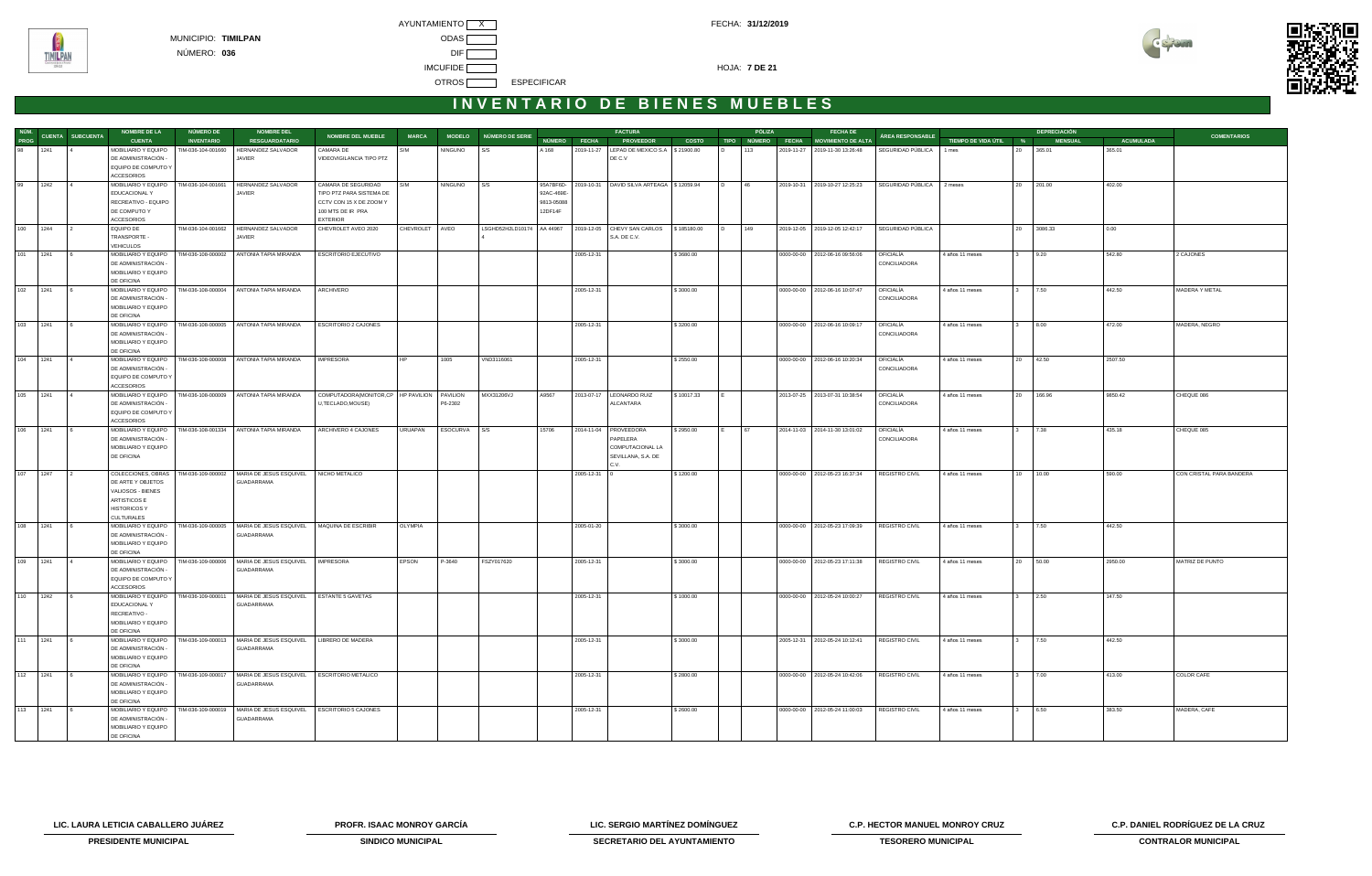



|     |          |                               | <b>NOMBRE DE LA</b>                                                                    | <b>NÚMERO DE</b>   | <b>NOMBRE DEL</b>                                                                |                                                            |                   |                                      |                        |                 |              | <b>FACTURA</b>                                       |              |                | PÓLIZA         | <b>FECHA DE</b>                      |                                    |                       |              | <b>DEPRECIACIÓN</b> |                  |                     |
|-----|----------|-------------------------------|----------------------------------------------------------------------------------------|--------------------|----------------------------------------------------------------------------------|------------------------------------------------------------|-------------------|--------------------------------------|------------------------|-----------------|--------------|------------------------------------------------------|--------------|----------------|----------------|--------------------------------------|------------------------------------|-----------------------|--------------|---------------------|------------------|---------------------|
|     |          | NÚM.<br>PROG CUENTA SUBCUENTA | <b>CUENTA</b>                                                                          | <b>INVENTARIO</b>  | <b>RESGUARDATARIO</b>                                                            | <b>NOMBRE DEL MUEBLE</b>                                   | <b>MARCA</b>      |                                      | MODELO NÚMERO DE SERIE |                 | NÚMERO FECHA | <b>PROVEEDOR</b>                                     | <b>COSTO</b> |                |                | TIPO NÚMERO FECHA MOVIMIENTO DE ALTA | ÁREA RESPONSABLE                   | TIEMPO DE VIDA ÚTIL % |              | <b>MENSUAL</b>      | <b>ACUMULADA</b> | <b>COMENTARIOS</b>  |
|     | 114 1241 |                               | MOBILIARIO Y EQUIPO<br>DE ADMINISTRACIÓN -<br>EQUIPO DE COMPUTO Y                      | TIM-036-109-000026 | MARIA DE JESUS ESQUIVEL<br>GUADARRAMA                                            | COMPUTADORA<br>ENSAMBLADA(MONITOR,CPU,<br>TECLADO, MOUSE)  | S/M               | S/M                                  | S/S                    | 18838           | 2013-10-01   | <b>PROVEEDORA</b><br>PAPELERA<br>COMPUTACIONAL LA    | \$6800.00    |                | l 41           | 2013-10-01 2014-11-30 10:58:22       | <b>REGISTRO CIVIL</b>              | 4 años 11 meses       |              | 20 113.33           | 6686.63          |                     |
|     |          |                               | ACCESORIOS                                                                             |                    |                                                                                  |                                                            |                   |                                      |                        |                 |              | SEVILLANA, S.A. DE<br>C.V.                           |              |                |                |                                      |                                    |                       |              |                     |                  |                     |
|     | 115 1241 |                               | DE ADMINISTRACIÓN -<br>EQUIPO DE COMPUTO Y                                             |                    | MOBILIARIO Y EQUIPO   TIM-036-109-001552   MARIA DE JESUS ESQUIVEL<br>GUADARRAMA | <b>COMPUTADORA</b><br>ENSAMBLADA                           | LG                | M-DS3H                               | SN155050189438         | 17              |              | 2016-09-10   LAURA MATEOS<br><b>MONROY</b>           | \$8700.00    | I E I          | E 42           | 2016-09-08 2016-09-12 11:36:24       | REGISTRO CIVIL                     | 3 años 3 meses        |              | 20 145.00           | 5655.00          |                     |
|     | 116 1241 |                               | <b>ACCESORIOS</b><br>MOBILIARIO Y EQUIPO                                               |                    | TIM-036-118-000010 JUAN ESCOBAR ESPINOZA                                         | ARCHIVERO AGLOMERADO                                       |                   |                                      |                        |                 | 2005-12-31   |                                                      | \$2000.00    |                |                | 0000-00-00   2012-05-23 12:39:28     | CATASTRO MUNICIPAL 4 años 11 meses |                       |              | 5.00                | 295.00           | COLOR CAOBA         |
|     |          |                               | DE ADMINISTRACIÓN -<br>MOBILIARIO Y EQUIPO<br>DE OFICINA                               |                    |                                                                                  |                                                            |                   |                                      |                        |                 |              |                                                      |              |                |                |                                      |                                    |                       |              |                     |                  |                     |
|     | 117 1241 |                               | MOBILIARIO Y EQUIPO<br>DE ADMINISTRACIÓN -<br>EQUIPO DE COMPUTO Y<br><b>ACCESORIOS</b> | TIM-036-118-000011 | JUAN ESCOBAR ESPINOZA                                                            | COMPUTADORA(CPU, MONITO   HP<br>R, TECLADO, MOUSE)         |                   | 5764OLA                              | CMH64136               |                 | 2005-12-31   |                                                      | \$13225.00   |                |                | 0000-00-00   2012-05-23 12:42:52     | CATASTRO MUNICIPAL 4 años 11 meses |                       |              | 20 220.42           | 13004.62         |                     |
|     | 118 1241 |                               | DE ADMINISTRACIÓN -<br>MOBILIARIO Y EQUIPO<br>DE OFICINA                               |                    | MOBILIARIO Y EQUIPO   TIM-036-118-000012   JUAN ESCOBAR ESPINOZA                 | <b>ESCRITORIO</b>                                          | ROAL              |                                      |                        |                 | 2005-12-31   |                                                      | \$3680.00    |                |                | 0000-00-00   2012-05-23 12:44:47     | CATASTRO MUNICIPAL 4 años 11 meses |                       | 3 9.20       |                     | 542.80           | MADERA, COLOR NOGAL |
|     | 119 1241 |                               | MOBILIARIO Y EQUIPO<br>DE ADMINISTRACIÓN -<br>MOBILIARIO Y EQUIPO<br>DE OFICINA        |                    | TIM-036-118-000015 JUAN ESCOBAR ESPINOZA                                         | ARCHIVERO METALICO 4<br>GAVETAS                            | PRINTAFORM OFICIO | ALMENDRA                             |                        | A1374           |              | 2011-11-18   LEONARDO RUIZ<br>ALCANTARA              | \$3568.87    |                | $\overline{0}$ | 2011-08-11 2012-05-23 13:19:32       | CATASTRO MUNICIPAL 4 años 11 meses |                       |              | 8.92                | 526.38           | CH-109              |
|     | 120 1241 |                               | MOBILIARIO Y EQUIPO<br>DE ADMINISTRACIÓN -<br>EQUIPO DE COMPUTO Y<br><b>ACCESORIOS</b> |                    | TIM-036-118-000035 JUAN ESCOBAR ESPINOZA                                         | <b>IMPRESORA</b>                                           |                   | LASERJET<br>1020                     | CND793364              |                 | 2007-02-22   |                                                      | \$1699.00    |                |                | 0000-00-00 2012-05-22 16:40:50       | CATASTRO MUNICIPAL 4 años 11 meses |                       |              | 20 28.32            | 1670.72          |                     |
|     | 121 1241 |                               | MOBILIARIO Y EQUIPO<br>DE ADMINISTRACIÓN -<br>EQUIPO DE COMPUTO Y<br><b>ACCESORIOS</b> |                    | TIM-036-118-001120 JUAN ESCOBAR ESPINOZA                                         | IMPRESORA LASERJET PRO   HP                                |                   | P1102W(CE65   VNB3S11260<br>7A)      |                        | 7910            |              | 2010-08-17   LEONARDO RUIZ<br>ALCANTARA              | \$2550.00    |                |                | 0000-00-00   2012-07-03 11:09:17     | CATASTRO MUNICIPAL 4 años 11 meses |                       |              | 20 42.50            | 2507.50          |                     |
|     | 122 1241 |                               | MOBILIARIO Y EQUIPO<br>DE ADMINISTRACIÓN -<br>EQUIPO DE COMPUTO Y<br><b>ACCESORIOS</b> |                    | TIM-036-118-001125 JUAN ESCOBAR ESPINOZA                                         | SCANNER CAMA BAJA                                          | <b>FUJITSU</b>    | fi-5220 C                            | 003040                 |                 | 2005-12-31   |                                                      | \$10000.00   |                |                | 0000-00-00 2012-07-03 11:32:47       | CATASTRO MUNICIPAL 4 años 11 meses |                       |              | 20 166.67           | 9833.37          |                     |
|     | 123 1241 |                               | MOBILIARIO Y EQUIPO<br>DE ADMINISTRACIÓN -<br>EQUIPO DE COMPUTO Y<br><b>ACCESORIOS</b> |                    | TIM-036-118-001254 JUAN ESCOBAR ESPINOZA                                         | COMPUTADORA<br>ENSAMBLADA(CPU, MONITOR,<br>TECLADO, MOUSE) | S/M               | S/M                                  | S/S                    | A129            |              | 2014-09-17 JUSTINO DOMINGUEZ \\$7000.00<br>MIRANDA   |              |                | 40             | 2014-09-13 2014-10-05 12:57:51       | CATASTRO MUNICIPAL 4 años 11 meses |                       |              | 20 116.67           | 6883.37          | CHEQUE 053          |
|     | 124 1241 |                               | MOBILIARIO Y EQUIPO<br>DE ADMINISTRACIÓN -<br>EQUIPO DE COMPUTO Y<br><b>ACCESORIOS</b> |                    | TIM-036-118-001556 JUAN ESCOBAR ESPINOZA                                         | COMPUTADORA<br>ENSAMBLADA                                  |                   | M-DS3H                               | SN161650146019         | 17 <sup>2</sup> |              | 2016-09-10   LAURA MATEOS<br><b>MONROY</b>           | \$10757.14   | IE.            | E 42           | 2016-09-08 2016-09-12 11:55:00       | CATASTRO MUNICIPAL 3 años 3 meses  |                       |              | 20 179.29           | 6992.15          |                     |
|     | 125 1241 |                               | MOBILIARIO Y EQUIPO<br>DE ADMINISTRACIÓN<br>EQUIPO DE COMPUTO Y<br><b>ACCESORIOS</b>   |                    | TIM-036-118-001593 JUAN ESCOBAR ESPINOZA                                         | PANTALLA LED 40                                            | SAMSUNG           | I SN                                 | 06ª63CFHB00139         | 343             |              | 2017-06-22 CORPORACION VAZOR \$6380.00<br>S.A DE C.V |              | $\overline{D}$ |                | 2017-06-22 2017-07-27 16:33:32       | CATASTRO MUNICIPAL 2 años 6 meses  |                       |              | 20 106.33           | 3189.98          |                     |
|     | 126 1241 |                               | DE ADMINISTRACIÓN -<br>EQUIPO DE COMPUTO Y<br>ACCESORIOS                               |                    | MOBILIARIO Y EQUIPO   TIM-036-152-001259   LIDIA DE LA CRUZ GONZALEZ   PROYECTOR |                                                            | <b>BENQ</b>       | 3000 LUM<br>XGA                      | PDP1E02386000          | AA6202          |              | 2014-09-13   LEONARDO RUIZ<br>ALCANTARA              | \$10865.88   | IE.            | 75             | 2014-09-10   2009-09-30 11:01:41     | ATENCIÓN DE LA<br>MUJER            | 4 años 11 meses       |              | 20 181.10           | 10684.80         | CHEQUE 003          |
|     | 127 1241 |                               | MOBILIARIO Y EQUIPO<br>DE ADMINISTRACIÓN -<br>EQUIPO DE COMPUTO Y<br>ACCESORIOS        |                    | TIM-036-152-001260   LIDIA DE LA CRUZ GONZALEZ   PANTALLA DE PARED               |                                                            | S/M               | S/M                                  | S/S                    | AA6202          |              | 2014-09-13   LEONARDO RUIZ<br>ALCANTARA              | \$7485.18    |                | 175            | 2014-09-10   2009-09-30 11:04:38     | ATENCIÓN DE LA<br><b>MUJER</b>     | 4 años 11 meses       |              | 20 124.75           | 7360.39          | CHEQUE 003          |
| 128 | 1241     |                               | MOBILIARIO Y EQUIPO<br>DE ADMINISTRACIÓN -<br>MOBILIARIO Y EQUIPO<br>DE OFICINA        |                    | TIM-036-152-001261   LIDIA DE LA CRUZ GONZALEZ   ESCRITORIO EJECUTIVO CON   S/M  | CREDENZA                                                   |                   | S/M                                  | S/S                    | AA6202          |              | 2014-09-13   LEONARDO RUIZ<br>ALCANTARA              | \$9570.68    |                | 75             | 2014-09-10   2009-09-30 11:06:37     | ATENCIÓN DE LA<br><b>MUJER</b>     | 4 años 11 meses       |              | 23.93               | 1411.71          | CHEQUE 003          |
| 129 | 1241     |                               | MOBILIARIO Y EQUIPO<br>DE ADMINISTRACIÓN -<br>MOBILIARIO Y EQUIPO<br>DE OFICINA        |                    | TIM-036-152-001262   LIDIA DE LA CRUZ GONZALEZ   MESA REDONDA                    |                                                            | S/M               | S/M                                  | S/S                    | AA6202          |              | 2014-09-13   LEONARDO RUIZ<br>ALCANTARA              | \$2593.53    |                | 75             | 2014-09-10 2009-09-30 11:08:25       | ATENCIÓN DE LA<br><b>MUJER</b>     | 4 años 11 meses       |              | 6.48                | 382.50           | CHEQUE 003          |
|     | 130 1241 |                               | MOBILIARIO Y EQUIPO<br>DE ADMINISTRACIÓN -<br>MOBILIARIO Y EQUIPO<br>DE OFICINA        |                    | TIM-036-152-001263   LIDIA DE LA CRUZ GONZALEZ   MODULO DE 3 PLAZAS              |                                                            | S/M               | TAPIZADO EN S/S<br><b>TELA NEGRA</b> |                        | AA6202          |              | 2014-09-13   LEONARDO RUIZ<br>ALCANTARA              | \$2740.20    | E              | 75             | 2014-09-10   2009-09-30 11:10:41     | ATENCIÓN DE LA<br><b>MUJER</b>     | 4 años 11 meses       | $\mathbf{3}$ | 6.85                | 404.17           | CHEQUE 003          |

**LIC. LAURA LETICIA CABALLERO JUÁREZ PROFR. ISAAC MONROY GARCÍA LIC. SERGIO MARTÍNEZ DOMÍNGUEZ C.P. HECTOR MANUEL MONROY CRUZ C.P. DANIEL RODRÍGUEZ DE LA CRUZ** 



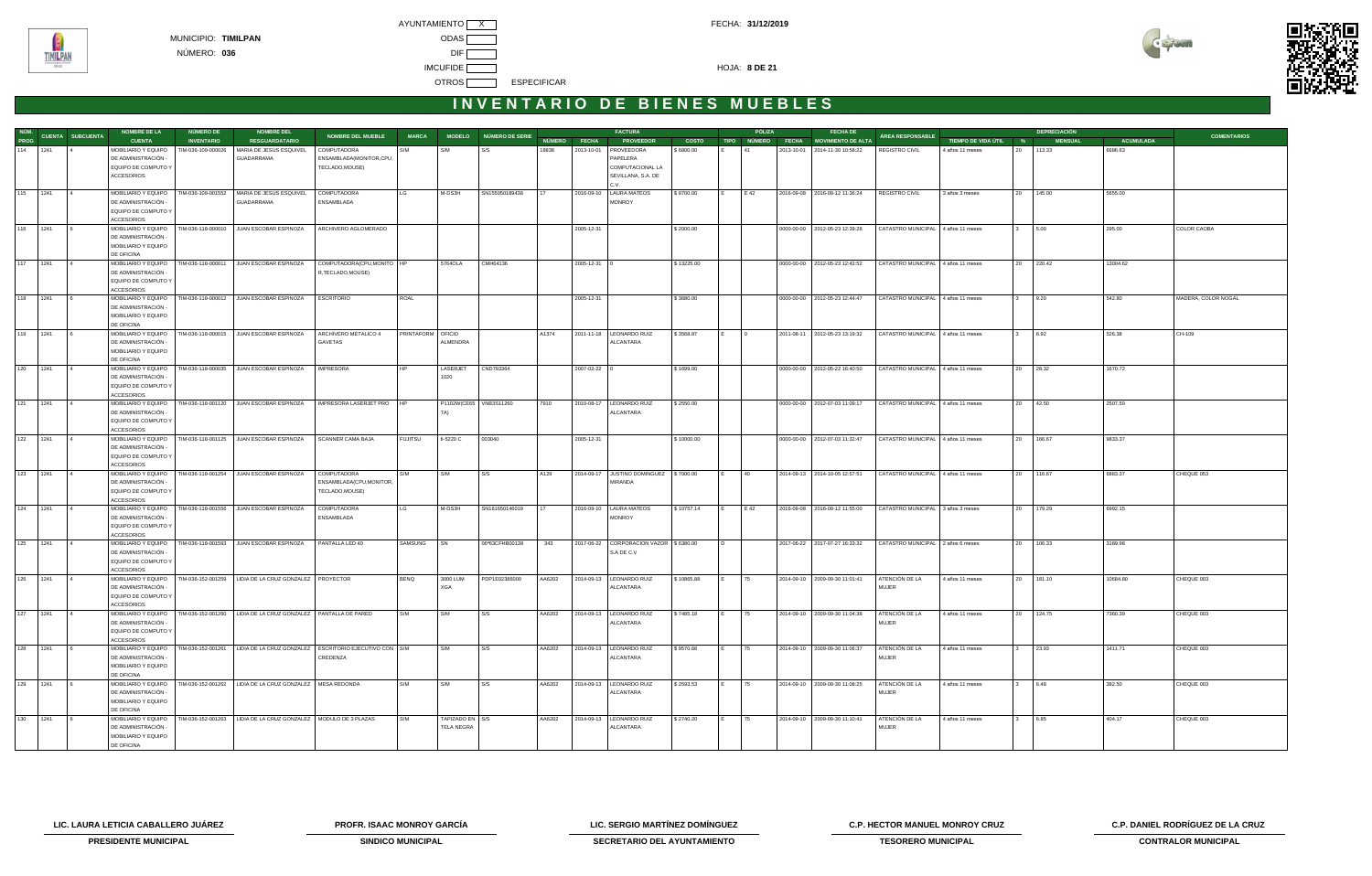



# INVENTARIO DE BIENES MUEBLES

| NÚM.     |              |                         | <b>NOMBRE DE LA</b>                         | NÚMERO DE          | <b>NOMBRE DEL</b>                                                                           |                              |                 |                           |                                        |        |              | <b>FACTURA</b>                          |              |                | PÓLIZA | <b>FECHA DE</b>                      |                                |                       |                         | <b>DEPRECIACIÓN</b> |                  |                    |
|----------|--------------|-------------------------|---------------------------------------------|--------------------|---------------------------------------------------------------------------------------------|------------------------------|-----------------|---------------------------|----------------------------------------|--------|--------------|-----------------------------------------|--------------|----------------|--------|--------------------------------------|--------------------------------|-----------------------|-------------------------|---------------------|------------------|--------------------|
| PROG     |              | <b>CUENTA SUBCUENTA</b> | <b>CUENTA</b>                               | <b>INVENTARIO</b>  | <b>RESGUARDATARIO</b>                                                                       | <b>NOMBRE DEL MUEBLE</b>     | <b>MARCA</b>    |                           | MODELO NÚMERO DE SERIE                 |        | NÚMERO FECHA | <b>PROVEEDOR</b>                        | <b>COSTO</b> |                |        | TIPO NÚMERO FECHA MOVIMIENTO DE ALTA | ÁREA RESPONSABLE               | TIEMPO DE VIDA ÚTIL % |                         | <b>MENSUAL</b>      | <b>ACUMULADA</b> | <b>COMENTARIOS</b> |
|          | 131 1241     |                         | MOBILIARIO Y EQUIPO                         | TIM-036-152-001264 | LIDIA DE LA CRUZ GONZALEZ   SILLA EJECUTIVA                                                 |                              | S/M             | NEGRA CON S/S             |                                        | AA6202 |              | 2014-09-13   LEONARDO RUIZ              | \$2384.93    |                |        | 2014-09-10   2009-09-30 11:13:55     | ATENCIÓN DE LA                 | 4 años 11 meses       |                         | 5.96                | 351.75           | CHEQUE 003         |
|          |              |                         | DE ADMINISTRACIÓN -                         |                    |                                                                                             |                              |                 | RUEDAS                    |                                        |        |              | ALCANTARA                               |              |                |        |                                      | <b>MUJER</b>                   |                       |                         |                     |                  |                    |
|          |              |                         | MOBILIARIO Y EQUIPO                         |                    |                                                                                             |                              |                 |                           |                                        |        |              |                                         |              |                |        |                                      |                                |                       |                         |                     |                  |                    |
|          |              |                         | DE OFICINA                                  |                    |                                                                                             |                              |                 |                           |                                        |        |              |                                         |              |                |        |                                      |                                |                       |                         |                     |                  |                    |
|          | 132 1241     |                         | MOBILIARIO Y EQUIPO                         |                    | TIM-036-152-001265   LIDIA DE LA CRUZ GONZALEZ   ARCHIVERO 4 CAJONES                        |                              | SAGITARIO       | COLOR                     | S/S                                    | AA6202 |              | 2014-09-13   LEONARDO RUIZ              | \$3064.00    |                | 75     | 2014-09-10 2009-09-30 11:31:57       | ATENCIÓN DE LA                 | 4 años 11 meses       | $\overline{\mathbf{3}}$ | 7.66                | 451.94           | CHEQUE 003         |
|          |              |                         | DE ADMINISTRACIÓN -                         |                    |                                                                                             |                              | T/OFICIO        | MARFIL                    |                                        |        |              | ALCANTARA                               |              |                |        |                                      | <b>MUJER</b>                   |                       |                         |                     |                  |                    |
|          |              |                         | MOBILIARIO Y EQUIPO                         |                    |                                                                                             |                              |                 |                           |                                        |        |              |                                         |              |                |        |                                      |                                |                       |                         |                     |                  |                    |
|          |              |                         | DE OFICINA                                  |                    |                                                                                             |                              |                 |                           |                                        |        |              |                                         |              |                |        |                                      |                                |                       |                         |                     |                  |                    |
|          | 133 1242     |                         | MOBILIARIO Y EQUIPO<br><b>EDUCACIONAL Y</b> |                    | TIM-036-152-001266   LIDIA DE LA CRUZ GONZALEZ   PANTALLA DE TV LED                         |                              |                 | XZX                       | SAMSUNG 32" UN32FH4005F 01XY3CSF101264 | AA6202 |              | 2014-09-13   LEONARDO RUIZ<br>ALCANTARA | \$5302.85    |                | 75     | 2014-09-10 2009-09-30 11:35:37       | ATENCIÓN DE LA<br><b>MUJER</b> | 4 años 11 meses       |                         | 13.26               | 782.20           | CHEQUE 003         |
|          |              |                         | RECREATIVO -                                |                    |                                                                                             |                              |                 |                           |                                        |        |              |                                         |              |                |        |                                      |                                |                       |                         |                     |                  |                    |
|          |              |                         | MOBILIARIO Y EQUIPO                         |                    |                                                                                             |                              |                 |                           |                                        |        |              |                                         |              |                |        |                                      |                                |                       |                         |                     |                  |                    |
|          |              |                         | DE OFICINA                                  |                    |                                                                                             |                              |                 |                           |                                        |        |              |                                         |              |                |        |                                      |                                |                       |                         |                     |                  |                    |
| 134 1241 |              |                         | MOBILIARIO Y EQUIPO                         |                    | TIM-036-152-001267   LIDIA DE LA CRUZ GONZALEZ   CPU HP 205 GI                              |                              |                 | E3T80LT AMD 4CE4211182    |                                        | AA6202 |              | 2014-09-13   LEONARDO RUIZ              | \$8351.80    |                | 75     | 2014-09-10   2009-09-30 11:39:39     | ATENCIÓN DE LA                 | 4 años 11 meses       | 20                      | 139.20              | 8212.64          | CHEQUE 003         |
|          |              |                         | DE ADMINISTRACIÓN -                         |                    |                                                                                             |                              |                 | E1-1500                   |                                        |        |              | ALCANTARA                               |              |                |        |                                      | <b>MUJER</b>                   |                       |                         |                     |                  |                    |
|          |              |                         | EQUIPO DE COMPUTO Y                         |                    |                                                                                             |                              |                 |                           |                                        |        |              |                                         |              |                |        |                                      |                                |                       |                         |                     |                  |                    |
|          |              |                         | <b>ACCESORIOS</b>                           |                    |                                                                                             |                              |                 |                           |                                        |        |              |                                         |              |                |        |                                      |                                |                       |                         |                     |                  |                    |
|          | 135 1241     |                         | MOBILIARIO Y EQUIPO                         |                    | TIM-036-152-001269   LIDIA DE LA CRUZ GONZALEZ   ESCRITORIO L TRIO                          |                              | TRIO            | 0737                      | S/S                                    | AA6202 |              | 2014-09-13   LEONARDO RUIZ              | \$2915.85    |                | 75     | 2014-09-10   2009-09-30 11:45:20     | ATENCIÓN DE LA                 | 4 años 11 meses       |                         | 7.29                | 430.09           | CHEQUE 003         |
|          |              |                         | DE ADMINISTRACIÓN -                         |                    |                                                                                             |                              |                 |                           |                                        |        |              | ALCANTARA                               |              |                |        |                                      | <b>MUJER</b>                   |                       |                         |                     |                  |                    |
|          |              |                         | MOBILIARIO Y EQUIPO                         |                    |                                                                                             |                              |                 |                           |                                        |        |              |                                         |              |                |        |                                      |                                |                       |                         |                     |                  |                    |
|          |              |                         | DE OFICINA                                  |                    |                                                                                             |                              |                 |                           | 6EZRQC29J1610M F3542                   |        |              |                                         |              |                |        |                                      |                                |                       |                         |                     |                  |                    |
|          | 136 1241     |                         | DE ADMINISTRACIÓN -                         |                    | MOBILIARIO Y EQUIPO   TIM-036-152-001581   LIDIA DE LA CRUZ GONZALEZ   LAP TOP HP           |                              | INTEL INSIDE SN |                           |                                        |        |              | 2016-12-23 aureliano ruiz zuñiga        | \$6502.64    | $\overline{D}$ | E 42   | 2016-12-23 2016-12-23 12:37:26       | ATENCIÓN DE LA<br><b>MUJER</b> | 3 años                | 20                      | 108.38              | 3901.58          |                    |
|          |              |                         | EQUIPO DE COMPUTO Y                         |                    |                                                                                             |                              |                 |                           |                                        |        |              |                                         |              |                |        |                                      |                                |                       |                         |                     |                  |                    |
|          |              |                         | <b>ACCESORIOS</b>                           |                    |                                                                                             |                              |                 |                           |                                        |        |              |                                         |              |                |        |                                      |                                |                       |                         |                     |                  |                    |
|          | 137 1241     |                         | MOBILIARIO Y EQUIPO                         |                    | TIM-036-152-001582   LIDIA DE LA CRUZ GONZALEZ   BAFLE AMPLIFICADOR                         |                              |                 | CON PILA DE SB145 CON S/N |                                        | F3542  |              | 2016-12-23 aureliano ruiz zuñiga        | \$4625.03    | I D.           | E 42   | 2016-12-23 2016-12-23 12:52:23       | ATENCIÓN DE LA                 | 3 años                |                         | 20 77.08            | 2775.02          |                    |
|          |              |                         | DE ADMINISTRACIÓN -                         |                    |                                                                                             | ACTIVO                       | 12              | <b>DOS</b>                |                                        |        |              |                                         |              |                |        |                                      | MUJER                          |                       |                         |                     |                  |                    |
|          |              |                         | EQUIPO DE COMPUTO Y                         |                    |                                                                                             |                              |                 | <b>MICROFONO</b>          |                                        |        |              |                                         |              |                |        |                                      |                                |                       |                         |                     |                  |                    |
|          |              |                         | <b>ACCESORIOS</b>                           |                    |                                                                                             |                              |                 |                           |                                        |        |              |                                         |              |                |        |                                      |                                |                       |                         |                     |                  |                    |
|          | 138 1241     |                         | MOBILIARIO Y EQUIPO                         |                    | TIM-036-152-001584   LIDIA DE LA CRUZ GONZALEZ   IMPRESORA                                  |                              | EPSON           | L575                      | 1X98Y043135                            | F3542  |              | 2016-12-23 aureliano ruiz zuñiga        | \$3800.00    | I D            | E 42   | 2016-12-23 2016-12-23 13:07:28       | ATENCIÓN DE LA                 | 3 años                |                         | 20 63.33            | 2280.00          |                    |
|          |              |                         | DE ADMINISTRACIÓN -                         |                    |                                                                                             | MULTIFUNCIONAL               |                 |                           |                                        |        |              |                                         |              |                |        |                                      | <b>MUJER</b>                   |                       |                         |                     |                  |                    |
|          |              |                         | EQUIPO DE COMPUTO Y                         |                    |                                                                                             |                              |                 |                           |                                        |        |              |                                         |              |                |        |                                      |                                |                       |                         |                     |                  |                    |
|          |              |                         | <b>ACCESORIOS</b>                           |                    |                                                                                             |                              |                 |                           |                                        |        |              |                                         |              |                |        |                                      |                                |                       |                         |                     |                  |                    |
|          | 139 1241     |                         | DE ADMINISTRACIÓN -                         |                    | MOBILIARIO Y EQUIPO   TIM-036-152-001650   LIDIA DE LA CRUZ GONZALEZ   COMPUTADORA HP ALLIN | <b>ONE</b>                   |                 | <b>NINGUNO</b>            | S/S                                    | 30406  |              | 2019-08-14   PROVEDORA<br>PAPELERA      | \$8400.00    | $\overline{D}$ | 73     | 2019-08-15 2019-09-24 16:14:23       | ATENCIÓN DE LA<br><b>MUJER</b> | 4 meses               |                         | 20 140.00           | 560.00           |                    |
|          |              |                         | EQUIPO DE COMPUTO Y                         |                    |                                                                                             |                              |                 |                           |                                        |        |              | COMPUTACIONAL LA                        |              |                |        |                                      |                                |                       |                         |                     |                  |                    |
|          |              |                         | <b>ACCESORIOS</b>                           |                    |                                                                                             |                              |                 |                           |                                        |        |              | SEVILLA S.A. DE C.V.                    |              |                |        |                                      |                                |                       |                         |                     |                  |                    |
| 140 1241 |              |                         | MOBILIARIO Y EQUIPO                         |                    | TIM-036-152-001651   LIDIA DE LA CRUZ GONZALEZ                                              | COMPUTADORA HP ALLIN         |                 | <b>NINGUNO</b>            | I S/S                                  | 30406  | 2019-08-14   | <b>PROVEEDORA</b>                       | \$8400.00    | $\overline{D}$ | 73     | 2019-08-15 2019-09-24 16:17:20       | ATENCIÓN DE LA                 | 4 meses               | 20                      | 140.00              | 560.00           |                    |
|          |              |                         | DE ADMINISTRACIÓN -                         |                    |                                                                                             | ONE                          |                 |                           |                                        |        |              | PAPELERA                                |              |                |        |                                      | MUJER                          |                       |                         |                     |                  |                    |
|          |              |                         | EQUIPO DE COMPUTO Y                         |                    |                                                                                             |                              |                 |                           |                                        |        |              | COMPUTACIONAL LA                        |              |                |        |                                      |                                |                       |                         |                     |                  |                    |
|          |              |                         | <b>ACCESORIOS</b>                           |                    |                                                                                             |                              |                 |                           |                                        |        |              | SEVILLANA, S.A. DE                      |              |                |        |                                      |                                |                       |                         |                     |                  |                    |
|          |              |                         |                                             |                    |                                                                                             |                              |                 |                           |                                        |        |              | C.V.                                    |              |                |        |                                      |                                |                       |                         |                     |                  |                    |
| 141      | 1241         |                         |                                             |                    | MOBILIARIO Y EQUIPO   TIM-036-152-001652   LIDIA DE LA CRUZ GONZALEZ   COMPUTADORA HP       |                              |                 | <b>NINGUNO</b>            | S/S                                    | 30406  | 2019-08-14   | PROVEEDORA                              | \$10151.02   | I D            | 73     | 2019-08-15 2019-08-24 16:20:22       | ATENCIÓN DE LA                 | 4 meses               |                         | 20 169.18           | 676.72           |                    |
|          |              |                         | DE ADMINISTRACIÓN -                         |                    |                                                                                             |                              |                 |                           |                                        |        |              | PAPELERA                                |              |                |        |                                      | <b>MUJER</b>                   |                       |                         |                     |                  |                    |
|          |              |                         | EQUIPO DE COMPUTO Y                         |                    |                                                                                             |                              |                 |                           |                                        |        |              | COMPUTACIONAL LA                        |              |                |        |                                      |                                |                       |                         |                     |                  |                    |
|          |              |                         | <b>ACCESORIOS</b>                           |                    |                                                                                             |                              |                 |                           |                                        |        |              | SEVILLANA, S.A. DE<br>C.V.              |              |                |        |                                      |                                |                       |                         |                     |                  |                    |
|          | 142 1241     |                         | MOBILIARIO Y EQUIPO                         | TIM-036-A00-000001 | LAURA LETICIA CABALLERO                                                                     | <b>ESCRITORIO METALICO 4</b> |                 |                           |                                        |        | 2005-12-31   |                                         | \$3680.00    |                |        | 0000-00-00 2012-06-23 14:15:17       | PRESIDENCIA                    | 4 años 11 meses       |                         | 9.20                | 542.80           |                    |
|          |              |                         | DE ADMINISTRACIÓN -                         |                    | JUAREZ                                                                                      | CAJONES                      |                 |                           |                                        |        |              |                                         |              |                |        |                                      |                                |                       |                         |                     |                  |                    |
|          |              |                         | MOBILIARIO Y EQUIPO                         |                    |                                                                                             |                              |                 |                           |                                        |        |              |                                         |              |                |        |                                      |                                |                       |                         |                     |                  |                    |
|          |              |                         | <b>DE OFICINA</b>                           |                    |                                                                                             |                              |                 |                           |                                        |        |              |                                         |              |                |        |                                      |                                |                       |                         |                     |                  |                    |
|          | $143$ $1241$ |                         |                                             |                    | MOBILIARIO Y EQUIPO   TIM-036-A00-000004   LAURA LETICIA CABALLERO                          | ARCHIVERO DE MADERA 4        |                 |                           |                                        |        | 2005-12-31   |                                         | \$3200.00    |                |        | 0000-00-00 2012-06-23 14:21:31       | PRESIDENCIA                    | 4 años 11 meses       | <sup>3</sup>            | 8.00                | 472.00           |                    |
|          |              |                         | DE ADMINISTRACIÓN -                         |                    | JUAREZ                                                                                      | CAJONES                      |                 |                           |                                        |        |              |                                         |              |                |        |                                      |                                |                       |                         |                     |                  |                    |
|          |              |                         | MOBILIARIO Y EQUIPO                         |                    |                                                                                             |                              |                 |                           |                                        |        |              |                                         |              |                |        |                                      |                                |                       |                         |                     |                  |                    |
|          |              |                         | DE OFICINA                                  |                    |                                                                                             |                              |                 |                           |                                        |        |              |                                         |              |                |        |                                      |                                |                       |                         |                     |                  |                    |
|          | 144 1241     |                         | DE ADMINISTRACIÓN -                         |                    | MOBILIARIO Y EQUIPO   TIM-036-A00-000006   LAURA LETICIA CABALLERO<br>JUAREZ                | IMPRESORALASERJET PRO HP     |                 | 7A)                       | P1102W(CE65 VNB3Q15117                 | 7911   |              | 2010-08-17   LEONARDO RUIZ<br>ALCANTARA | \$2550.00    |                |        | 0000-00-00 2012-06-23 14:35:22       | PRESIDENCIA                    | 4 años 11 meses       |                         | 20 42.50            | 2507.50          |                    |
|          |              |                         | EQUIPO DE COMPUTO Y                         |                    |                                                                                             |                              |                 |                           |                                        |        |              |                                         |              |                |        |                                      |                                |                       |                         |                     |                  |                    |
|          |              |                         | <b>ACCESORIOS</b>                           |                    |                                                                                             |                              |                 |                           |                                        |        |              |                                         |              |                |        |                                      |                                |                       |                         |                     |                  |                    |
|          | 145 1241     |                         |                                             |                    | MOBILIARIO Y EQUIPO   TIM-036-A00-000010   LAURA LETICIA CABALLERO                          | <b>TELEVISION</b>            | SONY            | KV21R22/5                 | B004552                                |        | 2005-12-31   |                                         | \$5000.00    |                |        | 0000-00-00 2012-06-26 10:04:53       | PRESIDENCIA                    | 4 años 11 meses       | 20                      | 83.33               | 4916.63          |                    |
|          |              |                         | DE ADMINISTRACIÓN -                         |                    | JUAREZ                                                                                      |                              |                 |                           |                                        |        |              |                                         |              |                |        |                                      |                                |                       |                         |                     |                  |                    |
|          |              |                         | EQUIPO DE COMPUTO Y                         |                    |                                                                                             |                              |                 |                           |                                        |        |              |                                         |              |                |        |                                      |                                |                       |                         |                     |                  |                    |
|          |              |                         | <b>ACCESORIOS</b>                           |                    |                                                                                             |                              |                 |                           |                                        |        |              |                                         |              |                |        |                                      |                                |                       |                         |                     |                  |                    |
|          | 146 1241     |                         |                                             |                    | MOBILIARIO Y EQUIPO   TIM-036-A00-000012   LAURA LETICIA CABALLERO                          | LIBRERO DE MADERA            |                 |                           |                                        |        | 2005-12-31   |                                         | \$3800.00    |                |        | 0000-00-00   2012-06-26 10:09:50     | PRESIDENCIA                    | 4 años 11 meses       | 3                       | 9.50                | 560.50           |                    |
|          |              |                         | DE ADMINISTRACIÓN -                         |                    | JUAREZ                                                                                      |                              |                 |                           |                                        |        |              |                                         |              |                |        |                                      |                                |                       |                         |                     |                  |                    |
|          |              |                         | MOBILIARIO Y EQUIPO                         |                    |                                                                                             |                              |                 |                           |                                        |        |              |                                         |              |                |        |                                      |                                |                       |                         |                     |                  |                    |
|          |              |                         | DE OFICINA                                  |                    |                                                                                             |                              |                 |                           |                                        |        |              |                                         |              |                |        |                                      |                                |                       |                         |                     |                  |                    |
| 147      | 1241         |                         |                                             |                    | MOBILIARIO Y EQUIPO   TIM-036-A00-000012   LAURA LETICIA CABALLERO   LIBRERO METALICO       |                              | NACIONAL        |                           |                                        |        | 2005-12-31 0 |                                         | \$3000.00    |                |        | 0000-00-00   2012-05-22 15:32:28     | PRESIDENCIA                    | 4 años 11 meses       |                         | 7.50                | 442.50           | <b>COLOR GRIS</b>  |
|          |              |                         | DE ADMINISTRACIÓN -<br>MOBILIARIO Y EQUIPO  |                    | JUAREZ                                                                                      |                              |                 |                           |                                        |        |              |                                         |              |                |        |                                      |                                |                       |                         |                     |                  |                    |
|          |              |                         | DE OFICINA                                  |                    |                                                                                             |                              |                 |                           |                                        |        |              |                                         |              |                |        |                                      |                                |                       |                         |                     |                  |                    |
|          |              |                         |                                             |                    |                                                                                             |                              |                 |                           |                                        |        |              |                                         |              |                |        |                                      |                                |                       |                         |                     |                  |                    |

**LIC. LAURA LETICIA CABALLERO JUÁREZ PROFR. ISAAC MONROY GARCÍA LIC. SERGIO MARTÍNEZ DOMÍNGUEZ C.P. HECTOR MANUEL MONROY CRUZ C.P. DANIEL RODRÍGUEZ DE LA CRUZ** 



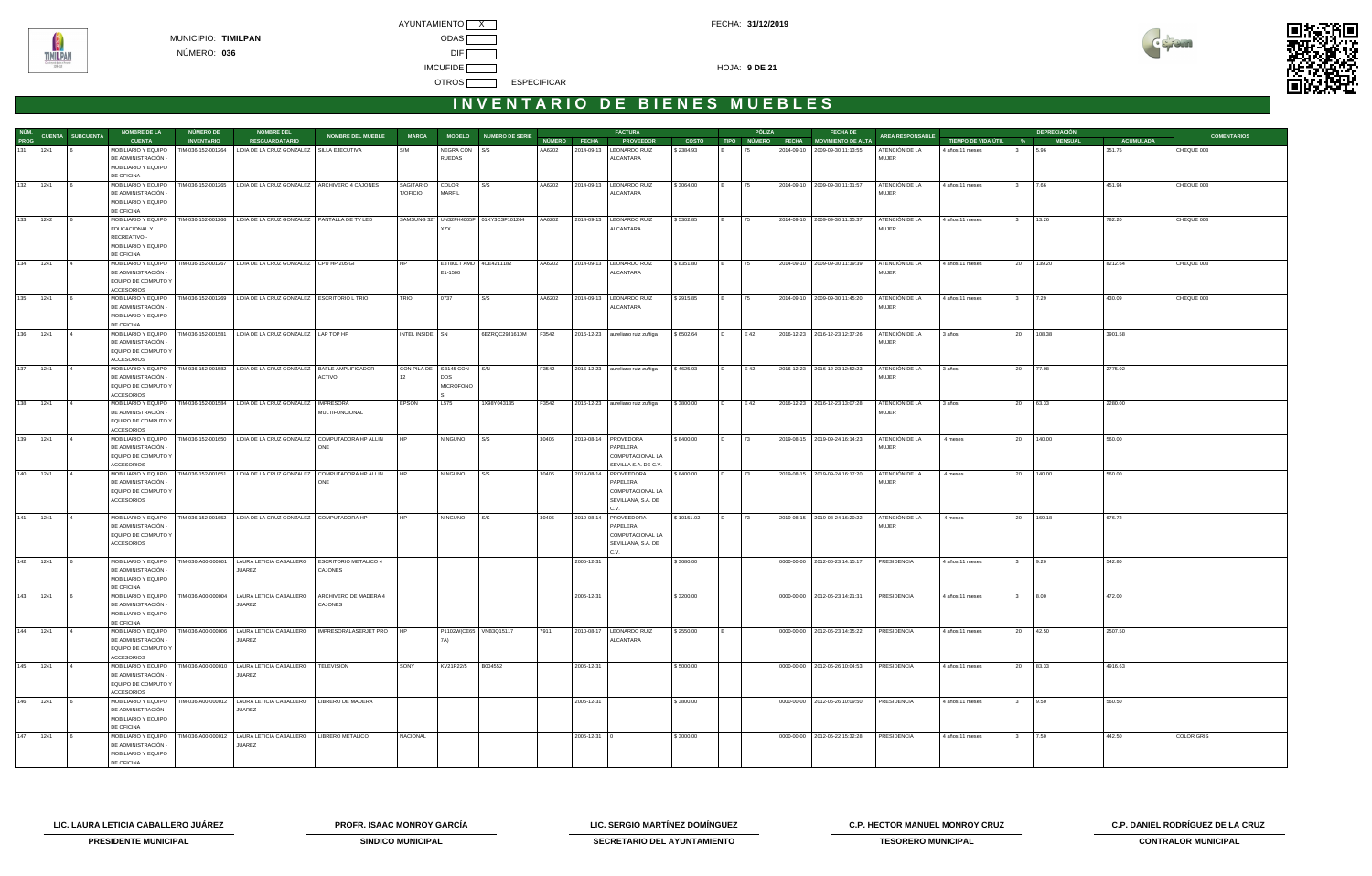



| NÚM.<br>PROG CUENTA SUBCUENTA<br>MODELO NÚMERO DE SERIE<br>NÚMERO FECHA PROVEEDOR<br><b>RESGUARDATARIO</b><br>COSTO TIPO NÚMERO FECHA MOVIMIENTO DE ALTA<br><b>ACUMULADA</b><br><b>CUENTA</b><br><b>INVENTARIO</b><br>TIEMPO DE VIDA ÚTIL %<br><b>MENSUAL</b><br>148 1241<br>MOBILIARIO Y EQUIPO<br>TIM-036-A00-000013<br>LAURA LETICIA CABALLERO<br><b>ESCRITORIO DE MADERA 4</b><br>2005-12-31<br>\$8190.72<br>0000-00-00   2012-06-26 10:13:38<br>1208.17<br>PRESIDENCIA<br>4 años 11 meses<br>20.48<br>DE ADMINISTRACIÓN -<br>CAJONES<br>JUAREZ<br>MOBILIARIO Y EQUIPO<br>DE OFICINA<br>149 1241<br>MOBILIARIO Y EQUIPO   TIM-036-A00-000016   LAURA LETICIA CABALLERO   MESA ESCRITORIO .60 X 3.65<br>$2005 - 12 - 31$ 0<br>0000-00-00   2012-06-26 10:22:40<br>PRESIDENCIA<br>\$3000.00<br>4 años 11 meses<br>7.50<br>442.50<br>DE ADMINISTRACIÓN -<br>JUAREZ<br>MOBILIARIO Y EQUIPO<br>DE OFICINA<br>150 1241<br>MOBILIARIO Y EQUIPO<br>TIM-036-A00-000017<br>LAURA LETICIA CABALLERO   MESA ESCRITORIO .60 X 3.65<br>2005-12-31 0<br>0000-00-00   2012-06-26 10:23:39<br>PRESIDENCIA<br>7.50<br>442.50<br>\$3000.00<br>4 años 11 meses<br>$\mathbf{3}$<br>DE ADMINISTRACIÓN -<br>JUAREZ<br>MOBILIARIO Y EQUIPO<br>DE OFICINA<br>151 1241<br>MOBILIARIO Y EQUIPO<br>TIM-036-A00-000019   LAURA LETICIA CABALLERO   MESA ESCRITORIO .60 X 2.10<br>0000-00-00   2012-06-26 10:26:33<br>9.50<br>560.50<br>2005-12-31<br>\$3800.00<br>PRESIDENCIA<br>4 años 11 meses<br>$3^{\circ}$<br>DE ADMINISTRACIÓN -<br><b>JUAREZ</b><br>MOBILIARIO Y EQUIPO<br>DE OFICINA<br>152 1241<br>MOBILIARIO Y EQUIPO<br>TIM-036-A00-000020   LAURA LETICIA CABALLERO   SILLA SECRETARIAL NEGRA<br>2005-12-31 0<br>0000-00-00   2012-06-26 13:11:13<br>PRESIDENCIA<br>221.25<br>\$1500.00<br>4 años 11 meses<br>3.75<br>3<br>DE ADMINISTRACIÓN -<br>JUAREZ<br>MOBILIARIO Y EQUIPO<br>DE OFICINA<br>153 1241<br>MOBILIARIO Y EQUIPO<br>TIM-036-A00-000021<br>LAURA LETICIA CABALLERO   SILLA SECRETARIAL NEGRA<br>0000-00-00   2012-06-26 13:11:53<br>PRESIDENCIA<br>221.25<br>2005-12-31<br>\$1500.00<br>4 años 11 meses<br>3.75<br>$\mathbf{3}$<br>DE ADMINISTRACIÓN -<br>JUAREZ<br>MOBILIARIO Y EQUIPO<br>DE OFICINA<br>154 1241<br>MOBILIARIO Y EQUIPO<br>TIM-036-A00-000022 LAURA LETICIA CABALLERO SILLA SECRETARIAL NEGRA<br>0000-00-00   2012-06-26 13:13:05<br>3.75<br>221.25<br>2005-12-31<br>\$1500.00<br>PRESIDENCIA<br>4 años 11 meses<br>$3^{\circ}$<br>DE ADMINISTRACIÓN -<br><b>JUAREZ</b><br>MOBILIARIO Y EQUIPO<br>DE OFICINA<br>MOBILIARIO Y EQUIPO   TIM-036-A00-000023   LAURA LETICIA CABALLERO   SILLA SECRETARIAL NEGRA<br>155 1241<br>2005-12-31<br>0000-00-00   2012-06-26 13:14:16<br>PRESIDENCIA<br>221.25<br>\$1500.00<br>4 años 11 meses<br>3.75<br>3<br>DE ADMINISTRACIÓN -<br>JUAREZ<br>MOBILIARIO Y EQUIPO<br>DE OFICINA<br>156 1241<br>MOBILIARIO Y EQUIPO<br>TIM-036-A00-000024   LAURA LETICIA CABALLERO   SILLA SECRETARIAL NEGRA<br>2005-12-31<br>0000-00-00   2012-06-26 13:16:47<br>PRESIDENCIA<br>221.25<br>\$1500.00<br>4 años 11 meses<br>3.75<br>$\mathbf{3}$<br>DE ADMINISTRACIÓN -<br>JUAREZ<br>MOBILIARIO Y EQUIPO<br>DE OFICINA<br>157 1241<br>MOBILIARIO Y EQUIPO<br>TIM-036-A00-000025<br>LAURA LETICIA CABALLERO   SILLA SECRETARIAL NEGRA<br>0000-00-00   2012-06-26 13:17:40<br>3.75<br>221.25<br>2005-12-31<br>\$1500.00<br>PRESIDENCIA<br>4 años 11 meses<br>$3^{\circ}$<br>DE ADMINISTRACIÓN<br>JUAREZ<br>MOBILIARIO Y EQUIPO<br>DE OFICINA<br>158 1241<br>MOBILIARIO Y EQUIPO<br>TIM-036-A00-000026<br>LAURA LETICIA CABALLERO   SILLA SECRETARIAL NEGRA<br>221.25<br>2005-12-31<br>\$1500.00<br>0000-00-00 2012-06-26 13:18:55<br>PRESIDENCIA<br>4 años 11 meses<br>3.75<br>DE ADMINISTRACIÓN -<br>JUAREZ<br>MOBILIARIO Y EQUIPO<br>DE OFICINA<br>159 1241<br>MOBILIARIO Y EQUIPO<br>TIM-036-A00-000027   LAURA LETICIA CABALLERO   SILLA SECRETARIAL NEGRA<br>0000-00-00   2012-06-26 13:20:00<br>PRESIDENCIA<br>2005-12-31<br>\$1500.00<br>4 años 11 meses<br>3.75<br>221.25<br>$\mathbf{3}$<br>DE ADMINISTRACIÓN -<br>JUAREZ<br>MOBILIARIO Y EQUIPO<br>DE OFICINA<br>160 1241<br>MOBILIARIO Y EQUIPO<br>TIM-036-A00-000028   LAURA LETICIA CABALLERO   SILLA SECRETARIAL NEGRA<br>0000-00-00   2012-06-26 13:21:02<br>221.25<br>2005-12-31<br>\$1500.00<br>PRESIDENCIA<br>4 años 11 meses<br>3.75<br>$\mathbf{3}$<br>DE ADMINISTRACIÓN -<br>JUAREZ<br>MOBILIARIO Y EQUIPO<br>DE OFICINA<br>161 1241<br>MOBILIARIO Y EQUIPO   TIM-036-A00-000029   LAURA LETICIA CABALLERO   SILLA SECRETARIAL NEGRA<br>2005-12-31<br>\$1500.00<br>0000-00-00 2012-06-26 13:22:55<br>PRESIDENCIA<br>3.75<br>221.25<br>4 años 11 meses<br>DE ADMINISTRACIÓN -<br>JUAREZ<br>MOBILIARIO Y EQUIPO<br>DE OFICINA<br>162 1241<br>MOBILIARIO Y EQUIPO   TIM-036-A00-000030   LAURA LETICIA CABALLERO   SILLA SECRETARIAL NEGRA<br>2005-12-31<br>\$1500.00<br>0000-00-00   2012-06-26 13:24:03<br>PRESIDENCIA<br>4 años 11 meses<br>3.75<br>221.25<br>DE ADMINISTRACIÓN -<br>JUAREZ<br>MOBILIARIO Y EQUIPO<br>DE OFICINA<br>163 1241<br>MOBILIARIO Y EQUIPO   TIM-036-A00-000031   LAURA LETICIA CABALLERO   SILLA SECRETARIAL NEGRA<br>2005-12-31<br>\$1500.00<br>0000-00-00 2012-06-26 13:24:51<br>PRESIDENCIA<br>4 años 11 meses<br>3.75<br>221.25<br>3<br><b>16</b><br>DE ADMINISTRACIÓN -<br>JUAREZ<br>MOBILIARIO Y EQUIPO<br>DE OFICINA<br>164<br>1241<br>MOBILIARIO Y EQUIPO   TIM-036-A00-000032   LAURA LETICIA CABALLERO   SILLA SECRETARIAL NEGRA<br>0000-00-00   2012-06-26 13:28:49<br>221.25<br>2005-12-31<br>\$1500.00<br>PRESIDENCIA<br>4 años 11 meses<br>3.75<br>DE ADMINISTRACIÓN -<br>JUAREZ<br>MOBILIARIO Y EQUIPO |  | <b>NOMBRE DE LA</b> | <b>NÚMERO DE</b> | <b>NOMBRE DEL</b> |                          |              |  | <b>FACTURA</b> |  | PÓLIZA | <b>FECHA DE</b> |                  |  | <b>DEPRECIACIÓN</b> |                    |
|-------------------------------------------------------------------------------------------------------------------------------------------------------------------------------------------------------------------------------------------------------------------------------------------------------------------------------------------------------------------------------------------------------------------------------------------------------------------------------------------------------------------------------------------------------------------------------------------------------------------------------------------------------------------------------------------------------------------------------------------------------------------------------------------------------------------------------------------------------------------------------------------------------------------------------------------------------------------------------------------------------------------------------------------------------------------------------------------------------------------------------------------------------------------------------------------------------------------------------------------------------------------------------------------------------------------------------------------------------------------------------------------------------------------------------------------------------------------------------------------------------------------------------------------------------------------------------------------------------------------------------------------------------------------------------------------------------------------------------------------------------------------------------------------------------------------------------------------------------------------------------------------------------------------------------------------------------------------------------------------------------------------------------------------------------------------------------------------------------------------------------------------------------------------------------------------------------------------------------------------------------------------------------------------------------------------------------------------------------------------------------------------------------------------------------------------------------------------------------------------------------------------------------------------------------------------------------------------------------------------------------------------------------------------------------------------------------------------------------------------------------------------------------------------------------------------------------------------------------------------------------------------------------------------------------------------------------------------------------------------------------------------------------------------------------------------------------------------------------------------------------------------------------------------------------------------------------------------------------------------------------------------------------------------------------------------------------------------------------------------------------------------------------------------------------------------------------------------------------------------------------------------------------------------------------------------------------------------------------------------------------------------------------------------------------------------------------------------------------------------------------------------------------------------------------------------------------------------------------------------------------------------------------------------------------------------------------------------------------------------------------------------------------------------------------------------------------------------------------------------------------------------------------------------------------------------------------------------------------------------------------------------------------------------------------------------------------------------------------------------------------------------------------------------------------------------------------------------------------------------------------------------------------------------------------------------------------------------------------------------------------------------------------------------------------------------------------------------------------------------------------------------------------------------------------------------------------------------------------------------------------------------------------------------------------------------------------------------------------------------------------------------------------------------------------------------------------------------------------------------------------------------------------------------------------------------------------------------------------------------------------------------------------------------------------------------------------------------------------------------------------------------------------------------------------------------------------------------------------------------------------------------------------------------------------------------------------------------------------------------------------------------------------------|--|---------------------|------------------|-------------------|--------------------------|--------------|--|----------------|--|--------|-----------------|------------------|--|---------------------|--------------------|
|                                                                                                                                                                                                                                                                                                                                                                                                                                                                                                                                                                                                                                                                                                                                                                                                                                                                                                                                                                                                                                                                                                                                                                                                                                                                                                                                                                                                                                                                                                                                                                                                                                                                                                                                                                                                                                                                                                                                                                                                                                                                                                                                                                                                                                                                                                                                                                                                                                                                                                                                                                                                                                                                                                                                                                                                                                                                                                                                                                                                                                                                                                                                                                                                                                                                                                                                                                                                                                                                                                                                                                                                                                                                                                                                                                                                                                                                                                                                                                                                                                                                                                                                                                                                                                                                                                                                                                                                                                                                                                                                                                                                                                                                                                                                                                                                                                                                                                                                                                                                                                                                                                                                                                                                                                                                                                                                                                                                                                                                                                                                                                                                                                                             |  |                     |                  |                   | <b>NOMBRE DEL MUEBLE</b> | <b>MARCA</b> |  |                |  |        |                 | ÁREA RESPONSABLE |  |                     | <b>COMENTARIOS</b> |
|                                                                                                                                                                                                                                                                                                                                                                                                                                                                                                                                                                                                                                                                                                                                                                                                                                                                                                                                                                                                                                                                                                                                                                                                                                                                                                                                                                                                                                                                                                                                                                                                                                                                                                                                                                                                                                                                                                                                                                                                                                                                                                                                                                                                                                                                                                                                                                                                                                                                                                                                                                                                                                                                                                                                                                                                                                                                                                                                                                                                                                                                                                                                                                                                                                                                                                                                                                                                                                                                                                                                                                                                                                                                                                                                                                                                                                                                                                                                                                                                                                                                                                                                                                                                                                                                                                                                                                                                                                                                                                                                                                                                                                                                                                                                                                                                                                                                                                                                                                                                                                                                                                                                                                                                                                                                                                                                                                                                                                                                                                                                                                                                                                                             |  |                     |                  |                   |                          |              |  |                |  |        |                 |                  |  |                     |                    |
|                                                                                                                                                                                                                                                                                                                                                                                                                                                                                                                                                                                                                                                                                                                                                                                                                                                                                                                                                                                                                                                                                                                                                                                                                                                                                                                                                                                                                                                                                                                                                                                                                                                                                                                                                                                                                                                                                                                                                                                                                                                                                                                                                                                                                                                                                                                                                                                                                                                                                                                                                                                                                                                                                                                                                                                                                                                                                                                                                                                                                                                                                                                                                                                                                                                                                                                                                                                                                                                                                                                                                                                                                                                                                                                                                                                                                                                                                                                                                                                                                                                                                                                                                                                                                                                                                                                                                                                                                                                                                                                                                                                                                                                                                                                                                                                                                                                                                                                                                                                                                                                                                                                                                                                                                                                                                                                                                                                                                                                                                                                                                                                                                                                             |  |                     |                  |                   |                          |              |  |                |  |        |                 |                  |  |                     |                    |
|                                                                                                                                                                                                                                                                                                                                                                                                                                                                                                                                                                                                                                                                                                                                                                                                                                                                                                                                                                                                                                                                                                                                                                                                                                                                                                                                                                                                                                                                                                                                                                                                                                                                                                                                                                                                                                                                                                                                                                                                                                                                                                                                                                                                                                                                                                                                                                                                                                                                                                                                                                                                                                                                                                                                                                                                                                                                                                                                                                                                                                                                                                                                                                                                                                                                                                                                                                                                                                                                                                                                                                                                                                                                                                                                                                                                                                                                                                                                                                                                                                                                                                                                                                                                                                                                                                                                                                                                                                                                                                                                                                                                                                                                                                                                                                                                                                                                                                                                                                                                                                                                                                                                                                                                                                                                                                                                                                                                                                                                                                                                                                                                                                                             |  |                     |                  |                   |                          |              |  |                |  |        |                 |                  |  |                     |                    |
|                                                                                                                                                                                                                                                                                                                                                                                                                                                                                                                                                                                                                                                                                                                                                                                                                                                                                                                                                                                                                                                                                                                                                                                                                                                                                                                                                                                                                                                                                                                                                                                                                                                                                                                                                                                                                                                                                                                                                                                                                                                                                                                                                                                                                                                                                                                                                                                                                                                                                                                                                                                                                                                                                                                                                                                                                                                                                                                                                                                                                                                                                                                                                                                                                                                                                                                                                                                                                                                                                                                                                                                                                                                                                                                                                                                                                                                                                                                                                                                                                                                                                                                                                                                                                                                                                                                                                                                                                                                                                                                                                                                                                                                                                                                                                                                                                                                                                                                                                                                                                                                                                                                                                                                                                                                                                                                                                                                                                                                                                                                                                                                                                                                             |  |                     |                  |                   |                          |              |  |                |  |        |                 |                  |  |                     |                    |
|                                                                                                                                                                                                                                                                                                                                                                                                                                                                                                                                                                                                                                                                                                                                                                                                                                                                                                                                                                                                                                                                                                                                                                                                                                                                                                                                                                                                                                                                                                                                                                                                                                                                                                                                                                                                                                                                                                                                                                                                                                                                                                                                                                                                                                                                                                                                                                                                                                                                                                                                                                                                                                                                                                                                                                                                                                                                                                                                                                                                                                                                                                                                                                                                                                                                                                                                                                                                                                                                                                                                                                                                                                                                                                                                                                                                                                                                                                                                                                                                                                                                                                                                                                                                                                                                                                                                                                                                                                                                                                                                                                                                                                                                                                                                                                                                                                                                                                                                                                                                                                                                                                                                                                                                                                                                                                                                                                                                                                                                                                                                                                                                                                                             |  |                     |                  |                   |                          |              |  |                |  |        |                 |                  |  |                     |                    |
|                                                                                                                                                                                                                                                                                                                                                                                                                                                                                                                                                                                                                                                                                                                                                                                                                                                                                                                                                                                                                                                                                                                                                                                                                                                                                                                                                                                                                                                                                                                                                                                                                                                                                                                                                                                                                                                                                                                                                                                                                                                                                                                                                                                                                                                                                                                                                                                                                                                                                                                                                                                                                                                                                                                                                                                                                                                                                                                                                                                                                                                                                                                                                                                                                                                                                                                                                                                                                                                                                                                                                                                                                                                                                                                                                                                                                                                                                                                                                                                                                                                                                                                                                                                                                                                                                                                                                                                                                                                                                                                                                                                                                                                                                                                                                                                                                                                                                                                                                                                                                                                                                                                                                                                                                                                                                                                                                                                                                                                                                                                                                                                                                                                             |  |                     |                  |                   |                          |              |  |                |  |        |                 |                  |  |                     |                    |
|                                                                                                                                                                                                                                                                                                                                                                                                                                                                                                                                                                                                                                                                                                                                                                                                                                                                                                                                                                                                                                                                                                                                                                                                                                                                                                                                                                                                                                                                                                                                                                                                                                                                                                                                                                                                                                                                                                                                                                                                                                                                                                                                                                                                                                                                                                                                                                                                                                                                                                                                                                                                                                                                                                                                                                                                                                                                                                                                                                                                                                                                                                                                                                                                                                                                                                                                                                                                                                                                                                                                                                                                                                                                                                                                                                                                                                                                                                                                                                                                                                                                                                                                                                                                                                                                                                                                                                                                                                                                                                                                                                                                                                                                                                                                                                                                                                                                                                                                                                                                                                                                                                                                                                                                                                                                                                                                                                                                                                                                                                                                                                                                                                                             |  |                     |                  |                   |                          |              |  |                |  |        |                 |                  |  |                     |                    |
|                                                                                                                                                                                                                                                                                                                                                                                                                                                                                                                                                                                                                                                                                                                                                                                                                                                                                                                                                                                                                                                                                                                                                                                                                                                                                                                                                                                                                                                                                                                                                                                                                                                                                                                                                                                                                                                                                                                                                                                                                                                                                                                                                                                                                                                                                                                                                                                                                                                                                                                                                                                                                                                                                                                                                                                                                                                                                                                                                                                                                                                                                                                                                                                                                                                                                                                                                                                                                                                                                                                                                                                                                                                                                                                                                                                                                                                                                                                                                                                                                                                                                                                                                                                                                                                                                                                                                                                                                                                                                                                                                                                                                                                                                                                                                                                                                                                                                                                                                                                                                                                                                                                                                                                                                                                                                                                                                                                                                                                                                                                                                                                                                                                             |  |                     |                  |                   |                          |              |  |                |  |        |                 |                  |  |                     |                    |
|                                                                                                                                                                                                                                                                                                                                                                                                                                                                                                                                                                                                                                                                                                                                                                                                                                                                                                                                                                                                                                                                                                                                                                                                                                                                                                                                                                                                                                                                                                                                                                                                                                                                                                                                                                                                                                                                                                                                                                                                                                                                                                                                                                                                                                                                                                                                                                                                                                                                                                                                                                                                                                                                                                                                                                                                                                                                                                                                                                                                                                                                                                                                                                                                                                                                                                                                                                                                                                                                                                                                                                                                                                                                                                                                                                                                                                                                                                                                                                                                                                                                                                                                                                                                                                                                                                                                                                                                                                                                                                                                                                                                                                                                                                                                                                                                                                                                                                                                                                                                                                                                                                                                                                                                                                                                                                                                                                                                                                                                                                                                                                                                                                                             |  |                     |                  |                   |                          |              |  |                |  |        |                 |                  |  |                     |                    |
|                                                                                                                                                                                                                                                                                                                                                                                                                                                                                                                                                                                                                                                                                                                                                                                                                                                                                                                                                                                                                                                                                                                                                                                                                                                                                                                                                                                                                                                                                                                                                                                                                                                                                                                                                                                                                                                                                                                                                                                                                                                                                                                                                                                                                                                                                                                                                                                                                                                                                                                                                                                                                                                                                                                                                                                                                                                                                                                                                                                                                                                                                                                                                                                                                                                                                                                                                                                                                                                                                                                                                                                                                                                                                                                                                                                                                                                                                                                                                                                                                                                                                                                                                                                                                                                                                                                                                                                                                                                                                                                                                                                                                                                                                                                                                                                                                                                                                                                                                                                                                                                                                                                                                                                                                                                                                                                                                                                                                                                                                                                                                                                                                                                             |  |                     |                  |                   |                          |              |  |                |  |        |                 |                  |  |                     |                    |
|                                                                                                                                                                                                                                                                                                                                                                                                                                                                                                                                                                                                                                                                                                                                                                                                                                                                                                                                                                                                                                                                                                                                                                                                                                                                                                                                                                                                                                                                                                                                                                                                                                                                                                                                                                                                                                                                                                                                                                                                                                                                                                                                                                                                                                                                                                                                                                                                                                                                                                                                                                                                                                                                                                                                                                                                                                                                                                                                                                                                                                                                                                                                                                                                                                                                                                                                                                                                                                                                                                                                                                                                                                                                                                                                                                                                                                                                                                                                                                                                                                                                                                                                                                                                                                                                                                                                                                                                                                                                                                                                                                                                                                                                                                                                                                                                                                                                                                                                                                                                                                                                                                                                                                                                                                                                                                                                                                                                                                                                                                                                                                                                                                                             |  |                     |                  |                   |                          |              |  |                |  |        |                 |                  |  |                     |                    |
|                                                                                                                                                                                                                                                                                                                                                                                                                                                                                                                                                                                                                                                                                                                                                                                                                                                                                                                                                                                                                                                                                                                                                                                                                                                                                                                                                                                                                                                                                                                                                                                                                                                                                                                                                                                                                                                                                                                                                                                                                                                                                                                                                                                                                                                                                                                                                                                                                                                                                                                                                                                                                                                                                                                                                                                                                                                                                                                                                                                                                                                                                                                                                                                                                                                                                                                                                                                                                                                                                                                                                                                                                                                                                                                                                                                                                                                                                                                                                                                                                                                                                                                                                                                                                                                                                                                                                                                                                                                                                                                                                                                                                                                                                                                                                                                                                                                                                                                                                                                                                                                                                                                                                                                                                                                                                                                                                                                                                                                                                                                                                                                                                                                             |  |                     |                  |                   |                          |              |  |                |  |        |                 |                  |  |                     |                    |
|                                                                                                                                                                                                                                                                                                                                                                                                                                                                                                                                                                                                                                                                                                                                                                                                                                                                                                                                                                                                                                                                                                                                                                                                                                                                                                                                                                                                                                                                                                                                                                                                                                                                                                                                                                                                                                                                                                                                                                                                                                                                                                                                                                                                                                                                                                                                                                                                                                                                                                                                                                                                                                                                                                                                                                                                                                                                                                                                                                                                                                                                                                                                                                                                                                                                                                                                                                                                                                                                                                                                                                                                                                                                                                                                                                                                                                                                                                                                                                                                                                                                                                                                                                                                                                                                                                                                                                                                                                                                                                                                                                                                                                                                                                                                                                                                                                                                                                                                                                                                                                                                                                                                                                                                                                                                                                                                                                                                                                                                                                                                                                                                                                                             |  |                     |                  |                   |                          |              |  |                |  |        |                 |                  |  |                     |                    |
|                                                                                                                                                                                                                                                                                                                                                                                                                                                                                                                                                                                                                                                                                                                                                                                                                                                                                                                                                                                                                                                                                                                                                                                                                                                                                                                                                                                                                                                                                                                                                                                                                                                                                                                                                                                                                                                                                                                                                                                                                                                                                                                                                                                                                                                                                                                                                                                                                                                                                                                                                                                                                                                                                                                                                                                                                                                                                                                                                                                                                                                                                                                                                                                                                                                                                                                                                                                                                                                                                                                                                                                                                                                                                                                                                                                                                                                                                                                                                                                                                                                                                                                                                                                                                                                                                                                                                                                                                                                                                                                                                                                                                                                                                                                                                                                                                                                                                                                                                                                                                                                                                                                                                                                                                                                                                                                                                                                                                                                                                                                                                                                                                                                             |  |                     |                  |                   |                          |              |  |                |  |        |                 |                  |  |                     |                    |
|                                                                                                                                                                                                                                                                                                                                                                                                                                                                                                                                                                                                                                                                                                                                                                                                                                                                                                                                                                                                                                                                                                                                                                                                                                                                                                                                                                                                                                                                                                                                                                                                                                                                                                                                                                                                                                                                                                                                                                                                                                                                                                                                                                                                                                                                                                                                                                                                                                                                                                                                                                                                                                                                                                                                                                                                                                                                                                                                                                                                                                                                                                                                                                                                                                                                                                                                                                                                                                                                                                                                                                                                                                                                                                                                                                                                                                                                                                                                                                                                                                                                                                                                                                                                                                                                                                                                                                                                                                                                                                                                                                                                                                                                                                                                                                                                                                                                                                                                                                                                                                                                                                                                                                                                                                                                                                                                                                                                                                                                                                                                                                                                                                                             |  |                     |                  |                   |                          |              |  |                |  |        |                 |                  |  |                     |                    |
|                                                                                                                                                                                                                                                                                                                                                                                                                                                                                                                                                                                                                                                                                                                                                                                                                                                                                                                                                                                                                                                                                                                                                                                                                                                                                                                                                                                                                                                                                                                                                                                                                                                                                                                                                                                                                                                                                                                                                                                                                                                                                                                                                                                                                                                                                                                                                                                                                                                                                                                                                                                                                                                                                                                                                                                                                                                                                                                                                                                                                                                                                                                                                                                                                                                                                                                                                                                                                                                                                                                                                                                                                                                                                                                                                                                                                                                                                                                                                                                                                                                                                                                                                                                                                                                                                                                                                                                                                                                                                                                                                                                                                                                                                                                                                                                                                                                                                                                                                                                                                                                                                                                                                                                                                                                                                                                                                                                                                                                                                                                                                                                                                                                             |  |                     |                  |                   |                          |              |  |                |  |        |                 |                  |  |                     |                    |
|                                                                                                                                                                                                                                                                                                                                                                                                                                                                                                                                                                                                                                                                                                                                                                                                                                                                                                                                                                                                                                                                                                                                                                                                                                                                                                                                                                                                                                                                                                                                                                                                                                                                                                                                                                                                                                                                                                                                                                                                                                                                                                                                                                                                                                                                                                                                                                                                                                                                                                                                                                                                                                                                                                                                                                                                                                                                                                                                                                                                                                                                                                                                                                                                                                                                                                                                                                                                                                                                                                                                                                                                                                                                                                                                                                                                                                                                                                                                                                                                                                                                                                                                                                                                                                                                                                                                                                                                                                                                                                                                                                                                                                                                                                                                                                                                                                                                                                                                                                                                                                                                                                                                                                                                                                                                                                                                                                                                                                                                                                                                                                                                                                                             |  |                     |                  |                   |                          |              |  |                |  |        |                 |                  |  |                     |                    |
|                                                                                                                                                                                                                                                                                                                                                                                                                                                                                                                                                                                                                                                                                                                                                                                                                                                                                                                                                                                                                                                                                                                                                                                                                                                                                                                                                                                                                                                                                                                                                                                                                                                                                                                                                                                                                                                                                                                                                                                                                                                                                                                                                                                                                                                                                                                                                                                                                                                                                                                                                                                                                                                                                                                                                                                                                                                                                                                                                                                                                                                                                                                                                                                                                                                                                                                                                                                                                                                                                                                                                                                                                                                                                                                                                                                                                                                                                                                                                                                                                                                                                                                                                                                                                                                                                                                                                                                                                                                                                                                                                                                                                                                                                                                                                                                                                                                                                                                                                                                                                                                                                                                                                                                                                                                                                                                                                                                                                                                                                                                                                                                                                                                             |  |                     |                  |                   |                          |              |  |                |  |        |                 |                  |  |                     |                    |
|                                                                                                                                                                                                                                                                                                                                                                                                                                                                                                                                                                                                                                                                                                                                                                                                                                                                                                                                                                                                                                                                                                                                                                                                                                                                                                                                                                                                                                                                                                                                                                                                                                                                                                                                                                                                                                                                                                                                                                                                                                                                                                                                                                                                                                                                                                                                                                                                                                                                                                                                                                                                                                                                                                                                                                                                                                                                                                                                                                                                                                                                                                                                                                                                                                                                                                                                                                                                                                                                                                                                                                                                                                                                                                                                                                                                                                                                                                                                                                                                                                                                                                                                                                                                                                                                                                                                                                                                                                                                                                                                                                                                                                                                                                                                                                                                                                                                                                                                                                                                                                                                                                                                                                                                                                                                                                                                                                                                                                                                                                                                                                                                                                                             |  |                     |                  |                   |                          |              |  |                |  |        |                 |                  |  |                     |                    |
|                                                                                                                                                                                                                                                                                                                                                                                                                                                                                                                                                                                                                                                                                                                                                                                                                                                                                                                                                                                                                                                                                                                                                                                                                                                                                                                                                                                                                                                                                                                                                                                                                                                                                                                                                                                                                                                                                                                                                                                                                                                                                                                                                                                                                                                                                                                                                                                                                                                                                                                                                                                                                                                                                                                                                                                                                                                                                                                                                                                                                                                                                                                                                                                                                                                                                                                                                                                                                                                                                                                                                                                                                                                                                                                                                                                                                                                                                                                                                                                                                                                                                                                                                                                                                                                                                                                                                                                                                                                                                                                                                                                                                                                                                                                                                                                                                                                                                                                                                                                                                                                                                                                                                                                                                                                                                                                                                                                                                                                                                                                                                                                                                                                             |  |                     |                  |                   |                          |              |  |                |  |        |                 |                  |  |                     |                    |
|                                                                                                                                                                                                                                                                                                                                                                                                                                                                                                                                                                                                                                                                                                                                                                                                                                                                                                                                                                                                                                                                                                                                                                                                                                                                                                                                                                                                                                                                                                                                                                                                                                                                                                                                                                                                                                                                                                                                                                                                                                                                                                                                                                                                                                                                                                                                                                                                                                                                                                                                                                                                                                                                                                                                                                                                                                                                                                                                                                                                                                                                                                                                                                                                                                                                                                                                                                                                                                                                                                                                                                                                                                                                                                                                                                                                                                                                                                                                                                                                                                                                                                                                                                                                                                                                                                                                                                                                                                                                                                                                                                                                                                                                                                                                                                                                                                                                                                                                                                                                                                                                                                                                                                                                                                                                                                                                                                                                                                                                                                                                                                                                                                                             |  |                     |                  |                   |                          |              |  |                |  |        |                 |                  |  |                     |                    |
|                                                                                                                                                                                                                                                                                                                                                                                                                                                                                                                                                                                                                                                                                                                                                                                                                                                                                                                                                                                                                                                                                                                                                                                                                                                                                                                                                                                                                                                                                                                                                                                                                                                                                                                                                                                                                                                                                                                                                                                                                                                                                                                                                                                                                                                                                                                                                                                                                                                                                                                                                                                                                                                                                                                                                                                                                                                                                                                                                                                                                                                                                                                                                                                                                                                                                                                                                                                                                                                                                                                                                                                                                                                                                                                                                                                                                                                                                                                                                                                                                                                                                                                                                                                                                                                                                                                                                                                                                                                                                                                                                                                                                                                                                                                                                                                                                                                                                                                                                                                                                                                                                                                                                                                                                                                                                                                                                                                                                                                                                                                                                                                                                                                             |  |                     |                  |                   |                          |              |  |                |  |        |                 |                  |  |                     |                    |
|                                                                                                                                                                                                                                                                                                                                                                                                                                                                                                                                                                                                                                                                                                                                                                                                                                                                                                                                                                                                                                                                                                                                                                                                                                                                                                                                                                                                                                                                                                                                                                                                                                                                                                                                                                                                                                                                                                                                                                                                                                                                                                                                                                                                                                                                                                                                                                                                                                                                                                                                                                                                                                                                                                                                                                                                                                                                                                                                                                                                                                                                                                                                                                                                                                                                                                                                                                                                                                                                                                                                                                                                                                                                                                                                                                                                                                                                                                                                                                                                                                                                                                                                                                                                                                                                                                                                                                                                                                                                                                                                                                                                                                                                                                                                                                                                                                                                                                                                                                                                                                                                                                                                                                                                                                                                                                                                                                                                                                                                                                                                                                                                                                                             |  |                     |                  |                   |                          |              |  |                |  |        |                 |                  |  |                     |                    |
|                                                                                                                                                                                                                                                                                                                                                                                                                                                                                                                                                                                                                                                                                                                                                                                                                                                                                                                                                                                                                                                                                                                                                                                                                                                                                                                                                                                                                                                                                                                                                                                                                                                                                                                                                                                                                                                                                                                                                                                                                                                                                                                                                                                                                                                                                                                                                                                                                                                                                                                                                                                                                                                                                                                                                                                                                                                                                                                                                                                                                                                                                                                                                                                                                                                                                                                                                                                                                                                                                                                                                                                                                                                                                                                                                                                                                                                                                                                                                                                                                                                                                                                                                                                                                                                                                                                                                                                                                                                                                                                                                                                                                                                                                                                                                                                                                                                                                                                                                                                                                                                                                                                                                                                                                                                                                                                                                                                                                                                                                                                                                                                                                                                             |  |                     |                  |                   |                          |              |  |                |  |        |                 |                  |  |                     |                    |
|                                                                                                                                                                                                                                                                                                                                                                                                                                                                                                                                                                                                                                                                                                                                                                                                                                                                                                                                                                                                                                                                                                                                                                                                                                                                                                                                                                                                                                                                                                                                                                                                                                                                                                                                                                                                                                                                                                                                                                                                                                                                                                                                                                                                                                                                                                                                                                                                                                                                                                                                                                                                                                                                                                                                                                                                                                                                                                                                                                                                                                                                                                                                                                                                                                                                                                                                                                                                                                                                                                                                                                                                                                                                                                                                                                                                                                                                                                                                                                                                                                                                                                                                                                                                                                                                                                                                                                                                                                                                                                                                                                                                                                                                                                                                                                                                                                                                                                                                                                                                                                                                                                                                                                                                                                                                                                                                                                                                                                                                                                                                                                                                                                                             |  |                     |                  |                   |                          |              |  |                |  |        |                 |                  |  |                     |                    |
|                                                                                                                                                                                                                                                                                                                                                                                                                                                                                                                                                                                                                                                                                                                                                                                                                                                                                                                                                                                                                                                                                                                                                                                                                                                                                                                                                                                                                                                                                                                                                                                                                                                                                                                                                                                                                                                                                                                                                                                                                                                                                                                                                                                                                                                                                                                                                                                                                                                                                                                                                                                                                                                                                                                                                                                                                                                                                                                                                                                                                                                                                                                                                                                                                                                                                                                                                                                                                                                                                                                                                                                                                                                                                                                                                                                                                                                                                                                                                                                                                                                                                                                                                                                                                                                                                                                                                                                                                                                                                                                                                                                                                                                                                                                                                                                                                                                                                                                                                                                                                                                                                                                                                                                                                                                                                                                                                                                                                                                                                                                                                                                                                                                             |  |                     |                  |                   |                          |              |  |                |  |        |                 |                  |  |                     |                    |
|                                                                                                                                                                                                                                                                                                                                                                                                                                                                                                                                                                                                                                                                                                                                                                                                                                                                                                                                                                                                                                                                                                                                                                                                                                                                                                                                                                                                                                                                                                                                                                                                                                                                                                                                                                                                                                                                                                                                                                                                                                                                                                                                                                                                                                                                                                                                                                                                                                                                                                                                                                                                                                                                                                                                                                                                                                                                                                                                                                                                                                                                                                                                                                                                                                                                                                                                                                                                                                                                                                                                                                                                                                                                                                                                                                                                                                                                                                                                                                                                                                                                                                                                                                                                                                                                                                                                                                                                                                                                                                                                                                                                                                                                                                                                                                                                                                                                                                                                                                                                                                                                                                                                                                                                                                                                                                                                                                                                                                                                                                                                                                                                                                                             |  |                     |                  |                   |                          |              |  |                |  |        |                 |                  |  |                     |                    |
|                                                                                                                                                                                                                                                                                                                                                                                                                                                                                                                                                                                                                                                                                                                                                                                                                                                                                                                                                                                                                                                                                                                                                                                                                                                                                                                                                                                                                                                                                                                                                                                                                                                                                                                                                                                                                                                                                                                                                                                                                                                                                                                                                                                                                                                                                                                                                                                                                                                                                                                                                                                                                                                                                                                                                                                                                                                                                                                                                                                                                                                                                                                                                                                                                                                                                                                                                                                                                                                                                                                                                                                                                                                                                                                                                                                                                                                                                                                                                                                                                                                                                                                                                                                                                                                                                                                                                                                                                                                                                                                                                                                                                                                                                                                                                                                                                                                                                                                                                                                                                                                                                                                                                                                                                                                                                                                                                                                                                                                                                                                                                                                                                                                             |  |                     |                  |                   |                          |              |  |                |  |        |                 |                  |  |                     |                    |
|                                                                                                                                                                                                                                                                                                                                                                                                                                                                                                                                                                                                                                                                                                                                                                                                                                                                                                                                                                                                                                                                                                                                                                                                                                                                                                                                                                                                                                                                                                                                                                                                                                                                                                                                                                                                                                                                                                                                                                                                                                                                                                                                                                                                                                                                                                                                                                                                                                                                                                                                                                                                                                                                                                                                                                                                                                                                                                                                                                                                                                                                                                                                                                                                                                                                                                                                                                                                                                                                                                                                                                                                                                                                                                                                                                                                                                                                                                                                                                                                                                                                                                                                                                                                                                                                                                                                                                                                                                                                                                                                                                                                                                                                                                                                                                                                                                                                                                                                                                                                                                                                                                                                                                                                                                                                                                                                                                                                                                                                                                                                                                                                                                                             |  |                     |                  |                   |                          |              |  |                |  |        |                 |                  |  |                     |                    |
|                                                                                                                                                                                                                                                                                                                                                                                                                                                                                                                                                                                                                                                                                                                                                                                                                                                                                                                                                                                                                                                                                                                                                                                                                                                                                                                                                                                                                                                                                                                                                                                                                                                                                                                                                                                                                                                                                                                                                                                                                                                                                                                                                                                                                                                                                                                                                                                                                                                                                                                                                                                                                                                                                                                                                                                                                                                                                                                                                                                                                                                                                                                                                                                                                                                                                                                                                                                                                                                                                                                                                                                                                                                                                                                                                                                                                                                                                                                                                                                                                                                                                                                                                                                                                                                                                                                                                                                                                                                                                                                                                                                                                                                                                                                                                                                                                                                                                                                                                                                                                                                                                                                                                                                                                                                                                                                                                                                                                                                                                                                                                                                                                                                             |  |                     |                  |                   |                          |              |  |                |  |        |                 |                  |  |                     |                    |
|                                                                                                                                                                                                                                                                                                                                                                                                                                                                                                                                                                                                                                                                                                                                                                                                                                                                                                                                                                                                                                                                                                                                                                                                                                                                                                                                                                                                                                                                                                                                                                                                                                                                                                                                                                                                                                                                                                                                                                                                                                                                                                                                                                                                                                                                                                                                                                                                                                                                                                                                                                                                                                                                                                                                                                                                                                                                                                                                                                                                                                                                                                                                                                                                                                                                                                                                                                                                                                                                                                                                                                                                                                                                                                                                                                                                                                                                                                                                                                                                                                                                                                                                                                                                                                                                                                                                                                                                                                                                                                                                                                                                                                                                                                                                                                                                                                                                                                                                                                                                                                                                                                                                                                                                                                                                                                                                                                                                                                                                                                                                                                                                                                                             |  | DE OFICINA          |                  |                   |                          |              |  |                |  |        |                 |                  |  |                     |                    |

**LIC. LAURA LETICIA CABALLERO JUÁREZ PROFR. ISAAC MONROY GARCÍA LIC. SERGIO MARTÍNEZ DOMÍNGUEZ C.P. HECTOR MANUEL MONROY CRUZ C.P. DANIEL RODRÍGUEZ DE LA CRUZ** 



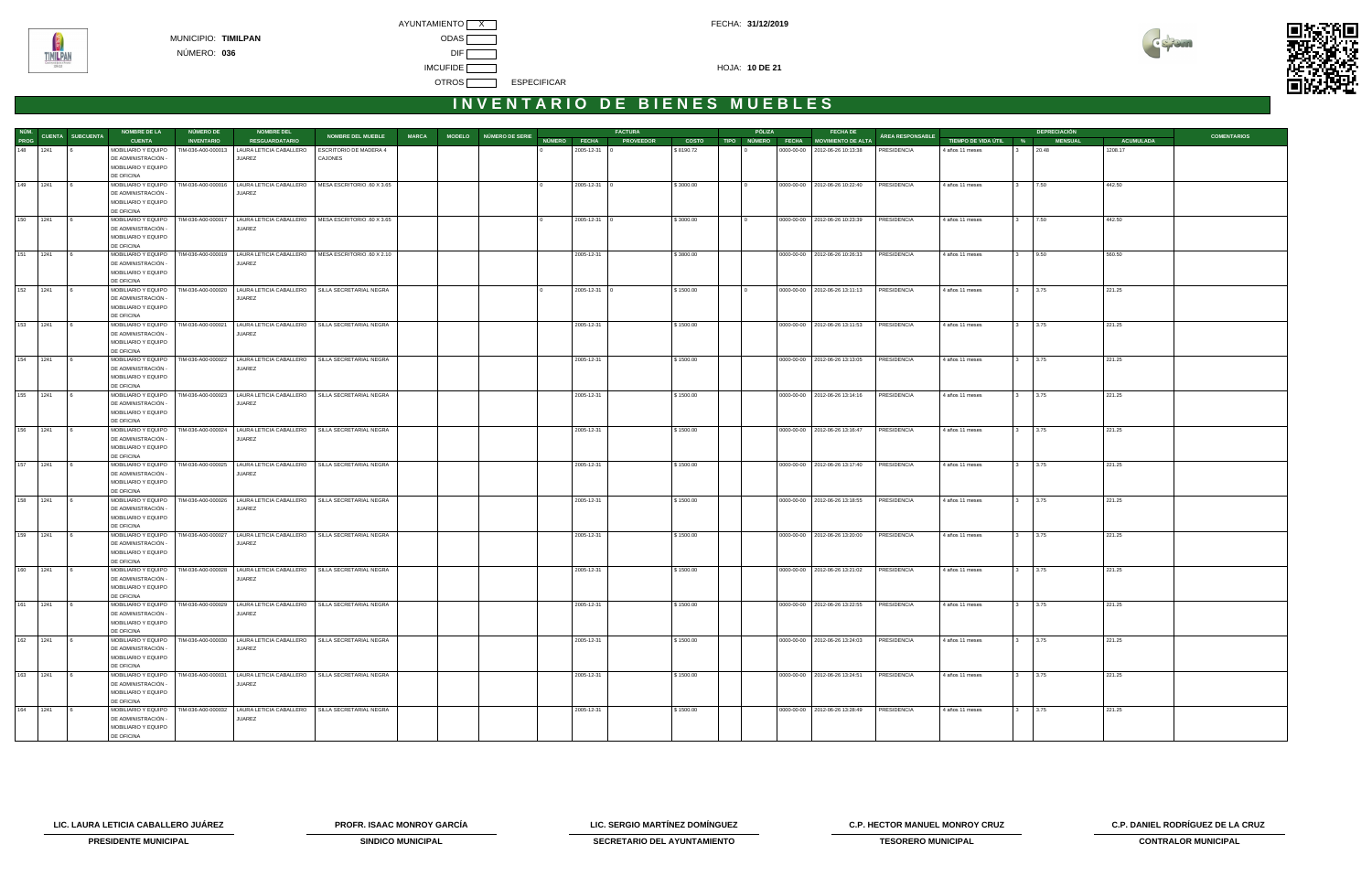**TIMILPAN** 



# **I N V E N T A R I O D E B I E N E S M U E B L E S**

|                |                       | <b>NOMBRE DE LA</b>                                           | NÚMERO DE          | <b>NOMBRE DEL</b>                                                 |                                          |                |                |                          |          |                    | <b>FACTURA</b>                   |              |                | PÓLIZA         | <b>FECHA DE</b>                      |                                  |                       |             | <b>DEPRECIACIÓN</b> |                  |                    |
|----------------|-----------------------|---------------------------------------------------------------|--------------------|-------------------------------------------------------------------|------------------------------------------|----------------|----------------|--------------------------|----------|--------------------|----------------------------------|--------------|----------------|----------------|--------------------------------------|----------------------------------|-----------------------|-------------|---------------------|------------------|--------------------|
|                | NÚM. CUENTA SUBCUENTA | <b>CUENTA</b>                                                 | <b>INVENTARIO</b>  | <b>RESGUARDATARIO</b>                                             | NOMBRE DEL MUEBLE                        | <b>MARCA</b>   |                | MODELO NÚMERO DE SERIE   |          | NÚMERO FECHA       | <b>PROVEEDOR</b>                 | <b>COSTO</b> |                |                | TIPO NÚMERO FECHA MOVIMIENTO DE ALTA | ÁREA RESPONSABLE                 | TIEMPO DE VIDA ÚTIL % |             | <b>MENSUAL</b>      | <b>ACUMULADA</b> | <b>COMENTARIOS</b> |
| 165 1241       |                       | MOBILIARIO Y EQUIPO                                           | TIM-036-A00-000033 | LAURA LETICIA CABALLERO                                           | SILLA METALICA DE                        |                |                |                          |          | $2005 - 12 - 31$ 0 |                                  | \$1500.00    |                |                | 0000-00-00 2012-06-26 13:31:26       | PRESIDENCIA                      | 4 años 11 meses       |             | 3.75                | 221.25           |                    |
|                |                       | DE ADMINISTRACIÓN                                             |                    | JUAREZ                                                            | <b>RECEPCION</b>                         |                |                |                          |          |                    |                                  |              |                |                |                                      |                                  |                       |             |                     |                  |                    |
|                |                       | MOBILIARIO Y EQUIPO                                           |                    |                                                                   |                                          |                |                |                          |          |                    |                                  |              |                |                |                                      |                                  |                       |             |                     |                  |                    |
|                |                       | DE OFICINA                                                    |                    |                                                                   |                                          |                |                |                          |          |                    |                                  |              |                |                |                                      |                                  |                       |             |                     |                  |                    |
| 166 1241       |                       | MOBILIARIO Y EQUIPO<br>DE ADMINISTRACIÓN                      | TIM-036-A00-000037 | LAURA LETICIA CABALLERO<br>JUAREZ                                 | SILLA SECRETARIAL DE<br><b>RECEPCION</b> |                |                |                          |          | 2005-12-31         |                                  | \$1500.00    |                |                | 0000-00-00   2012-06-26 13:39:38     | PRESIDENCIA                      | 4 años 11 meses       |             | 3.75                | 221.25           |                    |
|                |                       | MOBILIARIO Y EQUIPO                                           |                    |                                                                   |                                          |                |                |                          |          |                    |                                  |              |                |                |                                      |                                  |                       |             |                     |                  |                    |
|                |                       | DE OFICINA                                                    |                    |                                                                   |                                          |                |                |                          |          |                    |                                  |              |                |                |                                      |                                  |                       |             |                     |                  |                    |
| 167 1241       |                       | MOBILIARIO Y EQUIPO                                           | TIM-036-A00-000038 | LAURA LETICIA CABALLERO                                           | SILLON EJECUTIVO                         |                |                |                          |          | 2005-12-31         |                                  | \$2500.00    |                |                | 0000-00-00 2012-06-26 13:41:06       | <b>PRESIDENCIA</b>               | 4 años 11 meses       | $3^{\circ}$ | 6.25                | 368.75           |                    |
|                |                       | DE ADMINISTRACIÓN                                             |                    | JUAREZ                                                            |                                          |                |                |                          |          |                    |                                  |              |                |                |                                      |                                  |                       |             |                     |                  |                    |
|                |                       | MOBILIARIO Y EQUIPO                                           |                    |                                                                   |                                          |                |                |                          |          |                    |                                  |              |                |                |                                      |                                  |                       |             |                     |                  |                    |
|                |                       | DE OFICINA                                                    |                    |                                                                   |                                          |                |                |                          |          |                    |                                  |              |                |                |                                      |                                  |                       |             |                     |                  |                    |
| 168 1244       |                       | EQUIPO DE                                                     |                    | TIM-036-A00-000039   LAURA LETICIA CABALLERO   CAMIONETA TOYOTA   |                                          | TOYOTA         | 4 RUNNER       | JTEZU14R860078430 8362   |          |                    | 2006-09-26 CEVER TOLUCA S.A.     | \$369000.00  |                |                | 0000-00-00 2012-06-28 09:51:41       | PRESIDENCIA                      | 4 años 11 meses       |             | 10 3075.00          | 181425.00        |                    |
|                |                       | TRANSPORTE -<br><b>VEHICULOS</b>                              |                    | JUAREZ                                                            |                                          |                | 2006           |                          |          |                    | DE C.V.                          |              |                |                |                                      |                                  |                       |             |                     |                  |                    |
| 169 1241       |                       | MOBILIARIO Y EQUIPO                                           | TIM-036-A00-000040 | LAURA LETICIA CABALLERO   JUEGO DE SALA 3 PIEZAS                  |                                          |                |                |                          |          | 2005-12-31         |                                  | \$5000.00    |                |                | 0000-00-00 2012-06-28 09:53:41       | <b>PRESIDENCIA</b>               | 4 años 11 meses       |             | 12.50               | 737.50           | COLOR CAFE         |
|                |                       | DE ADMINISTRACIÓN                                             |                    | JUAREZ                                                            |                                          |                |                |                          |          |                    |                                  |              |                |                |                                      |                                  |                       |             |                     |                  |                    |
|                |                       | MOBILIARIO Y EQUIPO                                           |                    |                                                                   |                                          |                |                |                          |          |                    |                                  |              |                |                |                                      |                                  |                       |             |                     |                  |                    |
|                |                       | DE OFICINA                                                    |                    |                                                                   |                                          |                |                |                          |          |                    |                                  |              |                |                |                                      |                                  |                       |             |                     |                  |                    |
| 170 1247       |                       |                                                               |                    | COLECCIONES, OBRAS   TIM-036-A00-000042   LAURA LETICIA CABALLERO | CAMPANA GRABADA PARA                     |                |                |                          | 142      | 2005-12-31         |                                  | \$7590.00    |                |                | 0000-00-00 2012-06-28 09:59:10       | PRESIDENCIA                      | 4 años 11 meses       |             | 10 63.25            | 3731.75          |                    |
|                |                       | DE ARTE Y OBJETOS                                             |                    | JUAREZ                                                            | <b>FIESTAS PATRIAS</b>                   |                |                |                          |          |                    |                                  |              |                |                |                                      |                                  |                       |             |                     |                  |                    |
|                |                       | VALIOSOS - BIENES<br>ARTISTICOS E                             |                    |                                                                   |                                          |                |                |                          |          |                    |                                  |              |                |                |                                      |                                  |                       |             |                     |                  |                    |
|                |                       | <b>HISTORICOS Y</b>                                           |                    |                                                                   |                                          |                |                |                          |          |                    |                                  |              |                |                |                                      |                                  |                       |             |                     |                  |                    |
|                |                       | CULTURALES                                                    |                    |                                                                   |                                          |                |                |                          |          |                    |                                  |              |                |                |                                      |                                  |                       |             |                     |                  |                    |
| 171 1241       |                       | MOBILIARIO Y EQUIPO                                           |                    | TIM-036-A00-000044   LAURA LETICIA CABALLERO   TERMINAL DE HUELLA |                                          | <b>BIONET</b>  | MULTIMEDIA S/S |                          | A-112    | $2013 - 10 - 04$ 0 |                                  | \$3200.00    | IE.            | 10             | 2013-10-17 2014-11-30 10:34:08       | PRESIDENCIA                      | 4 años 11 meses       | $3^{\circ}$ | 8.00                | 472.00           | CHEQUE 250         |
|                |                       | DE ADMINISTRACIÓN -                                           |                    | JUAREZ                                                            |                                          |                |                |                          |          |                    |                                  |              |                |                |                                      |                                  |                       |             |                     |                  |                    |
|                |                       | MOBILIARIO Y EQUIPO                                           |                    |                                                                   |                                          |                |                |                          |          |                    |                                  |              |                |                |                                      |                                  |                       |             |                     |                  |                    |
|                |                       | DE OFICINA                                                    |                    |                                                                   |                                          |                |                |                          |          |                    |                                  |              |                |                |                                      |                                  |                       |             |                     |                  |                    |
| 172 1241       |                       | MOBILIARIO Y EQUIPO                                           | TIM-036-A00-001340 | LAURA LETICIA CABALLERO   SILLA ESCOCIA                           |                                          | <b>ESCOCIA</b> | S/M            | S/S                      | 18100416 |                    | 2014-12-06   OFICCE DEPOT DE     | \$2799.00    |                | 47             | 2014-12-03 2014-12-31 14:10:45       | <b>PRESIDENCIA</b>               | 4 años 11 meses       |             | 7.00                | 412.88           | CHEQUE 096         |
|                |                       | DE ADMINISTRACIÓN<br>MOBILIARIO Y EQUIPO                      |                    | JUAREZ                                                            |                                          |                |                |                          |          |                    | MEXICO S.A. DE C.V.              |              |                |                |                                      |                                  |                       |             |                     |                  |                    |
|                |                       | DE OFICINA                                                    |                    |                                                                   |                                          |                |                |                          |          |                    |                                  |              |                |                |                                      |                                  |                       |             |                     |                  |                    |
| 173 1241       |                       | MOBILIARIO Y EQUIPO                                           | TIM-036-A00-001546 | LAURA LETICIA CABALLERO                                           | <b>COMPUTADORA</b>                       | LG             | M-DS3H         | SN155050189436           |          |                    | 2016-09-10   LAURA MATEOS        | \$8700.00    |                | E 42           | 2016-09-10 2016-09-12 11:15:50       | <b>PRESIDENCIA</b>               | 3 años 3 meses        | 20          | 145.00              | 5655.00          |                    |
|                |                       | DE ADMINISTRACIÓN -                                           |                    | JUAREZ                                                            | ENSAMBLADA                               |                |                |                          |          |                    | <b>MONROY</b>                    |              |                |                |                                      |                                  |                       |             |                     |                  |                    |
|                |                       | EQUIPO DE COMPUTO Y                                           |                    |                                                                   |                                          |                |                |                          |          |                    |                                  |              |                |                |                                      |                                  |                       |             |                     |                  |                    |
|                |                       | <b>ACCESORIOS</b>                                             |                    |                                                                   |                                          |                |                |                          |          |                    |                                  |              |                |                |                                      |                                  |                       |             |                     |                  |                    |
| 174 1241       |                       | MOBILIARIO Y EQUIPO   TIM-036-A00-001588<br>DE ADMINISTRACIÓN |                    | LAURA LETICIA CABALLERO                                           | CONMUTADOR (CENTRAL                      | PANASONIC S/N  |                | 6EATC056718              | F4141    |                    | 2016-12-26 aureliano ruiz zuñiga | \$30829.12   | $\overline{D}$ | E 42           | 2016-12-26 2016-12-26 12:00:08       | PRESIDENCIA                      | 3 años                |             | 20 513.82           | 18497.47         |                    |
|                |                       | EQUIPO DE COMPUTO Y                                           |                    | JUAREZ                                                            | TELEFONICA)                              |                |                |                          |          |                    |                                  |              |                |                |                                      |                                  |                       |             |                     |                  |                    |
|                |                       | <b>ACCESORIOS</b>                                             |                    |                                                                   |                                          |                |                |                          |          |                    |                                  |              |                |                |                                      |                                  |                       |             |                     |                  |                    |
| 175 1244       |                       | <b>EQUIPO DE</b>                                              | TIM-036-A00-001621 | LAURA LETICIA CABALLERO   AUTOBUS                                 |                                          | MERCEDES 2011  |                | 3MBAA6DN1BM0392          |          |                    | 2017-09-09   AUTOTRANSPORTES     | \$100000.00  |                |                | 2018-12-28 2018-12-28 13:38:49       | PRESIDENCIA                      | 2 años 3 meses        |             | 10 833.33           | 22499.99         |                    |
|                |                       | TRANSPORTE -                                                  |                    | JUAREZ                                                            |                                          | <b>BENZ</b>    |                |                          |          |                    | HERRADURA DE                     |              |                |                |                                      |                                  |                       |             |                     |                  |                    |
|                |                       | <b>VEHICULOS</b>                                              |                    |                                                                   |                                          |                |                |                          |          |                    | PLATA S.A DE C.V                 |              |                |                |                                      |                                  |                       |             |                     |                  |                    |
| $176$   $1241$ |                       | MOBILIARIO Y EQUIPO                                           | TIM-036-A02-000003 | BENJAMIN MARTINEZ                                                 | COMPUTADORA(CPU,                         | ACER           | AX3400-S4002   | ptse2020211070253e A1374 |          |                    | 2011-08-18   LEONARDO RUIZ       | \$6080.00    | IE.            | $\overline{0}$ | 2011-08-11 2012-05-22 15:14:07       | DERECHOS HUMANOS 4 años 11 meses |                       |             | 20 101.33           | 5978.63          | CHEQUE 109         |
|                |                       | DE ADMINISTRACIÓN                                             |                    | MARIELA                                                           | MONITOR, TECLADO, MOUSE)                 |                |                | 3000                     |          |                    | ALCANTARA                        |              |                |                |                                      |                                  |                       |             |                     |                  |                    |
|                |                       | EQUIPO DE COMPUTO Y<br><b>ACCESORIOS</b>                      |                    |                                                                   |                                          |                |                |                          |          |                    |                                  |              |                |                |                                      |                                  |                       |             |                     |                  |                    |
| 177 1241       |                       |                                                               |                    | MOBILIARIO Y EQUIPO   TIM-036-B00-000001   ISAAC MONROY GARCIA    | ESCRITORIO SECRETARIAL                   |                |                |                          |          | 2005-12-31 0       |                                  | \$3680.00    |                |                | 0000-00-00   2012-05-22 15:23:29     | SINDICATURAS                     | 4 años 11 meses       |             | 9.20                | 542.80           |                    |
|                |                       | DE ADMINISTRACIÓN                                             |                    |                                                                   |                                          |                |                |                          |          |                    |                                  |              |                |                |                                      |                                  |                       |             |                     |                  |                    |
|                |                       | MOBILIARIO Y EQUIPO                                           |                    |                                                                   |                                          |                |                |                          |          |                    |                                  |              |                |                |                                      |                                  |                       |             |                     |                  |                    |
|                |                       | DE OFICINA                                                    |                    |                                                                   |                                          |                |                |                          |          |                    |                                  |              |                |                |                                      |                                  |                       |             |                     |                  |                    |
| 178 1241       |                       |                                                               |                    | MOBILIARIO Y EQUIPO   TIM-036-B00-000002   ISAAC MONROY GARCIA    | <b>ESCRITORIO METALICO</b>               |                |                |                          |          | 2005-12-31 0       |                                  | \$3680.00    |                |                | 0000-00-00 2012-05-22 15:28:12       | SINDICATURAS                     | 4 años 11 meses       |             | 9.20                | 542.80           | COLOR CAFE CLARO   |
|                |                       | DE ADMINISTRACIÓN -<br>MOBILIARIO Y EQUIPO                    |                    |                                                                   | <b>EJECUTIVO</b>                         |                |                |                          |          |                    |                                  |              |                |                |                                      |                                  |                       |             |                     |                  |                    |
|                |                       | DE OFICINA                                                    |                    |                                                                   |                                          |                |                |                          |          |                    |                                  |              |                |                |                                      |                                  |                       |             |                     |                  |                    |
| 179 1241       |                       |                                                               |                    | MOBILIARIO Y EQUIPO   TIM-036-B00-000008   ISAAC MONROY GARCIA    | MUEBLE PARA EQUIPO DE                    |                |                |                          |          | 2006-12-30 0       |                                  | \$2798.00    |                |                | 0000-00-00 2012-05-22 15:43:01       | SINDICATURAS                     | 4 años 11 meses       |             | 20 46.63            | 2751.33          |                    |
|                |                       | DE ADMINISTRACIÓN -                                           |                    |                                                                   | COMPUTO                                  |                |                |                          |          |                    |                                  |              |                |                |                                      |                                  |                       |             |                     |                  |                    |
|                |                       | EQUIPO DE COMPUTO Y                                           |                    |                                                                   |                                          |                |                |                          |          |                    |                                  |              |                |                |                                      |                                  |                       |             |                     |                  |                    |
|                |                       | <b>ACCESORIOS</b>                                             |                    |                                                                   |                                          |                |                |                          |          |                    |                                  |              |                |                |                                      |                                  |                       |             |                     |                  |                    |
| 180 1241       |                       |                                                               |                    | MOBILIARIO Y EQUIPO   TIM-036-B00-000009   ISAAC MONROY GARCIA    | ARCHIVERO DE MADERA                      |                |                |                          |          | 2006-12-30 0       |                                  | \$2000.00    |                |                | 0000-00-00 2012-05-22 15:44:10       | SINDICATURAS                     | 4 años 11 meses       |             | 5.00                | 295.00           | CAFE               |
|                |                       | DE ADMINISTRACIÓN                                             |                    |                                                                   |                                          |                |                |                          |          |                    |                                  |              |                |                |                                      |                                  |                       |             |                     |                  |                    |
|                |                       | MOBILIARIO Y EQUIPO<br>DE OFICINA                             |                    |                                                                   |                                          |                |                |                          |          |                    |                                  |              |                |                |                                      |                                  |                       |             |                     |                  |                    |
| 181 1241       |                       |                                                               |                    | MOBILIARIO Y EQUIPO   TIM-036-B00-000011   ISAAC MONROY GARCIA    | ARCHIVERO 4 GAVETAS                      |                |                |                          |          | 2005-12-31 0       |                                  | \$2000.00    |                |                | 0000-00-00 2012-05-22 15:51:52       | SINDICATURAS                     | 4 años 11 meses       |             | 5.00                | 295.00           |                    |
|                |                       | DE ADMINISTRACIÓN -                                           |                    |                                                                   |                                          |                |                |                          |          |                    |                                  |              |                |                |                                      |                                  |                       |             |                     |                  |                    |
|                |                       | MOBILIARIO Y EQUIPO                                           |                    |                                                                   |                                          |                |                |                          |          |                    |                                  |              |                |                |                                      |                                  |                       |             |                     |                  |                    |
|                |                       | DE OFICINA                                                    |                    |                                                                   |                                          |                |                |                          |          |                    |                                  |              |                |                |                                      |                                  |                       |             |                     |                  |                    |

**LIC. LAURA LETICIA CABALLERO JUÁREZ PROFR. ISAAC MONROY GARCÍA LIC. SERGIO MARTÍNEZ DOMÍNGUEZ C.P. HECTOR MANUEL MONROY CRUZ C.P. DANIEL RODRÍGUEZ DE LA CRUZ** 



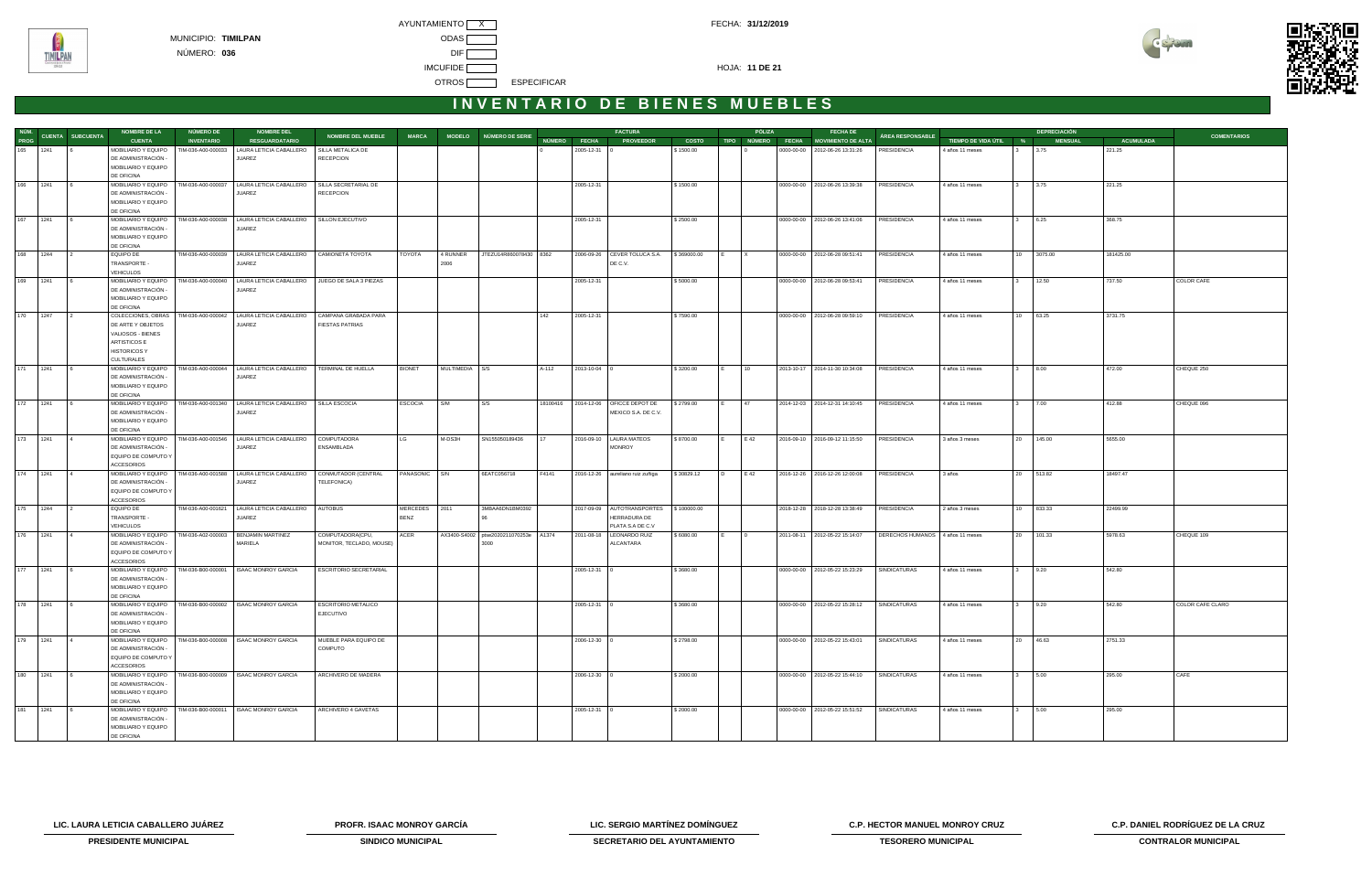



|             |                               | <b>NOMBRE DE LA</b>                                                             | NÚMERO DE          | <b>NOMBRE DEL</b>                                                   |                                                           |              |                          |                        |                 |              | <b>FACTURA</b>                                    |              | PÓLIZA         | <b>FECHA DE</b>                      |                  |                       |              | <b>DEPRECIACIÓN</b> |                  |                    |
|-------------|-------------------------------|---------------------------------------------------------------------------------|--------------------|---------------------------------------------------------------------|-----------------------------------------------------------|--------------|--------------------------|------------------------|-----------------|--------------|---------------------------------------------------|--------------|----------------|--------------------------------------|------------------|-----------------------|--------------|---------------------|------------------|--------------------|
|             | NÚM.<br>PROG CUENTA SUBCUENTA | <b>CUENTA</b>                                                                   | <b>INVENTARIO</b>  | <b>RESGUARDATARIO</b>                                               | <b>NOMBRE DEL MUEBLE</b>                                  | <b>MARCA</b> |                          | MODELO NÚMERO DE SERIE |                 | NÚMERO FECHA | <b>PROVEEDOR</b>                                  | <b>COSTO</b> |                | TIPO NÚMERO FECHA MOVIMIENTO DE ALTA | ÁREA RESPONSABLE | TIEMPO DE VIDA ÚTIL % |              | <b>MENSUAL</b>      | <b>ACUMULADA</b> | <b>COMENTARIOS</b> |
| 182 1241    |                               | MOBILIARIO Y EQUIPO<br>DE ADMINISTRACIÓN -<br>MOBILIARIO Y EQUIPO               | TIM-036-B00-000012 | <b>ISAAC MONROY GARCIA</b>                                          | MUEBLE DE MADERA                                          |              |                          |                        |                 | 2006-01-17   |                                                   | \$2000.00    |                | 0000-00-00 2012-05-22 15:55:11       | SINDICATURAS     | 4 años 11 meses       |              | 5.00                | 295.00           | CAFE               |
|             |                               | DE OFICINA                                                                      |                    |                                                                     |                                                           |              |                          |                        |                 |              |                                                   |              |                |                                      |                  |                       |              |                     |                  |                    |
| 183 1241    |                               | MOBILIARIO Y EQUIPO<br>DE ADMINISTRACIÓN<br>EQUIPO DE COMPUTO Y                 |                    | TIM-036-B00-000013   ISAAC MONROY GARCIA                            | EQUIPO DE<br>COMPUTO(CPU, MONITOR, TE<br>CLADO, MOUSE)    | ENSAMBLAD    |                          |                        | 00 <sup>°</sup> | 2006-12-30 0 |                                                   | \$8800.00    | 00             | 0000-00-00 2012-05-22 15:58:23       | SINDICATURAS     | 4 años 11 meses       |              | 20 146.67           | 8653.37          |                    |
|             |                               | ACCESORIOS                                                                      |                    |                                                                     |                                                           |              |                          |                        |                 |              |                                                   |              |                |                                      |                  |                       |              |                     |                  |                    |
| 184 1241    |                               | MOBILIARIO Y EQUIPO<br>DE ADMINISTRACIÓN -<br>MOBILIARIO Y EQUIPO               |                    | TIM-036-B00-000014   ISAAC MONROY GARCIA                            | LIBRERO DE MADERA                                         |              |                          |                        |                 | 2009-02-13 0 |                                                   | \$2000.00    |                | 0000-00-00 2012-05-22 16:02:36       | SINDICATURAS     | 4 años 11 meses       |              | 5.00                | 295.00           | 5 SEPARADORES      |
|             |                               | DE OFICINA                                                                      |                    |                                                                     |                                                           |              |                          |                        |                 |              |                                                   |              |                |                                      |                  |                       |              |                     |                  |                    |
| 185 1241    |                               | MOBILIARIO Y EQUIPO<br>DE ADMINISTRACIÓN -<br>EQUIPO DE COMPUTO Y               |                    | TIM-036-B00-001300   ISAAC MONROY GARCIA                            | COMPUTADORA<br>ENSAMBLADA(CPU,MONITOR,<br>TECLADO, MOUSE) | S/M          | S/M                      | S/S                    | A137            |              | 2014-10-10 JUSTINO DOMINGUEZ \$7150.00<br>MIRANDA |              | 57<br>IE.      | 2014-10-07 2014-10-31 15:37:44       | SINDICATURAS     | 4 años 11 meses       |              | 20 119.17           | 7030.87          | CHEQUE 068         |
|             |                               | <b>ACCESORIOS</b>                                                               |                    |                                                                     |                                                           |              |                          |                        |                 |              |                                                   |              |                |                                      |                  |                       |              |                     |                  |                    |
| 186 1241    |                               | MOBILIARIO Y EQUIPO<br>DE ADMINISTRACIÓN -<br>MOBILIARIO Y EQUIPO<br>DE OFICINA |                    | TIM-036-B00-001562 ISAAC MONROY GARCIA                              | ARCHIVERO 4 GAVETAS DE S/N<br>45.5 X 60.5 X 135 CM        |              | COLOR<br>ARENA           | S/N                    | F3865           |              | 2016-11-25 aureliano ruiz zuñiga                  | \$3521.44    | 47             | 2016-11-25 2016-11-17 16:15:14       | SINDICATURAS     | 3 años 1 mes          |              | 8.80                | 325.73           |                    |
| 187 1241    |                               | MOBILIARIO Y EQUIPO                                                             |                    | TIM-036-C01-000001 SANCHEZ DAVILA JOSEFINA                          | ARCHIVERO 4 GAVETAS                                       |              |                          |                        |                 | 2007-03-21   |                                                   | \$2000.00    |                | 0000-00-00 2012-05-22 16:33:29       | I REGIDURÍA      | 4 años 11 meses       |              | 5.00                | 295.00           |                    |
|             |                               | DE ADMINISTRACIÓN -<br>MOBILIARIO Y EQUIPO<br>DE OFICINA                        |                    |                                                                     |                                                           |              |                          |                        |                 |              |                                                   |              |                |                                      |                  |                       |              |                     |                  |                    |
| 188 1241    |                               | MOBILIARIO Y EQUIPO                                                             |                    | TIM-036-C01-000002 SANCHEZ DAVILA JOSEFINA   ESCRITORIO SECRETARIAL |                                                           |              |                          |                        |                 | 2007-03-23 0 |                                                   | \$3680.00    |                | 0000-00-00 2012-05-22 16:36:41       | I REGIDURÍA      | 4 años 11 meses       |              | 9.20                | 542.80           | 2 CAJONES          |
|             |                               | DE ADMINISTRACIÓN -<br>MOBILIARIO Y EQUIPO<br>DE OFICINA                        |                    |                                                                     |                                                           |              |                          |                        |                 |              |                                                   |              |                |                                      |                  |                       |              |                     |                  |                    |
| 189 1241    |                               | MOBILIARIO Y EQUIPO                                                             |                    | TIM-036-C01-000003 SANCHEZ DAVILA JOSEFINA                          | MUEBLE DE CRISTAL PARA                                    |              |                          |                        |                 | 2007-02-13 0 |                                                   | \$2798.00    |                | 0000-00-00 2012-05-22 16:38:01       | I REGIDURÍA      | 4 años 11 meses       |              | 7.00                | 412.76           |                    |
|             |                               | DE ADMINISTRACIÓN<br>MOBILIARIO Y EQUIPO<br>DE OFICINA                          |                    |                                                                     | COMPUTADORA                                               |              |                          |                        |                 |              |                                                   |              |                |                                      |                  |                       |              |                     |                  |                    |
| 190 1241    |                               | MOBILIARIO Y EQUIPO                                                             |                    | TIM-036-C01-000007 SANCHEZ DAVILA JOSEFINA                          | ESCRITORIO METALICO 2                                     |              |                          |                        |                 | 2005-12-31   |                                                   | \$3680.00    |                | 0000-00-00 2012-05-23 09:44:15       | I REGIDURÍA      | 4 años 11 meses       |              | 9.20                | 542.80           |                    |
|             |                               | DE ADMINISTRACIÓN -<br>MOBILIARIO Y EQUIPO<br>DE OFICINA                        |                    |                                                                     | GAVETAS                                                   |              |                          |                        |                 |              |                                                   |              |                |                                      |                  |                       |              |                     |                  |                    |
| 191 1241    |                               | MOBILIARIO Y EQUIPO<br>DE ADMINISTRACIÓN -<br>MOBILIARIO Y EQUIPO<br>DE OFICINA |                    | TIM-036-C01-000010 SANCHEZ DAVILA JOSEFINA   MESA ESCRITORIO        |                                                           |              |                          |                        |                 | 2007-03-14 0 |                                                   | \$2500.00    |                | 0000-00-00 2012-05-23 11:20:12       | I REGIDURÍA      | 4 años 11 meses       |              | 6.25                | 368.75           |                    |
| 192 1241    |                               | MOBILIARIO Y EQUIPO<br>DE ADMINISTRACIÓN -<br>MOBILIARIO Y EQUIPO               |                    | TIM-036-C01-000011 SANCHEZ DAVILA JOSEFINA                          | ARCHIVERO METALICO 4<br>GAVETAS                           |              |                          |                        |                 | 2007-12-27 0 |                                                   | \$3680.00    |                | 0000-00-00 2012-05-23 11:17:56       | I REGIDURÍA      | 4 años 11 meses       |              | 9.20                | 542.80           |                    |
|             |                               | DE OFICINA                                                                      |                    |                                                                     |                                                           |              |                          |                        |                 |              |                                                   |              |                |                                      |                  |                       |              |                     |                  |                    |
| 193 1241    |                               | MOBILIARIO Y EQUIPO<br>DE ADMINISTRACIÓN -<br>EQUIPO DE COMPUTO Y<br>ACCESORIOS |                    | TIM-036-C01-001117   SANCHEZ DAVILA JOSEFINA                        | COMPUTADORA(CPU,MONITO ACER<br>R, TECLADO, MOUSE)         |              | AX3400-S4002 10700951830 |                        | A1374           |              | 2011-08-18   LEONARDO RUIZ<br>ALCANTARA           | \$6080.00    | $\overline{0}$ | 2011-08-11 2012-07-03 10:58:11       | I REGIDURÍA      | 4 años 11 meses       |              | 20 101.33           | 5978.63          |                    |
| 194 1241    |                               | MOBILIARIO Y EQUIPO                                                             |                    | TIM-036-C01-001255 SANCHEZ DAVILA JOSEFINA                          | COMPUTADORA                                               | S/M          | S/M                      | S/S                    | A129            |              | 2009-09-17 JUSTINO DOMINGUEZ \$4000.00            |              | 40             | 2009-09-13 2009-09-22 01:35:25       | I REGIDURÍA      | 4 años 11 meses       |              | 20 66.67            | 3933.37          | cheque 053         |
|             |                               | DE ADMINISTRACIÓN -<br>EQUIPO DE COMPUTO Y<br><b>ACCESORIOS</b>                 |                    |                                                                     | ENSAMBLADA(CPU,MONITOR,<br>TECLADO, MOUSE)                |              |                          |                        |                 |              | MIRANDA                                           |              |                |                                      |                  |                       |              |                     |                  |                    |
| 195<br>1241 |                               |                                                                                 |                    | MOBILIARIO Y EQUIPO   TIM-036-C01-001301   SANCHEZ DAVILA JOSEFINA  | MULTIFUNCIONAL                                            | EPSON        | L210                     | S/S                    | A137            |              | 2014-10-10 JUSTINO DOMINGUEZ \$3200.00            |              | 57             | 2014-10-07 2014-10-31 15:42:17       | I REGIDURÍA      | 4 años 11 meses       |              | 20 53.33            | 3146.63          | CHEQUE 068         |
|             |                               | DE ADMINISTRACIÓN -<br>EQUIPO DE COMPUTO Y<br>ACCESORIOS                        |                    |                                                                     |                                                           |              |                          |                        |                 |              | MIRANDA                                           |              |                |                                      |                  |                       |              |                     |                  |                    |
| 196<br>1241 |                               |                                                                                 |                    | MOBILIARIO Y EQUIPO   TIM-036-C01-001314   SANCHEZ DAVILA JOSEFINA  | COMPUTADORA                                               | S/M          | S/M                      | S/S                    | 153             |              | 2014-11-05 JUSTINO DOMINGUEZ \$4500.00            |              | 68             | 2014-11-04 2014-11-30 12:07:10       | I REGIDURÍA      | 4 años 11 meses       |              | 20 75.00            | 4425.00          | CHEQUE 086         |
|             |                               | DE ADMINISTRACIÓN -<br>EQUIPO DE COMPUTO Y<br><b>ACCESORIOS</b>                 |                    |                                                                     | ENSAMBLADA(CPU,MONITOR,<br>TECLADO, MOUSE)                |              |                          |                        |                 |              | MIRANDA                                           |              |                |                                      |                  |                       |              |                     |                  |                    |
| 197 1241    |                               | MOBILIARIO Y EQUIPO<br>DE ADMINISTRACIÓN -<br>MOBILIARIO Y EQUIPO               |                    | TIM-036-C01-001561 SANCHEZ DAVILA JOSEFINA                          | ARCHIVERO 4 GAVETAS DE S/N<br>45.5 X 60.5 X 135 CM        |              | COLOR<br>ARENA           | S/N                    | F3865           |              | 2016-11-25 aureliano ruiz zuñiga                  | \$3521.44    | 47             | 2016-11-25 2016-11-17 16:09:53       | I REGIDURÍA      | 3 años 1 mes          | $\mathbf{3}$ | 8.80                | 325.73           |                    |
| 198<br>1241 |                               | DE OFICINA                                                                      |                    | MOBILIARIO Y EQUIPO   TIM-036-D00-000001   OLGA CUEVAS GARCIA       | ESCRITORIO DE MADERA                                      |              |                          |                        |                 | 2005-12-31 0 |                                                   | \$5104.00    |                | 0000-00-00 2012-05-26 12:56:15       | SECRETARIA DEL   | 4 años 11 meses       |              | 12.76               | 752.84           | 120*60 CMS         |
|             |                               | DE ADMINISTRACIÓN -<br>MOBILIARIO Y EQUIPO<br>DE OFICINA                        |                    |                                                                     |                                                           |              |                          |                        |                 |              |                                                   |              |                |                                      | AYUNTAMIENTO     |                       |              |                     |                  |                    |

**LIC. LAURA LETICIA CABALLERO JUÁREZ PROFR. ISAAC MONROY GARCÍA LIC. SERGIO MARTÍNEZ DOMÍNGUEZ C.P. HECTOR MANUEL MONROY CRUZ C.P. DANIEL RODRÍGUEZ DE LA CRUZ** 



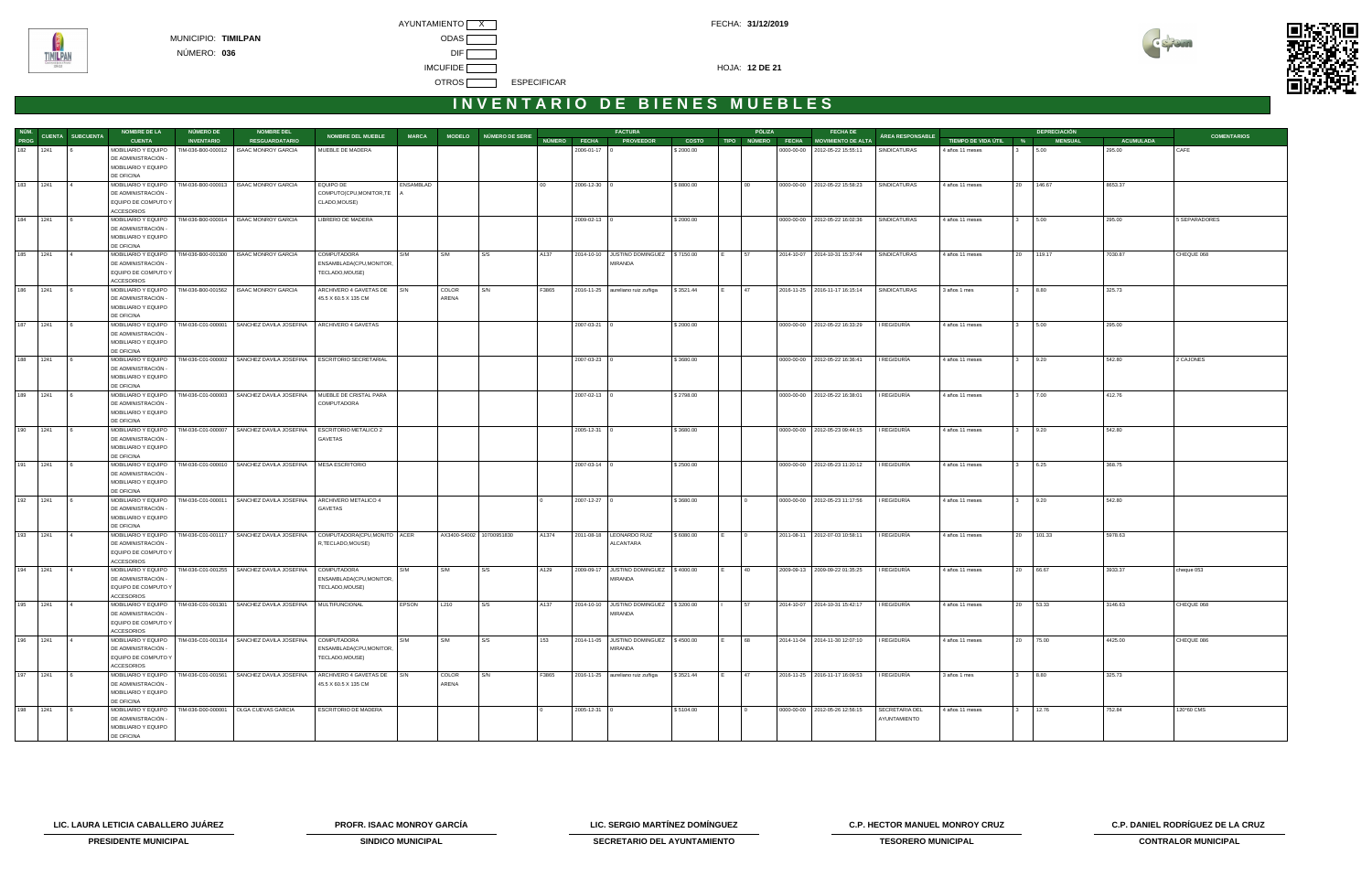AYUNTAMIENTO X CONTROL CONTROL CONTROL CONTROL CONTROL CONTROL CONTROL CONTROL CONTROL CONTROL CONTROL CONTROL CONTROL CONTROL CONTROL CONTROL CONTROL CONTROL CONTROL CONTROL CONTROL CONTROL CONTROL CONTROL CONTROL CONTROL MUNICIPIO: **TIMILPAN** ODAS NÚMERO: **036** DIF **IMCUFIDE HOJA: 13 DE 21** OTROS **ESPECIFICAR** 



#### **I N V E N T A R I O D E B I E N E S M U E B L E S**

|          |            |                               | <b>NOMBRE DE LA</b>                                             | NÚMERO DE          | <b>NOMBRE DEL</b>                                                                 |                                   |                |                 |                        |          |              | <b>FACTURA</b>                         |              |                | PÓLIZA | <b>FECHA DE</b>                      |                                |                       | <b>DEPRECIACIÓN</b>   |                  |                    |
|----------|------------|-------------------------------|-----------------------------------------------------------------|--------------------|-----------------------------------------------------------------------------------|-----------------------------------|----------------|-----------------|------------------------|----------|--------------|----------------------------------------|--------------|----------------|--------|--------------------------------------|--------------------------------|-----------------------|-----------------------|------------------|--------------------|
|          |            | NÚM.<br>2000 CUENTA SUBCUENTA | <b>CUENTA</b>                                                   | <b>INVENTARIO</b>  | <b>RESGUARDATARIO</b>                                                             | <b>NOMBRE DEL MUEBLE</b>          | <b>MARCA</b>   |                 | MODELO NÚMERO DE SERIE |          | NÚMERO FECHA | <b>PROVEEDOR</b>                       | <b>COSTO</b> |                |        | TIPO NÚMERO FECHA MOVIMIENTO DE ALTA | ÁREA RESPONSABLE               | TIEMPO DE VIDA ÚTIL % | <b>MENSUAL</b>        | <b>ACUMULADA</b> | <b>COMENTARIOS</b> |
| 199 1241 |            |                               | MOBILIARIO Y EQUIPO                                             | TIM-036-D00-000004 | OLGA CUEVAS GARCIA                                                                | ESTANTE METALICO 42               |                |                 |                        |          | 2005-12-31   |                                        | \$2000.00    |                |        | 0000-00-00 2012-05-26 14:54:15       | <b>SECRETARIA DEL</b>          | 4 años 11 meses       | 5.00                  | 295.00           | 12 POSTES          |
|          |            |                               | DE ADMINISTRACIÓN -                                             |                    |                                                                                   | GAVETAS                           |                |                 |                        |          |              |                                        |              |                |        |                                      | AYUNTAMIENTO                   |                       |                       |                  |                    |
|          |            |                               | MOBILIARIO Y EQUIPO                                             |                    |                                                                                   |                                   |                |                 |                        |          |              |                                        |              |                |        |                                      |                                |                       |                       |                  |                    |
|          |            |                               | DE OFICINA                                                      |                    |                                                                                   |                                   |                |                 |                        |          |              |                                        |              |                |        |                                      |                                |                       |                       |                  |                    |
| 200 1241 |            |                               | MOBILIARIO Y EQUIPO   TIM-036-D00-000005<br>DE ADMINISTRACIÓN - |                    | MONTIEL FERMIN SERAFIN                                                            | ARCHIVERO 4 GAVETAS               |                |                 |                        |          | 2005-12-31   |                                        | \$3680.00    |                |        | 0000-00-00   2012-06-21 12:51:01     | SECRETARIA DEL<br>AYUNTAMIENTO | 4 años 11 meses       | 9.20                  | 542.80           | MADERA CAFE        |
|          |            |                               | MOBILIARIO Y EQUIPO                                             |                    |                                                                                   |                                   |                |                 |                        |          |              |                                        |              |                |        |                                      |                                |                       |                       |                  |                    |
|          |            |                               | DE OFICINA                                                      |                    |                                                                                   |                                   |                |                 |                        |          |              |                                        |              |                |        |                                      |                                |                       |                       |                  |                    |
|          | 201 1241 6 |                               |                                                                 |                    | MOBILIARIO Y EQUIPO   TIM-036-D00-000006   MONTIEL FERMIN SERAFIN                 | ARCHIVERO ROAL 4                  | ROAL           |                 |                        |          | 2005-12-31   |                                        | \$2580.00    |                |        | 0000-00-00   2012-06-21 12:53:32     | SECRETARIA DEL                 | 4 años 11 meses       | 3 6.45                | 380.55           |                    |
|          |            |                               | DE ADMINISTRACIÓN -                                             |                    |                                                                                   | GAVETAS                           |                |                 |                        |          |              |                                        |              |                |        |                                      | AYUNTAMIENTO                   |                       |                       |                  |                    |
|          |            |                               | MOBILIARIO Y EQUIPO                                             |                    |                                                                                   |                                   |                |                 |                        |          |              |                                        |              |                |        |                                      |                                |                       |                       |                  |                    |
|          |            |                               | DE OFICINA                                                      |                    |                                                                                   |                                   |                |                 |                        |          |              |                                        |              |                |        |                                      |                                |                       |                       |                  |                    |
| 202 1241 |            |                               |                                                                 |                    | MOBILIARIO Y EQUIPO   TIM-036-D00-000007   MONTIEL FERMIN SERAFIN                 | MUEBLE SECRETARIAL 4              |                |                 |                        |          | 2005-12-31   |                                        | \$4000.00    |                |        | 0000-00-00 2012-06-21 13:51:40       | SECRETARIA DEL                 | 4 años 11 meses       | 10.00                 | 590.00           | BEIGE              |
|          |            |                               | DE ADMINISTRACIÓN -                                             |                    |                                                                                   | CAJONES                           |                |                 |                        |          |              |                                        |              |                |        |                                      | AYUNTAMIENTO                   |                       |                       |                  |                    |
|          |            |                               | MOBILIARIO Y EQUIPO<br>DE OFICINA                               |                    |                                                                                   |                                   |                |                 |                        |          |              |                                        |              |                |        |                                      |                                |                       |                       |                  |                    |
| 203 1241 |            |                               | MOBILIARIO Y EQUIPO   TIM-036-D00-000008                        |                    | MONTIEL FERMIN SERAFIN                                                            | ENGARGOLADORA                     | MINIWIRE       |                 |                        |          | 2005-12-31 0 |                                        | \$3315.00    |                |        | 0000-00-00   2012-06-21 13:59:40     | SECRETARIA DEL                 | 4 años 11 meses       | 8.29                  | 488.99           |                    |
|          |            |                               | DE ADMINISTRACIÓN -                                             |                    |                                                                                   |                                   |                |                 |                        |          |              |                                        |              |                |        |                                      | AYUNTAMIENTO                   |                       |                       |                  |                    |
|          |            |                               | MOBILIARIO Y EQUIPO                                             |                    |                                                                                   |                                   |                |                 |                        |          |              |                                        |              |                |        |                                      |                                |                       |                       |                  |                    |
|          |            |                               | DE OFICINA                                                      |                    |                                                                                   |                                   |                |                 |                        |          |              |                                        |              |                |        |                                      |                                |                       |                       |                  |                    |
| 204 1241 |            | $\overline{4}$                |                                                                 |                    | MOBILIARIO Y EQUIPO   TIM-036-D00-000009   MONTIEL FERMIN SERAFIN                 | COMPUTADORA(CPU,MONITO COMPAQ     |                | <b>SR1920LA</b> | MXX62703LB             |          | 2005-12-31   |                                        | \$9000.00    |                |        | 0000-00-00   2012-06-21 14:06:57     | SECRETARIA DEL                 | 4 años 11 meses       | 20 150.00             | 8850.00          |                    |
|          |            |                               | DE ADMINISTRACIÓN -                                             |                    |                                                                                   | R,TECLADO,MOUSE)                  |                |                 |                        |          |              |                                        |              |                |        |                                      | AYUNTAMIENTO                   |                       |                       |                  |                    |
|          |            |                               | EQUIPO DE COMPUTO Y                                             |                    |                                                                                   |                                   |                |                 |                        |          |              |                                        |              |                |        |                                      |                                |                       |                       |                  |                    |
| 205 1241 |            |                               | <b>ACCESORIOS</b><br>MOBILIARIO Y EQUIPO   TIM-036-D00-000010   |                    | MONTIEL FERMIN SERAFIN                                                            | <b>ESCRITORIO ROAL 4</b>          |                |                 |                        |          |              |                                        |              |                |        |                                      |                                |                       |                       |                  |                    |
|          |            |                               | DE ADMINISTRACIÓN -                                             |                    |                                                                                   | GAVETAS                           | ROAL           |                 |                        |          | 2005-12-31   |                                        | \$3680.00    |                |        | 0000-00-00   2012-06-21 14:08:32     | SECRETARIA DEL<br>AYUNTAMIENTO | 4 años 11 meses       | 9.20                  | 542.80           |                    |
|          |            |                               | MOBILIARIO Y EQUIPO                                             |                    |                                                                                   |                                   |                |                 |                        |          |              |                                        |              |                |        |                                      |                                |                       |                       |                  |                    |
|          |            |                               | DE OFICINA                                                      |                    |                                                                                   |                                   |                |                 |                        |          |              |                                        |              |                |        |                                      |                                |                       |                       |                  |                    |
| 206 1241 |            |                               | MOBILIARIO Y EQUIPO   TIM-036-D00-000011                        |                    | MONTIEL FERMIN SERAFIN                                                            | <b>ESCRITORIO ROAL 4</b>          | ROAL           |                 |                        |          | 2005-12-31   |                                        | \$3680.00    |                |        | 0000-00-00 2012-06-21 14:09:40       | SECRETARIA DEL                 | 4 años 11 meses       | 9.20                  | 542.80           |                    |
|          |            |                               | DE ADMINISTRACIÓN -                                             |                    |                                                                                   | GAVETAS                           |                |                 |                        |          |              |                                        |              |                |        |                                      | AYUNTAMIENTO                   |                       |                       |                  |                    |
|          |            |                               | MOBILIARIO Y EQUIPO                                             |                    |                                                                                   |                                   |                |                 |                        |          |              |                                        |              |                |        |                                      |                                |                       |                       |                  |                    |
|          |            |                               | DE OFICINA                                                      |                    |                                                                                   |                                   |                |                 |                        |          |              |                                        |              |                |        |                                      |                                |                       |                       |                  |                    |
| 207 1241 |            |                               |                                                                 |                    | MOBILIARIO Y EQUIPO   TIM-036-D00-000013   MONTIEL FERMIN SERAFIN   LIBRERO CAFE  |                                   |                |                 |                        |          | 2005-12-31   |                                        | \$4500.00    |                |        | 0000-00-00 2012-06-21 14:20:14       | SECRETARIA DEL                 | 4 años 11 meses       | 11.25                 | 663.75           | 2 X 2.5 MT.        |
|          |            |                               | DE ADMINISTRACIÓN -<br>MOBILIARIO Y EQUIPO                      |                    |                                                                                   |                                   |                |                 |                        |          |              |                                        |              |                |        |                                      | AYUNTAMIENTO                   |                       |                       |                  |                    |
|          |            |                               | DE OFICINA                                                      |                    |                                                                                   |                                   |                |                 |                        |          |              |                                        |              |                |        |                                      |                                |                       |                       |                  |                    |
| 208 1241 |            |                               |                                                                 |                    | MOBILIARIO Y EQUIPO   TIM-036-D00-000014   MONTIEL FERMIN SERAFIN                 | SILLON EJECUTIVO                  |                |                 |                        |          | 2005-12-31   |                                        | \$1500.00    |                |        | 0000-00-00   2012-06-21 14:22:22     | SECRETARIA DEL                 | 4 años 11 meses       | 3.75                  | 221.25           |                    |
|          |            |                               | DE ADMINISTRACIÓN -                                             |                    |                                                                                   |                                   |                |                 |                        |          |              |                                        |              |                |        |                                      | AYUNTAMIENTO                   |                       |                       |                  |                    |
|          |            |                               | MOBILIARIO Y EQUIPO                                             |                    |                                                                                   |                                   |                |                 |                        |          |              |                                        |              |                |        |                                      |                                |                       |                       |                  |                    |
|          |            |                               | DE OFICINA                                                      |                    |                                                                                   |                                   |                |                 |                        |          |              |                                        |              |                |        |                                      |                                |                       |                       |                  |                    |
| 209 1241 |            |                               | MOBILIARIO Y EQUIPO   TIM-036-D00-000017                        |                    | MONTIEL FERMIN SERAFIN   SALA DE VINIL CAFE                                       |                                   |                |                 |                        |          | 2005-12-31   |                                        | \$4000.00    |                |        | 0000-00-00 2012-06-21 15:02:13       | SECRETARIA DEL                 | 4 años 11 meses       | 10.00                 | 590.00           |                    |
|          |            |                               | DE ADMINISTRACIÓN -                                             |                    |                                                                                   |                                   |                |                 |                        |          |              |                                        |              |                |        |                                      | AYUNTAMIENTO                   |                       |                       |                  |                    |
|          |            |                               | MOBILIARIO Y EQUIPO<br>DE OFICINA                               |                    |                                                                                   |                                   |                |                 |                        |          |              |                                        |              |                |        |                                      |                                |                       |                       |                  |                    |
| 210 1241 |            |                               |                                                                 |                    | MOBILIARIO Y EQUIPO   TIM-036-D00-000025   MONTIEL FERMIN SERAFIN   ENGARGOLADORA |                                   | DUAL. T        |                 |                        |          | 2005-12-31 0 |                                        | \$5870.00    |                |        | 0000-00-00 2012-06-21 14:03:03       | SECRETARIA DEL                 | 4 años 11 meses       | 14.68<br>$\mathbf{3}$ | 865.88           |                    |
|          |            |                               | DE ADMINISTRACIÓN -                                             |                    |                                                                                   |                                   | <b>BRINDER</b> |                 |                        |          |              |                                        |              |                |        |                                      | AYUNTAMIENTO                   |                       |                       |                  |                    |
|          |            |                               | MOBILIARIO Y EQUIPO                                             |                    |                                                                                   |                                   |                |                 |                        |          |              |                                        |              |                |        |                                      |                                |                       |                       |                  |                    |
|          |            |                               | DE OFICINA                                                      |                    |                                                                                   |                                   |                |                 |                        |          |              |                                        |              |                |        |                                      |                                |                       |                       |                  |                    |
| 211 1241 |            | 6                             |                                                                 |                    | MOBILIARIO Y EQUIPO   TIM-036-D00-001132   MONTIEL FERMIN SERAFIN                 | <b>ESTANTE METALICO 6</b>         |                |                 |                        |          | 2005-12-31   |                                        | \$1000.00    |                |        | 0000-00-00   2012-07-03 11:51:29     | SECRETARIA DEL                 | 4 años 11 meses       | 2.50<br>3             | 147.50           |                    |
|          |            |                               | DE ADMINISTRACIÓN -                                             |                    |                                                                                   | GAVETAS                           |                |                 |                        |          |              |                                        |              |                |        |                                      | AYUNTAMIENTO                   |                       |                       |                  |                    |
|          |            |                               | MOBILIARIO Y EQUIPO<br>DE OFICINA                               |                    |                                                                                   |                                   |                |                 |                        |          |              |                                        |              |                |        |                                      |                                |                       |                       |                  |                    |
| 212 1241 |            |                               |                                                                 |                    | MOBILIARIO Y EQUIPO   TIM-036-D00-001304   MONTIEL FERMIN SERAFIN                 | SILLA DE PIEL                     | <b>ESCOCIA</b> | S/M             | S/S                    | 16891942 |              | 2014-10-22   OFICCE DEPOT DE           | \$2799.00    | $\overline{D}$ | 68     | 2014-10-21 2014-10-31 16:06:50       | SECRETARIA DEL                 | 4 años 11 meses       | 7.00                  | 412.88           | CHEQUE 079         |
|          |            |                               | DE ADMINISTRACIÓN -                                             |                    |                                                                                   |                                   |                |                 |                        |          |              | MEXICO S.A. DE C.V.                    |              |                |        |                                      | AYUNTAMIENTO                   |                       |                       |                  |                    |
|          |            |                               | MOBILIARIO Y EQUIPO                                             |                    |                                                                                   |                                   |                |                 |                        |          |              |                                        |              |                |        |                                      |                                |                       |                       |                  |                    |
|          |            |                               | DE OFICINA                                                      |                    |                                                                                   |                                   |                |                 |                        |          |              |                                        |              |                |        |                                      |                                |                       |                       |                  |                    |
| 213 1241 |            | $\overline{4}$                |                                                                 |                    | MOBILIARIO Y EQUIPO   TIM-036-D00-001547   MONTIEL FERMIN SERAFIN                 | COMPUTADORA                       | LG             | M-DS3H          | SN1550501894           | 17       |              | 2016-09-10   LAURA MATEOS              | \$8700.00    | IE.            | E 42   | 2016-09-08 2016-09-12 11:19:49       | SECRETARIA DEL                 | 3 años 3 meses        | 20 145.00             | 5655.00          |                    |
|          |            |                               | DE ADMINISTRACIÓN -                                             |                    |                                                                                   | ENSAMBLADA                        |                |                 |                        |          |              | <b>MONROY</b>                          |              |                |        |                                      | AYUNTAMIENTO                   |                       |                       |                  |                    |
|          |            |                               | EQUIPO DE COMPUTO Y<br><b>ACCESORIOS</b>                        |                    |                                                                                   |                                   |                |                 |                        |          |              |                                        |              |                |        |                                      |                                |                       |                       |                  |                    |
| 214 1241 |            |                               |                                                                 |                    | MOBILIARIO Y EQUIPO   TIM-036-D00-001594   MONTIEL FERMIN SERAFIN                 | LAPTOP                            | HP             | SN              | 5CG6042B9T             | 343      |              | 2017-06-22 CORPORACION VAZOR \$7911.20 |              | I D            |        | 2017-06-22 2017-07-27 16:36:37       | SECRETARIA DEL                 | 2 años 6 meses        | 20 131.85             | 3955.58          |                    |
|          |            |                               | DE ADMINISTRACIÓN -                                             |                    |                                                                                   |                                   |                |                 |                        |          |              | S.A DE C.V                             |              |                |        |                                      | AYUNTAMIENTO                   |                       |                       |                  |                    |
|          |            |                               | EQUIPO DE COMPUTO Y                                             |                    |                                                                                   |                                   |                |                 |                        |          |              |                                        |              |                |        |                                      |                                |                       |                       |                  |                    |
|          |            |                               | ACCESORIOS                                                      |                    |                                                                                   |                                   |                |                 |                        |          |              |                                        |              |                |        |                                      |                                |                       |                       |                  |                    |
| 215 1241 |            |                               |                                                                 |                    | MOBILIARIO Y EQUIPO   TIM-036-F00-000002   EDGAR SANCHEZ FLORES                   | COMPUTADORA(CPU, MONITO ENSAMBLAD |                |                 |                        | 56301    |              | 2010-08-23   PROVEEDORA                | \$8800.00    |                | 206    | 2010-08-24 2012-06-28 10:25:31       | DESARROLLO                     | 4 años 11 meses       | 20 146.67             | 8653.37          |                    |
|          |            |                               | DE ADMINISTRACIÓN -                                             |                    |                                                                                   | R,TECLADO,MOUSE)                  |                |                 |                        |          |              | PAPELERA                               |              |                |        |                                      | URBANO Y OBRAS                 |                       |                       |                  |                    |
|          |            |                               | EQUIPO DE COMPUTO Y                                             |                    |                                                                                   |                                   |                |                 |                        |          |              | COMPUTACIONAL LA                       |              |                |        |                                      | <b>PUBLICAS</b>                |                       |                       |                  |                    |
|          |            |                               | ACCESORIOS                                                      |                    |                                                                                   |                                   |                |                 |                        |          |              | SEVILLANA, S.A. DE                     |              |                |        |                                      |                                |                       |                       |                  |                    |
|          |            |                               |                                                                 |                    |                                                                                   |                                   |                |                 |                        |          |              | C.V.                                   |              |                |        |                                      |                                |                       |                       |                  |                    |

**LIC. LAURA LETICIA CABALLERO JUÁREZ PROFR. ISAAC MONROY GARCÍA LIC. SERGIO MARTÍNEZ DOMÍNGUEZ C.P. HECTOR MANUEL MONROY CRUZ C.P. DANIEL RODRÍGUEZ DE LA CRUZ** 



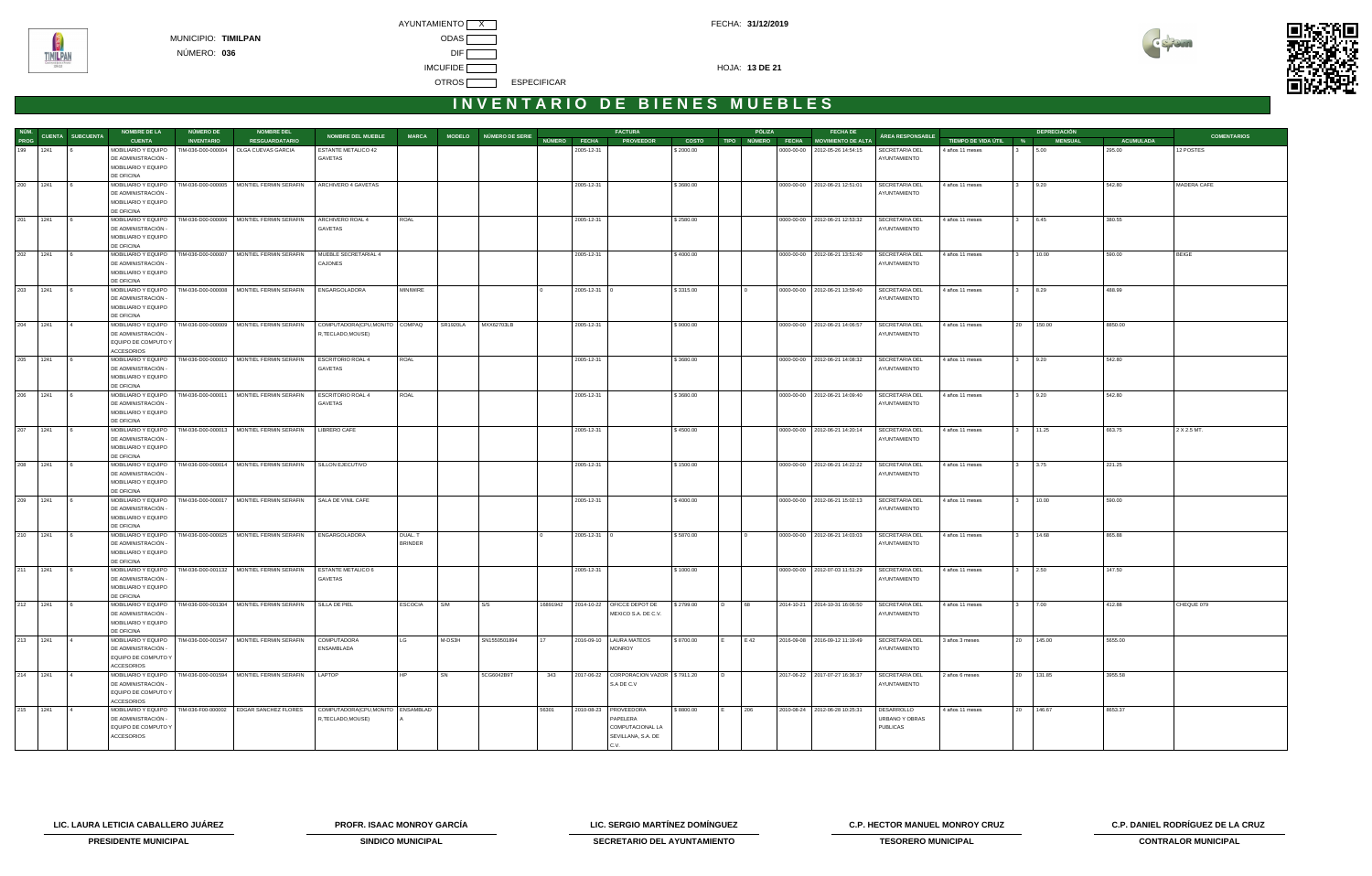AYUNTAMIENTO X CONTROL CONTROL CONTROL CONTROL CONTROL CONTROL CONTROL CONTROL CONTROL CONTROL CONTROL CONTROL CONTROL CONTROL CONTROL CONTROL CONTROL CONTROL CONTROL CONTROL CONTROL CONTROL CONTROL CONTROL CONTROL CONTROL MUNICIPIO: **TIMILPAN** ODAS NÚMERO: **036** DIF **IMCUFIDE HOJA: 14 DE 21** OTROS **ESPECIFICAR** 



# **I N V E N T A R I O D E B I E N E S M U E B L E S**

|          |                               | <b>NOMBRE DE LA</b>                        | <b>NÚMERO DE</b>   | <b>NOMBRE DEL</b>                                                                     |                                       |                |              |                        |       |                    | <b>FACTURA</b>             |              | PÓLIZA           | <b>FECHA DE</b>                           |                                   |                       |                  | <b>DEPRECIACIÓN</b> |           |                    |
|----------|-------------------------------|--------------------------------------------|--------------------|---------------------------------------------------------------------------------------|---------------------------------------|----------------|--------------|------------------------|-------|--------------------|----------------------------|--------------|------------------|-------------------------------------------|-----------------------------------|-----------------------|------------------|---------------------|-----------|--------------------|
|          | NÚM.<br>PROG CUENTA SUBCUENTA | <b>CUENTA</b>                              | <b>INVENTARIO</b>  | <b>RESGUARDATARIO</b>                                                                 | NOMBRE DEL MUEBLE                     | <b>MARCA</b>   |              | MODELO NÚMERO DE SERIE |       | NÚMERO FECHA       | <b>PROVEEDOR</b>           | <b>COSTO</b> |                  | TIPO NÚMERO FECHA MOVIMIENTO DE ALTA      | ÁREA RESPONSABLE                  | TIEMPO DE VIDA ÚTIL % |                  | <b>MENSUAL</b>      | ACUMULADA | <b>COMENTARIOS</b> |
| 216 1241 |                               | MOBILIARIO Y EQUIPO                        | TIM-036-F00-000003 | EDGAR SANCHEZ FLORES                                                                  | COMPUTADORA(CPU, MONITO               | ACER           | ASPIRE       | 1402266230             | A1374 | 2011-08-18         | LEONARDO RUIZ              | \$6080.00    |                  | 2011-08-11 2012-06-28 10:29:20            | DESARROLLO                        | 4 años 11 meses       | 20               | 101.33              | 5978.63   |                    |
|          |                               | DE ADMINISTRACIÓN -                        |                    |                                                                                       | R,TECLADO,MOUSE)                      |                | AX3400-S4002 |                        |       |                    | ALCANTARA                  |              |                  |                                           | URBANO Y OBRAS                    |                       |                  |                     |           |                    |
|          |                               | EQUIPO DE COMPUTO Y                        |                    |                                                                                       |                                       |                |              |                        |       |                    |                            |              |                  |                                           | <b>PUBLICAS</b>                   |                       |                  |                     |           |                    |
|          |                               | <b>ACCESORIOS</b>                          |                    |                                                                                       |                                       |                |              |                        |       |                    |                            |              |                  |                                           |                                   |                       |                  |                     |           |                    |
| 217 1241 | $\vert$ 4                     | MOBILIARIO Y EQUIPO                        |                    | TIM-036-F00-000004 EDGAR SANCHEZ FLORES                                               | LAP TOP                               | <b>TOSHIBA</b> | SAT          | 99163622Q              | 5503  |                    | 2009-11-13   LEONARDO RUIZ | \$8324.60    | 54               | 2009-11-11 2012-06-28 10:34:59            | DESARROLLO                        | 4 años 11 meses       | 20 138.74        |                     | 8185.82   |                    |
|          |                               | DE ADMINISTRACIÓN -                        |                    |                                                                                       |                                       |                | L305-SP6983  |                        |       |                    | ALCANTARA                  |              |                  |                                           | URBANO Y OBRAS                    |                       |                  |                     |           |                    |
|          |                               | EQUIPO DE COMPUTO Y                        |                    |                                                                                       |                                       |                |              |                        |       |                    |                            |              |                  |                                           | <b>PUBLICAS</b>                   |                       |                  |                     |           |                    |
|          |                               | ACCESORIOS                                 |                    |                                                                                       |                                       |                |              |                        |       |                    |                            |              |                  |                                           |                                   |                       |                  |                     |           |                    |
| 218 1246 | $\overline{3}$                | MAQUINARIA, OTROS<br>EQUIPOS Y             | TIM-036-F00-000006 | EDGAR SANCHEZ FLORES                                                                  | NIVEL AUTOMATICO CON<br><b>TRIPIE</b> | <b>SOKKIA</b>  | SEWT630RK    | 153155                 |       | 2005-12-31         |                            | \$4825.40    |                  | 0000-00-00 2012-06-28 10:43:10            | DESARROLLO<br>URBANO Y OBRAS      | 4 años 11 meses       | 10               | 40.21               | 2372.47   |                    |
|          |                               | <b>HERRAMIENTAS -</b>                      |                    |                                                                                       |                                       |                |              |                        |       |                    |                            |              |                  |                                           | <b>PUBLICAS</b>                   |                       |                  |                     |           |                    |
|          |                               | MAQUINARIA Y EQUIPO                        |                    |                                                                                       |                                       |                |              |                        |       |                    |                            |              |                  |                                           |                                   |                       |                  |                     |           |                    |
|          |                               | DE CONSTRUCCION                            |                    |                                                                                       |                                       |                |              |                        |       |                    |                            |              |                  |                                           |                                   |                       |                  |                     |           |                    |
| 219      | 1246                          | MAQUINARIA, OTROS                          |                    | TIM-036-F00-000007 EDGAR SANCHEZ FLORES                                               | <b>ESTACION TOTAL</b>                 |                |              |                        |       | 2005-12-31         |                            | \$97031.25   |                  | 0000-00-00 2012-06-28 10:46:24            | DESARROLLO                        | 4 años 11 meses       | 10 <sup>10</sup> | 808.59              | 47706.99  |                    |
|          |                               | <b>EQUIPOS Y</b>                           |                    |                                                                                       |                                       |                |              |                        |       |                    |                            |              |                  |                                           | URBANO Y OBRAS                    |                       |                  |                     |           |                    |
|          |                               | HERRAMIENTAS -                             |                    |                                                                                       |                                       |                |              |                        |       |                    |                            |              |                  |                                           | <b>PUBLICAS</b>                   |                       |                  |                     |           |                    |
|          |                               | MAQUINARIA Y EQUIPO                        |                    |                                                                                       |                                       |                |              |                        |       |                    |                            |              |                  |                                           |                                   |                       |                  |                     |           |                    |
|          |                               | <b>DIVERSO</b>                             |                    |                                                                                       |                                       |                |              |                        |       |                    |                            |              |                  |                                           |                                   |                       |                  |                     |           |                    |
| 220 1241 | <u> 16</u>                    | MOBILIARIO Y EQUIPO                        |                    | TIM-036-F00-000015 EDGAR SANCHEZ FLORES                                               | <b>ESCRITORIO METALICO 3</b>          |                |              |                        |       | 2005-12-31         |                            | \$3000.00    |                  | 0000-00-00   2012-06-28 11:38:10          | DESARROLLO                        | 4 años 11 meses       |                  | 7.50                | 442.50    |                    |
|          |                               | DE ADMINISTRACIÓN -                        |                    |                                                                                       | GAVETAS                               |                |              |                        |       |                    |                            |              |                  |                                           | URBANO Y OBRAS                    |                       |                  |                     |           |                    |
|          |                               | MOBILIARIO Y EQUIPO                        |                    |                                                                                       |                                       |                |              |                        |       |                    |                            |              |                  |                                           | <b>PUBLICAS</b>                   |                       |                  |                     |           |                    |
|          |                               | DE OFICINA                                 |                    |                                                                                       |                                       |                |              |                        |       |                    |                            |              |                  |                                           |                                   |                       |                  |                     |           |                    |
| 221 1241 | <b>16</b>                     | MOBILIARIO Y EQUIPO                        |                    | TIM-036-F00-000016 EDGAR SANCHEZ FLORES                                               | <b>ESCRITORIO METALICO 3</b>          |                | 203-013127   |                        |       | 2005-12-31         |                            | \$3000.00    |                  | 0000-00-00   2012-06-28 11:39:34          | DESARROLLO                        | 4 años 11 meses       |                  | 7.50                | 442.50    | <b>GRIS</b>        |
|          |                               | DE ADMINISTRACIÓN -<br>MOBILIARIO Y EQUIPO |                    |                                                                                       | GAVETAS                               |                |              |                        |       |                    |                            |              |                  |                                           | URBANO Y OBRAS<br><b>PUBLICAS</b> |                       |                  |                     |           |                    |
|          |                               | DE OFICINA                                 |                    |                                                                                       |                                       |                |              |                        |       |                    |                            |              |                  |                                           |                                   |                       |                  |                     |           |                    |
| 222      | 1241<br><u>  6</u>            | MOBILIARIO Y EQUIPO                        | TIM-036-F00-000017 | EDGAR SANCHEZ FLORES                                                                  | <b>ESCRITORIO CAFE 4</b>              |                |              |                        |       | 2005-12-31         |                            | \$2800.00    |                  | 0000-00-00 2012-06-28 11:41:57            | DESARROLLO                        | 4 años 11 meses       |                  | 7.00                | 413.00    | MADERA             |
|          |                               | DE ADMINISTRACIÓN -                        |                    |                                                                                       | CAJONES                               |                |              |                        |       |                    |                            |              |                  |                                           | URBANO Y OBRAS                    |                       |                  |                     |           |                    |
|          |                               | MOBILIARIO Y EQUIPO                        |                    |                                                                                       |                                       |                |              |                        |       |                    |                            |              |                  |                                           | <b>PUBLICAS</b>                   |                       |                  |                     |           |                    |
|          |                               | DE OFICINA                                 |                    |                                                                                       |                                       |                |              |                        |       |                    |                            |              |                  |                                           |                                   |                       |                  |                     |           |                    |
| 223      | 1241<br>6 <sup>6</sup>        | MOBILIARIO Y EQUIPO                        |                    | TIM-036-F00-000018 EDGAR SANCHEZ FLORES                                               | <b>ESCRITORIO CAFE 4</b>              |                |              |                        |       | 2005-12-31         |                            | \$2800.00    |                  | 0000-00-00   2012-06-28 11:42:52          | DESARROLLO                        | 4 años 11 meses       |                  | 7.00                | 413.00    | MADERA             |
|          |                               | DE ADMINISTRACIÓN -                        |                    |                                                                                       | CAJONES                               |                |              |                        |       |                    |                            |              |                  |                                           | URBANO Y OBRAS                    |                       |                  |                     |           |                    |
|          |                               | MOBILIARIO Y EQUIPO                        |                    |                                                                                       |                                       |                |              |                        |       |                    |                            |              |                  |                                           | <b>PUBLICAS</b>                   |                       |                  |                     |           |                    |
|          |                               | DE OFICINA                                 |                    |                                                                                       |                                       |                |              |                        |       |                    |                            |              |                  |                                           |                                   |                       |                  |                     |           |                    |
| 224      | 1241<br>I 6                   | MOBILIARIO Y EQUIPO                        |                    | TIM-036-F00-000020 EDGAR SANCHEZ FLORES                                               | MESA DE MADERA CAFE                   |                |              |                        |       | 2005-12-31         |                            | \$2200.00    |                  | 0000-00-00   2012-06-28 11:46:05          | DESARROLLO                        | 4 años 11 meses       |                  | 5.50                | 324.50    |                    |
|          |                               | DE ADMINISTRACIÓN -                        |                    |                                                                                       |                                       |                |              |                        |       |                    |                            |              |                  |                                           | URBANO Y OBRAS                    |                       |                  |                     |           |                    |
|          |                               | MOBILIARIO Y EQUIPO<br>DE OFICINA          |                    |                                                                                       |                                       |                |              |                        |       |                    |                            |              |                  |                                           | <b>PUBLICAS</b>                   |                       |                  |                     |           |                    |
| 225      | 1241                          | MOBILIARIO Y EQUIPO                        | TIM-036-F00-000022 | <b>EDGAR SANCHEZ FLORES</b>                                                           | ARCHIVERO METALICO 3                  |                |              |                        |       | 2005-12-31         |                            | \$2800.00    |                  | 0000-00-00 2012-06-28 11:51:27            | DESARROLLO                        | 4 años 11 meses       |                  | 7.00                | 413.00    |                    |
|          |                               | DE ADMINISTRACIÓN -                        |                    |                                                                                       | <b>GAVETAS BEIGE</b>                  |                |              |                        |       |                    |                            |              |                  |                                           | URBANO Y OBRAS                    |                       |                  |                     |           |                    |
|          |                               | MOBILIARIO Y EQUIPO                        |                    |                                                                                       |                                       |                |              |                        |       |                    |                            |              |                  |                                           | <b>PUBLICAS</b>                   |                       |                  |                     |           |                    |
|          |                               | DE OFICINA                                 |                    |                                                                                       |                                       |                |              |                        |       |                    |                            |              |                  |                                           |                                   |                       |                  |                     |           |                    |
| 226 1241 | 6 <sup>6</sup>                | MOBILIARIO Y EQUIPO                        |                    | TIM-036-F00-000023 EDGAR SANCHEZ FLORES                                               | ARCHIVERO CAFE 4 GAVETAS              |                |              |                        |       | 2005-12-31         |                            | \$3000.00    |                  | 0000-00-00   2012-06-28 11:53:13          | DESARROLLO                        | 4 años 11 meses       | $\mathbf{3}$     | 7.50                | 442.50    |                    |
|          |                               | DE ADMINISTRACIÓN -                        |                    |                                                                                       |                                       |                |              |                        |       |                    |                            |              |                  |                                           | URBANO Y OBRAS                    |                       |                  |                     |           |                    |
|          |                               | MOBILIARIO Y EQUIPO                        |                    |                                                                                       |                                       |                |              |                        |       |                    |                            |              |                  |                                           | <b>PUBLICAS</b>                   |                       |                  |                     |           |                    |
|          |                               | DE OFICINA                                 |                    |                                                                                       |                                       |                |              |                        |       |                    |                            |              |                  |                                           |                                   |                       |                  |                     |           |                    |
| 227 1241 | I 6                           | MOBILIARIO Y EQUIPO                        |                    | TIM-036-F00-000024 EDGAR SANCHEZ FLORES                                               | ARCHIVERO METALICO PARA               |                |              |                        |       | 2005-12-31 0       |                            | \$3450.00    |                  | 0000-00-00 2012-06-28 11:54:18            | DESARROLLO                        | 4 años 11 meses       |                  | 8.63                | 508.93    |                    |
|          |                               | DE ADMINISTRACIÓN -                        |                    |                                                                                       | <b>PLANOS</b>                         |                |              |                        |       |                    |                            |              |                  |                                           | URBANO Y OBRAS                    |                       |                  |                     |           |                    |
|          |                               | MOBILIARIO Y EQUIPO                        |                    |                                                                                       |                                       |                |              |                        |       |                    |                            |              |                  |                                           | <b>PUBLICAS</b>                   |                       |                  |                     |           |                    |
|          | $228$ 1241 6                  | DE OFICINA                                 |                    | MOBILIARIO Y EQUIPO   TIM-036-F00-000026   EDGAR SANCHEZ FLORES   GEBINETE METALICO 5 |                                       |                |              |                        |       | 2005-12-31         |                            | \$2500.00    |                  | 0000-00-00 2012-06-29 09:32:33 DESARROLLO |                                   | 4 años 11 meses       | $\mathbf{3}$     | 6.25                | 368.75    |                    |
|          |                               | DE ADMINISTRACIÓN -                        |                    |                                                                                       | <b>ENTREPAÑOS</b>                     |                |              |                        |       |                    |                            |              |                  |                                           | URBANO Y OBRAS                    |                       |                  |                     |           |                    |
|          |                               | MOBILIARIO Y EQUIPO                        |                    |                                                                                       |                                       |                |              |                        |       |                    |                            |              |                  |                                           | <b>PUBLICAS</b>                   |                       |                  |                     |           |                    |
|          |                               | DE OFICINA                                 |                    |                                                                                       |                                       |                |              |                        |       |                    |                            |              |                  |                                           |                                   |                       |                  |                     |           |                    |
| 229 1246 | $\vert$ 3                     | MAQUINARIA, OTROS                          |                    | TIM-036-F00-000035 EDGAR SANCHEZ FLORES                                               | MOTOCONFORMADORA                      | CATERPILLA 12G |              | G1M7900                | 53    | 1994-09-01         |                            | \$256239.00  |                  | 0000-00-00   2012-06-29 12:38:36          | DESARROLLO                        | 4 años 11 meses       | 10 2135.32       |                     | 125984.12 |                    |
|          |                               | <b>EQUIPOS Y</b>                           |                    |                                                                                       |                                       |                |              |                        |       |                    |                            |              |                  |                                           | URBANO Y OBRAS                    |                       |                  |                     |           |                    |
|          |                               | HERRAMIENTAS -                             |                    |                                                                                       |                                       |                |              |                        |       |                    |                            |              |                  |                                           | <b>PUBLICAS</b>                   |                       |                  |                     |           |                    |
|          |                               | MAQUINARIA Y EQUIPO                        |                    |                                                                                       |                                       |                |              |                        |       |                    |                            |              |                  |                                           |                                   |                       |                  |                     |           |                    |
|          |                               | DE CONSTRUCCION                            |                    |                                                                                       |                                       |                |              |                        |       |                    |                            |              |                  |                                           |                                   |                       |                  |                     |           |                    |
| 230 1244 | $\overline{2}$                | EQUIPO DE                                  |                    | TIM-036-F00-000036 EDGAR SANCHEZ FLORES                                               | CAMION DE VOLTEO                      | CHEVROLET 2004 |              | 3GBM7HIC94M10127 000   |       | $2005 - 12 - 31$ 0 |                            | \$417000.00  | 10 <sup>10</sup> | 0000-00-00   2012-06-29 12:51:29          | DESARROLLO                        | 4 años 11 meses       | 10 3475.00       |                     | 205025.00 |                    |
|          |                               | TRANSPORTE -                               |                    |                                                                                       |                                       | KODIAK         |              |                        |       |                    |                            |              |                  |                                           | URBANO Y OBRAS                    |                       |                  |                     |           |                    |
|          | 1244                          | <b>VEHICULOS</b><br>EQUIPO DE              | TIM-036-F00-000038 | EDGAR SANCHEZ FLORES                                                                  | CAMIONETA CHEVROLET                   | CHEVROLET      | 1991         | 3GCEC20T4MM13366       |       | 2005-12-31 0       |                            | \$30000.00   |                  | 0000-00-00   2012-06-29 13:05:53          | <b>PUBLICAS</b>                   |                       | 10 250.00        |                     | 14750.00  |                    |
| 231      |                               | TRANSPORTE -                               |                    |                                                                                       | <b>VINO</b>                           | PICK UP        |              |                        |       |                    |                            |              |                  |                                           | DESARROLLO<br>URBANO Y OBRAS      | 4 años 11 meses       |                  |                     |           |                    |
|          |                               | <b>VEHICULOS</b>                           |                    |                                                                                       |                                       |                |              |                        |       |                    |                            |              |                  |                                           | <b>PUBLICAS</b>                   |                       |                  |                     |           |                    |
| 232      | 1244<br>$\overline{2}$        | EQUIPO DE                                  |                    | TIM-036-F00-000041 EDGAR SANCHEZ FLORES                                               | <b>CAMION PIPA</b>                    | DODGE          |              | L419298                | 111   | $2005 - 12 - 31$ 0 |                            | \$417000.00  | 00 <sub>o</sub>  | 0000-00-00 2012-06-29 15:13:14            | DESARROLLO                        | 4 años 11 meses       | 10 3475.00       |                     | 205025.00 |                    |
|          |                               | TRANSPORTE -                               |                    |                                                                                       |                                       |                |              |                        |       |                    |                            |              |                  |                                           | URBANO Y OBRAS                    |                       |                  |                     |           |                    |
|          |                               | <b>VEHICULOS</b>                           |                    |                                                                                       |                                       |                |              |                        |       |                    |                            |              |                  |                                           | PUBLICAS                          |                       |                  |                     |           |                    |





**LIC. LAURA LETICIA CABALLERO JUÁREZ PROFR. ISAAC MONROY GARCÍA LIC. SERGIO MARTÍNEZ DOMÍNGUEZ C.P. HECTOR MANUEL MONROY CRUZ C.P. DANIEL RODRÍGUEZ DE LA CRUZ**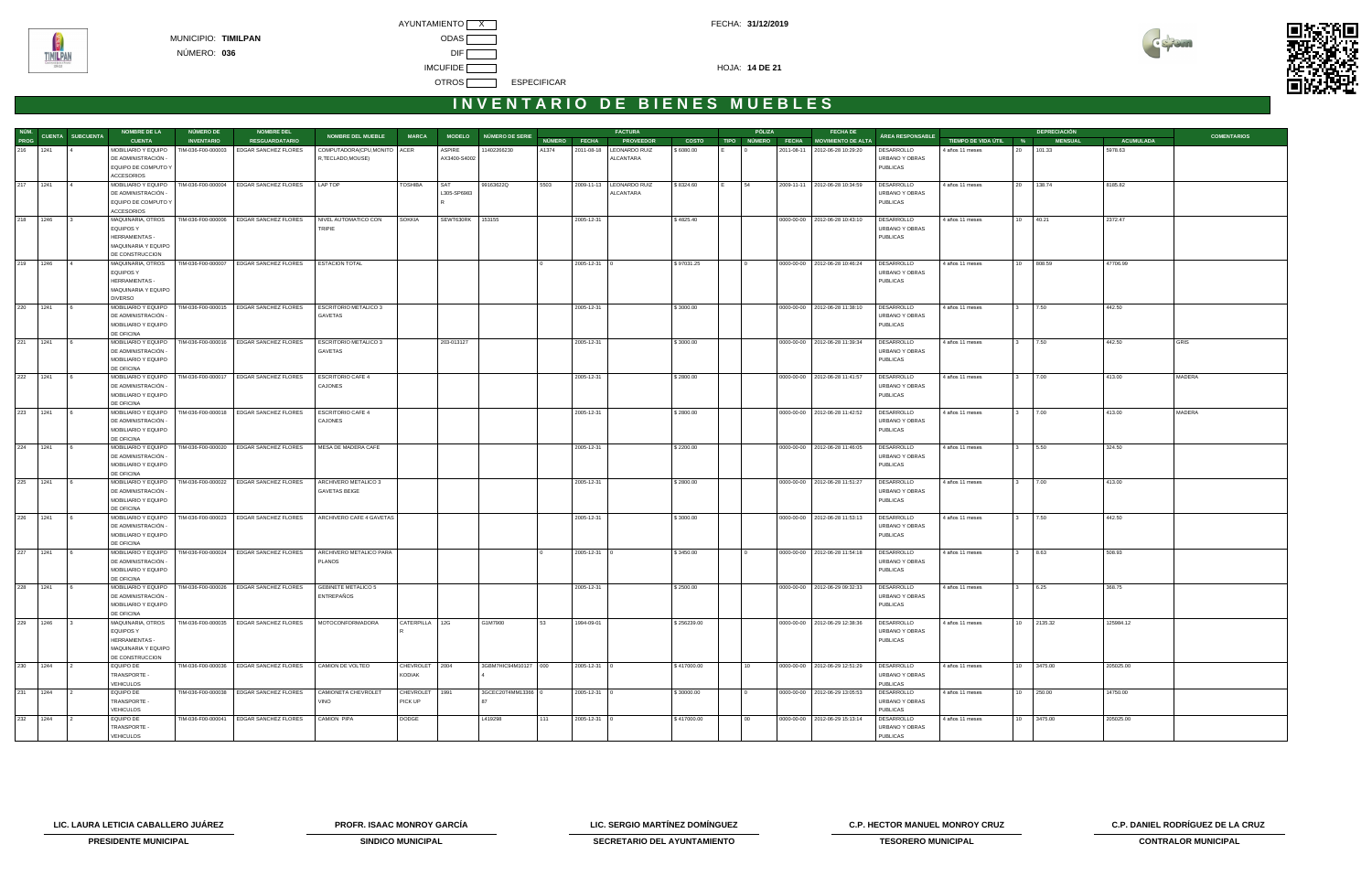



|          | NÚM.<br>PROG CUENTA SUBCUENTA | <b>NOMBRE DE LA</b>                        | NÚMERO DE          | <b>NOMBRE DEL</b>                                               | <b>NOMBRE DEL MUEBLE</b>       | <b>MARCA</b>               |                 | MODELO NÚMERO DE SERIE                                 |              | <b>FACTURA</b>                               |              | PÓLIZA | <b>FECHA DE</b>                      | ÁREA RESPONSABLE             |                       |                 | <b>DEPRECIACIÓN</b> |                  | <b>COMENTARIOS</b>                |
|----------|-------------------------------|--------------------------------------------|--------------------|-----------------------------------------------------------------|--------------------------------|----------------------------|-----------------|--------------------------------------------------------|--------------|----------------------------------------------|--------------|--------|--------------------------------------|------------------------------|-----------------------|-----------------|---------------------|------------------|-----------------------------------|
|          |                               | <b>CUENTA</b>                              | <b>INVENTARIO</b>  | <b>RESGUARDATARIO</b>                                           |                                |                            |                 |                                                        | NÚMERO FECHA | <b>PROVEEDOR</b>                             | <b>COSTO</b> |        | TIPO NÚMERO FECHA MOVIMIENTO DE ALTA |                              | TIEMPO DE VIDA ÚTIL % |                 | <b>MENSUAL</b>      | <b>ACUMULADA</b> |                                   |
| 233 1241 |                               | MOBILIARIO Y EQUIPO                        | TIM-036-F00-000052 | EDGAR SANCHEZ FLORES                                            | ARCHIVERO METALICO             |                            |                 |                                                        | 2005-12-31   |                                              | \$3000.00    |        | 0000-00-00   2012-06-30 14:23:30     | DESARROLLO                   | 4 años 11 meses       |                 | 7.50                | 442.50           |                                   |
|          |                               | DE ADMINISTRACIÓN -<br>MOBILIARIO Y EQUIPO |                    |                                                                 | NEGRO                          |                            |                 |                                                        |              |                                              |              |        |                                      | URBANO Y OBRAS<br>PUBLICAS   |                       |                 |                     |                  |                                   |
|          |                               | DE OFICINA                                 |                    |                                                                 |                                |                            |                 |                                                        |              |                                              |              |        |                                      |                              |                       |                 |                     |                  |                                   |
| 234 1246 |                               | MAQUINARIA, OTROS                          | TIM-036-F00-000056 | <b>EDGAR SANCHEZ FLORES</b>                                     | NIVEL AUTOMATICO CON           | <b>SOKIA</b>               |                 |                                                        | 2005-12-31   |                                              | \$15000.00   |        | 0000-00-00 2012-07-06 16:24:55       | DESARROLLO                   | 4 años 11 meses       | 10              | 125.00              | 7375.00          |                                   |
|          |                               | <b>EQUIPOS Y</b>                           |                    |                                                                 | TRIPIE Y ESTADAL               |                            |                 |                                                        |              |                                              |              |        |                                      | URBANO Y OBRAS               |                       |                 |                     |                  |                                   |
|          |                               | HERRAMIENTAS -                             |                    |                                                                 |                                |                            |                 |                                                        |              |                                              |              |        |                                      | PUBLICAS                     |                       |                 |                     |                  |                                   |
|          |                               | MAQUINARIA Y EQUIPO                        |                    |                                                                 |                                |                            |                 |                                                        |              |                                              |              |        |                                      |                              |                       |                 |                     |                  |                                   |
|          |                               | DE CONSTRUCCION                            |                    |                                                                 |                                |                            |                 |                                                        |              |                                              |              |        |                                      |                              |                       |                 |                     |                  |                                   |
| 235 1244 |                               | <b>EQUIPO DE</b>                           | TIM-036-F00-000746 | <b>EDGAR SANCHEZ FLORES</b>                                     | CAMIONETA PATRULLA             | <b>NISSAN</b>              | NP300 2011      | 3N6DD23T0BK04357 8275                                  |              | 2011-06-29   ELECTROMOVIL PLUS   \$309000.00 |              | 106    | 2011-07-27 2012-06-21 10:28:09       | DESARROLLO                   | 4 años 11 meses       |                 | 10 2575.00          | 151925.00        |                                   |
|          |                               | TRANSPORTE -                               |                    |                                                                 |                                |                            |                 |                                                        |              | S.A. DE C.V.                                 |              |        |                                      | URBANO Y OBRAS               |                       |                 |                     |                  |                                   |
|          |                               | <b>VEHICULOS</b>                           |                    |                                                                 |                                |                            |                 |                                                        |              |                                              |              |        |                                      | PUBLICAS                     |                       |                 |                     |                  |                                   |
| 236 1244 |                               | EQUIPO DE                                  | TIM-036-F00-000749 | <b>EDGAR SANCHEZ FLORES</b>                                     | CAMIONETA PATRULLA PICK NISSAN |                            | 2010            | 3N6DD23T9AK01794                                       | 2010-12-31   |                                              | \$300000.00  |        | 0000-00-00   2012-06-21 11:20:37     | DESARROLLO                   | 4 años 11 meses       |                 | 10 2500.00          | 147500.00        | CABINA Y MEDIA                    |
|          |                               | TRANSPORTE -                               |                    |                                                                 |                                |                            |                 |                                                        |              |                                              |              |        |                                      | URBANO Y OBRAS               |                       |                 |                     |                  |                                   |
|          |                               | <b>VEHICULOS</b>                           |                    |                                                                 |                                |                            |                 |                                                        |              |                                              |              |        |                                      | PUBLICAS                     |                       |                 |                     |                  |                                   |
| 237 1244 |                               | <b>EQUIPO DE</b><br>TRANSPORTE -           | TIM-036-F00-000928 | <b>EDGAR SANCHEZ FLORES</b>                                     | CAMION VOLTEO                  | <b>CHEVROLET</b><br>KODIAK | 2007            | 3GBM7H1C06M10340 10438                                 | 2007-10-11 0 |                                              | \$414619.00  | 28     | 0000-00-00   2012-06-29 10:09:43     | DESARROLLO<br>URBANO Y OBRAS | 4 años 11 meses       | 10              | 3455.16             | 203854.36        | DONADO POR EL GOBIERNO DEL ESTADO |
|          |                               | <b>VEHICULOS</b>                           |                    |                                                                 |                                |                            |                 |                                                        |              |                                              |              |        |                                      | PUBLICAS                     |                       |                 |                     |                  |                                   |
| 238 1246 |                               | MAQUINARIA, OTROS                          | TIM-036-F00-000930 | <b>EDGAR SANCHEZ FLORES</b>                                     | MAQUINA PAILODER               | CASE                       | 621B            | 2482530 A1                                             | 2005-12-31   |                                              | \$690000.00  |        | 0000-00-00 2012-06-29 10:59:48       | DESARROLLO                   | 4 años 11 meses       | 10 <sup>1</sup> | 5750.00             | 339250.00        | ESTEBAN ESCOBAR DAVILA            |
|          |                               | <b>EQUIPOS Y</b>                           |                    |                                                                 |                                |                            |                 |                                                        |              |                                              |              |        |                                      | URBANO Y OBRAS               |                       |                 |                     |                  |                                   |
|          |                               | <b>HERRAMIENTAS -</b>                      |                    |                                                                 |                                |                            |                 |                                                        |              |                                              |              |        |                                      | PUBLICAS                     |                       |                 |                     |                  |                                   |
|          |                               | MAQUINARIA Y EQUIPO                        |                    |                                                                 |                                |                            |                 |                                                        |              |                                              |              |        |                                      |                              |                       |                 |                     |                  |                                   |
|          |                               | DE CONSTRUCCION                            |                    |                                                                 |                                |                            |                 |                                                        |              |                                              |              |        |                                      |                              |                       |                 |                     |                  |                                   |
| 239 1244 |                               | <b>EQUIPO DE</b>                           | TIM-036-F00-000934 | <b>EDGAR SANCHEZ FLORES</b>                                     | CAMION DE VOLTEO               | CHEVROLET 2005             |                 | 3GBM7H1C64M10124 A33608                                | 2005-08-05   |                                              | \$417000.00  |        | 0000-00-00   2012-06-29 12:59:00     | DESARROLLO                   | 4 años 11 meses       |                 | 10 3475.00          | 205025.00        | CHOFER: JAVIER VALDEZ SANCHEZ     |
|          |                               | TRANSPORTE -                               |                    |                                                                 |                                |                            |                 |                                                        |              |                                              |              |        |                                      | URBANO Y OBRAS               |                       |                 |                     |                  |                                   |
|          |                               | VEHICULOS                                  |                    |                                                                 |                                |                            |                 |                                                        |              |                                              |              |        |                                      | PUBLICAS                     |                       |                 |                     |                  |                                   |
| 240 1246 |                               | MAQUINARIA, OTROS                          | TIM-036-F00-000967 | <b>EDGAR SANCHEZ FLORES</b>                                     | VIBROCOMPACTADOR               | <b>CASE 1995</b>           | W1102D          | 840398211                                              | 2004-10-21   |                                              | \$450527.20  |        | 0000-00-00   2012-06-30 09:57:49     | DESARROLLO                   | 4 años 11 meses       |                 | 10 3754.39          | 221509.17        | CHOFER- MARIO CASTILLO GOMEZ      |
|          |                               | <b>EQUIPOS Y</b>                           |                    |                                                                 |                                |                            |                 |                                                        |              |                                              |              |        |                                      | URBANO Y OBRAS               |                       |                 |                     |                  |                                   |
|          |                               | HERRAMIENTAS -                             |                    |                                                                 |                                |                            |                 |                                                        |              |                                              |              |        |                                      | PUBLICAS                     |                       |                 |                     |                  |                                   |
|          |                               | MAQUINARIA Y EQUIPO                        |                    |                                                                 |                                |                            |                 |                                                        |              |                                              |              |        |                                      |                              |                       |                 |                     |                  |                                   |
| 241 1246 |                               | DE CONSTRUCCION<br>MAQUINARIA, OTROS       | TIM-036-F00-001297 | EDGAR SANCHEZ FLORES                                            | GPS MONTANA 650                | MONTANA                    | S/S             | S/S<br>B664                                            |              | 2014-09-12   PROVEEDORA Y                    | \$14326.00   | 50     | 2014-10-03 2014-10-31 15:17:28       | DESARROLLO                   | 4 años 11 meses       |                 | 10 119.38           | 7043.58          | CHEQUE 061                        |
|          |                               | <b>EQUIPOS Y</b>                           |                    |                                                                 |                                |                            |                 |                                                        |              | COMERCIALIZADORA                             |              |        |                                      | URBANO Y OBRAS               |                       |                 |                     |                  |                                   |
|          |                               | <b>HERRAMIENTAS -</b>                      |                    |                                                                 |                                |                            |                 |                                                        |              | DE MATERIALES S.A.                           |              |        |                                      | <b>PUBLICAS</b>              |                       |                 |                     |                  |                                   |
|          |                               | MAQUINARIA Y EQUIPO                        |                    |                                                                 |                                |                            |                 |                                                        |              | DE C.V.                                      |              |        |                                      |                              |                       |                 |                     |                  |                                   |
|          |                               | <b>DIVERSO</b>                             |                    |                                                                 |                                |                            |                 |                                                        |              |                                              |              |        |                                      |                              |                       |                 |                     |                  |                                   |
| 242 1241 |                               | MOBILIARIO Y EQUIPO   TIM-036-F00-001299   |                    | <b>EDGAR SANCHEZ FLORES</b>                                     | COMPUTADORA                    | S/M                        | S/S             | S/S<br>A137                                            |              | 2014-10-10 JUSTINO DOMINGUEZ   \$9000.00     |              | 57     | 2014-10-07 2014-10-31 15:34:25       | DESARROLLO                   | 4 años 11 meses       | 20              | 150.00              | 8850.00          | CHEQUE 068                        |
|          |                               | DE ADMINISTRACIÓN -                        |                    |                                                                 | ENSAMBLADA(CPU, MONITOR,       |                            |                 |                                                        |              | MIRANDA                                      |              |        |                                      | URBANO Y OBRAS               |                       |                 |                     |                  |                                   |
|          |                               | EQUIPO DE COMPUTO Y                        |                    |                                                                 | TECLADO, MOUSE)                |                            |                 |                                                        |              |                                              |              |        |                                      | PUBLICAS                     |                       |                 |                     |                  |                                   |
|          |                               | <b>ACCESORIOS</b>                          |                    |                                                                 |                                |                            |                 |                                                        |              |                                              |              |        |                                      |                              |                       |                 |                     |                  |                                   |
| 243 1241 |                               | MOBILIARIO Y EQUIPO                        | TIM-036-F00-001315 | <b>EDGAR SANCHEZ FLORES</b>                                     | COMPUTADORA                    | S/M                        | S/M             | 153<br>S/S                                             |              | 2014-11-05 JUSTINO DOMINGUEZ   \$6800.00     |              | 68     | 2014-11-04 2014-11-30 12:09:16       | DESARROLLO                   | 4 años 11 meses       | 20              | 113.33              | 6686.63          | CHEQUE 086                        |
|          |                               | DE ADMINISTRACIÓN -                        |                    |                                                                 | ENSAMBLADA(CPU, MONITOR,       |                            |                 |                                                        |              | <b>MIRANDA</b>                               |              |        |                                      | URBANO Y OBRAS               |                       |                 |                     |                  |                                   |
|          |                               | EQUIPO DE COMPUTO Y                        |                    |                                                                 | TECLADO, MOUSE)                |                            |                 |                                                        |              |                                              |              |        |                                      | PUBLICAS                     |                       |                 |                     |                  |                                   |
|          |                               | <b>ACCESORIOS</b>                          |                    |                                                                 |                                |                            |                 |                                                        |              |                                              |              |        |                                      |                              |                       |                 |                     |                  |                                   |
| 244 1241 |                               |                                            |                    | MOBILIARIO Y EQUIPO   TIM-036-F00-001554   EDGAR SANCHEZ FLORES | COMPUTADORA                    | LG                         | M-DS3H          | SN155050189869                                         |              | 2016-09-10   LAURA MATEOS                    | \$8700.00    | E 42   | 2016-09-08 2016-09-12 11:48:13       | DESARROLLO                   | 3 años 3 meses        | 20              | 145.00              | 5655.00          |                                   |
|          |                               | DE ADMINISTRACIÓN -                        |                    |                                                                 | ENSAMBLADA                     |                            |                 |                                                        |              | <b>MONROY</b>                                |              |        |                                      | URBANO Y OBRAS               |                       |                 |                     |                  |                                   |
|          |                               | EQUIPO DE COMPUTO Y<br><b>ACCESORIOS</b>   |                    |                                                                 |                                |                            |                 |                                                        |              |                                              |              |        |                                      | PUBLICAS                     |                       |                 |                     |                  |                                   |
| 245 1241 |                               |                                            |                    | MOBILIARIO Y EQUIPO   TIM-036-F00-001555   EDGAR SANCHEZ FLORES | COMPUTADORA                    | LG                         | M-DS3H          | SN161650080967                                         |              | 2016-09-10   LAURA MATEOS                    | \$10757.14   | E 42   | 2016-09-08 2016-09-12 11:52:15       | DESARROLLO                   | 3 años 3 meses        |                 | 20 179.29           | 6992.15          |                                   |
|          |                               | DE ADMINISTRACIÓN -                        |                    |                                                                 | ENSAMBLADA                     |                            |                 |                                                        |              | <b>MONROY</b>                                |              |        |                                      | URBANO Y OBRAS               |                       |                 |                     |                  |                                   |
|          |                               | EQUIPO DE COMPUTO Y                        |                    |                                                                 |                                |                            |                 |                                                        |              |                                              |              |        |                                      | PUBLICAS                     |                       |                 |                     |                  |                                   |
|          |                               | <b>ACCESORIOS</b>                          |                    |                                                                 |                                |                            |                 |                                                        |              |                                              |              |        |                                      |                              |                       |                 |                     |                  |                                   |
| 246 1244 |                               | EQUIPO DE                                  | TIM-036-F00-001558 | <b>EDGAR SANCHEZ FLORES</b>                                     | TIDA SEDAN SENSE T/M           | <b>NISSAN</b>              | 2016            | 3N1BC1ASXGK20253   NAVSCI209   2016-09-30   AUTOMOTRIZ |              |                                              | \$170500.00  | 55     | 2016-09-30 2016-09-12 13:10:18       | DESARROLLO                   | 3 años 3 meses        | 10              | 1420.83             | 55412.49         |                                   |
|          |                               | TRANSPORTE -                               |                    |                                                                 |                                |                            |                 |                                                        |              | TOLLOCAN S.A. de C,V,                        |              |        |                                      | URBANO Y OBRAS               |                       |                 |                     |                  |                                   |
|          |                               | <b>VEHICULOS</b>                           |                    |                                                                 |                                |                            |                 |                                                        |              |                                              |              |        |                                      | PUBLICAS                     |                       |                 |                     |                  |                                   |
| 247 1244 |                               | EQUIPO DE                                  | TIM-036-F01-000001 | JUAN EDUARDO GONZALEZ                                           | <b>CAMIONETA</b>               | <b>NISSAN</b>              | 2001            | 3N6CD13S91K030139 8880                                 | 2000-12-18   |                                              | \$135800.00  |        | 0000-00-00   2012-06-21 12:16:54     | DESARROLLO                   | 4 años 11 meses       |                 | 10 1131.67          | 66768.37         |                                   |
|          |                               | TRANSPORTE -                               |                    | <b>MONROY</b>                                                   |                                |                            |                 |                                                        |              |                                              |              |        |                                      | URBANO Y SERVICIOS           |                       |                 |                     |                  |                                   |
|          |                               | <b>VEHICULOS</b>                           |                    |                                                                 |                                |                            |                 |                                                        |              |                                              |              |        |                                      | PÚBLICOS                     |                       |                 |                     |                  |                                   |
| 248 1244 |                               | EQUIPO DE                                  | TIM-036-F01-000002 | JUAN EDUARDO GONZALEZ                                           | <b>CAMIONETA</b>               | <b>NISSAN</b>              | <b>CABINA Y</b> | 3N1UCAD21VR00218                                       | 1998-12-16   |                                              | \$111886.00  |        | 0000-00-00 2012-06-29 10:00:16       | DESARROLLO                   | 4 años 11 meses       | 10              | 932.38              | 55010.58         |                                   |
|          |                               | TRANSPORTE -                               |                    | <b>MONROY</b>                                                   |                                |                            | MEDIA           |                                                        |              |                                              |              |        |                                      | URBANO Y SERVICIOS           |                       |                 |                     |                  |                                   |
|          |                               | <b>VEHICULOS</b>                           | TIM-036-F01-000003 | JUAN EDUARDO GONZALEZ                                           | PIPA DE AGUA                   | KODIAK                     |                 | 3GBM7H1CXXM1120                                        |              |                                              |              |        |                                      | PÚBLICOS<br>DESARROLLO       |                       | 10              | 3333.33             |                  | CHOFER: JOSE LUIS GONZALEZ GARCIA |
| 249 1244 |                               | EQUIPO DE<br>TRANSPORTE -                  |                    | <b>MONROY</b>                                                   |                                |                            | 2008            |                                                        | 2010-12-23   |                                              | \$400000.00  |        | 0000-00-00 2012-06-29 13:18:02       | URBANO Y SERVICIOS           | 4 años 11 meses       |                 |                     | 196666.63        |                                   |
|          |                               | <b>VEHICULOS</b>                           |                    |                                                                 |                                |                            |                 |                                                        |              |                                              |              |        |                                      | PÚBLICOS                     |                       |                 |                     |                  |                                   |
| 250 1244 |                               | EQUIPO DE                                  | TIM-036-F01-000005 | JUAN EDUARDO GONZALEZ                                           | CAMION COMPACTADOR             | FORD                       |                 | 1FDE3667BE007893                                       | 2005-12-31   |                                              | \$132801.00  |        | 0000-00-00 2012-06-30 10:32:29       | DESARROLLO                   | 4 años 11 meses       | 10              | 1106.68             | 65293.88         |                                   |
|          |                               | TRANSPORTE -                               |                    | <b>MONROY</b>                                                   |                                |                            |                 |                                                        |              |                                              |              |        |                                      | URBANO Y SERVICIOS           |                       |                 |                     |                  |                                   |
|          |                               | <b>VEHICULOS</b>                           |                    |                                                                 |                                |                            |                 |                                                        |              |                                              |              |        |                                      | PÚBLICOS                     |                       |                 |                     |                  |                                   |
| 251 1244 |                               | EQUIPO DE                                  | TIM-036-F01-000007 | JUAN EDUARDO GONZALEZ                                           | CAMIONETA COMPACTADOR FORD     |                            | 2011            | 1FEF3G67BED07893                                       | 2012-03-12   |                                              | \$800000.00  |        | 0000-00-00   2012-07-06 16:10:29     | DESARROLLO                   | 4 años 11 meses       | 10              | 6666.67             | 393333.37        | DONADA POR EL GOBIERNO DEL ESTADO |
|          |                               | TRANSPORTE -                               |                    | <b>MONROY</b>                                                   |                                |                            |                 |                                                        |              |                                              |              |        |                                      | URBANO Y SERVICIOS           |                       |                 |                     |                  |                                   |
|          |                               | <b>VEHICULOS</b>                           |                    |                                                                 |                                |                            |                 |                                                        |              |                                              |              |        |                                      | PÚBLICOS                     |                       |                 |                     |                  |                                   |

**LIC. LAURA LETICIA CABALLERO JUÁREZ PROFR. ISAAC MONROY GARCÍA LIC. SERGIO MARTÍNEZ DOMÍNGUEZ C.P. HECTOR MANUEL MONROY CRUZ C.P. DANIEL RODRÍGUEZ DE LA CRUZ** 



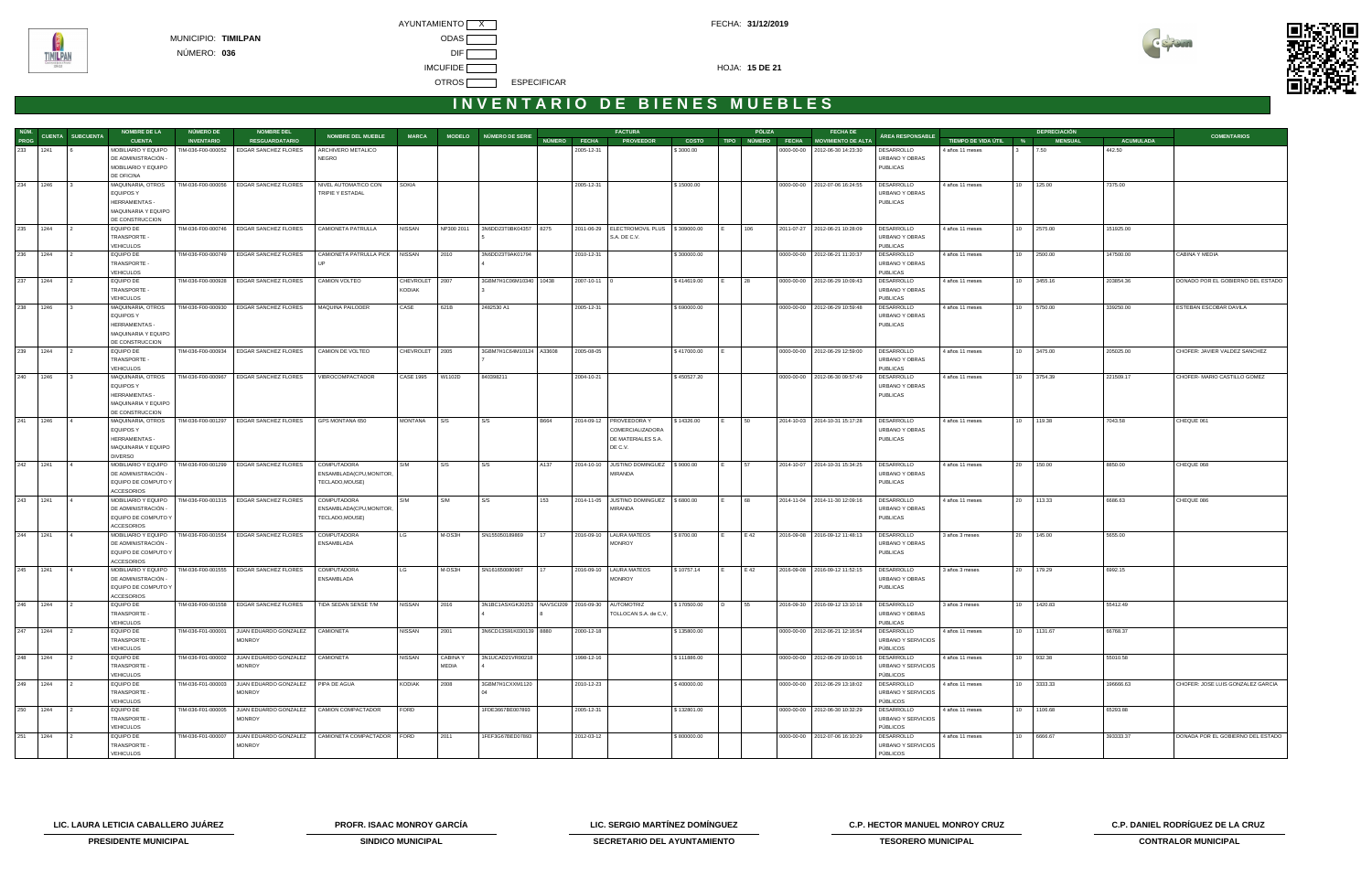AYUNTAMIENTO X CONTROL CONTROL CONTROL CONTROL CONTROL CONTROL CONTROL CONTROL CONTROL CONTROL CONTROL CONTROL CONTROL CONTROL CONTROL CONTROL CONTROL CONTROL CONTROL CONTROL CONTROL CONTROL CONTROL CONTROL CONTROL CONTROL MUNICIPIO: **TIMILPAN** ODAS NÚMERO: **036** DIF **IMCUFIDE 16 DE 21** OTROS **ESPECIFICAR** 



## **I N V E N T A R I O D E B I E N E S M U E B L E S**

|          |          | NÚM. CUENTA SUBCUENTA | <b>NOMBRE DE LA</b>                      | NÚMERO DE          | <b>NOMBRE DEL</b>                                  |                                 |                   |             |                        |        |                    | <b>FACTURA</b>                               |              | PÓLIZA      | <b>FECHA DE</b>                  |                                   |                       |                                 | <b>DEPRECIACIÓN</b> |                  |                                   |
|----------|----------|-----------------------|------------------------------------------|--------------------|----------------------------------------------------|---------------------------------|-------------------|-------------|------------------------|--------|--------------------|----------------------------------------------|--------------|-------------|----------------------------------|-----------------------------------|-----------------------|---------------------------------|---------------------|------------------|-----------------------------------|
| PROG     |          |                       | <b>CUENTA</b>                            | <b>INVENTARIO</b>  | <b>RESGUARDATARIO</b>                              | <b>NOMBRE DEL MUEBLE</b>        | <b>MARCA</b>      |             | MODELO NÚMERO DE SERIE |        | NÚMERO FECHA       | <b>PROVEEDOR</b>                             | <b>COSTO</b> | TIPO NÚMERO | FECHA MOVIMIENTO DE ALTA         | ÁREA RESPONSABLE                  | TIEMPO DE VIDA ÚTIL % |                                 | <b>MENSUAL</b>      | <b>ACUMULADA</b> | <b>COMENTARIOS</b>                |
|          | 252 1244 |                       | EQUIPO DE                                | TIM-036-F01-000008 | JUAN EDUARDO GONZALEZ                              | CAMIONETA COMPACTADOR           | DODGE RAM 2010    |             | 3D6WN5ET1AG17594 00    |        | 2010-09-24 0       |                                              | \$750000.00  |             | 0000-00-00   2012-07-06 16:13:20 | DESARROLLO                        | 4 años 11 meses       | 10                              | 6250.00             | 368750.00        | DONADA POR EL GOBIERNO DEL ESTADO |
|          |          |                       | TRANSPORTE -                             |                    | <b>MONROY</b>                                      |                                 |                   |             |                        |        |                    |                                              |              |             |                                  | URBANO Y SERVICIOS                |                       |                                 |                     |                  |                                   |
|          |          |                       | <b>VEHICULOS</b>                         |                    |                                                    |                                 |                   |             |                        |        |                    |                                              |              |             |                                  | PÚBLICOS                          |                       |                                 |                     |                  |                                   |
| 253 1244 |          |                       | EQUIPO DE<br>TRANSPORTE -                | TIM-036-F01-000056 | JUAN EDUARDO GONZALEZ   CAMIONETA<br><b>MONROY</b> |                                 | DODGE RAM 1998    |             | 3B7HC16XXWM2411        |        | 2011-09-19 0       |                                              | \$20000.00   |             | 0000-00-00 2012-05-23 12:05:25   | DESARROLLO<br>URBANO Y SERVICIOS  | 4 años 11 meses       | 10 <sup>1</sup>                 | 166.67              | 9833.37          | DONADA POR CONAGUA                |
|          |          |                       | <b>VEHICULOS</b>                         |                    |                                                    |                                 |                   |             |                        |        |                    |                                              |              |             |                                  | PÚBLICOS                          |                       |                                 |                     |                  |                                   |
| 254      | 1244     |                       | <b>EQUIPO DE</b>                         | TIM-036-F01-000742 | JUAN EDUARDO GONZALEZ   MOTOCICLETA DE 150 CC      |                                 | <b>ITALIKA</b>    | FT-150 2010 | 3SCPFTEE6A102126 8242  |        |                    | 2010-08-03   ELECTROMOVIL PLUS   \$ 29991.80 |              |             | 0000-00-00 2012-06-21 09:57:34   | DESARROLLO                        | 4 años 11 meses       | 10 249.93                       |                     | 14745.95         |                                   |
|          |          |                       | TRANSPORTE -                             |                    | <b>MONROY</b>                                      |                                 |                   |             |                        |        |                    | S.A. DE C.V.                                 |              |             |                                  | URBANO Y SERVICIOS                |                       |                                 |                     |                  |                                   |
|          |          |                       | <b>VEHICULOS</b>                         |                    |                                                    |                                 |                   |             |                        |        |                    |                                              |              |             |                                  | PÚBLICOS                          |                       |                                 |                     |                  |                                   |
| 255      | 1244     |                       | EQUIPO DE                                | TIM-036-F01-000747 | JUAN EDUARDO GONZALEZ                              | CAMIONETA PATRULLA PICK         | FORD LOBO         | 2005        | 3FTEF172X5MA0773       |        | 2005-08-05         |                                              | \$200000.00  |             | 0000-00-00 2012-06-21 10:37:18   | DESARROLLO                        | 4 años 11 meses       | 10 <sup>10</sup>                | 1666.67             | 98333.37         |                                   |
|          |          |                       | TRANSPORTE -                             |                    | <b>MONROY</b>                                      | UP                              |                   |             |                        |        |                    |                                              |              |             |                                  | <b>URBANO Y SERVICIOS</b>         |                       |                                 |                     |                  |                                   |
|          |          |                       | <b>VEHICULOS</b>                         |                    |                                                    |                                 |                   |             |                        |        |                    |                                              |              |             |                                  | PÚBLICOS                          |                       |                                 |                     |                  |                                   |
| 256 1241 |          |                       | MOBILIARIO Y EQUIPO<br>DE ADMINISTRACIÓN | TIM-036-F01-000915 | JUAN EDUARDO GONZALEZ<br><b>MONROY</b>             | ARCHIVERO METALICO 4<br>GAVETAS |                   |             |                        |        | $2005 - 12 - 31$ 0 |                                              | \$3450.00    |             | 0000-00-00 2012-06-28 11:55:43   | DESARROLLO<br>URBANO Y SERVICIOS  | 4 años 11 meses       |                                 | 8.63                | 508.93           |                                   |
|          |          |                       | MOBILIARIO Y EQUIPO                      |                    |                                                    |                                 |                   |             |                        |        |                    |                                              |              |             |                                  | PÚBLICOS                          |                       |                                 |                     |                  |                                   |
|          |          |                       | DE OFICINA                               |                    |                                                    |                                 |                   |             |                        |        |                    |                                              |              |             |                                  |                                   |                       |                                 |                     |                  |                                   |
| 257      | 1244     |                       | <b>EQUIPO DE</b>                         | TIM-036-F01-000940 | JUAN EDUARDO GONZALEZ                              | CAMION COMPACTADOR DE           | INTERNATION 2005  |             | 3HAMPAFM45L15951       |        | 2005-12-31 0       |                                              | \$132801.00  |             | 0000-00-00 2012-06-29 15:27:18   | DESARROLLO                        | 4 años 11 meses       | 10                              | 1106.68             | 65293.88         |                                   |
|          |          |                       | TRANSPORTE -                             |                    | <b>MONROY</b>                                      | <b>BASURA</b>                   |                   |             |                        |        |                    |                                              |              |             |                                  | URBANO Y SERVICIOS                |                       |                                 |                     |                  |                                   |
|          |          |                       | <b>VEHICULOS</b>                         |                    |                                                    |                                 |                   |             |                        |        |                    |                                              |              |             |                                  | PÚBLICOS                          |                       |                                 |                     |                  |                                   |
| 258      | 1244     |                       | EQUIPO DE                                | TIM-036-F01-000941 | <b>HERNANDEZ MONROY</b>                            | CAMION COMPACTADOR              | FORD              | 1982        | AC5JM554794            |        | $2005 - 12 - 31$ 0 |                                              | \$697497.00  |             | 0000-00-00   2012-06-29 15:32:27 | DESARROLLO                        | 4 años 11 meses       | 10                              | 5812.48             | 342936.08        |                                   |
|          |          |                       | TRANSPORTE -                             |                    | JONATHAN                                           |                                 |                   |             |                        |        |                    |                                              |              |             |                                  | URBANO Y SERVICIOS                |                       |                                 |                     |                  |                                   |
| 259      | 1246     |                       | <b>VEHICULOS</b><br>MAQUINARIA, OTROS    | TIM-036-F01-000942 | JUAN EDUARDO GONZALEZ                              | TRACTOR PODADOR DE              | <b>BOLENS</b>     | 13AUC76RT   | 1E210B30057            | 2476   |                    | 2010-08-31   ELKALI S.A. DE C.V.             | \$18444.00   | 36          | 2010-10-01 2012-06-29 15:38:00   | PÚBLICOS<br>DESARROLLO            | 4 años 11 meses       | 10                              | 153.70              | 9068.30          |                                   |
|          |          |                       | <b>EQUIPOS Y</b>                         |                    | <b>MONROY</b>                                      | PASTO                           |                   |             |                        |        |                    |                                              |              |             |                                  | URBANO Y SERVICIOS                |                       |                                 |                     |                  |                                   |
|          |          |                       | HERRAMIENTAS -                           |                    |                                                    |                                 |                   |             |                        |        |                    |                                              |              |             |                                  | PÚBLICOS                          |                       |                                 |                     |                  |                                   |
|          |          |                       | MAQUINARIA Y EQUIPO                      |                    |                                                    |                                 |                   |             |                        |        |                    |                                              |              |             |                                  |                                   |                       |                                 |                     |                  |                                   |
|          |          |                       | <b>DIVERSO</b>                           |                    |                                                    |                                 |                   |             |                        |        |                    |                                              |              |             |                                  |                                   |                       |                                 |                     |                  |                                   |
| 260      | 1246     |                       | MAQUINARIA, OTROS                        | TIM-036-F01-001041 | JUAN EDUARDO GONZALEZ                              | COMPRESOR DE AIRE               | MILWAKEE          | 108 L       |                        | 1023   | 2007-06-19         |                                              | \$5872.50    |             | 0000-00-00   2012-06-30 13:27:08 | DESARROLLO                        | 4 años 11 meses       | 48.94<br>10 <sup>10</sup>       |                     | 2887.34          |                                   |
|          |          |                       | <b>EQUIPOS Y</b>                         |                    | <b>MONROY</b>                                      |                                 |                   |             |                        |        |                    |                                              |              |             |                                  | URBANO Y SERVICIOS                |                       |                                 |                     |                  |                                   |
|          |          |                       | HERRAMIENTAS -<br>MAQUINARIA Y EQUIPO    |                    |                                                    |                                 |                   |             |                        |        |                    |                                              |              |             |                                  | PÚBLICOS                          |                       |                                 |                     |                  |                                   |
|          |          |                       | <b>DIVERSO</b>                           |                    |                                                    |                                 |                   |             |                        |        |                    |                                              |              |             |                                  |                                   |                       |                                 |                     |                  |                                   |
|          | 261 1244 |                       | EQUIPO DE                                |                    | TIM-036-F01-001175 JUAN EDUARDO GONZALEZ           | CAMIONETA PICK UP               | FORD              | 1998        | 1FTYR10C5WPA3975       |        | 2010-06-14         |                                              | \$135000.00  |             | 0000-00-00 2012-07-06 15:59:58   | DESARROLLO                        | 4 años 11 meses       | 10                              | 1125.00             | 66375.00         | DONADO POR CONAGUA                |
|          |          |                       | TRANSPORTE -                             |                    | <b>MONROY</b>                                      |                                 | RANGER            |             |                        |        |                    |                                              |              |             |                                  | URBANO Y SERVICIOS                |                       |                                 |                     |                  |                                   |
|          |          |                       | <b>VEHICULOS</b>                         |                    |                                                    |                                 |                   |             |                        |        |                    |                                              |              |             |                                  | PÚBLICOS                          |                       |                                 |                     |                  |                                   |
| 262      | 1241     |                       | MOBILIARIO Y EQUIPO                      | TIM-036-F01-001540 | JUAN EDUARDO GONZALEZ                              | CPU TODO EN UNO                 | <b>LENOVO AIO</b> | 10K4000ALM  | MP10RX0K               | A5757  |                    | 2016-05-05   LAURA LEON GARCIA               | \$6974.65    | 56          | 2016-06-13 2016-07-14 11:32:26   | DESARROLLO                        | 3 años 7 meses        | 20                              | 116.24              | 4998.47          |                                   |
|          |          |                       | DE ADMINISTRACIÓN                        |                    | <b>MONROY</b>                                      |                                 |                   |             |                        |        |                    |                                              |              |             |                                  | URBANO Y SERVICIOS                |                       |                                 |                     |                  |                                   |
|          |          |                       | EQUIPO DE COMPUTO Y                      |                    |                                                    |                                 |                   |             |                        |        |                    |                                              |              |             |                                  | PÚBLICOS                          |                       |                                 |                     |                  |                                   |
| 263      | 1246     |                       | <b>ACCESORIOS</b><br>MAQUINARIA, OTROS   | TIM-036-F01-001545 | JUAN EDUARDO GONZALEZ                              | DESBROZADORA DE                 | S/N               | 63 CC       | 12671                  | A 8646 |                    | 2016-08-31   ODILON JIMENEZ                  | \$5098.00    | 15          | 2016-08-10 2016-08-31 14:11:03   | DESARROLLO                        |                       | 10<br>42.48                     |                     | 1699.32          |                                   |
|          |          |                       | <b>EQUIPOS Y</b>                         |                    | <b>MONROY</b>                                      | GASOLINA                        |                   |             |                        |        |                    | YAÑEZ                                        |              |             |                                  | URBANO Y SERVICIOS                | 3 años 4 meses        |                                 |                     |                  |                                   |
|          |          |                       | HERRAMIENTAS -                           |                    |                                                    |                                 |                   |             |                        |        |                    |                                              |              |             |                                  | PÚBLICOS                          |                       |                                 |                     |                  |                                   |
|          |          |                       | MAQUINARIA Y EQUIPO                      |                    |                                                    |                                 |                   |             |                        |        |                    |                                              |              |             |                                  |                                   |                       |                                 |                     |                  |                                   |
|          |          |                       | <b>DIVERSO</b>                           |                    |                                                    |                                 |                   |             |                        |        |                    |                                              |              |             |                                  |                                   |                       |                                 |                     |                  |                                   |
| 264      | 1241     |                       | MOBILIARIO Y EQUIPO                      | TIM-036-F01-001563 | JUAN EDUARDO GONZALEZ                              | ARCHIVERO 4 GAVETAS DE          | S/N               | COLOR       | S/N                    | F3865  |                    | 2016-11-25 aureliano ruiz zuñiga             | \$3521.44    | 47          | 2016-11-25 2016-11-17 16:17:09   | DESARROLLO                        | 3 años 1 mes          | 8.80<br>$\overline{\mathbf{3}}$ |                     | 325.73           |                                   |
|          |          |                       | DE ADMINISTRACIÓN -                      |                    | <b>MONROY</b>                                      | 45.5 X 60.5 X 135 CM            |                   | ARENA       |                        |        |                    |                                              |              |             |                                  | URBANO Y SERVICIOS                |                       |                                 |                     |                  |                                   |
|          |          |                       | MOBILIARIO Y EQUIPO                      |                    |                                                    |                                 |                   |             |                        |        |                    |                                              |              |             |                                  | PÚBLICOS                          |                       |                                 |                     |                  |                                   |
| 265 1241 |          |                       | DE OFICINA<br>MOBILIARIO Y EQUIPO        | TIM-036-F01-001595 | JUAN EDUARDO GONZALEZ                              | CAMARA FOTOGRAFICA              | SN                | SN          | A7G3CNID9002C5P        | 283    |                    | 2017-06-22   MICHELY DEL CARMEN              | \$4060.00    |             | 2017-06-22 2017-07-27 16:41:03   | DESARROLLO                        | 2 años 6 meses        |                                 | 10.15               | 304.50           |                                   |
|          |          |                       | DE ADMINISTRACIÓN                        |                    | <b>MONROY</b>                                      |                                 |                   |             |                        |        |                    | RIVERA VELAZQUEZ                             |              |             |                                  | URBANO Y SERVICIOS                |                       |                                 |                     |                  |                                   |
|          |          |                       | MOBILIARIO Y EQUIPO                      |                    |                                                    |                                 |                   |             |                        |        |                    |                                              |              |             |                                  | PÚBLICOS                          |                       |                                 |                     |                  |                                   |
|          |          |                       | DE OFICINA                               |                    |                                                    |                                 |                   |             |                        |        |                    |                                              |              |             |                                  |                                   |                       |                                 |                     |                  |                                   |
| 266 1241 |          |                       | MOBILIARIO Y EQUIPO                      |                    | TIM-036-F01-001596 JUAN EDUARDO GONZALEZ           | MULTIFUNCIONAL                  | SN                | SN          | VNB8J6S4R5             | 283    |                    | 2017-06-22   MICHELY DEL CARMEN   \$5510.00  |              |             | 2017-06-22 2017-07-27 16:47:58   | DESARROLLO                        | 2 años 6 meses        | 20<br>91.83                     |                     | 2754.98          |                                   |
|          |          |                       | DE ADMINISTRACIÓN -                      |                    | <b>MONROY</b>                                      |                                 |                   |             |                        |        |                    | RIVERA VELAZQUEZ                             |              |             |                                  | URBANO Y SERVICIOS                |                       |                                 |                     |                  |                                   |
|          |          |                       | EQUIPO DE COMPUTO Y                      |                    |                                                    |                                 |                   |             |                        |        |                    |                                              |              |             |                                  | PÚBLICOS                          |                       |                                 |                     |                  |                                   |
| 267 1246 |          |                       | <b>ACCESORIOS</b><br>MAQUINARIA, OTROS   |                    | TIM-036-F01-001600 JUAN EDUARDO GONZALEZ           | CORTADORA DE PASTO              | CRAFT TOP SN      |             | SN                     | 439    |                    | 2017-08-23   LAZARO ANDRES                   | \$3480.00    | E 42        | 2017-08-29 2017-08-24 12:16:54   | DESARROLLO                        | 2 años 4 meses        | 10 29.00                        |                     | 812.00           |                                   |
|          |          |                       | EQUIPOS Y                                |                    | <b>MONROY</b>                                      |                                 |                   |             |                        |        |                    | VAZQUEZ GONZALEZ                             |              |             |                                  | URBANO Y SERVICIOS                |                       |                                 |                     |                  |                                   |
|          |          |                       | HERRAMIENTAS -                           |                    |                                                    |                                 |                   |             |                        |        |                    |                                              |              |             |                                  | PÚBLICOS                          |                       |                                 |                     |                  |                                   |
|          |          |                       | MAQUINARIA Y EQUIPO                      |                    |                                                    |                                 |                   |             |                        |        |                    |                                              |              |             |                                  |                                   |                       |                                 |                     |                  |                                   |
|          |          |                       | <b>DIVERSO</b>                           |                    |                                                    |                                 |                   |             |                        |        |                    |                                              |              |             |                                  |                                   |                       |                                 |                     |                  |                                   |
|          | 268 1241 | $\overline{6}$        | MOBILIARIO Y EQUIPO                      | TIM-036-I01-000003 | HECTOR CHIMAL SANCHEZ   ARCHIVERO 4 GAVETAS        |                                 |                   |             |                        |        | 2005-12-31         |                                              | \$3860.00    |             | 0000-00-00   2012-05-26 15:35:35 | DESARROLLO SOCIAL 4 años 11 meses |                       | 9.65<br>$3^{\circ}$             |                     | 569.35           | MADERA                            |
|          |          |                       | DE ADMINISTRACIÓN                        |                    |                                                    |                                 |                   |             |                        |        |                    |                                              |              |             |                                  |                                   |                       |                                 |                     |                  |                                   |
|          |          |                       | MOBILIARIO Y EQUIPO                      |                    |                                                    |                                 |                   |             |                        |        |                    |                                              |              |             |                                  |                                   |                       |                                 |                     |                  |                                   |
| 269      | 1241     |                       | DE OFICINA<br>MOBILIARIO Y EQUIPO        | TIM-036-I01-000004 | HECTOR CHIMAL SANCHEZ                              | ARCHIVERO 4 GAVETAS             |                   |             |                        |        | 2005-12-31         |                                              | \$3860.00    |             | 0000-00-00 2012-05-26 15:36:30   | DESARROLLO SOCIAL 4 años 11 meses |                       | 9.65<br>$\mathbf{3}$            |                     | 569.35           | MADERA                            |
|          |          |                       | DE ADMINISTRACIÓN                        |                    |                                                    |                                 |                   |             |                        |        |                    |                                              |              |             |                                  |                                   |                       |                                 |                     |                  |                                   |
|          |          |                       | MOBILIARIO Y EQUIPO                      |                    |                                                    |                                 |                   |             |                        |        |                    |                                              |              |             |                                  |                                   |                       |                                 |                     |                  |                                   |
|          |          |                       | DE OFICINA                               |                    |                                                    |                                 |                   |             |                        |        |                    |                                              |              |             |                                  |                                   |                       |                                 |                     |                  |                                   |

**LIC. LAURA LETICIA CABALLERO JUÁREZ PROFR. ISAAC MONROY GARCÍA LIC. SERGIO MARTÍNEZ DOMÍNGUEZ C.P. HECTOR MANUEL MONROY CRUZ C.P. DANIEL RODRÍGUEZ DE LA CRUZ** 



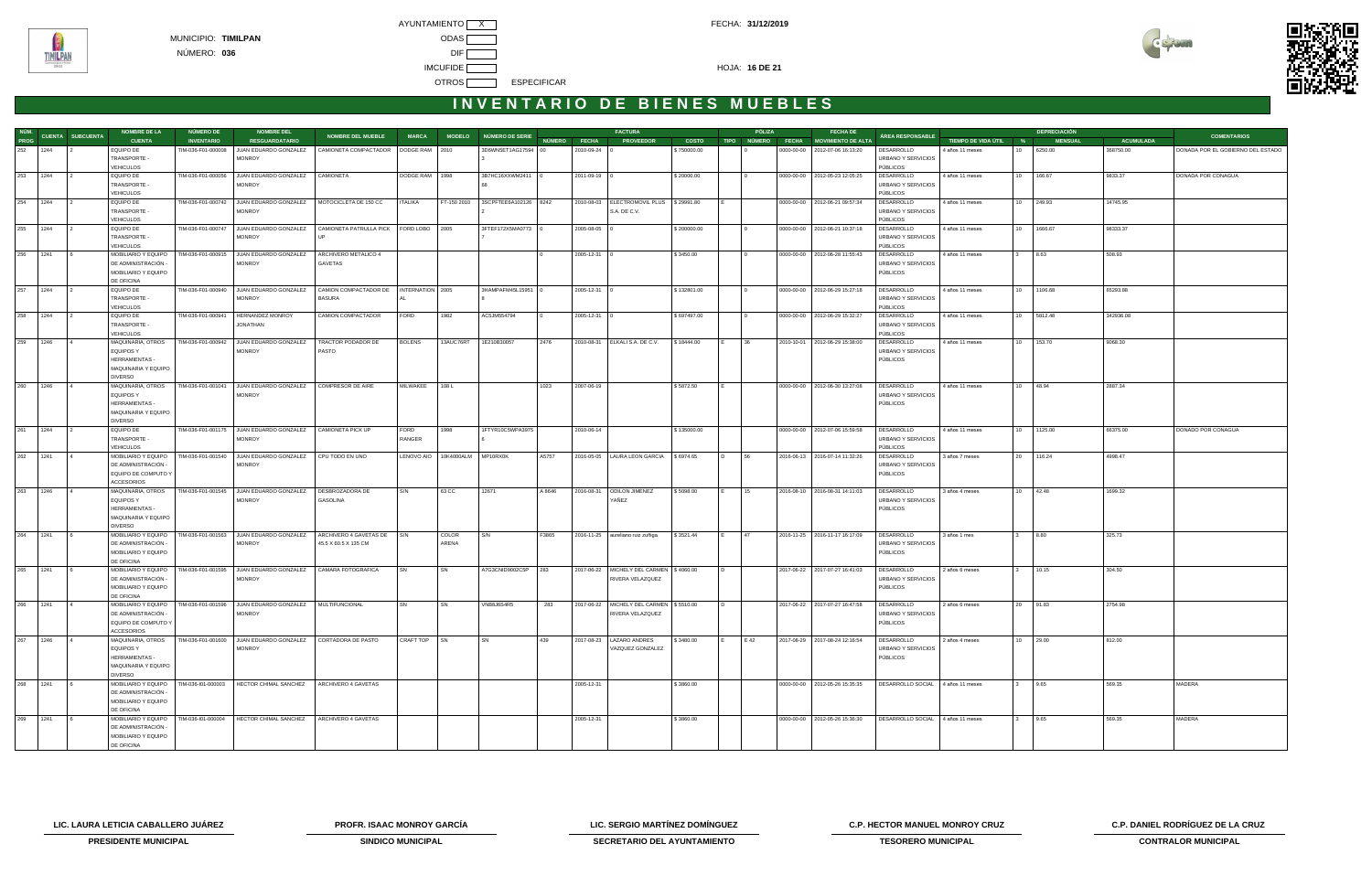



| NÚM.     |                          | <b>NOMBRE DE LA</b>                        | NÚMERO DE          | <b>NOMBRE DEL</b>                                                |                               |                |                   |                                             |       |                      | <b>FACTURA</b>                         |            |   | PÓLIZA | <b>FECHA DE</b>                      |                                   |                       |        | <b>DEPRECIACIÓN</b> |                  |                           |
|----------|--------------------------|--------------------------------------------|--------------------|------------------------------------------------------------------|-------------------------------|----------------|-------------------|---------------------------------------------|-------|----------------------|----------------------------------------|------------|---|--------|--------------------------------------|-----------------------------------|-----------------------|--------|---------------------|------------------|---------------------------|
| PROG     | CUENTA SUBCUENTA         | <b>CUENTA</b>                              | <b>INVENTARIO</b>  | <b>RESGUARDATARIO</b>                                            | <b>NOMBRE DEL MUEBLE</b>      | <b>MARCA</b>   |                   | MODELO NÚMERO DE SERIE                      |       | NÚMERO FECHA         | <b>PROVEEDOR</b>                       | COSTO      |   |        | TIPO NÚMERO FECHA MOVIMIENTO DE ALTA | <b>ÁREA RESPONSABLE</b>           | TIEMPO DE VIDA ÚTIL % |        | <b>MENSUAL</b>      | <b>ACUMULADA</b> | <b>COMENTARIOS</b>        |
|          | 270 1241 6               | MOBILIARIO Y EQUIPO                        | TIM-036-I01-000005 | HECTOR CHIMAL SANCHEZ                                            | ARCHIVERO 4 GAVETAS           |                |                   |                                             |       | 2005-12-31           |                                        | \$3860.00  |   |        | 0000-00-00   2012-05-26 15:38:38     | DESARROLLO SOCIAL 4 años 11 meses |                       |        | 9.65                | 569.35           |                           |
|          |                          | DE ADMINISTRACIÓN -                        |                    |                                                                  |                               |                |                   |                                             |       |                      |                                        |            |   |        |                                      |                                   |                       |        |                     |                  |                           |
|          |                          | MOBILIARIO Y EQUIPO                        |                    |                                                                  |                               |                |                   |                                             |       |                      |                                        |            |   |        |                                      |                                   |                       |        |                     |                  |                           |
|          |                          | DE OFICINA                                 |                    |                                                                  |                               |                |                   |                                             |       |                      |                                        |            |   |        |                                      |                                   |                       |        |                     |                  |                           |
| 271 1241 | $\vert$ 4                |                                            |                    | MOBILIARIO Y EQUIPO   TIM-036-101-000006   HECTOR CHIMAL SANCHEZ | VIDEOPROYECTOR                | SONY           | VPL-ES7           | P-90950300                                  | 12750 |                      | 2010-11-08 ENRIQUE MORALES             | \$7000.00  |   |        | 2010-11-04 2012-05-29 09:18:14       | DESARROLLO SOCIAL 4 años 11 meses |                       |        | 20 116.67           | 6883.37          | CHEQUE 43                 |
|          |                          | DE ADMINISTRACIÓN -                        |                    |                                                                  |                               |                |                   |                                             |       |                      | MIRANDA                                |            |   |        |                                      |                                   |                       |        |                     |                  |                           |
|          |                          | EQUIPO DE COMPUTO Y                        |                    |                                                                  |                               |                |                   |                                             |       |                      |                                        |            |   |        |                                      |                                   |                       |        |                     |                  |                           |
|          |                          | <b>ACCESORIOS</b>                          |                    |                                                                  |                               |                |                   |                                             |       |                      |                                        |            |   |        |                                      |                                   |                       |        |                     |                  |                           |
| 272 1241 |                          | MOBILIARIO Y EQUIPO                        |                    | TIM-036-101-000009 HECTOR CHIMAL SANCHEZ                         | ESCRITORIO EJECUTIVO          |                |                   |                                             |       | 2005-12-31           |                                        | \$2200.00  |   |        | 0000-00-00 2012-05-29 09:31:28       | DESARROLLO SOCIAL 4 años 11 meses |                       |        | 3 5.50              | 324.50           | MADERA, 2 CAJONES         |
|          |                          | DE ADMINISTRACIÓN -                        |                    |                                                                  |                               |                |                   |                                             |       |                      |                                        |            |   |        |                                      |                                   |                       |        |                     |                  |                           |
|          |                          | MOBILIARIO Y EQUIPO                        |                    |                                                                  |                               |                |                   |                                             |       |                      |                                        |            |   |        |                                      |                                   |                       |        |                     |                  |                           |
|          |                          | DE OFICINA                                 |                    |                                                                  |                               |                |                   |                                             |       |                      |                                        |            |   |        |                                      |                                   |                       |        |                     |                  |                           |
| 273 1241 |                          | MOBILIARIO Y EQUIPO                        |                    | TIM-036-101-000012   HECTOR CHIMAL SANCHEZ                       | <b>ESCRITORIO SECRETARIAL</b> |                |                   |                                             |       | 2005-12-31           |                                        | \$1500.00  |   |        | 0000-00-00   2012-05-29 09:36:30     | DESARROLLO SOCIAL 4 años 11 meses |                       |        | 3 3.75              | 221.25           | MADERA Y METAL, 2 CAJONES |
|          |                          | DE ADMINISTRACIÓN -                        |                    |                                                                  |                               |                |                   |                                             |       |                      |                                        |            |   |        |                                      |                                   |                       |        |                     |                  |                           |
|          |                          | MOBILIARIO Y EQUIPO                        |                    |                                                                  |                               |                |                   |                                             |       |                      |                                        |            |   |        |                                      |                                   |                       |        |                     |                  |                           |
|          |                          | DE OFICINA                                 |                    |                                                                  |                               |                |                   |                                             |       |                      |                                        |            |   |        |                                      |                                   |                       |        |                     |                  |                           |
| 274 1241 | $\overline{4}$           |                                            |                    | MOBILIARIO Y EQUIPO   TIM-036-101-000013   HECTOR CHIMAL SANCHEZ | <b>IMPRESORA</b>              | <b>BROTHER</b> | DCP J140W         | U63221G3F185998                             | 3989  |                      | 2013-09-19 JUSTINO DOMINGUEZ \$2500.00 |            |   |        | 2013-09-19 2013-09-09 10:53:44       | DESARROLLO SOCIAL 4 años 11 meses |                       |        | 20 41.67            | 2458.37          | CHEQUE 131                |
|          |                          | DE ADMINISTRACIÓN -                        |                    |                                                                  | MULTIFUNCIONAL                |                |                   |                                             |       |                      | MIRANDA                                |            |   |        |                                      |                                   |                       |        |                     |                  |                           |
|          |                          | EQUIPO DE COMPUTO Y                        |                    |                                                                  |                               |                |                   |                                             |       |                      |                                        |            |   |        |                                      |                                   |                       |        |                     |                  |                           |
|          |                          | <b>ACCESORIOS</b>                          |                    |                                                                  |                               |                |                   |                                             |       |                      |                                        |            |   |        |                                      |                                   |                       |        |                     |                  |                           |
| 275 1241 |                          | MOBILIARIO Y EQUIPO                        |                    | TIM-036-101-000014 HECTOR CHIMAL SANCHEZ                         | COMPUTADORA                   | S/M            | S/M               | CM3D22RA0010KMX                             | 3966  |                      | 2013-09-05 JUSTINO DOMINGUEZ \$7500.00 |            |   |        | 2013-09-05 2013-09-09 11:31:57       | DESARROLLO SOCIAL 4 años 11 meses |                       |        | 20 125.00           | 7375.00          | CHEQUE 123                |
|          |                          | DE ADMINISTRACIÓN -                        |                    |                                                                  | ENSAMBLADA(MONITOR,CPU,       |                |                   |                                             |       |                      | MIRANDA                                |            |   |        |                                      |                                   |                       |        |                     |                  |                           |
|          |                          | EQUIPO DE COMPUTO Y                        |                    |                                                                  | TECLADO, MOUSE)               |                |                   |                                             |       |                      |                                        |            |   |        |                                      |                                   |                       |        |                     |                  |                           |
|          |                          | <b>ACCESORIOS</b>                          |                    |                                                                  |                               |                |                   |                                             |       |                      |                                        |            |   |        |                                      |                                   |                       |        |                     |                  |                           |
| 276 1241 | $\overline{14}$          | MOBILIARIO Y EQUIPO   TIM-036-101-001550   |                    | HECTOR CHIMAL SANCHEZ                                            | COMPUTADORA                   | LG             | M-DS3H            | SN155050189435                              | 17    |                      | 2016-09-10   LAURA MATEOS              | \$8700.00  | D | E 42   | 2016-09-08 2016-09-12 11:29:18       | DESARROLLO SOCIAL 3 años 3 meses  |                       |        | 20 145.00           | 5655.00          |                           |
|          |                          | DE ADMINISTRACIÓN -                        |                    |                                                                  | ENSAMBLADA                    |                |                   |                                             |       |                      | <b>MONROY</b>                          |            |   |        |                                      |                                   |                       |        |                     |                  |                           |
|          |                          | EQUIPO DE COMPUTO Y                        |                    |                                                                  |                               |                |                   |                                             |       |                      |                                        |            |   |        |                                      |                                   |                       |        |                     |                  |                           |
|          |                          | <b>ACCESORIOS</b>                          |                    |                                                                  |                               |                |                   |                                             |       |                      |                                        |            |   |        |                                      |                                   |                       |        |                     |                  |                           |
| 277 1241 | $\vert$ 4                | MOBILIARIO Y EQUIPO   TIM-036-K00-000001   |                    | RODRIGUEZ DE LA CRUZ                                             | COMPUTADORA(CPU,              |                |                   | EMACHINES EL 1352-03M PTNBT090020211C2 7913 |       |                      | 2010-08-17   LEONARDO RUIZ             | \$8550.00  |   |        | 0000-00-00 2012-05-23 13:30:01       | CONTRALORIA                       | 4 años 11 meses       |        | 20 142.50           | 8407.50          | CH-252                    |
|          |                          | DE ADMINISTRACIÓN -                        |                    | DANIEL                                                           | MONITOR, TACLADO, MOUSE)      |                |                   | A22700                                      |       |                      | ALCANTARA                              |            |   |        |                                      |                                   |                       |        |                     |                  |                           |
|          |                          | EQUIPO DE COMPUTO Y                        |                    |                                                                  |                               |                |                   |                                             |       |                      |                                        |            |   |        |                                      |                                   |                       |        |                     |                  |                           |
|          |                          | <b>ACCESORIOS</b>                          |                    |                                                                  |                               |                |                   |                                             |       |                      |                                        |            |   |        |                                      |                                   |                       |        |                     |                  |                           |
|          | 278 1241 6               | MOBILIARIO Y EQUIPO                        |                    | TIM-036-K00-000003   RODRIGUEZ DE LA CRUZ                        | ESCRITORIO DE MADERA          |                |                   |                                             |       | 2005-12-31           |                                        | \$3680.00  |   |        | 0000-00-00 2012-05-23 14:43:41       | CONTRALORIA                       | 4 años 11 meses       | 3 9.20 |                     | 542.80           |                           |
|          |                          | DE ADMINISTRACIÓN -                        |                    | DANIEL                                                           |                               |                |                   |                                             |       |                      |                                        |            |   |        |                                      |                                   |                       |        |                     |                  |                           |
|          |                          | MOBILIARIO Y EQUIPO                        |                    |                                                                  |                               |                |                   |                                             |       |                      |                                        |            |   |        |                                      |                                   |                       |        |                     |                  |                           |
|          |                          | DE OFICINA                                 |                    |                                                                  |                               |                |                   |                                             |       |                      |                                        |            |   |        |                                      |                                   |                       |        |                     |                  |                           |
|          | 279 1241 6               | MOBILIARIO Y EQUIPO                        |                    | TIM-036-K00-000004 RODRIGUEZ DE LA CRUZ                          | <b>ESCRITORIO EJECUTIVO</b>   |                |                   |                                             |       | 2005-12-31           |                                        | \$3500.00  |   |        | 0000-00-00   2012-05-23 14:45:20     | CONTRALORIA                       | 4 años 11 meses       |        | 3 8.75              | 516.25           |                           |
|          |                          | DE ADMINISTRACIÓN -                        |                    | DANIEL                                                           | METALICO                      |                |                   |                                             |       |                      |                                        |            |   |        |                                      |                                   |                       |        |                     |                  |                           |
|          |                          | MOBILIARIO Y EQUIPO                        |                    |                                                                  |                               |                |                   |                                             |       |                      |                                        |            |   |        |                                      |                                   |                       |        |                     |                  |                           |
|          |                          | DE OFICINA                                 |                    |                                                                  |                               |                |                   |                                             |       |                      |                                        |            |   |        |                                      |                                   |                       |        |                     |                  |                           |
| 280 1241 | $\sqrt{6}$               |                                            |                    | MOBILIARIO Y EQUIPO   TIM-036-K00-000005   RODRIGUEZ DE LA CRUZ  | MESA PARA COMPUTADORA         |                |                   |                                             |       | 2005-12-31           |                                        | \$2500.00  |   |        | 0000-00-00 2012-05-23 14:48:16       | CONTRALORIA                       | 4 años 11 meses       | 3 6.25 |                     | 368.75           | BCO. NEGRO                |
|          |                          | DE ADMINISTRACIÓN -                        |                    | DANIEL                                                           |                               |                |                   |                                             |       |                      |                                        |            |   |        |                                      |                                   |                       |        |                     |                  |                           |
|          |                          | MOBILIARIO Y EQUIPO                        |                    |                                                                  |                               |                |                   |                                             |       |                      |                                        |            |   |        |                                      |                                   |                       |        |                     |                  |                           |
| 281 1241 |                          | DE OFICINA                                 |                    | TIM-036-K00-000010 RODRIGUEZ DE LA CRUZ                          |                               |                |                   |                                             |       |                      |                                        |            |   |        |                                      |                                   |                       |        |                     |                  |                           |
|          | $\overline{4}$           | MOBILIARIO Y EQUIPO<br>DE ADMINISTRACIÓN - |                    | DANIEL                                                           | <b>IMPRESORA</b>              |                | LASERJET<br>1102W | VNB3Q14815                                  |       | 2005-12-31           |                                        | \$2550.00  |   |        | 0000-00-00 2012-05-23 14:58:49       | CONTRALORIA                       | 4 años 11 meses       |        | 20 42.50            | 2507.50          |                           |
|          |                          |                                            |                    |                                                                  |                               |                |                   |                                             |       |                      |                                        |            |   |        |                                      |                                   |                       |        |                     |                  |                           |
|          |                          | EQUIPO DE COMPUTO Y<br><b>ACCESORIOS</b>   |                    |                                                                  |                               |                |                   |                                             |       |                      |                                        |            |   |        |                                      |                                   |                       |        |                     |                  |                           |
|          | 282 1241 6               | MOBILIARIO Y EQUIPO                        |                    | TIM-036-K00-000012 RODRIGUEZ DE LA CRUZ                          | ARCHIVERO 4 GAVETAS           |                |                   |                                             |       | 2005-12-31           |                                        | \$1200.00  |   |        | 0000-00-00   2012-05-23 15:04:47     | CONTRALORIA                       | 4 años 11 meses       | 3 3.00 |                     | 177.00           | MADERA, COLOR CAFE        |
|          |                          | DE ADMINISTRACIÓN -                        |                    | DANIEL                                                           |                               |                |                   |                                             |       |                      |                                        |            |   |        |                                      |                                   |                       |        |                     |                  |                           |
|          |                          | MOBILIARIO Y EQUIPO                        |                    |                                                                  |                               |                |                   |                                             |       |                      |                                        |            |   |        |                                      |                                   |                       |        |                     |                  |                           |
|          |                          | DE OFICINA                                 |                    |                                                                  |                               |                |                   |                                             |       |                      |                                        |            |   |        |                                      |                                   |                       |        |                     |                  |                           |
| 283 1241 | $\sqrt{6}$               |                                            |                    | MOBILIARIO Y EQUIPO   TIM-036-K00-000013   RODRIGUEZ DE LA CRUZ  | ARCHIVERO 4 GAVETAS           |                |                   |                                             |       | 2005-12-31           |                                        | \$1200.00  |   |        | 0000-00-00 2012-05-23 15:07:23       | CONTRALORIA                       | 4 años 11 meses       | 3 3.00 |                     | 177.00           | MADERA, COLOR CAOBA       |
|          |                          | DE ADMINISTRACIÓN -                        |                    | DANIEL                                                           |                               |                |                   |                                             |       |                      |                                        |            |   |        |                                      |                                   |                       |        |                     |                  |                           |
|          |                          | MOBILIARIO Y EQUIPO                        |                    |                                                                  |                               |                |                   |                                             |       |                      |                                        |            |   |        |                                      |                                   |                       |        |                     |                  |                           |
|          |                          | DE OFICINA                                 |                    |                                                                  |                               |                |                   |                                             |       |                      |                                        |            |   |        |                                      |                                   |                       |        |                     |                  |                           |
| 284 1241 | $\overline{4}$           |                                            |                    | MOBILIARIO Y EQUIPO   TIM-036-K00-000017   RODRIGUEZ DE LA CRUZ  | LAP TOP                       | ACER           |                   | ASS336-2007   LXR4G0C0050504                | A619  |                      | 2011-05-03   LEONARDO RUIZ             | \$5945.00  |   | 05     | 2011-05-03 2012-07-07 11:06:46       | CONTRALORIA                       | 4 años 11 meses       |        | 20 99.08            | 5845.88          |                           |
|          |                          | DE ADMINISTRACIÓN -                        |                    | DANIEL                                                           |                               |                |                   |                                             |       |                      | ALCANTARA                              |            |   |        |                                      |                                   |                       |        |                     |                  |                           |
|          |                          | EQUIPO DE COMPUTO Y                        |                    |                                                                  |                               |                |                   |                                             |       |                      |                                        |            |   |        |                                      |                                   |                       |        |                     |                  |                           |
|          |                          | <b>ACCESORIOS</b>                          |                    |                                                                  |                               |                |                   |                                             |       |                      |                                        |            |   |        |                                      |                                   |                       |        |                     |                  |                           |
| 285 1244 | $\overline{\phantom{a}}$ | EQUIPO DE                                  |                    | TIM-036-K00-001174 RODRIGUEZ DE LA CRUZ                          | AUTOMOVIL TSURU               | <b>NISSAN</b>  | 1999              | 3N1EB31S4XL125973                           |       | 2012-02-20           |                                        | \$35000.00 |   |        | 0000-00-00 2012-07-06 15:48:56       | CONTRALORIA                       | 4 años 11 meses       |        | 10 291.67           | 17208.37         | DONADO POR CONAGUA        |
|          |                          | TRANSPORTE -                               |                    | DANIEL                                                           |                               |                |                   |                                             |       |                      |                                        |            |   |        |                                      |                                   |                       |        |                     |                  |                           |
|          |                          | VEHICULOS                                  |                    |                                                                  |                               |                |                   |                                             |       |                      |                                        |            |   |        |                                      |                                   |                       |        |                     |                  |                           |
| 286 1241 | $\overline{4}$           |                                            |                    | MOBILIARIO Y EQUIPO   TIM-036-K00-001309   RODRIGUEZ DE LA CRUZ  | COMPUTADORA(CPU, MONITO   HP  |                | PRODESK           | MXL4270M87                                  |       | PAC-422 2014-09-17 0 |                                        | \$4000.00  | D | 08     | 2014-11-05 2014-12-05 10:11:13       | CONTRALORIA                       | 4 años 11 meses       |        | 20 66.67            | 3933.37          | DONACION                  |
|          |                          | DE ADMINISTRACIÓN -                        |                    | DANIEL                                                           | R,TECLADO,MOUSE)              |                |                   |                                             |       |                      |                                        |            |   |        |                                      |                                   |                       |        |                     |                  |                           |
|          |                          | EQUIPO DE COMPUTO Y                        |                    |                                                                  |                               |                |                   |                                             |       |                      |                                        |            |   |        |                                      |                                   |                       |        |                     |                  |                           |
|          |                          | <b>ACCESORIOS</b>                          |                    |                                                                  |                               |                |                   |                                             |       |                      |                                        |            |   |        |                                      |                                   |                       |        |                     |                  |                           |
|          | 287   1241   6           |                                            |                    | MOBILIARIO Y EQUIPO   TIM-036-K00-001560   RODRIGUEZ DE LA CRUZ  | ARCHIVERO 4 GAVETAS DE S/N    |                | COLOR             | S/N                                         | F3865 |                      | 2016-11-25 aureliano ruiz zuñiga       | \$3521.44  |   | 47     | 2016-11-25 2016-11-17 16:07:56       | CONTRALORIA                       | 3 años 1 mes          |        | 3 8.80              | 325.73           |                           |
|          |                          | DE ADMINISTRACIÓN -                        |                    | DANIEL                                                           | 45.5 X 60.5 X 135 CM          |                | ARENA             |                                             |       |                      |                                        |            |   |        |                                      |                                   |                       |        |                     |                  |                           |
|          |                          | MOBILIARIO Y EQUIPO                        |                    |                                                                  |                               |                |                   |                                             |       |                      |                                        |            |   |        |                                      |                                   |                       |        |                     |                  |                           |
|          |                          | DE OFICINA                                 |                    |                                                                  |                               |                |                   |                                             |       |                      |                                        |            |   |        |                                      |                                   |                       |        |                     |                  |                           |

**LIC. LAURA LETICIA CABALLERO JUÁREZ PROFR. ISAAC MONROY GARCÍA LIC. SERGIO MARTÍNEZ DOMÍNGUEZ C.P. HECTOR MANUEL MONROY CRUZ C.P. DANIEL RODRÍGUEZ DE LA CRUZ** 



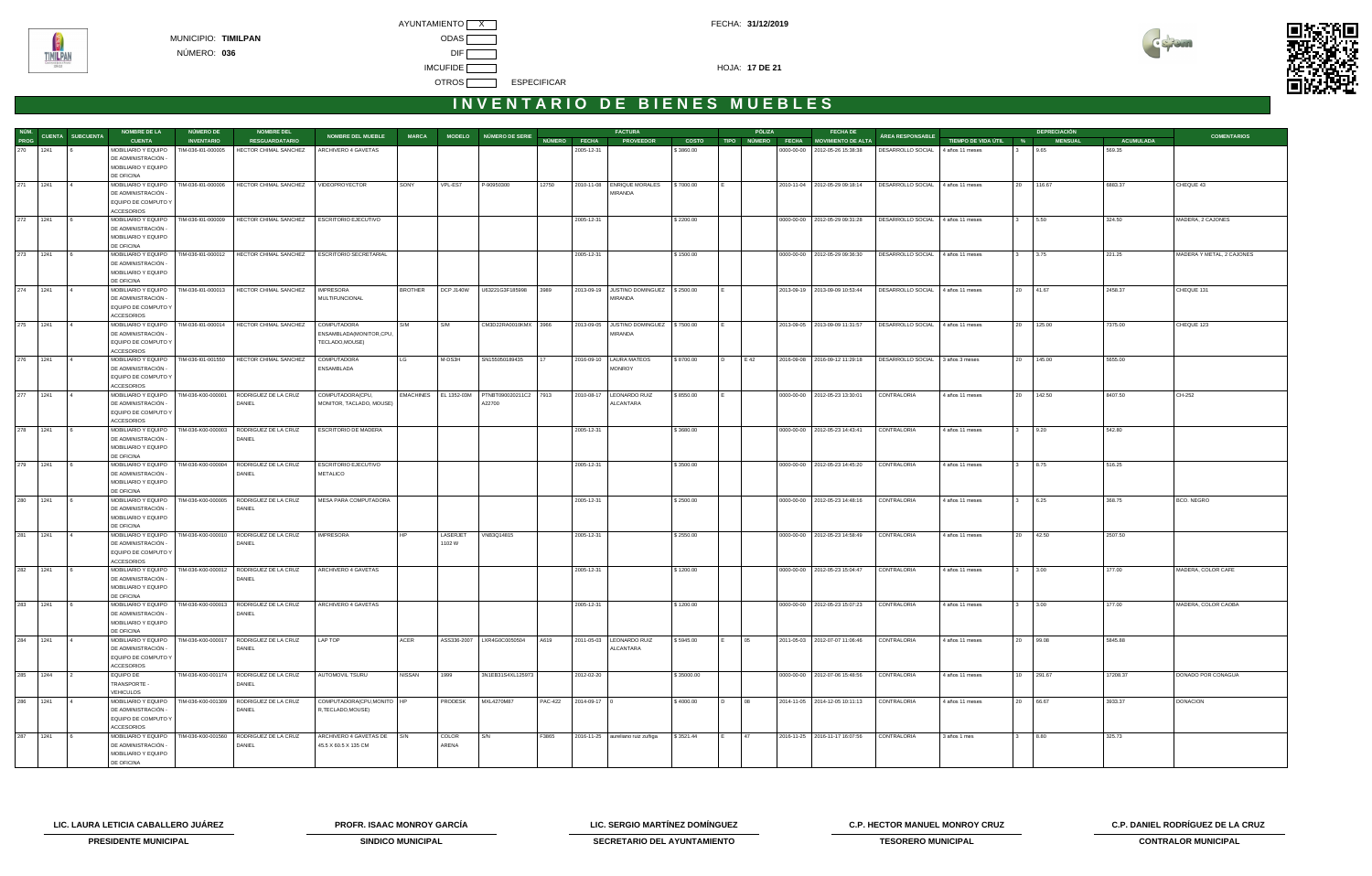



|             |                               | <b>NOMBRE DE LA</b>                        | <b>NÚMERO DE</b>   | <b>NOMBRE DEL</b>                                               |                                        |                       |             |                                              |       |                    | <b>FACTURA</b>              |              |                       | PÓLIZA | <b>FECHA DE</b>                      |                  |                       |                 | <b>DEPRECIACIÓN</b> |                  |                    |
|-------------|-------------------------------|--------------------------------------------|--------------------|-----------------------------------------------------------------|----------------------------------------|-----------------------|-------------|----------------------------------------------|-------|--------------------|-----------------------------|--------------|-----------------------|--------|--------------------------------------|------------------|-----------------------|-----------------|---------------------|------------------|--------------------|
|             | NÚM.<br>PROG CUENTA SUBCUENTA | <b>CUENTA</b>                              | <b>INVENTARIO</b>  | <b>RESGUARDATARIO</b>                                           | <b>NOMBRE DEL MUEBLE</b>               | <b>MARCA</b>          |             | MODELO NÚMERO DE SERIE                       |       | NÚMERO FECHA       | <b>PROVEEDOR</b>            | <b>COSTO</b> |                       |        | TIPO NÚMERO FECHA MOVIMIENTO DE ALTA | ÁREA RESPONSABLE | TIEMPO DE VIDA ÚTIL % |                 | <b>MENSUAL</b>      | <b>ACUMULADA</b> | <b>COMENTARIOS</b> |
| 288 1241    |                               | MOBILIARIO Y EQUIPO                        | TIM-036-L00-000003 | HECTOR MANUEL MONROY                                            | COMPUTADORA                            | TOSHIBA               | SAT         | 991645C06Q                                   | 5503  |                    | 2009-11-13   TCCSA LEONARDO | \$8324.60    | 154                   |        | 2009-11-11 2012-07-03 11:02:41       | TESORERIA        | 4 años 11 meses       |                 | 20 138.74           | 8185.82          |                    |
|             |                               | DE ADMINISTRACIÓN -                        |                    | CRUZ                                                            | PORTÁTIL(LAP TOP)                      |                       | L305-SP6983 |                                              |       |                    | RUIZ ALCANTARA              |              |                       |        |                                      |                  |                       |                 |                     |                  |                    |
|             |                               | EQUIPO DE COMPUTO Y                        |                    |                                                                 |                                        |                       |             |                                              |       |                    |                             |              |                       |        |                                      |                  |                       |                 |                     |                  |                    |
|             |                               | <b>ACCESORIOS</b>                          |                    |                                                                 |                                        |                       |             |                                              |       |                    |                             |              |                       |        |                                      |                  |                       |                 |                     |                  |                    |
| 289 1241    |                               | MOBILIARIO Y EQUIPO                        |                    | TIM-036-L00-000004 HECTOR MANUEL MONROY                         | (COMPUTADORA(CPU,                      |                       |             | EMACHINES EL 1352-03M PTNBT090020211C22 7914 |       |                    | 2010-08-17   LEONARDO RUIZ  | \$8550.00    |                       |        | 0000-00-00   2012-07-03 11:06:19     | <b>TESORERIA</b> | 4 años 11 meses       | 20              | 142.50              | 8407.50          |                    |
|             |                               | DE ADMINISTRACIÓN -                        |                    | CRUZ                                                            | MONITOR, TACLADO, MOUSE)               |                       |             | C2700                                        |       |                    | ALCANTARA                   |              |                       |        |                                      |                  |                       |                 |                     |                  |                    |
|             |                               | EQUIPO DE COMPUTO Y                        |                    |                                                                 |                                        |                       |             |                                              |       |                    |                             |              |                       |        |                                      |                  |                       |                 |                     |                  |                    |
|             |                               | ACCESORIOS                                 |                    |                                                                 |                                        |                       |             |                                              |       |                    |                             |              |                       |        |                                      |                  |                       |                 |                     |                  |                    |
| 290 1241    |                               | MOBILIARIO Y EQUIPO                        | TIM-036-L00-000006 | HECTOR MANUEL MONROY                                            | COMPUTADORA                            |                       |             |                                              | 8691  |                    | 2010-12-13   LEONARDO RUIZ  | \$6500.00    | 96<br>IE.             |        | 2010-12-09 2012-07-03 11:16:05       | <b>TESORERIA</b> | 4 años 11 meses       |                 | 20 108.33           | 6391.63          |                    |
|             |                               | DE ADMINISTRACIÓN -                        |                    | CRUZ                                                            | ENSAMBLADA(CPU,                        |                       |             |                                              |       |                    | ALCANTARA                   |              |                       |        |                                      |                  |                       |                 |                     |                  |                    |
|             |                               | EQUIPO DE COMPUTO Y                        |                    |                                                                 | MONITOR, TACLADO, MOUSE)               |                       |             |                                              |       |                    |                             |              |                       |        |                                      |                  |                       |                 |                     |                  |                    |
|             |                               | <b>ACCESORIOS</b>                          |                    |                                                                 |                                        |                       |             |                                              |       |                    |                             |              |                       |        |                                      |                  |                       |                 |                     |                  |                    |
| 291 1241    |                               | MOBILIARIO Y EQUIPO                        | TIM-036-L00-000014 | HECTOR MANUEL MONROY                                            | <b>ESTANTE METALICO 6</b>              |                       |             |                                              |       | 2005-12-31         |                             | \$1000.00    |                       |        | 0000-00-00 2012-07-03 11:50:31       | <b>TESORERIA</b> | 4 años 11 meses       | $3^{\circ}$     | 2.50                | 147.50           |                    |
|             |                               | DE ADMINISTRACIÓN -                        |                    | CRUZ                                                            | GAVETAS                                |                       |             |                                              |       |                    |                             |              |                       |        |                                      |                  |                       |                 |                     |                  |                    |
|             |                               | MOBILIARIO Y EQUIPO                        |                    |                                                                 |                                        |                       |             |                                              |       |                    |                             |              |                       |        |                                      |                  |                       |                 |                     |                  |                    |
|             |                               | DE OFICINA                                 |                    |                                                                 |                                        |                       |             |                                              |       |                    |                             |              |                       |        |                                      |                  |                       |                 |                     |                  |                    |
| 292 1241    |                               | MOBILIARIO Y EQUIPO                        |                    | TIM-036-L00-000015   HECTOR MANUEL MONROY                       | <b>ESTANTE METALICO 6</b>              |                       |             |                                              |       | 2005-12-31         |                             | \$1000.00    |                       |        | 0000-00-00   2012-07-03 11:51:02     | <b>TESORERIA</b> | 4 años 11 meses       |                 | 2.50                | 147.50           |                    |
|             |                               | DE ADMINISTRACIÓN -<br>MOBILIARIO Y EQUIPO |                    | CRUZ                                                            | GAVETAS                                |                       |             |                                              |       |                    |                             |              |                       |        |                                      |                  |                       |                 |                     |                  |                    |
|             |                               | DE OFICINA                                 |                    |                                                                 |                                        |                       |             |                                              |       |                    |                             |              |                       |        |                                      |                  |                       |                 |                     |                  |                    |
| 293 1241    |                               | MOBILIARIO Y EQUIPO                        | TIM-036-L00-000017 | HECTOR MANUEL MONROY                                            | ESTANTE METALICO 6                     |                       |             |                                              |       | 2005-12-31         |                             | \$1000.00    |                       |        | 0000-00-00   2012-07-03 11:52:38     | <b>TESORERIA</b> | 4 años 11 meses       | $\mathbf{3}$    | 2.50                | 147.50           |                    |
|             |                               | DE ADMINISTRACIÓN -                        |                    | CRUZ                                                            | GAVETAS                                |                       |             |                                              |       |                    |                             |              |                       |        |                                      |                  |                       |                 |                     |                  |                    |
|             |                               | MOBILIARIO Y EQUIPO                        |                    |                                                                 |                                        |                       |             |                                              |       |                    |                             |              |                       |        |                                      |                  |                       |                 |                     |                  |                    |
|             |                               | DE OFICINA                                 |                    |                                                                 |                                        |                       |             |                                              |       |                    |                             |              |                       |        |                                      |                  |                       |                 |                     |                  |                    |
| 294 1241    |                               | MOBILIARIO Y EQUIPO                        | TIM-036-L00-000018 | HECTOR MANUEL MONROY                                            | <b>ESTANTE METALICO 6</b>              |                       |             |                                              |       | 2005-12-31         |                             | \$1000.00    |                       |        | 0000-00-00 2012-07-03 11:53:46       | <b>TESORERIA</b> | 4 años 11 meses       | $3^{\circ}$     | 2.50                | 147.50           |                    |
|             |                               | DE ADMINISTRACIÓN -                        |                    | CRUZ                                                            | GAVETAS                                |                       |             |                                              |       |                    |                             |              |                       |        |                                      |                  |                       |                 |                     |                  |                    |
|             |                               | MOBILIARIO Y EQUIPO                        |                    |                                                                 |                                        |                       |             |                                              |       |                    |                             |              |                       |        |                                      |                  |                       |                 |                     |                  |                    |
|             |                               | DE OFICINA                                 |                    |                                                                 |                                        |                       |             |                                              |       |                    |                             |              |                       |        |                                      |                  |                       |                 |                     |                  |                    |
| 295 1241    |                               | MOBILIARIO Y EQUIPO                        |                    | TIM-036-L00-000019   HECTOR MANUEL MONROY                       | <b>ESTANTE METALICO 6</b>              |                       |             |                                              |       | 2005-12-31         |                             | \$1000.00    |                       |        | 0000-00-00 2012-07-03 11:54:59       | <b>TESORERIA</b> | 4 años 11 meses       | 3               | 2.50                | 147.50           |                    |
|             |                               | DE ADMINISTRACIÓN                          |                    | CRUZ                                                            | GAVETAS                                |                       |             |                                              |       |                    |                             |              |                       |        |                                      |                  |                       |                 |                     |                  |                    |
|             |                               | MOBILIARIO Y EQUIPO                        |                    |                                                                 |                                        |                       |             |                                              |       |                    |                             |              |                       |        |                                      |                  |                       |                 |                     |                  |                    |
|             |                               | DE OFICINA                                 |                    |                                                                 |                                        |                       |             |                                              |       |                    |                             |              |                       |        |                                      |                  |                       |                 |                     |                  |                    |
| 296 1241    |                               | MOBILIARIO Y EQUIPO                        | TIM-036-L00-000034 | HECTOR MANUEL MONROY                                            | ARCHIVERO CAFE 4 GAVETAS               |                       |             |                                              |       | 2005-12-31         |                             | \$3680.00    |                       |        | 0000-00-00 2012-07-03 12:57:40       | <b>TESORERIA</b> | 4 años 11 meses       |                 | 9.20                | 542.80           |                    |
|             |                               | DE ADMINISTRACIÓN -                        |                    | CRUZ                                                            |                                        |                       |             |                                              |       |                    |                             |              |                       |        |                                      |                  |                       |                 |                     |                  |                    |
|             |                               | MOBILIARIO Y EQUIPO<br>DE OFICINA          |                    |                                                                 |                                        |                       |             |                                              |       |                    |                             |              |                       |        |                                      |                  |                       |                 |                     |                  |                    |
| 297 1241    |                               | MOBILIARIO Y EQUIPO                        | TIM-036-L00-000035 | HECTOR MANUEL MONROY                                            | ARCHIVERO CAOBA 4                      |                       |             |                                              |       | 2005-12-31         |                             | \$3680.00    |                       |        | 0000-00-00 2012-07-03 12:58:33       | <b>TESORERIA</b> | 4 años 11 meses       | $3^{\circ}$     | 9.20                | 542.80           | MADERA             |
|             |                               | DE ADMINISTRACIÓN -                        |                    | CRUZ                                                            | GAVETAS                                |                       |             |                                              |       |                    |                             |              |                       |        |                                      |                  |                       |                 |                     |                  |                    |
|             |                               | MOBILIARIO Y EQUIPO                        |                    |                                                                 |                                        |                       |             |                                              |       |                    |                             |              |                       |        |                                      |                  |                       |                 |                     |                  |                    |
|             |                               | DE OFICINA                                 |                    |                                                                 |                                        |                       |             |                                              |       |                    |                             |              |                       |        |                                      |                  |                       |                 |                     |                  |                    |
| 298 1241    |                               | MOBILIARIO Y EQUIPO                        |                    | TIM-036-L00-000036   HECTOR MANUEL MONROY                       | ESCRITORIO METALICO 4                  |                       |             |                                              |       | 2005-12-31         |                             | \$3000.00    |                       |        | 0000-00-00 2012-07-03 14:21:34       | <b>TESORERIA</b> | 4 años 11 meses       |                 | 7.50                | 442.50           |                    |
|             |                               | DE ADMINISTRACIÓN -                        |                    | CRUZ                                                            | CAJONES                                |                       |             |                                              |       |                    |                             |              |                       |        |                                      |                  |                       |                 |                     |                  |                    |
|             |                               | MOBILIARIO Y EQUIPO                        |                    |                                                                 |                                        |                       |             |                                              |       |                    |                             |              |                       |        |                                      |                  |                       |                 |                     |                  |                    |
|             |                               | DE OFICINA                                 |                    |                                                                 |                                        |                       |             |                                              |       |                    |                             |              |                       |        |                                      |                  |                       |                 |                     |                  |                    |
| 299 1244    |                               | <b>EQUIPO DE</b><br>TRANSPORTE -           |                    | TIM-036-L00-000045   HECTOR MANUEL MONROY                       | <b>AUTOMOVIL</b>                       | <b>VOLKS</b><br>WAGEN | POINTER     | 9BWCC05W56P0627 9053                         |       | $2006 - 09 - 20$ 0 |                             | \$94901.45   | $\overline{0}$<br>LE. |        | 0000-00-00   2012-05-23 09:58:50     | <b>TESORERIA</b> | 4 años 11 meses       |                 | 10 790.85           | 46659.93         |                    |
|             |                               | <b>VEHICULOS</b>                           |                    | CRUZ                                                            |                                        |                       | 2006        |                                              |       |                    |                             |              |                       |        |                                      |                  |                       |                 |                     |                  |                    |
| 300 1241    |                               | MOBILIARIO Y EQUIPO                        |                    | TIM-036-L00-000045 HECTOR MANUEL MONROY                         | ESCANER CAMA PLANA                     | <b>FUJITSU</b>        | F1 6230Z    | PA03630-B555 S/N                             | 779   | 2012-08-29 0       |                             | \$32398.80   |                       |        | 2012-09-03 2012-10-12 09:41:17       | <b>TESORERIA</b> | 4 años 11 meses       | 20              | 539.98              | 31858.82         | CHEQUE 1123        |
|             |                               | DE ADMINISTRACIÓN -                        |                    | CRUZ                                                            |                                        |                       |             | 401764                                       |       |                    |                             |              |                       |        |                                      |                  |                       |                 |                     |                  |                    |
|             |                               | EQUIPO DE COMPUTO Y                        |                    |                                                                 |                                        |                       |             |                                              |       |                    |                             |              |                       |        |                                      |                  |                       |                 |                     |                  |                    |
|             |                               | ACCESORIOS                                 |                    |                                                                 |                                        |                       |             |                                              |       |                    |                             |              |                       |        |                                      |                  |                       |                 |                     |                  |                    |
| 301<br>1241 |                               | MOBILIARIO Y EQUIPO                        | TIM-036-L00-000046 | HECTOR MANUEL MONROY                                            | COMPUTADORA PORTATIL                   |                       | 455         | 584082-001                                   | 6366  |                    | 2013-02-28 PROVEEDORA       | \$5750.00    | LC.<br>47             |        | 2013-02-20 2013-02-28 14:40:05       | <b>TESORERIA</b> | 4 años 11 meses       | 20              | 95.83               | 5654.13          | CHEQUE 80          |
|             |                               | DE ADMINISTRACIÓN -                        |                    | CRUZ                                                            |                                        |                       |             |                                              |       |                    | PAPELERA                    |              |                       |        |                                      |                  |                       |                 |                     |                  |                    |
|             |                               | EQUIPO DE COMPUTO Y                        |                    |                                                                 |                                        |                       |             |                                              |       |                    | COMPUTACIONAL LA            |              |                       |        |                                      |                  |                       |                 |                     |                  |                    |
|             |                               | ACCESORIOS                                 |                    |                                                                 |                                        |                       |             |                                              |       |                    | SEVILLANA, S.A. DE          |              |                       |        |                                      |                  |                       |                 |                     |                  |                    |
|             |                               |                                            |                    |                                                                 |                                        |                       |             |                                              |       |                    | C.V.                        |              |                       |        |                                      |                  |                       |                 |                     |                  |                    |
| 302<br>1241 |                               | MOBILIARIO Y EQUIPO<br>DE ADMINISTRACIÓN - |                    | TIM-036-L00-000048   HECTOR MANUEL MONROY<br>CRUZ               | COMPUTADORA<br>ENSAMBLADA(MONITOR,CPU, | S/M                   | S/M         | S/S                                          | 20550 | 2013-12-09         | PROVEEDORA<br>PAPELERA      | \$6800.00    | $\mathsf{L}$ 3        |        | 2013-12-09 2014-12-22 11:32:56       | <b>TESORERIA</b> | 4 años 11 meses       | 20              | 113.33              | 6686.63          | CHEQUE 276         |
|             |                               | EQUIPO DE COMPUTO Y                        |                    |                                                                 | TECLADO, MOUSE)                        |                       |             |                                              |       |                    | COMPUTACIONAL LA            |              |                       |        |                                      |                  |                       |                 |                     |                  |                    |
|             |                               | <b>ACCESORIOS</b>                          |                    |                                                                 |                                        |                       |             |                                              |       |                    | SEVILLANA, S.A. DE          |              |                       |        |                                      |                  |                       |                 |                     |                  |                    |
|             |                               |                                            |                    |                                                                 |                                        |                       |             |                                              |       |                    | C.V.                        |              |                       |        |                                      |                  |                       |                 |                     |                  |                    |
| 303<br>1241 |                               | MOBILIARIO Y EQUIPO                        | TIM-036-L00-000049 | HECTOR MANUEL MONROY                                            | COMPUTADORA                            | S/M                   | S/M         | S/S                                          | 22216 | 2013-12-19         | PROVEEDORA                  | \$6800.00    | 87                    |        | 2013-12-19 2014-12-22 11:37:27       | <b>TESORERIA</b> | 4 años 11 meses       | 20              | 113.33              | 6686.63          | CHEQUE 217         |
|             |                               | DE ADMINISTRACIÓN -                        |                    | CRUZ                                                            | ENSAMBLADA(MONITOR,CPU,                |                       |             |                                              |       |                    | PAPELERA                    |              |                       |        |                                      |                  |                       |                 |                     |                  |                    |
|             |                               | EQUIPO DE COMPUTO Y                        |                    |                                                                 | TECLADO, MOUSE)                        |                       |             |                                              |       |                    | COMPUTACIONAL LA            |              |                       |        |                                      |                  |                       |                 |                     |                  |                    |
|             |                               | <b>ACCESORIOS</b>                          |                    |                                                                 |                                        |                       |             |                                              |       |                    | SEVILLANA, S.A. DE          |              |                       |        |                                      |                  |                       |                 |                     |                  |                    |
|             |                               |                                            |                    |                                                                 |                                        |                       |             |                                              |       |                    | l C.V.                      |              |                       |        |                                      |                  |                       |                 |                     |                  |                    |
| 1241<br>304 |                               |                                            |                    | MOBILIARIO Y EQUIPO   TIM-036-L00-000062   HECTOR MANUEL MONROY | ARCHIVERO 11 GAVETAS                   |                       |             | 203013140                                    |       | 2005-12-31         |                             | \$3450.00    |                       |        | 0000-00-00 2012-05-23 12:23:30       | <b>TESORERIA</b> | 4 años 11 meses       | $\vert 3 \vert$ | 8.63                | 508.93           |                    |
|             |                               | DE ADMINISTRACIÓN -                        |                    | CRUZ                                                            |                                        |                       |             |                                              |       |                    |                             |              |                       |        |                                      |                  |                       |                 |                     |                  |                    |
|             |                               | MOBILIARIO Y EQUIPO                        |                    |                                                                 |                                        |                       |             |                                              |       |                    |                             |              |                       |        |                                      |                  |                       |                 |                     |                  |                    |
|             |                               | DE OFICINA                                 |                    |                                                                 |                                        |                       |             |                                              |       |                    |                             |              |                       |        |                                      |                  |                       |                 |                     |                  |                    |

**LIC. LAURA LETICIA CABALLERO JUÁREZ PROFR. ISAAC MONROY GARCÍA LIC. SERGIO MARTÍNEZ DOMÍNGUEZ C.P. HECTOR MANUEL MONROY CRUZ C.P. DANIEL RODRÍGUEZ DE LA CRUZ** 



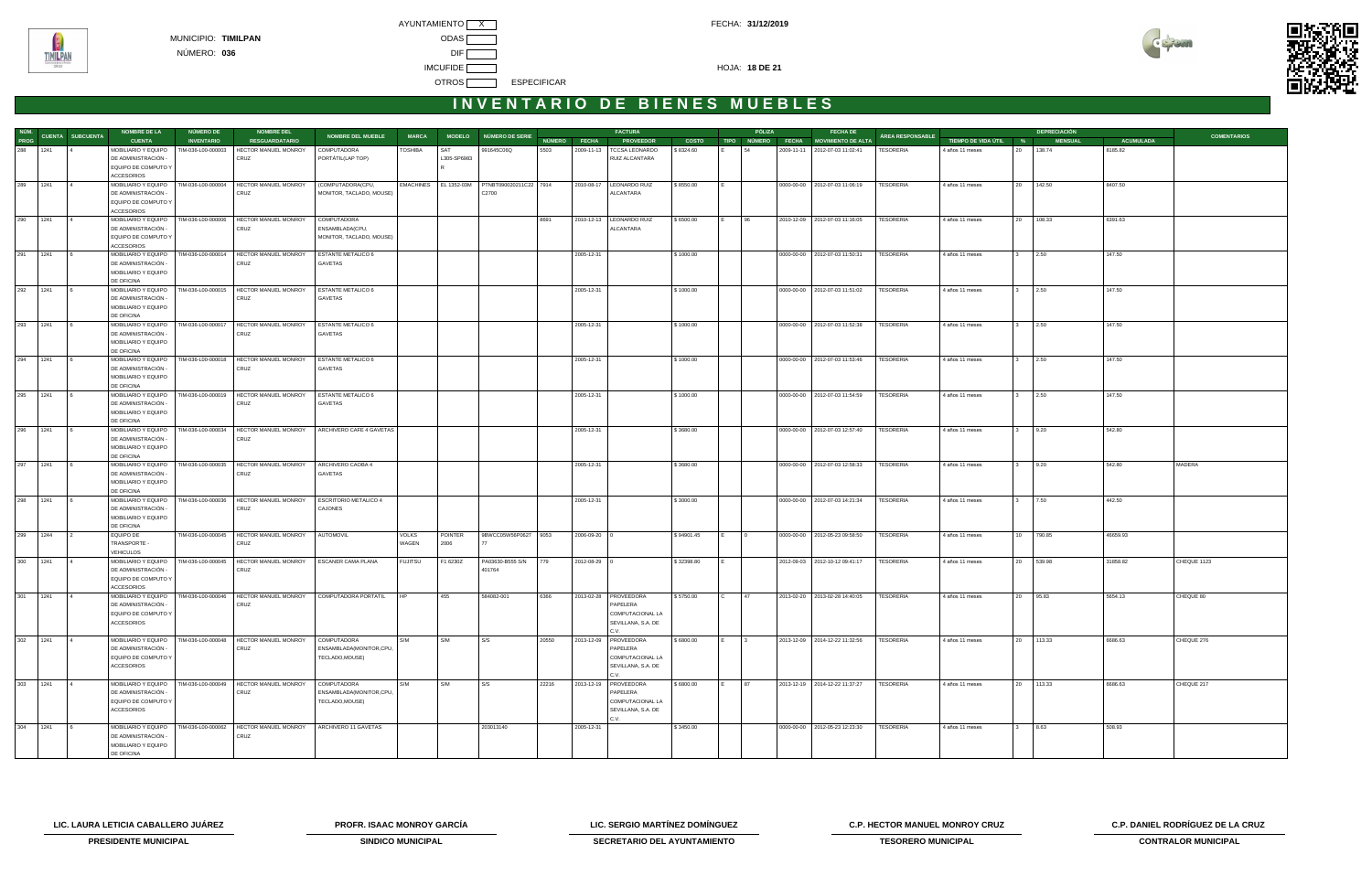





|          | NÚM. CUENTA SUBCUENTA | <b>NOMBRE DE LA</b>                                             | <b>NÚMERO DE</b>   | <b>NOMBRE DEL</b>                                                                       |                                                                             |                  |             |                                 |                |              | <b>FACTURA</b>                           |              |      | PÓLIZA | <b>FECHA DE</b>                      |                                                      |                       | <b>DEPRECIACIÓN</b>    |                  | <b>COMENTARIOS</b>         |
|----------|-----------------------|-----------------------------------------------------------------|--------------------|-----------------------------------------------------------------------------------------|-----------------------------------------------------------------------------|------------------|-------------|---------------------------------|----------------|--------------|------------------------------------------|--------------|------|--------|--------------------------------------|------------------------------------------------------|-----------------------|------------------------|------------------|----------------------------|
| PROG     |                       | <b>CUENTA</b>                                                   | <b>INVENTARIO</b>  | <b>RESGUARDATARIO</b>                                                                   | NOMBRE DEL MUEBLE                                                           | <b>MARCA</b>     |             | MODELO NÚMERO DE SERIE          | NÚMERO FECHA   |              | <b>PROVEEDOR</b>                         | <b>COSTO</b> |      |        | TIPO NÚMERO FECHA MOVIMIENTO DE ALTA | ÁREA RESPONSABLE                                     | TIEMPO DE VIDA ÚTIL % | <b>MENSUAL</b>         | <b>ACUMULADA</b> |                            |
| 305 1241 |                       | MOBILIARIO Y EQUIPO                                             | TIM-036-L00-001303 | HECTOR MANUEL MONROY                                                                    | MESA DE TRABAJO CAOBA                                                       | MOD              | JAN 018     | S/S                             | 12990          | 2014-09-05   | PROVEEDORA                               | \$2950.01    |      | 59     | 2014-10-07 2014-10-31 15:49:43       | <b>TESORERIA</b>                                     | 4 años 11 meses       | 7.38                   | 435.18           | CHEQUE 070                 |
|          |                       | DE ADMINISTRACIÓN -                                             |                    | CRUZ                                                                                    |                                                                             |                  |             |                                 |                |              | PAPELERA                                 |              |      |        |                                      |                                                      |                       |                        |                  |                            |
|          |                       | MOBILIARIO Y EQUIPO<br>DE OFICINA                               |                    |                                                                                         |                                                                             |                  |             |                                 |                |              | COMPUTACIONAL LA<br>SEVILLANA, S.A. DE   |              |      |        |                                      |                                                      |                       |                        |                  |                            |
|          |                       |                                                                 |                    |                                                                                         |                                                                             |                  |             |                                 |                |              |                                          |              |      |        |                                      |                                                      |                       |                        |                  |                            |
| 306 1241 |                       | MOBILIARIO Y EQUIPO                                             | TIM-036-L00-001305 | HECTOR MANUEL MONROY                                                                    | SILLA DE PIEL                                                               | <b>ESCOCIA</b>   | S/M         | S/S                             | 16891942       |              | 2014-10-22   OFICCE DEPOT DE             | \$2799.00    |      | 68     | 2014-10-21 2014-10-31 16:11:50       | <b>TESORERIA</b>                                     | 4 años 11 meses       | 7.00                   | 412.88           | CUEQUE 079                 |
|          |                       | DE ADMINISTRACIÓN -                                             |                    | CRUZ                                                                                    |                                                                             |                  |             |                                 |                |              | MEXICO S.A. DE C.V.                      |              |      |        |                                      |                                                      |                       |                        |                  |                            |
|          |                       | MOBILIARIO Y EQUIPO                                             |                    |                                                                                         |                                                                             |                  |             |                                 |                |              |                                          |              |      |        |                                      |                                                      |                       |                        |                  |                            |
|          |                       | DE OFICINA                                                      |                    |                                                                                         |                                                                             |                  |             |                                 |                |              |                                          |              |      |        |                                      |                                                      |                       |                        |                  |                            |
| 307 1241 |                       | MOBILIARIO Y EQUIPO                                             | TIM-036-L00-001420 | HECTOR MANUEL MONROY                                                                    | <b>IMPRESORA SISTEMA</b>                                                    | EPSON L300 B521D |             | <b>UNEK003155</b>               | 19263          |              | 2015-01-09 PROVEEDORA                    | \$2760.00    |      | 28     | 2015-01-23 2015-01-31 11:03:33       | TESORERIA                                            | 4 años 11 meses       | 20 46.00               | 2714.00          | CHEQUE 109                 |
|          |                       | DE ADMINISTRACIÓN -                                             |                    | CRUZ                                                                                    | CONTINUO                                                                    |                  |             |                                 |                |              | PAPELERA                                 |              |      |        |                                      |                                                      |                       |                        |                  |                            |
|          |                       | EQUIPO DE COMPUTO Y<br><b>ACCESORIOS</b>                        |                    |                                                                                         |                                                                             |                  |             |                                 |                |              | COMPUTACIONAL LA<br>SEVILLANA, S.A. DE   |              |      |        |                                      |                                                      |                       |                        |                  |                            |
|          |                       |                                                                 |                    |                                                                                         |                                                                             |                  |             |                                 |                |              | C.V.                                     |              |      |        |                                      |                                                      |                       |                        |                  |                            |
| 308 1241 |                       | MOBILIARIO Y EQUIPO                                             | TIM-036-L00-001506 | HECTOR MANUEL MONROY                                                                    | CPU ENSAMBLADO                                                              | S/M              | S/M         | S/S                             | 20975          |              | 2015-02-13   PROVEEDORA                  | \$7260.00    |      | 52     | 2015-03-06 2015-03-31 11:10:48       | <b>TESORERIA</b>                                     | 4 años 10 meses       | 20 121.00              | 7018.00          | CHEQUE 003                 |
|          |                       | DE ADMINISTRACIÓN -                                             |                    | CRUZ                                                                                    |                                                                             |                  |             |                                 |                |              | PAPELERA                                 |              |      |        |                                      |                                                      |                       |                        |                  |                            |
|          |                       | EQUIPO DE COMPUTO Y                                             |                    |                                                                                         |                                                                             |                  |             |                                 |                |              | COMPUTACIONAL LA                         |              |      |        |                                      |                                                      |                       |                        |                  |                            |
|          |                       | <b>ACCESORIOS</b>                                               |                    |                                                                                         |                                                                             |                  |             |                                 |                |              | SEVILLANA, S.A. DE                       |              |      |        |                                      |                                                      |                       |                        |                  |                            |
|          |                       |                                                                 |                    |                                                                                         |                                                                             |                  |             |                                 |                |              | C.V.                                     |              |      |        |                                      |                                                      |                       |                        |                  |                            |
| 309 1241 |                       | MOBILIARIO Y EQUIPO   TIM-036-L00-001548<br>DE ADMINISTRACIÓN - |                    | HECTOR MANUEL MONROY<br>CRUZ                                                            | <b>COMPUTADORA</b><br>ENSAMBLADA                                            | LG               | M-DS3H      | SN155050189868                  |                | 2016-09-10   | LAURA MATEOS<br><b>MONROY</b>            | \$8700.00    |      | E 42   | 2016-09-08 2016-09-12 11:22:33       | <b>TESORERIA</b>                                     | 3 años 3 meses        | 20 145.00              | 5655.00          |                            |
|          |                       | EQUIPO DE COMPUTO Y                                             |                    |                                                                                         |                                                                             |                  |             |                                 |                |              |                                          |              |      |        |                                      |                                                      |                       |                        |                  |                            |
|          |                       | <b>ACCESORIOS</b>                                               |                    |                                                                                         |                                                                             |                  |             |                                 |                |              |                                          |              |      |        |                                      |                                                      |                       |                        |                  |                            |
| 310 1241 |                       | MOBILIARIO Y EQUIPO   TIM-036-L00-001559                        |                    | HECTOR MANUEL MONROY                                                                    | ARCHIVERO 4 GAVETAS DE S/N                                                  |                  | COLOR       | S/N                             | F3865          |              | 2016-11-25 aureliano ruiz zuñiga         | \$3521.44    |      | 47     | 2016-11-25 2016-11-17 16:05:25       | <b>TESORERIA</b>                                     | 3 años 1 mes          | 8.80<br>$\mathbf{3}$   | 325.73           |                            |
|          |                       | DE ADMINISTRACIÓN -                                             |                    | CRUZ                                                                                    | 45.5 X 60.5 X 135 CM                                                        |                  | ARENA/CALIB |                                 |                |              |                                          |              |      |        |                                      |                                                      |                       |                        |                  |                            |
|          |                       | MOBILIARIO Y EQUIPO                                             |                    |                                                                                         |                                                                             |                  | <b>RF</b>   |                                 |                |              |                                          |              |      |        |                                      |                                                      |                       |                        |                  |                            |
|          |                       | DE OFICINA                                                      |                    |                                                                                         |                                                                             |                  |             |                                 |                |              |                                          |              |      |        |                                      |                                                      |                       |                        |                  |                            |
| 311 1241 |                       | MOBILIARIO Y EQUIPO   TIM-036-N00-000001<br>DE ADMINISTRACIÓN   |                    | ALFREDO SANTIAGO CHIMAL   ESCRITORIO METALICO                                           |                                                                             |                  |             |                                 |                | 2005-12-31   |                                          | \$3680.00    |      |        | 0000-00-00 2012-05-25 15:55:16       | DIRECCIÓN GENERAL 4 años 11 meses<br>DE DESARROLLO Y |                       | 9.20                   | 542.80           | GRIS, 3 GAVETAS            |
|          |                       | MOBILIARIO Y EQUIPO                                             |                    |                                                                                         |                                                                             |                  |             |                                 |                |              |                                          |              |      |        |                                      | FOMENTO ECONOMIC                                     |                       |                        |                  |                            |
|          |                       | DE OFICINA                                                      |                    |                                                                                         |                                                                             |                  |             |                                 |                |              |                                          |              |      |        |                                      |                                                      |                       |                        |                  |                            |
| 312 1241 |                       | MOBILIARIO Y EQUIPO                                             |                    | TIM-036-N00-000003   ALFREDO SANTIAGO CHIMAL   ESCRITORIO                               |                                                                             |                  |             |                                 |                | 2005-12-31   |                                          | \$2860.00    |      |        | 0000-00-00 2012-05-25 15:38:35       | DIRECCIÓN GENERAL                                    | 4 años 11 meses       | 7.15                   | 421.85           | BARNIZADO CAFE             |
|          |                       | DE ADMINISTRACIÓN                                               |                    |                                                                                         |                                                                             |                  |             |                                 |                |              |                                          |              |      |        |                                      | DE DESARROLLO Y                                      |                       |                        |                  |                            |
|          |                       | MOBILIARIO Y EQUIPO                                             |                    |                                                                                         |                                                                             |                  |             |                                 |                |              |                                          |              |      |        |                                      | FOMENTO ECONOMIC                                     |                       |                        |                  |                            |
| 313 1241 |                       | DE OFICINA<br>MOBILIARIO Y EQUIPO                               |                    | TIM-036-N00-000004 ALFREDO SANTIAGO CHIMAL ARCHIVERO DE MADERA                          |                                                                             |                  |             |                                 |                | 2005-12-31   |                                          | \$3000.00    |      |        | 0000-00-00 2012-05-25 15:37:17       | DIRECCIÓN GENERAL                                    | 4 años 11 meses       | 7.50                   | 442.50           | COLOR CAFE                 |
|          |                       | DE ADMINISTRACIÓN                                               |                    |                                                                                         |                                                                             |                  |             |                                 |                |              |                                          |              |      |        |                                      | DE DESARROLLO Y                                      |                       |                        |                  |                            |
|          |                       | MOBILIARIO Y EQUIPO                                             |                    |                                                                                         |                                                                             |                  |             |                                 |                |              |                                          |              |      |        |                                      | FOMENTO ECONOMIC                                     |                       |                        |                  |                            |
|          |                       | DE OFICINA                                                      |                    |                                                                                         |                                                                             |                  |             |                                 |                |              |                                          |              |      |        |                                      |                                                      |                       |                        |                  |                            |
| 314 1241 |                       | MOBILIARIO Y EQUIPO                                             |                    | TIM-036-N00-000869 ALFREDO SANTIAGO CHIMAL   MESA DE CENTRO                             |                                                                             |                  |             |                                 |                | 2005-12-31   |                                          | \$2000.00    |      |        | 0000-00-00   2012-06-28 09:56:03     | DIRECCIÓN GENERAL                                    | 4 años 11 meses       | 5.00                   | 295.00           | VERDE CON CRISTAL          |
|          |                       | DE ADMINISTRACIÓN                                               |                    |                                                                                         |                                                                             |                  |             |                                 |                |              |                                          |              |      |        |                                      | DE DESARROLLO Y                                      |                       |                        |                  |                            |
|          |                       | MOBILIARIO Y EQUIPO<br>DE OFICINA                               |                    |                                                                                         |                                                                             |                  |             |                                 |                |              |                                          |              |      |        |                                      | FOMENTO ECONOMIC                                     |                       |                        |                  |                            |
| 315 1241 |                       | MOBILIARIO Y EQUIPO                                             |                    |                                                                                         | TIM-036-N00-001524   ALFREDO SANTIAGO CHIMAL   COMPUTADORA(CPU,MONITO   S/M |                  | S/M         | S/S                             | ACTA CAB       | 2015-06-30 0 |                                          | \$4000.00    | I D. |        | 2015-11-11 2015-11-11 12:29:01       | DIRECCIÓN GENERAL                                    | 4 años 6 meses        | 20 66.67               | 3600.02          |                            |
|          |                       | DE ADMINISTRACIÓN -                                             |                    |                                                                                         | R,TECLADO,MOUSE)                                                            |                  |             |                                 | <b>EXT 128</b> |              |                                          |              |      |        |                                      | DE DESARROLLO Y                                      |                       |                        |                  |                            |
|          |                       | EQUIPO DE COMPUTO Y                                             |                    |                                                                                         |                                                                             |                  |             |                                 | 2015           |              |                                          |              |      |        |                                      | FOMENTO ECONOMIC                                     |                       |                        |                  |                            |
|          |                       | <b>ACCESORIOS</b>                                               |                    |                                                                                         |                                                                             |                  |             |                                 |                |              |                                          |              |      |        |                                      |                                                      |                       |                        |                  |                            |
|          | 316 1241              |                                                                 |                    | MOBILIARIO Y EQUIPO   TIM-036-N00-001531   ALFREDO SANTIAGO CHIMAL   MULTIFUNCIONAL CON |                                                                             | <b>BROTHER</b>   |             | MFC-J485DW U64066G5H291873 2236 |                |              | 2016-02-08 JOSE LUIS CABRERA   \$3000.00 |              | IE.  | E 32   | 2016-02-16 2016-06-25 11:04:23       | DIRECCIÓN GENERAL                                    | 3 años 10 meses       | 20 50.00               | 2300.00          |                            |
|          |                       | DE ADMINISTRACIÓN<br>EQUIPO DE COMPUTO Y                        |                    |                                                                                         | SISTEMA DE TINTA CONTINUA                                                   |                  |             |                                 |                |              | CASTRO                                   |              |      |        |                                      | DE DESARROLLO Y<br>FOMENTO ECONOMIC                  |                       |                        |                  |                            |
|          |                       | ACCESORIOS                                                      |                    |                                                                                         |                                                                             |                  |             |                                 |                |              |                                          |              |      |        |                                      |                                                      |                       |                        |                  |                            |
| 317 1241 |                       | MOBILIARIO Y EQUIPO   TIM-036-N00-001549                        |                    | ALFREDO SANTIAGO CHIMAL                                                                 | COMPUTADORA                                                                 | LG               | M-DS3H      | SN155050189440                  |                |              | 2016-09-10   LAURA MATEOS                | \$8700.00    |      | E 42   | 2016-09-08 2016-09-12 11:26:31       | DIRECCIÓN GENERAL 3 años 3 meses                     |                       | 145.00<br>20           | 5655.00          |                            |
|          |                       | DE ADMINISTRACIÓN -                                             |                    |                                                                                         | ENSAMBLADA                                                                  |                  |             |                                 |                |              | <b>MONROY</b>                            |              |      |        |                                      | DE DESARROLLO Y                                      |                       |                        |                  |                            |
|          |                       | EQUIPO DE COMPUTO Y                                             |                    |                                                                                         |                                                                             |                  |             |                                 |                |              |                                          |              |      |        |                                      | FOMENTO ECONOMIC                                     |                       |                        |                  |                            |
|          |                       | <b>ACCESORIOS</b>                                               |                    |                                                                                         |                                                                             |                  |             |                                 |                |              |                                          |              |      |        |                                      |                                                      |                       |                        |                  |                            |
| 318 1241 |                       | MOBILIARIO Y EQUIPO                                             | TIM-036-N01-000002 | EDGAR ALCANTARA                                                                         | ESCRITORIO SECRETARIAL                                                      | <b>ROAL</b>      |             |                                 |                | 2005-12-31   |                                          | \$1400.00    |      |        | 0000-00-00 2012-05-25 13:29:35       | DESARROLLO                                           | 4 años 11 meses       | 3.50                   | 206.50           |                            |
|          |                       | DE ADMINISTRACIÓN -<br>MOBILIARIO Y EQUIPO                      |                    | MARTINEZ                                                                                |                                                                             |                  |             |                                 |                |              |                                          |              |      |        |                                      | AGROPECUARIO                                         |                       |                        |                  |                            |
|          |                       | DE OFICINA                                                      |                    |                                                                                         |                                                                             |                  |             |                                 |                |              |                                          |              |      |        |                                      |                                                      |                       |                        |                  |                            |
| 319 1241 |                       | MOBILIARIO Y EQUIPO                                             | TIM-036-N01-000003 | <b>EDGAR ALCANTARA</b>                                                                  | <b>MESA ESCRITORIO</b>                                                      |                  |             |                                 |                | 2005-12-31   |                                          | \$1000.00    |      |        | 0000-00-00 2012-05-25 13:31:15       | DESARROLLO                                           | 4 años 11 meses       | 2.50<br>3 <sup>1</sup> | 147.50           | MADERA, COLOR CAFE OBSCURO |
|          |                       | DE ADMINISTRACIÓN -                                             |                    | MARTINEZ                                                                                |                                                                             |                  |             |                                 |                |              |                                          |              |      |        |                                      | AGROPECUARIO                                         |                       |                        |                  |                            |
|          |                       | MOBILIARIO Y EQUIPO                                             |                    |                                                                                         |                                                                             |                  |             |                                 |                |              |                                          |              |      |        |                                      |                                                      |                       |                        |                  |                            |
|          |                       | DE OFICINA                                                      |                    |                                                                                         |                                                                             |                  |             |                                 |                |              |                                          |              |      |        |                                      |                                                      |                       |                        |                  |                            |
| 320 1241 |                       | MOBILIARIO Y EQUIPO<br>DE ADMINISTRACIÓN                        | TIM-036-N01-000004 | EDGAR ALCANTARA<br>MARTINEZ                                                             | ARCHIVERO METALICO                                                          |                  |             |                                 |                | 2005-12-31   |                                          | \$3680.00    |      |        | 0000-00-00 2012-05-25 14:44:57       | DESARROLLO<br>AGROPECUARIO                           | 4 años 11 meses       | 9.20                   | 542.80           | COLOR CREMA 3 GAVETAS      |
|          |                       | MOBILIARIO Y EQUIPO                                             |                    |                                                                                         |                                                                             |                  |             |                                 |                |              |                                          |              |      |        |                                      |                                                      |                       |                        |                  |                            |
|          |                       | DE OFICINA                                                      |                    |                                                                                         |                                                                             |                  |             |                                 |                |              |                                          |              |      |        |                                      |                                                      |                       |                        |                  |                            |
| 321 1241 |                       | MOBILIARIO Y EQUIPO                                             | TIM-036-N01-000005 | EDGAR ALCANTARA                                                                         | ESTANTE METALICO                                                            |                  |             |                                 |                | 2005-12-31   |                                          | \$1000.00    |      |        | 0000-00-00   2012-05-25 14:48:02     | DESARROLLO                                           | 4 años 11 meses       | 2.50                   | 147.50           | GRIS DE 5 ENTREPAÑOS       |
|          |                       | DE ADMINISTRACIÓN -                                             |                    | MARTINEZ                                                                                |                                                                             |                  |             |                                 |                |              |                                          |              |      |        |                                      | AGROPECUARIO                                         |                       |                        |                  |                            |
|          |                       | MOBILIARIO Y EQUIPO                                             |                    |                                                                                         |                                                                             |                  |             |                                 |                |              |                                          |              |      |        |                                      |                                                      |                       |                        |                  |                            |
|          |                       | DE OFICINA                                                      |                    |                                                                                         |                                                                             |                  |             |                                 |                |              |                                          |              |      |        |                                      |                                                      |                       |                        |                  |                            |



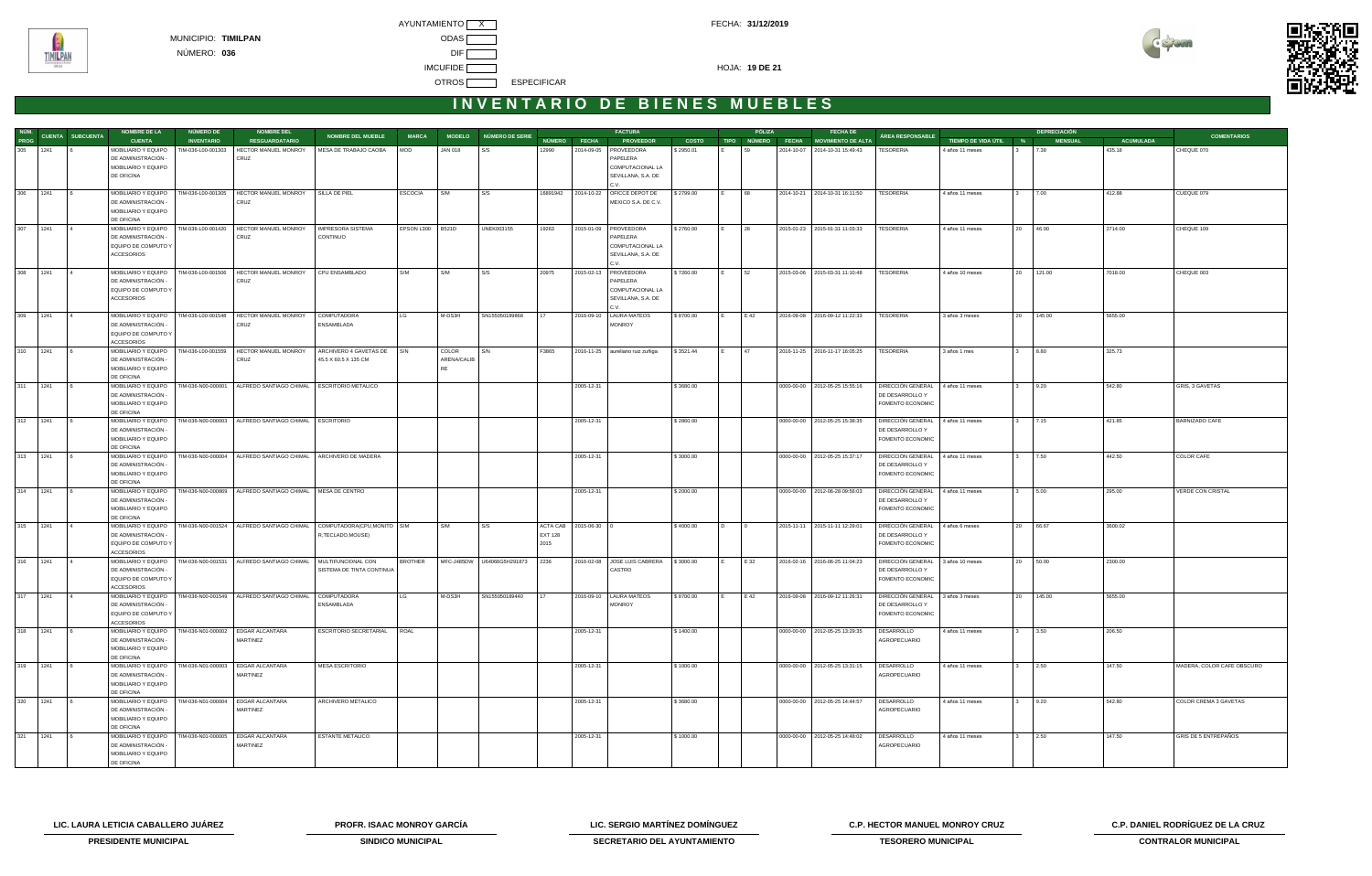



| NÚM.        |                  | <b>NOMBRE DE LA</b>                        | <b>NÚMERO DE</b>   | <b>NOMBRE DEL</b>                                                 |                            |                    |               |                        |        |                    | <b>FACTURA</b>                               |              | PÓLIZA | <b>FECHA DE</b>                      |                                    |                       |              | <b>DEPRECIACIÓN</b> |                  |                    |
|-------------|------------------|--------------------------------------------|--------------------|-------------------------------------------------------------------|----------------------------|--------------------|---------------|------------------------|--------|--------------------|----------------------------------------------|--------------|--------|--------------------------------------|------------------------------------|-----------------------|--------------|---------------------|------------------|--------------------|
| PROG        | CUENTA SUBCUENTA | <b>CUENTA</b>                              | <b>INVENTARIO</b>  | <b>RESGUARDATARIO</b>                                             | <b>NOMBRE DEL MUEBLE</b>   | <b>MARCA</b>       |               | MODELO NÚMERO DE SERIE |        | NÚMERO FECHA       | <b>PROVEEDOR</b>                             | <b>COSTO</b> |        | TIPO NÚMERO FECHA MOVIMIENTO DE ALTA | ÁREA RESPONSABLE                   | TIEMPO DE VIDA ÚTIL % |              | <b>MENSUAL</b>      | <b>ACUMULADA</b> | <b>COMENTARIOS</b> |
| 322 1244    |                  | EQUIPO DE                                  | TIM-036-N01-000007 | EDGAR ALCANTARA                                                   | CAMIONETA                  | FORD               | 1999 LOBO     | 3FTDF1724XMA4150       |        | 2005-12-31         |                                              | \$20000.00   |        | 0000-00-00 2012-05-25 15:29:22       | DESARROLLO                         | 4 años 11 meses       | 10           | 166.67              | 9833.37          | DONADA POR CONAGUA |
|             |                  | TRANSPORTE -                               |                    | MARTINEZ                                                          |                            |                    | 150XL         |                        |        |                    |                                              |              |        |                                      | AGROPECUARIO                       |                       |              |                     |                  |                    |
|             |                  | VEHICULOS                                  |                    |                                                                   |                            |                    |               |                        |        |                    |                                              |              |        |                                      |                                    |                       |              |                     |                  |                    |
| 323 1241    |                  | MOBILIARIO Y EQUIPO                        |                    | TIM-036-R00-000010   MARTINEZ PEREZ LILIANA                       | MINICOMPONENTE             | PANASONIC CATM900  |               |                        |        | 2005-12-31 0       |                                              | \$6400.00    |        | 0000-00-00 2012-05-29 10:24:12       | CASA DE LA CULTURA 4 años 11 meses |                       |              | 20 106.67           | 6293.37          | 6000 W CON BOCINAS |
|             |                  | DE ADMINISTRACIÓN -                        |                    |                                                                   |                            |                    | <b>DVD</b>    |                        |        |                    |                                              |              |        |                                      |                                    |                       |              |                     |                  |                    |
|             |                  | EQUIPO DE COMPUTO Y                        |                    |                                                                   |                            |                    |               |                        |        |                    |                                              |              |        |                                      |                                    |                       |              |                     |                  |                    |
| 1246<br>324 |                  | <b>ACCESORIOS</b><br>MAQUINARIA, OTROS     |                    | TIM-036-R00-000011   MARTINEZ PEREZ LILIANA                       | <b>COMPRESOR LIMITADOR</b> | BERINGHER MBX-2600 |               | NO535747178            |        | 2005-12-31         |                                              | \$2500.00    |        | 0000-00-00 2012-05-29 10:27:25       | CASA DE LA CULTURA 4 años 11 meses |                       | 10 20.83     |                     | 1229.13          |                    |
|             |                  | EQUIPOS Y                                  |                    |                                                                   |                            |                    |               |                        |        |                    |                                              |              |        |                                      |                                    |                       |              |                     |                  |                    |
|             |                  | <b>HERRAMIENTAS -</b>                      |                    |                                                                   |                            |                    |               |                        |        |                    |                                              |              |        |                                      |                                    |                       |              |                     |                  |                    |
|             |                  | MAQUINARIA Y EQUIPO                        |                    |                                                                   |                            |                    |               |                        |        |                    |                                              |              |        |                                      |                                    |                       |              |                     |                  |                    |
|             |                  | <b>DIVERSO</b>                             |                    |                                                                   |                            |                    |               |                        |        |                    |                                              |              |        |                                      |                                    |                       |              |                     |                  |                    |
| 325 1241    |                  | MOBILIARIO Y EQUIPO                        |                    | TIM-036-R00-000013   MARTINEZ PEREZ LILIANA                       | BAFLE 2 VIAS 1X15          | JBL                | <b>JRX115</b> | 96121                  | A30251 | $2005 - 12 - 31$ 0 |                                              | \$3040.00    | IΩ     | 0000-00-00   2012-05-29 10:35:38     | CASA DE LA CULTURA 4 años 11 meses |                       | 20 50.67     |                     | 2989.37          |                    |
|             |                  | DE ADMINISTRACIÓN -                        |                    |                                                                   |                            |                    |               |                        |        |                    |                                              |              |        |                                      |                                    |                       |              |                     |                  |                    |
|             |                  | EQUIPO DE COMPUTO Y                        |                    |                                                                   |                            |                    |               |                        |        |                    |                                              |              |        |                                      |                                    |                       |              |                     |                  |                    |
| 326 1241    |                  | <b>ACCESORIOS</b>                          |                    | MOBILIARIO Y EQUIPO   TIM-036-R00-000014   MARTINEZ PEREZ LILIANA | BAFLE 2 VIAS 1X15          |                    | <b>JRX115</b> |                        |        | $2005 - 12 - 31$ 0 |                                              |              |        | 0000-00-00 2012-05-29 10:38:11       |                                    |                       | 20 50.67     |                     |                  |                    |
|             |                  | DE ADMINISTRACIÓN -                        |                    |                                                                   |                            | JBL                |               | 92728                  | A30251 |                    |                                              | \$3040.00    |        |                                      | CASA DE LA CULTURA 4 años 11 meses |                       |              |                     | 2989.37          |                    |
|             |                  | EQUIPO DE COMPUTO Y                        |                    |                                                                   |                            |                    |               |                        |        |                    |                                              |              |        |                                      |                                    |                       |              |                     |                  |                    |
|             |                  | <b>ACCESORIOS</b>                          |                    |                                                                   |                            |                    |               |                        |        |                    |                                              |              |        |                                      |                                    |                       |              |                     |                  |                    |
| 327<br>1241 |                  | MOBILIARIO Y EQUIPO                        |                    | TIM-036-R00-000015   MARTINEZ PEREZ LILIANA                       | BAFLE 2 VIAS 1X15          |                    | <b>JRX115</b> | 75479                  | A30251 | 2005-12-31 0       |                                              | \$3040.00    |        | 0000-00-00 2012-05-29 10:41:43       | CASA DE LA CULTURA 4 años 11 meses |                       | 20 50.67     |                     | 2989.37          |                    |
|             |                  | DE ADMINISTRACIÓN -                        |                    |                                                                   |                            |                    |               |                        |        |                    |                                              |              |        |                                      |                                    |                       |              |                     |                  |                    |
|             |                  | EQUIPO DE COMPUTO Y                        |                    |                                                                   |                            |                    |               |                        |        |                    |                                              |              |        |                                      |                                    |                       |              |                     |                  |                    |
|             |                  | <b>ACCESORIOS</b>                          |                    |                                                                   |                            |                    |               |                        |        |                    |                                              |              |        |                                      |                                    |                       |              |                     |                  |                    |
| 328<br>1241 |                  | MOBILIARIO Y EQUIPO<br>DE ADMINISTRACIÓN - |                    | TIM-036-R00-000016   MARTINEZ PEREZ LILIANA                       | BAFLE 2 VIAS 1X15          | JBL.               | <b>JRX115</b> | 72217                  | A30251 | 2005-12-31 0       |                                              | \$3040.00    |        | 0000-00-00 2012-05-29 10:43:36       | CASA DE LA CULTURA 4 años 11 meses |                       | 20 50.67     |                     | 2989.37          |                    |
|             |                  | EQUIPO DE COMPUTO Y                        |                    |                                                                   |                            |                    |               |                        |        |                    |                                              |              |        |                                      |                                    |                       |              |                     |                  |                    |
|             |                  | ACCESORIOS                                 |                    |                                                                   |                            |                    |               |                        |        |                    |                                              |              |        |                                      |                                    |                       |              |                     |                  |                    |
| 329 1241    |                  |                                            |                    | MOBILIARIO Y EQUIPO   TIM-036-R00-000017   MARTINEZ PEREZ LILIANA | CABLE PARA BOCINAS         |                    |               |                        |        | 2005-12-31 0       |                                              | \$2800.00    |        | 0000-00-00   2012-05-29 10:47:10     | CASA DE LA CULTURA 4 años 11 meses |                       | 20 46.67     |                     | 2753.37          | SON 6 CABLES       |
|             |                  | DE ADMINISTRACIÓN -                        |                    |                                                                   |                            |                    |               |                        |        |                    |                                              |              |        |                                      |                                    |                       |              |                     |                  |                    |
|             |                  | EQUIPO DE COMPUTO Y                        |                    |                                                                   |                            |                    |               |                        |        |                    |                                              |              |        |                                      |                                    |                       |              |                     |                  |                    |
|             |                  | <b>ACCESORIOS</b>                          |                    |                                                                   |                            |                    |               |                        |        |                    |                                              |              |        |                                      |                                    |                       |              |                     |                  |                    |
| 330<br>1241 |                  | MOBILIARIO Y EQUIPO<br>DE ADMINISTRACIÓN - |                    | TIM-036-R00-000019   MARTINEZ PEREZ LILIANA                       | RACK DE 16 ESPACIOS        |                    |               |                        | 30251  | 2006-11-16 0       |                                              | \$3088.00    |        | 0000-00-00 2012-05-29 10:55:35       | CASA DE LA CULTURA 4 años 11 meses |                       |              | 20 51.47            | 3036.57          | REFORZADO NEGRO    |
|             |                  | EQUIPO DE COMPUTO Y                        |                    |                                                                   |                            |                    |               |                        |        |                    |                                              |              |        |                                      |                                    |                       |              |                     |                  |                    |
|             |                  | ACCESORIOS                                 |                    |                                                                   |                            |                    |               |                        |        |                    |                                              |              |        |                                      |                                    |                       |              |                     |                  |                    |
| 331 1241    |                  | MOBILIARIO Y EQUIPO                        |                    | TIM-036-R00-000020   MARTINEZ PEREZ LILIANA                       | ECUALIZADOR 31 BANDAS      | BERINGHER F803102  |               | NO535003165            | A30251 | 2006-11-16         |                                              | \$2084.00    |        | 0000-00-00   2012-05-29 10:59:06     | CASA DE LA CULTURA 4 años 11 meses |                       | 20 34.73     |                     | 2049.23          |                    |
|             |                  | DE ADMINISTRACIÓN -                        |                    |                                                                   | POR CANAL                  |                    |               |                        |        |                    |                                              |              |        |                                      |                                    |                       |              |                     |                  |                    |
|             |                  | EQUIPO DE COMPUTO Y                        |                    |                                                                   |                            |                    |               |                        |        |                    |                                              |              |        |                                      |                                    |                       |              |                     |                  |                    |
|             |                  | ACCESORIOS                                 |                    |                                                                   |                            |                    |               |                        |        |                    |                                              |              |        |                                      |                                    |                       |              |                     |                  |                    |
| 332 1241    |                  | MOBILIARIO Y EQUIPO<br>DE ADMINISTRACIÓN - |                    | TIM-036-R00-000033   MARTINEZ PEREZ LILIANA                       | ESCRITORIO SECRETARIAL     | <b>FUTURA</b>      |               |                        |        | 2005-12-31         |                                              | \$2200.00    |        | 0000-00-00 2012-05-29 13:42:06       | CASA DE LA CULTURA 4 años 11 meses |                       | $\mathbf{3}$ | 5.50                | 324.50           |                    |
|             |                  | MOBILIARIO Y EQUIPO                        |                    |                                                                   |                            |                    |               |                        |        |                    |                                              |              |        |                                      |                                    |                       |              |                     |                  |                    |
|             |                  | DE OFICINA                                 |                    |                                                                   |                            |                    |               |                        |        |                    |                                              |              |        |                                      |                                    |                       |              |                     |                  |                    |
| 333 1241    |                  | MOBILIARIO Y EQUIPO                        |                    | TIM-036-R00-000036 MARTINEZ PEREZ LILIANA                         | PEDESTAL DE CROMO          |                    |               | 31094                  |        | 2005-12-31 0       |                                              | \$800.00     |        | 0000-00-00 2012-05-29 13:49:34       | CASA DE LA CULTURA 4 años 11 meses |                       | 20 13.33     |                     | 786.63           |                    |
|             |                  | DE ADMINISTRACIÓN -                        |                    |                                                                   |                            |                    |               |                        |        |                    |                                              |              |        |                                      |                                    |                       |              |                     |                  |                    |
|             |                  | EQUIPO DE COMPUTO Y                        |                    |                                                                   |                            |                    |               |                        |        |                    |                                              |              |        |                                      |                                    |                       |              |                     |                  |                    |
|             |                  | <b>ACCESORIOS</b>                          |                    |                                                                   |                            |                    |               |                        |        |                    |                                              |              |        |                                      |                                    |                       |              |                     |                  |                    |
| 334 1241    |                  | MOBILIARIO Y EQUIPO<br>DE ADMINISTRACIÓN - |                    | TIM-036-R00-000037   MARTINEZ PEREZ LILIANA                       | MESA DE TRABAJO            |                    |               |                        |        | 2005-12-31         |                                              | \$3787.54    |        | 0000-00-00   2012-05-29 13:52:52     | CASA DE LA CULTURA 4 años 11 meses |                       |              | 9.47                | 558.67           | MADERA Y METAL     |
|             |                  | MOBILIARIO Y EQUIPO                        |                    |                                                                   |                            |                    |               |                        |        |                    |                                              |              |        |                                      |                                    |                       |              |                     |                  |                    |
|             |                  | DE OFICINA                                 |                    |                                                                   |                            |                    |               |                        |        |                    |                                              |              |        |                                      |                                    |                       |              |                     |                  |                    |
| 335 1241    |                  |                                            |                    | MOBILIARIO Y EQUIPO   TIM-036-R00-000038   MARTINEZ PEREZ LILIANA | PIANO BARRA METALICA       | WAGNER             |               | OC2611                 |        | 2005-12-31         |                                              | \$2000.00    |        | 0000-00-00 2012-05-30 09:30:51       | CASA DE LA CULTURA 4 años 11 meses |                       |              | 20 33.33            | 1966.63          |                    |
|             |                  | DE ADMINISTRACIÓN -                        |                    |                                                                   |                            |                    |               |                        |        |                    |                                              |              |        |                                      |                                    |                       |              |                     |                  |                    |
|             |                  | EQUIPO DE COMPUTO Y                        |                    |                                                                   |                            |                    |               |                        |        |                    |                                              |              |        |                                      |                                    |                       |              |                     |                  |                    |
|             |                  | ACCESORIOS                                 |                    |                                                                   |                            |                    |               |                        |        |                    |                                              |              |        |                                      |                                    |                       |              |                     |                  |                    |
| 336<br>1242 |                  | MOBILIARIO Y EQUIPO                        |                    | TIM-036-R00-000040 MARTINEZ PEREZ LILIANA                         | PODIUM METALICO            |                    |               |                        | SN     |                    | 2005-12-31   ADRIAN ISABEL<br>MONROY HUITRON | \$9522.00    | 10     | 0000-00-00 2012-05-30 10:35:41       | CASA DE LA CULTURA 4 años 11 meses |                       |              | 23.81               | 1404.55          |                    |
|             |                  | EDUCACIONAL Y<br>RECREATIVO -              |                    |                                                                   |                            |                    |               |                        |        |                    |                                              |              |        |                                      |                                    |                       |              |                     |                  |                    |
|             |                  | MOBILIARIO Y EQUIPO                        |                    |                                                                   |                            |                    |               |                        |        |                    |                                              |              |        |                                      |                                    |                       |              |                     |                  |                    |
|             |                  | DE OFICINA                                 |                    |                                                                   |                            |                    |               |                        |        |                    |                                              |              |        |                                      |                                    |                       |              |                     |                  |                    |
| 337<br>1242 |                  | MOBILIARIO Y EQUIPO                        |                    | TIM-036-R00-000041 MARTINEZ PEREZ LILIANA                         | PODIUM DE MADERA           |                    |               |                        |        | 2005-12-31         |                                              | \$3000.00    |        | 0000-00-00   2012-05-30 10:36:49     | CASA DE LA CULTURA 4 años 11 meses |                       |              | 7.50                | 442.50           |                    |
|             |                  | EDUCACIONAL Y                              |                    |                                                                   |                            |                    |               |                        |        |                    |                                              |              |        |                                      |                                    |                       |              |                     |                  |                    |
|             |                  | RECREATIVO -                               |                    |                                                                   |                            |                    |               |                        |        |                    |                                              |              |        |                                      |                                    |                       |              |                     |                  |                    |
|             |                  | MOBILIARIO Y EQUIPO                        |                    |                                                                   |                            |                    |               |                        |        |                    |                                              |              |        |                                      |                                    |                       |              |                     |                  |                    |
| 338<br>1241 |                  | DE OFICINA                                 |                    | MOBILIARIO Y EQUIPO   TIM-036-R00-000044   MARTINEZ PEREZ LILIANA | MAMPARA                    |                    |               |                        |        | 2005-12-31         |                                              | \$1300.00    |        | 0000-00-00   2012-05-30 10:43:30     | CASA DE LA CULTURA 4 años 11 meses |                       |              | 20 21.67            | 1278.37          | 1.43 X 2.45 MTS.   |
|             |                  | DE ADMINISTRACIÓN -                        |                    |                                                                   |                            |                    |               |                        |        |                    |                                              |              |        |                                      |                                    |                       |              |                     |                  |                    |
|             |                  | EQUIPO DE COMPUTO Y                        |                    |                                                                   |                            |                    |               |                        |        |                    |                                              |              |        |                                      |                                    |                       |              |                     |                  |                    |
|             |                  | ACCESORIOS                                 |                    |                                                                   |                            |                    |               |                        |        |                    |                                              |              |        |                                      |                                    |                       |              |                     |                  |                    |

**LIC. LAURA LETICIA CABALLERO JUÁREZ PROFR. ISAAC MONROY GARCÍA LIC. SERGIO MARTÍNEZ DOMÍNGUEZ C.P. HECTOR MANUEL MONROY CRUZ C.P. DANIEL RODRÍGUEZ DE LA CRUZ**